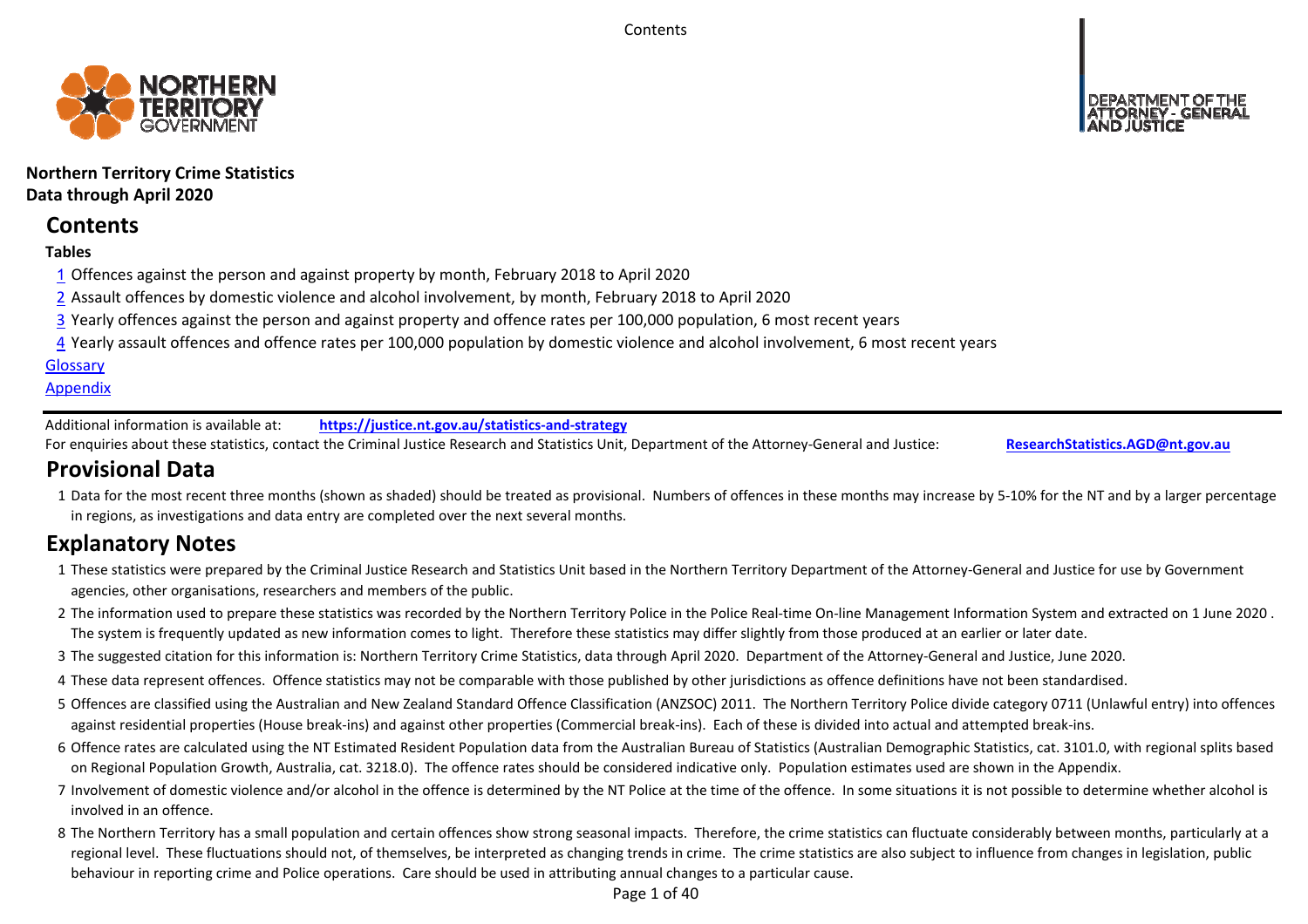

### **Northern Territory Crime Statistics**

**Data through April 2020**

| Number of offences                                        | Feb-18       | Mar-18         | Apr-18       | $May-18$       | <b>Jun-18</b>            | <b>Jul-18</b>  | Aug-18        | Sep-18   | Oct-18               | <b>Nov-18</b>  | <b>Dec-18</b>  | Jan-19         |
|-----------------------------------------------------------|--------------|----------------|--------------|----------------|--------------------------|----------------|---------------|----------|----------------------|----------------|----------------|----------------|
| 0111 Murder                                               | O            | $\Omega$       | $\mathbf{1}$ | 1              | $\Omega$                 | 0              | $\Omega$      | 0        | 1                    | $\Omega$       |                | $\Omega$       |
| 0121 Attempted murder                                     | O            | 0              | 0            | $\Omega$       |                          | O              | 0             | 0        | $\Omega$             |                |                | $\Omega$       |
| 0131 Manslaughter                                         |              | ŋ              | 0            | $\Omega$       |                          | 0              | ŋ             | 0        | $\Omega$             | $\Omega$       |                | $\mathbf{0}$   |
| 0132 Driving causing death                                | 0            | $\mathbf{1}$   | 0            | 0              |                          | $\overline{2}$ | 0             | 0        | $\mathbf{1}$         | $\Omega$       | 0              | $\mathbf{0}$   |
| 01 Homicide and related offences                          | $\mathbf{1}$ | 1              | $\mathbf{1}$ | $\mathbf{1}$   | $\mathbf{2}$             | $\overline{2}$ | 0             | $\Omega$ | $\overline{2}$       | $\overline{2}$ | $\overline{2}$ | $\mathbf{0}$   |
| 021 Assault                                               | 625          | 679            | 604          | 550            | 529                      | 559            | 526           | 571      | 595                  | 568            | 628            | 521            |
| 029 Acts intended to cause injury - other                 | 4            | 2              | 0            | 1              | 7                        | 2              | $\mathbf{1}$  | 2        | $\overline{2}$       | 3              | $\overline{2}$ | $\mathbf 0$    |
| 02 Acts intended to cause injury                          | 629          | 681            | 604          | 551            | 536                      | 561            | 527           | 573      | 597                  | 571            | 630            | 521            |
| 031 Sexual assault                                        | 45           | 41             | 25           | 23             | 33                       | 42             | 30            | 26       | 35                   | 36             | 15             | 34             |
| 032 Non-assaultive sexual offences                        | 8            | $\overline{7}$ | 3            | 8              | 5                        | 2              | 5             | 3        | $\overline{\Lambda}$ | 6              | 0              | 6              |
| 03 Sexual assault and related offences                    | 53           | 48             | 28           | 31             | 38                       | 44             | 35            | 29       | 39                   | 42             | 15             | 40             |
| 049 Other dangerous or negligent acts endangering persons | 15           | 13             | 17           | 15             | 17                       | 11             | 10            | 14       | 13                   | 16             | 9              | 11             |
| 0511 Abduction and kidnapping                             | $\Omega$     | $\Omega$       | $\mathbf 0$  | $\Omega$       | $\Omega$                 | 0              | $\Omega$      | $\Omega$ | $\Omega$             | $\Omega$       | 0              | $\overline{0}$ |
| 0521 Deprivation of liberty/false imprisonment            | 5            | Δ              | 4            | -1             |                          |                | $\mathfrak z$ |          | $\overline{2}$       | $\overline{2}$ | 5              | $\overline{4}$ |
| 0531 Harassment and private nuisance                      | 3            | 0              | 5            | $\overline{2}$ | з                        | $\Delta$       | 3             | 5        | $\overline{7}$       | $\mathbf{1}$   | 3              | 2              |
| 0532 Threatening behaviour                                | 34           | 34             | 23           | 23             | 22                       | 24             | 33            | 34       | 29                   | 30             | 36             | 23             |
| 05 Abduction, harassment and other offences               | 42           | 38             | 32           | 26             | 26                       | 29             | 38            | 40       | 38                   | 33             | 44             | 29             |
| 061 Robbery                                               | 6            | 8              | 11           | 12             | $\overline{\phantom{a}}$ | 6              | 13            | 8        | 8                    | 10             | 17             | 12             |
| 0621 Blackmail and extortion                              | 0            | 0              | $\mathbf 0$  | $\mathbf 0$    | $\Omega$                 | 0              | $\Omega$      | 0        | $\Omega$             | $\Omega$       | 0              | $\mathbf{0}$   |
| 06 Robbery, extortion and related offences                | 6            | 8              | 11           | 12             | $\overline{ }$           | 6              | 13            | 8        | 8                    | 10             | 17             | 12             |
| Total offences against the person                         | 746          | 789            | 693          | 636            | 626                      | 653            | 623           | 664      | 697                  | 674            | 717            | 613            |
| House break-ins, actual                                   | 155          | 156            | 177          | 185            | 111                      | 133            | 200           | 211      | 184                  | 190            | 188            | 259            |
| House break-ins, attempted                                | 20           | 25             | 25           | 26             | 17                       | 17             | 23            | 15       | 18                   | 18             | 22             | 40             |
| 0711 House break-ins                                      | 175          | 181            | 202          | 211            | 128                      | 150            | 223           | 226      | 202                  | 208            | 210            | 299            |
| Commercial break-ins, actual                              | 231          | 219            | 245          | 241            | 164                      | 190            | 144           | 166      | 154                  | 158            | 212            | 286            |
| Commercial break-ins, attempted                           | 38           | 26             | 27           | 22             | 17                       | 22             | 13            | 22       | 18                   | 26             | 23             | 30             |
| 0711 Commercial break-ins                                 | 269          | 245            | 272          | 263            | 181                      | 212            | 157           | 188      | 172                  | 184            | 235            | 316            |
| 0812 Illegal use of a motor vehicle                       | 88           | 77             | 87           | 75             | 62                       | 65             | 82            | 66       | 83                   | 68             | 67             | 112            |
| 0813 Theft of motor vehicle parts or contents             | 57           | 56             | 84           | 82             | 67                       | 101            | 98            | 88       | 94                   | 72             | 58             | 77             |
| 081 Motor vehicle theft and related offences              | 145          | 133            | 171          | 157            | 129                      | 166            | 180           | 154      | 177                  | 140            | 125            | 189            |
| 08* Theft and related offences (other than MV)            | 676          | 686            | 714          | 661            | 607                      | 650            | 630           | 630      | 631                  | 633            | 667            | 721            |
| 12 Property damage offences                               | 624          | 554            | 666          | 628            | 478                      | 650            | 611           | 651      | 652                  | 634            | 612            | 733            |
| <b>Total property offences</b>                            | 1.889        | 1.799          | 2.025        | 1.920          | 1,523                    | 1,828          | 1,801         | 1.849    | 1.834                | 1.799          | 1.849          | 2,258          |

Data extracted from PROMIS on 01/06/2020

Shaded months should be treated as provisional

DEPARTMENT OF THE<br>ATTORNEY - GENERAL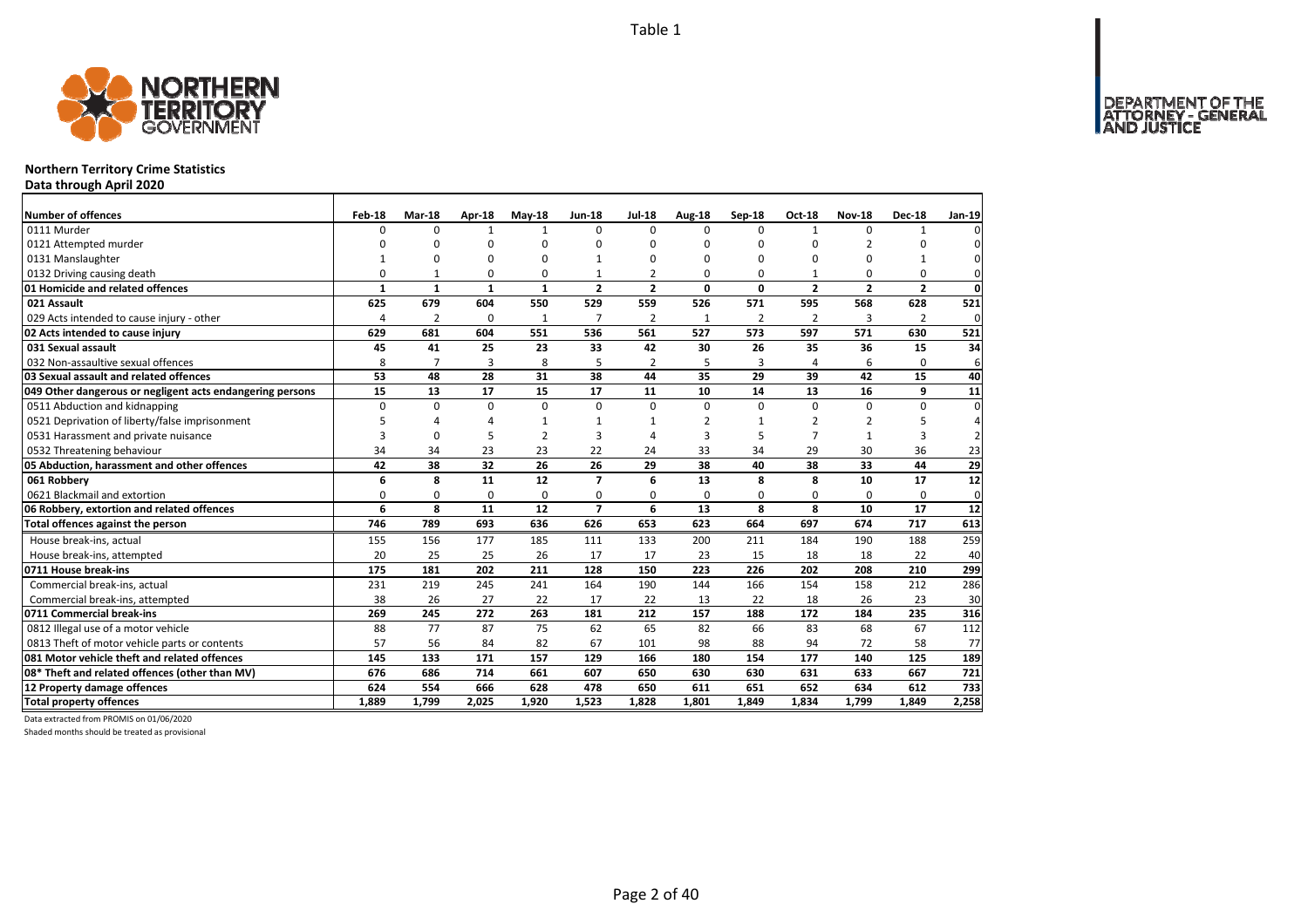

### **Northern Territory Crime Statistics**

**Data through April 2020**

| <b>Number of offences</b>                                 | Feb-19   | <b>Mar-19</b>  | Apr-19   | $May-19$     | Jun-19                   | <b>Jul-19</b>  | <b>Aug-19</b> | $Sep-19$       | Oct-19        | <b>Nov-19</b>  | <b>Dec-19</b>  | Jan-20         | Feb-20       | Mar-20         | Apr-20         |
|-----------------------------------------------------------|----------|----------------|----------|--------------|--------------------------|----------------|---------------|----------------|---------------|----------------|----------------|----------------|--------------|----------------|----------------|
| 0111 Murder                                               |          | $\Omega$       | $\Omega$ | $\Omega$     | $\overline{\phantom{a}}$ | $\Omega$       | U             | $\Omega$       | $\Omega$      | $\mathbf{1}$   | $\mathcal{P}$  |                | $\Omega$     | $\Omega$       |                |
| 0121 Attempted murder                                     |          |                |          |              | $\Omega$                 |                |               |                |               | ŋ              |                |                |              |                |                |
| 0131 Manslaughter                                         |          |                |          |              | O                        |                |               |                |               | $\Omega$       |                |                |              |                |                |
| 0132 Driving causing death                                |          |                |          | $\Omega$     | $\Omega$                 |                |               |                | $\Omega$      | $\Omega$       |                |                |              |                |                |
| 01 Homicide and related offences                          |          | 0              | $\Omega$ | $\mathbf{0}$ | $\overline{2}$           | $\mathbf{0}$   | 0             | 0              | $\mathbf{1}$  | $\mathbf{1}$   | $\overline{2}$ | $\overline{2}$ | $\Omega$     | $\mathbf{0}$   |                |
| 021 Assault                                               | 490      | 579            | 503      | 502          | 433                      | 519            | 538           | 526            | 578           | 588            | 640            | 579            | 611          | 629            | 467            |
| 029 Acts intended to cause injury - other                 | $\Omega$ | $\overline{2}$ | $\Omega$ | 1            | 0                        | $\overline{2}$ | $\Omega$      | $\overline{2}$ | 3             | $\mathbf{1}$   | 3              | $\overline{2}$ | $\mathbf{3}$ | $\mathbf{0}$   |                |
| 02 Acts intended to cause injury                          | 490      | 581            | 503      | 503          | 433                      | 521            | 538           | 528            | 581           | 589            | 643            | 581            | 614          | 629            | 470            |
| 031 Sexual assault                                        | 29       | 34             | 28       | 23           | 33                       | 27             | 30            | 31             | 32            | 35             | 27             | 38             | 20           | 22             | 18             |
| 032 Non-assaultive sexual offences                        | 3        | Δ              | Δ        | 6            | 3                        | 6              | 14            | 5              | 8             | 3              |                |                | 5            | $\overline{3}$ | 6              |
| 03 Sexual assault and related offences                    | 32       | 38             | 32       | 29           | 36                       | 33             | 44            | 36             | 40            | 38             | 34             | 42             | 25           | 25             | 24             |
| 049 Other dangerous or negligent acts endangering persons | 8        | 16             | 12       | 10           | 10                       | 12             | 11            | q              | 13            | 6              | q              | 5              | q            | 8              |                |
| 0511 Abduction and kidnapping                             | $\Omega$ | O              | $\Omega$ | $\Omega$     | $\Omega$                 | $\Omega$       | <sup>0</sup>  | $\Omega$       | $\mathbf 0$   | $\Omega$       | $\Omega$       |                | $\Omega$     | $\Omega$       |                |
| 0521 Deprivation of liberty/false imprisonment            |          |                |          |              | ŋ                        |                |               |                | 6             | $\overline{2}$ |                |                |              |                |                |
| 0531 Harassment and private nuisance                      |          |                |          | 3            |                          |                |               |                | $\mathcal{P}$ | $\Omega$       |                |                |              | 3              |                |
| 0532 Threatening behaviour                                | 19       | 23             | 27       | 26           | 24                       | 28             | 23            | 22             | 26            | 27             | 23             | 22             | 31           | 37             | 26             |
| 05 Abduction, harassment and other offences               | 23       | 29             | 36       | 33           | 29                       | 35             | 28            | 25             | 34            | 29             | 32             | 29             | 45           | 47             | 36             |
| 061 Robbery                                               | 8        | 15             | 19       | 11           | $\overline{7}$           | 13             | 10            | 13             | 14            | 20             | 14             | 20             | 21           | 21             | $\mathbf{g}$   |
| 0621 Blackmail and extortion                              | O        | O              | $\Omega$ | $\Omega$     | 0                        | $\Omega$       | <sup>0</sup>  | $\Omega$       | $\Omega$      | 1              | $\overline{2}$ |                | $\Omega$     | $\mathbf{1}$   | $\mathbf 0$    |
| 06 Robbery, extortion and related offences                | 8        | 15             | 19       | 11           | $\overline{7}$           | 13             | 10            | 13             | 14            | 21             | 16             | 21             | 21           | 22             | $\overline{8}$ |
| Total offences against the person                         | 562      | 679            | 602      | 586          | 517                      | 614            | 631           | 611            | 683           | 684            | 736            | 680            | 714          | 731            | 546            |
| House break-ins, actual                                   | 196      | 182            | 167      | 181          | 146                      | 138            | 134           | 139            | 241           | 207            | 233            | 293            | 241          | 238            | 122            |
| House break-ins, attempted                                | 11       | 20             | 17       | 19           | 17                       | 12             | 9             | 10             | 19            | 28             | 23             | 53             | 37           | 44             | 24             |
| 0711 House break-ins                                      | 207      | 202            | 184      | 200          | 163                      | 150            | 143           | 149            | 260           | 235            | 256            | 346            | 278          | 282            | 146            |
| Commercial break-ins, actual                              | 196      | 252            | 205      | 199          | 113                      | 124            | 121           | 110            | 145           | 162            | 140            | 222            | 211          | 195            | 97             |
| Commercial break-ins, attempted                           | 23       | 16             | 17       | 19           | 8                        | 10             | 11            | 15             | 11            | 23             | 16             | 37             | 17           | 22             | 13             |
| 0711 Commercial break-ins                                 | 219      | 268            | 222      | 218          | 121                      | 134            | 132           | 125            | 156           | 185            | 156            | 259            | 228          | 217            | 110            |
| 0812 Illegal use of a motor vehicle                       | 72       | 89             | 65       | 65           | 53                       | 36             | 54            | 59             | 77            | 81             | 65             | 73             | 68           | 53             | 36             |
| 0813 Theft of motor vehicle parts or contents             | 71       | 87             | 73       | 79           | 85                       | 60             | 85            | 67             | 101           | 82             | 60             | 72             | 107          | 124            | 65             |
| 081 Motor vehicle theft and related offences              | 143      | 176            | 138      | 144          | 138                      | 96             | 139           | 126            | 178           | 163            | 125            | 145            | 175          | 177            | 101            |
| 08* Theft and related offences (other than MV)            | 597      | 648            | 613      | 658          | 517                      | 548            | 649           | 600            | 703           | 695            | 635            | 726            | 744          | 742            | 395            |
| 12 Property damage offences                               | 489      | 638            | 562      | 651          | 529                      | 512            | 570           | 531            | 660           | 632            | 708            | 734            | 769          | 785            | 447            |
| <b>Total property offences</b>                            | 1.655    | 1.932          | 1.719    | 1,871        | 1.468                    | 1.440          | 1.633         | 1.531          | 1,957         | 1.910          | 1.880          | 2.210          | 2.194        | 2,203          | 1,199          |

Data extracted from PROMIS on 01/06/2020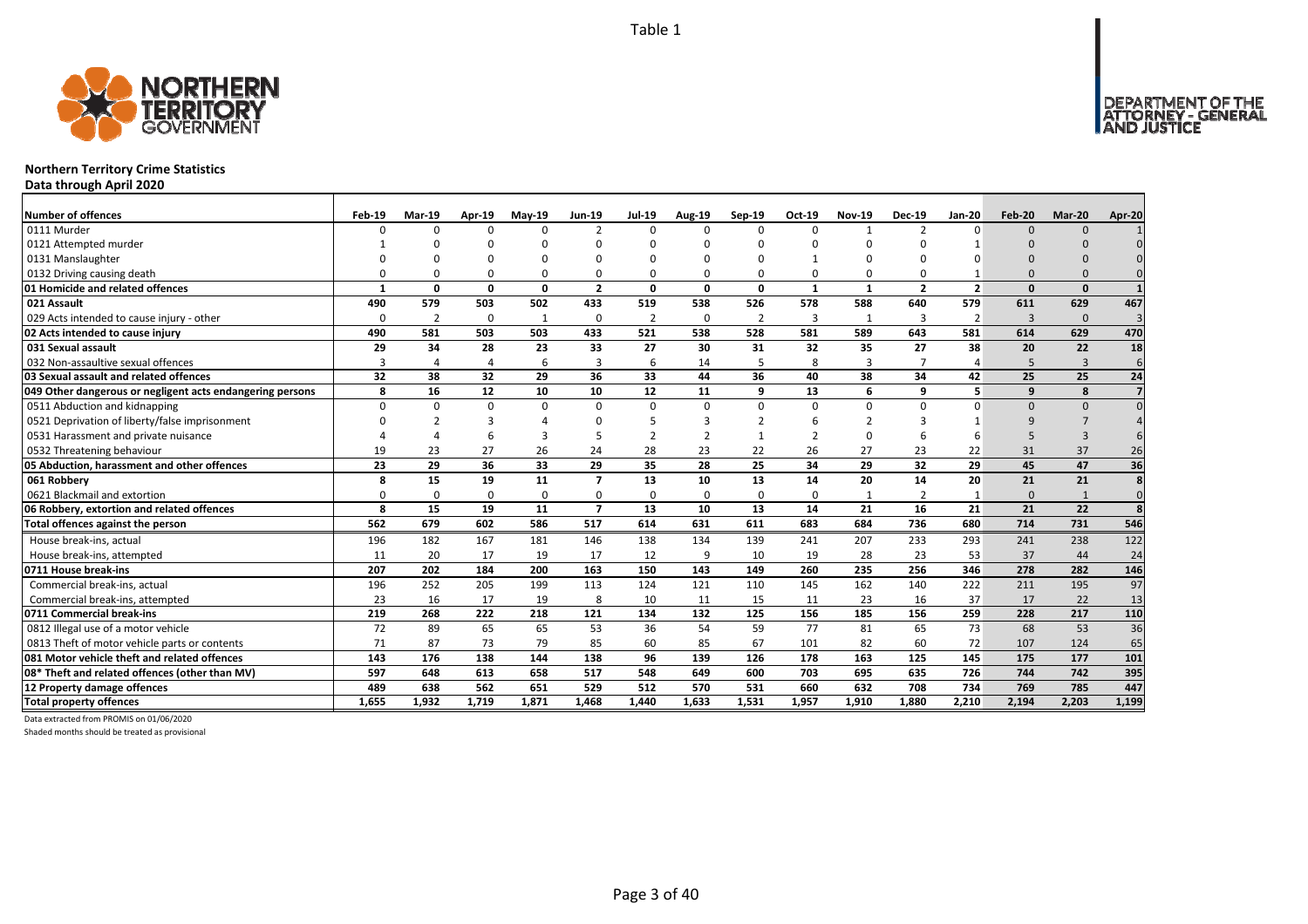

## **Darwin Crime Statistics**

**Data through April 2020**

| Number of offences                                        | Feb-18         | <b>Mar-18</b> | Apr-18         | $May-18$       | <b>Jun-18</b>  | <b>Jul-18</b> | Aug-18         | Sep-18         | <b>Oct-18</b>  | <b>Nov-18</b>           | <b>Dec-18</b>  | Jan-19          |
|-----------------------------------------------------------|----------------|---------------|----------------|----------------|----------------|---------------|----------------|----------------|----------------|-------------------------|----------------|-----------------|
| 0111 Murder                                               | 0              | 0             | $\Omega$       | $\Omega$       | $\Omega$       | $\Omega$      | <sup>0</sup>   | $\Omega$       | $\Omega$       | $\Omega$                | 0              | $\Omega$        |
| 0121 Attempted murder                                     | $\Omega$       | <sup>0</sup>  | ŋ              | $\Omega$       |                | $\Omega$      | U              | O              | $\Omega$       |                         | n              | $\Omega$        |
| 0131 Manslaughter                                         | 0              | 0             | $\Omega$       | $\Omega$       |                | $\Omega$      | 0              | 0              | $\Omega$       | $\Omega$                | $\Omega$       | $\mathbf{0}$    |
| 0132 Driving causing death                                | $\Omega$       | 0             | $\Omega$       | $\Omega$       |                | 0             | 0              | 0              | $\Omega$       | $\Omega$                | 0              | $\mathbf{0}$    |
| 01 Homicide and related offences                          | 0              | $\mathbf{0}$  | $\mathbf{0}$   | $\mathbf{0}$   | $\mathbf{1}$   | 0             | 0              | 0              | $\mathbf{0}$   | $\mathbf{1}$            | $\mathbf 0$    | $\mathbf{0}$    |
| 021 Assault                                               | 170            | 178           | 176            | 148            | 144            | 161           | 131            | 138            | 157            | 142                     | 152            | 143             |
| 029 Acts intended to cause injury - other                 | $\Omega$       | 1             | 0              | $\Omega$       | 1              | 1             | 1              | 1              | $\Omega$       | $\Omega$                | 1              | $\mathbf 0$     |
| 02 Acts intended to cause injury                          | 170            | 179           | 176            | 148            | 145            | 162           | 132            | 139            | 157            | 142                     | 153            | 143             |
| 031 Sexual assault                                        | 15             | 11            | 8              | 11             | 13             | 16            | 18             | 9              | 8              | 13                      | 6              | $\overline{7}$  |
| 032 Non-assaultive sexual offences                        | $\overline{2}$ | 3             | $\overline{2}$ | 5              | $\overline{2}$ | $\mathbf{1}$  | $\mathbf{1}$   | $\overline{2}$ | $\overline{4}$ |                         | 0              | $\mathbf{1}$    |
| 03 Sexual assault and related offences                    | 17             | 14            | 10             | 16             | 15             | 17            | 19             | 11             | 12             | 14                      | 6              | 8               |
| 049 Other dangerous or negligent acts endangering persons | 4              | 5             | 3              | 6              | 6              | 3             | $\overline{2}$ | $\overline{2}$ | 4              | $\overline{\mathbf{3}}$ | $\mathbf{2}$   | $\mathbf{0}$    |
| 0511 Abduction and kidnapping                             | $\Omega$       | $\Omega$      | 0              | $\Omega$       | $\Omega$       | $\Omega$      | 0              | $\Omega$       | $\Omega$       | $\Omega$                | 0              | $\mathbf 0$     |
| 0521 Deprivation of liberty/false imprisonment            | $\overline{2}$ | 0             |                | $\Omega$       |                | $\Omega$      | <sup>0</sup>   |                | $\Omega$       | $\Omega$                | 0              | $1\overline{ }$ |
| 0531 Harassment and private nuisance                      |                | 0             | 0              |                |                | 3             | U              | 1              | $\mathbf{1}$   |                         | 3              | $\mathbf{0}$    |
| 0532 Threatening behaviour                                | $\overline{7}$ | 8             | $\overline{7}$ | $\overline{4}$ | 4              | 5             | $\overline{7}$ | 12             | $\overline{7}$ | 10                      | 8              | 5 <sup>1</sup>  |
| 05 Abduction, harassment and other offences               | 10             | 8             | 8              | 5              | 5              | 8             | $\overline{7}$ | 14             | 8              | 11                      | 11             | $6 \mid$        |
| 061 Robbery                                               | 4              | 3             | 8              | 9              | 5              | 3             | 5.             | $\overline{2}$ | 5              | 4                       | 6              | $6 \mid$        |
| 0621 Blackmail and extortion                              | 0              | 0             | 0              | 0              | 0              | 0             | 0              | 0              | 0              | $\mathbf 0$             | 0              | $\mathbf{0}$    |
| 06 Robbery, extortion and related offences                | 4              | 3             | 8              | 9              | 5              | 3             | 5              | $\overline{2}$ | 5              | 4                       | 6              | $6 \mid$        |
| Total offences against the person                         | 205            | 209           | 205            | 184            | 177            | 193           | 165            | 168            | 186            | 175                     | 178            | 163             |
| House break-ins, actual                                   | 42             | 57            | 80             | 57             | 31             | 36            | 43             | 62             | 52             | 39                      | 38             | 57              |
| House break-ins, attempted                                | 5              | 12            | 6              | 8              | 5              | $\mathbf{1}$  | 4              | 3              | $\overline{4}$ |                         | $\overline{2}$ | 9               |
| 0711 House break-ins                                      | 47             | 69            | 86             | 65             | 36             | 37            | 47             | 65             | 56             | 40                      | 40             | 66              |
| Commercial break-ins, actual                              | 50             | 52            | 63             | 66             | 39             | 34            | 21             | 33             | 33             | 41                      | 51             | 60              |
| Commercial break-ins, attempted                           | 10             | 5             | $\mathbf{1}$   | $\overline{4}$ | $\overline{2}$ | 6             | 0              | 3              | 1              | $\mathbf 0$             | $\overline{2}$ | $\overline{2}$  |
| 0711 Commercial break-ins                                 | 60             | 57            | 64             | 70             | 41             | 40            | 21             | 36             | 34             | 41                      | 53             | 62              |
| 0812 Illegal use of a motor vehicle                       | 33             | 27            | 34             | 20             | 20             | 12            | 30             | 26             | 29             | 5                       | 12             | 43              |
| 0813 Theft of motor vehicle parts or contents             | 28             | 23            | 31             | 25             | 22             | 24            | 30             | 30             | 43             | 31                      | 22             | 48              |
| 081 Motor vehicle theft and related offences              | 61             | 50            | 65             | 45             | 42             | 36            | 60             | 56             | 72             | 36                      | 34             | 91              |
| 08* Theft and related offences (other than MV)            | 259            | 277           | 294            | 312            | 234            | 234           | 250            | 282            | 252            | 259                     | 267            | 300             |
| 12 Property damage offences                               | 169            | 162           | 207            | 205            | 124            | 163           | 108            | 155            | 184            | 161                     | 143            | 223             |
| <b>Total property offences</b>                            | 596            | 615           | 716            | 697            | 477            | 510           | 486            | 594            | 598            | 537                     | 537            | 742             |

Data extracted from PROMIS on 01/06/2020

Shaded months should be treated as provisional

DEPARTMENT OF THE<br>ATTORNEY - GENERAL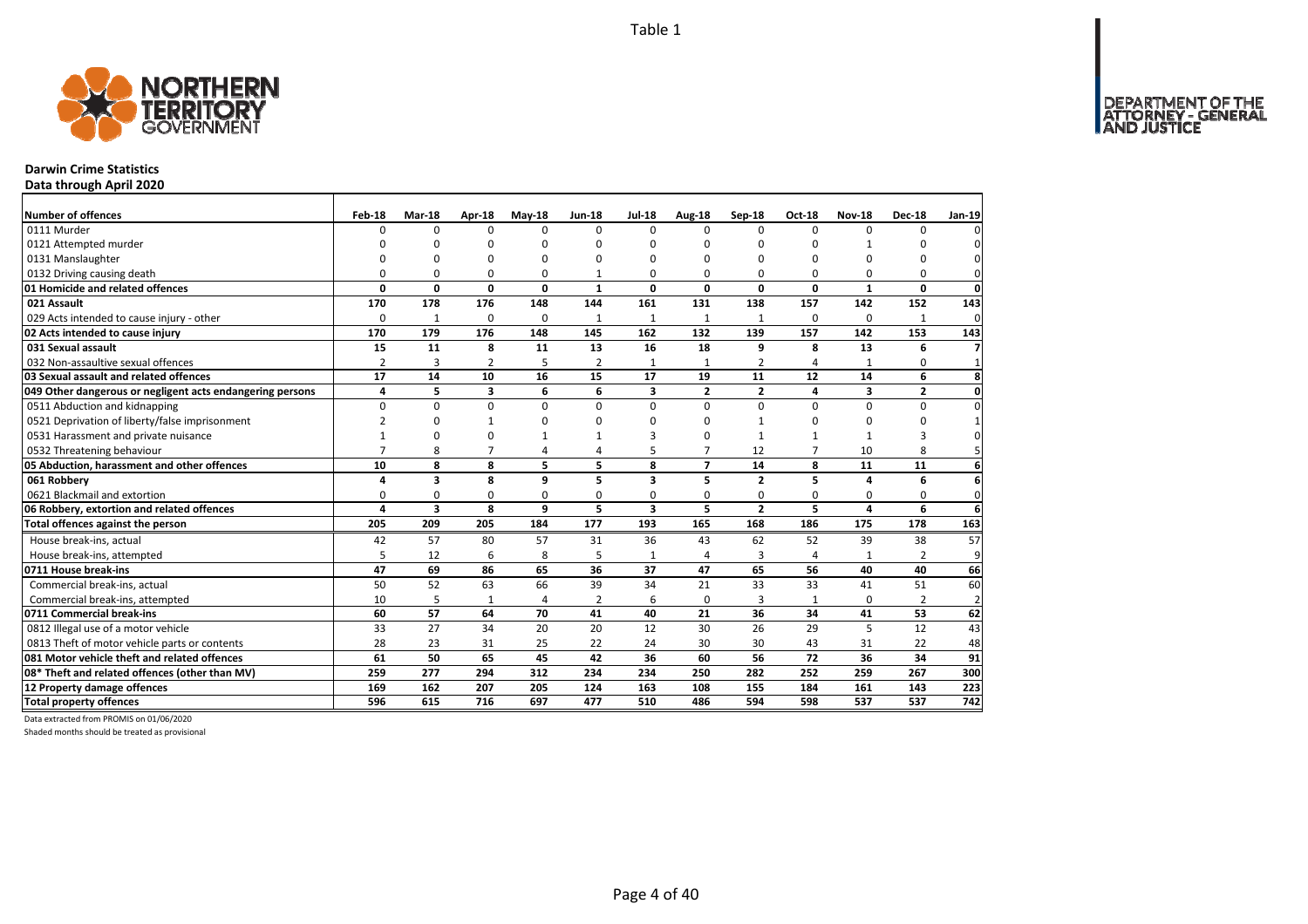

## **Darwin Crime Statistics**

**Data through April 2020**

| <b>Number of offences</b>                                 | Feb-19      | Mar-19   | Apr-19         | $May-19$     | <b>Jun-19</b> | <b>Jul-19</b>  | Aug-19         | Sep-19         | Oct-19         | <b>Nov-19</b> | <b>Dec-19</b>           | <b>Jan-20</b>  | Feb-20         | Mar-20         | Apr-20          |
|-----------------------------------------------------------|-------------|----------|----------------|--------------|---------------|----------------|----------------|----------------|----------------|---------------|-------------------------|----------------|----------------|----------------|-----------------|
| 0111 Murder                                               | n           | $\Omega$ |                | $\Omega$     | $\mathbf{1}$  | $\Omega$       | ŋ              | $\Omega$       | $\Omega$       | $\Omega$      |                         | ŋ              | $\Omega$       | $\Omega$       |                 |
| 0121 Attempted murder                                     |             |          |                |              |               |                |                |                |                |               |                         |                |                |                |                 |
| 0131 Manslaughter                                         |             |          |                |              | $\Omega$      |                |                |                |                | $\Omega$      |                         |                |                |                |                 |
| 0132 Driving causing death                                |             |          |                | O            | $\Omega$      |                |                |                | O              | $\Omega$      |                         |                |                |                |                 |
| 01 Homicide and related offences                          | O           | 0        | $\Omega$       | 0            | 1             | 0              | 0              | $\Omega$       | 0              | 0             | $\mathbf{1}$            | $\Omega$       | $\Omega$       | $\Omega$       | $\Omega$        |
| 021 Assault                                               | 133         | 150      | 148            | 161          | 114           | 131            | 165            | 125            | 152            | 134           | 170                     | 176            | 135            | 160            | 142             |
| 029 Acts intended to cause injury - other                 | $\Omega$    | $\Omega$ | $\Omega$       | $\mathbf{1}$ | $\mathbf 0$   | $\overline{2}$ | 0              | $\mathbf{1}$   | $\mathbf 0$    | $\mathbf 0$   | $\Omega$                | $\mathbf{1}$   |                | $\Omega$       | $\mathbf 0$     |
| 02 Acts intended to cause injury                          | 133         | 150      | 148            | 162          | 114           | 133            | 165            | 126            | 152            | 134           | 170                     | 177            | 136            | 160            | $\frac{142}{2}$ |
| 031 Sexual assault                                        | 16          | 8        | 12             | 10           | 14            | 15             | 16             | q              | 8              | 11            | 9                       | 13             | 6              | 10             |                 |
| 032 Non-assaultive sexual offences                        | $\Omega$    | 3        | 3              |              | 1             |                |                |                | 5              | 0             |                         |                | $\Delta$       |                |                 |
| 03 Sexual assault and related offences                    | 16          | 11       | 15             | 11           | 15            | 16             | 20             | 13             | 13             | 11            | 12                      | 14             | 10             | 11             |                 |
| 049 Other dangerous or negligent acts endangering persons | $\mathbf 1$ | 3        | 4              | $\mathbf{1}$ | 3             | $\mathbf{1}$   | 3              | $\mathbf{1}$   | $\mathbf{1}$   | $\mathbf{1}$  | 3                       | $\mathbf{0}$   | $\overline{2}$ | $\overline{2}$ |                 |
| 0511 Abduction and kidnapping                             | $\Omega$    | $\Omega$ | $\Omega$       | $\Omega$     | $\Omega$      | $\Omega$       | <sup>0</sup>   | $\Omega$       | $\Omega$       | $\Omega$      | $\Omega$                |                | $\Omega$       | $\Omega$       |                 |
| 0521 Deprivation of liberty/false imprisonment            |             |          |                |              | <sup>n</sup>  |                |                |                |                | ŋ             |                         |                |                |                |                 |
| 0531 Harassment and private nuisance                      |             |          |                |              |               |                |                |                |                |               |                         |                |                |                |                 |
| 0532 Threatening behaviour                                |             |          |                |              |               | 6              |                |                |                | 3             |                         |                |                |                |                 |
| 05 Abduction, harassment and other offences               | 8           | 6        | $\overline{7}$ | 8            | 9             | 8              | 5              | 6              | 6              | 3             | 10                      | $\overline{ }$ | 5              | 11             |                 |
| 061 Robbery                                               |             | 9        | 13             | 5            | 4             | 6              | Δ              | 5              | $\overline{7}$ | 10            | 3                       | 8              | 12             | 8              |                 |
| 0621 Blackmail and extortion                              |             | $\Omega$ | $\Omega$       | $\Omega$     | $\Omega$      | $\Omega$       |                |                | $\Omega$       | 0             | $\Omega$                |                | $\Omega$       |                |                 |
| 06 Robbery, extortion and related offences                |             | 9        | 13             | 5            | 4             | 6              | 4              | 5              | $\overline{7}$ | 10            | $\overline{\mathbf{3}}$ | 9              | 12             | 9              |                 |
| Total offences against the person                         | 162         | 179      | 187            | 187          | 146           | 164            | 197            | 151            | 179            | 159           | 199                     | 207            | 165            | 193            | 157             |
| House break-ins, actual                                   | 66          | 73       | 64             | 70           | 45            | 38             | 39             | 48             | 90             | 66            | 71                      | 75             | 75             | 77             | 34              |
| House break-ins, attempted                                |             | 6        | 6              | 5            | 6             |                | $\overline{2}$ | $\overline{2}$ | $\overline{3}$ | 8             |                         | 17             | 16             | 14             | 11              |
| 0711 House break-ins                                      | 70          | 79       | 70             | 75           | 51            | 39             | 41             | 50             | 93             | 74            | 78                      | 92             | 91             | 91             | 45              |
| Commercial break-ins, actual                              | 36          | 54       | 31             | 44           | 28            | 31             | 27             | 18             | 19             | 29            | 29                      | 35             | 28             | 23             | 24              |
| Commercial break-ins, attempted                           | $\Omega$    | 2        | $\Omega$       | 0            | 3             | 1              | 3              | $\overline{2}$ | $\mathbf{1}$   | 1             |                         | 2              | $\Delta$       | $\overline{2}$ | 5               |
| 0711 Commercial break-ins                                 | 36          | 56       | 31             | 44           | 31            | 32             | 30             | 20             | 20             | 30            | 30                      | 37             | 32             | 25             | 29              |
| 0812 Illegal use of a motor vehicle                       | 34          | 38       | 29             | 20           | 16            | 16             | 24             | 24             | 32             | 26            | 15                      | 22             | 17             | 11             | 10              |
| 0813 Theft of motor vehicle parts or contents             | 44          | 38       | 27             | 40           | 43            | 27             | 40             | 38             | 46             | 38            | 29                      | 23             | 66             | 61             | 36              |
| 081 Motor vehicle theft and related offences              | 78          | 76       | 56             | 60           | 59            | 43             | 64             | 62             | 78             | 64            | 44                      | 45             | 83             | 72             | 46              |
| 08* Theft and related offences (other than MV)            | 271         | 287      | 243            | 277          | 220           | 223            | 258            | 257            | 304            | 294           | 278                     | 251            | 286            | 297            | 181             |
| 12 Property damage offences                               | 154         | 188      | 153            | 175          | 143           | 173            | 163            | 142            | 191            | 169           | 224                     | 182            | 198            | 206            | 131             |
| <b>Total property offences</b>                            | 609         | 686      | 553            | 631          | 504           | 510            | 556            | 531            | 686            | 631           | 654                     | 607            | 690            | 691            | 432             |

Data extracted from PROMIS on 01/06/2020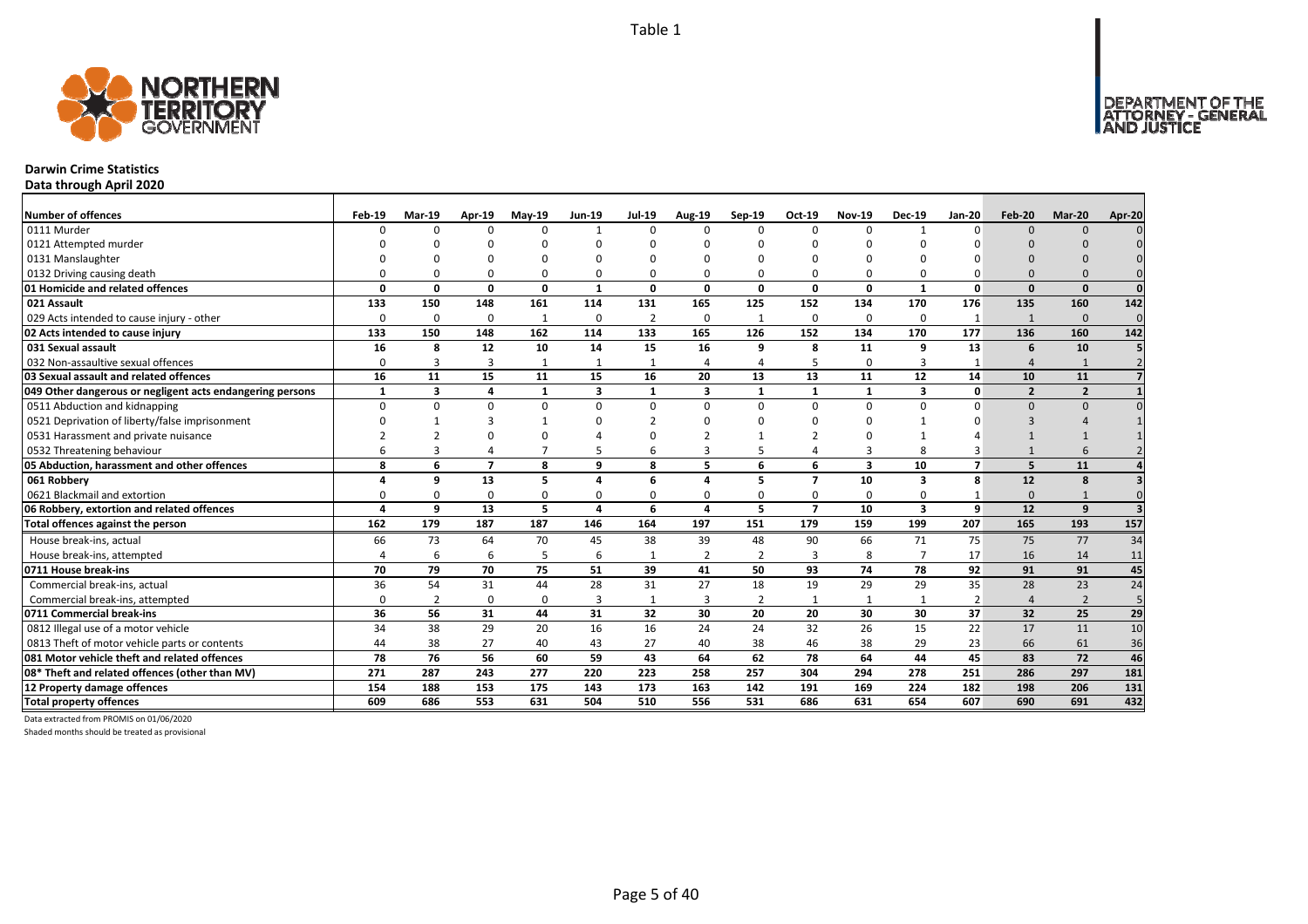DEPARTMENT OF THE<br>ATTORNEY - GENERAL



#### **Palmerston Crime Statistics**

**Data through April 2020**

| Number of offences                                        | Feb-18         | Mar-18         | Apr-18         | $May-18$       | <b>Jun-18</b>  | <b>Jul-18</b> | Aug-18         | Sep-18                  | Oct-18         | <b>Nov-18</b>           | <b>Dec-18</b>           | Jan-19                  |
|-----------------------------------------------------------|----------------|----------------|----------------|----------------|----------------|---------------|----------------|-------------------------|----------------|-------------------------|-------------------------|-------------------------|
| 0111 Murder                                               | $\Omega$       | $\Omega$       | $\Omega$       | $\Omega$       | $\Omega$       | $\Omega$      | $\Omega$       | $\Omega$                | $\mathbf{1}$   | $\Omega$                | O                       |                         |
| 0121 Attempted murder                                     |                | O              | O              | $\Omega$       |                | O             | ŋ              | ŋ                       | O              |                         | ŋ                       |                         |
| 0131 Manslaughter                                         | $\Omega$       | O              | 0              | $\Omega$       |                | O             | 0              | 0                       | $\Omega$       |                         | 0                       | 0                       |
| 0132 Driving causing death                                | $\Omega$       | 0              | 0              | 0              | $\Omega$       | O             | 0              | 0                       | 0              | 0                       | 0                       | 0                       |
| 01 Homicide and related offences                          | 0              | 0              | $\mathbf 0$    | $\mathbf{0}$   | $\mathbf{1}$   | 0             | 0              | 0                       | $\mathbf{1}$   | $\mathbf{0}$            | $\mathbf{0}$            | $\mathbf 0$             |
| 021 Assault                                               | 65             | 55             | 51             | 46             | 43             | 28            | 38             | 34                      | 50             | 41                      | 42                      | 50                      |
| 029 Acts intended to cause injury - other                 | 3              | 0              | 0              | 0              | 3              | 0             | 0              | 0                       | 0              | 0                       | $\mathbf{1}$            | $\overline{0}$          |
| 02 Acts intended to cause injury                          | 68             | 55             | 51             | 46             | 46             | 28            | 38             | 34                      | 50             | 41                      | 43                      | 50                      |
| 031 Sexual assault                                        | 6              | $\overline{2}$ | $\mathbf{1}$   | $\mathbf{1}$   | $\overline{2}$ | 1             | $\overline{2}$ | $\overline{\mathbf{3}}$ | 5              | 6                       | $\overline{2}$          | $\overline{7}$          |
| 032 Non-assaultive sexual offences                        | $\mathbf{1}$   | $\mathbf{1}$   | 0              | $\Omega$       | $\overline{2}$ | 0             | 1              | 1                       | $\Omega$       |                         | 0                       |                         |
| 03 Sexual assault and related offences                    | $\overline{z}$ | 3              | $\mathbf{1}$   | $\mathbf{1}$   | 4              | 1             | 3              | 4                       | 5              | $\overline{7}$          | $\overline{2}$          | 8                       |
| 049 Other dangerous or negligent acts endangering persons | $\mathbf{1}$   | $\mathbf{2}$   | 0              | $\overline{2}$ | 1              | 0             | $\mathbf{1}$   | $\overline{2}$          | $\mathbf{1}$   | 1                       | 0                       | 3                       |
| 0511 Abduction and kidnapping                             | 0              | 0              | 0              | 0              | $\Omega$       | $\Omega$      | 0              | $\Omega$                | 0              | $\Omega$                | 0                       | $\mathbf{0}$            |
| 0521 Deprivation of liberty/false imprisonment            | $\Omega$       | $\Omega$       | 0              | $\Omega$       |                | ŋ             | 2              | ŋ                       | O              | O                       | 0                       | <sup>0</sup>            |
| 0531 Harassment and private nuisance                      | $\Omega$       | 0              | 0              | $\Omega$       |                |               | n              | 0                       | 0              | n                       | 0                       |                         |
| 0532 Threatening behaviour                                | $\overline{4}$ | $\overline{2}$ | $\overline{2}$ | 5              |                | Δ             | 5              |                         | 4              | 3                       | 3                       | 3                       |
| 05 Abduction, harassment and other offences               | 4              | $\overline{2}$ | $\overline{2}$ | 5              | $\mathbf{1}$   | 5             | $\overline{7}$ | $\mathbf{1}$            | 4              | 3                       | 3                       | 3                       |
| 061 Robbery                                               | 0              | $\mathbf{1}$   | $\mathbf 0$    | $\mathbf{1}$   | $\Omega$       | O             | $\Omega$       | $\overline{2}$          | $\mathbf{1}$   | $\overline{\mathbf{3}}$ | 4                       |                         |
| 0621 Blackmail and extortion                              | $\Omega$       | 0              | 0              | $\mathbf 0$    | n              | 0             | 0              | 0                       | $\mathbf 0$    | 0                       | $\mathbf 0$             | $\Omega$                |
| 06 Robbery, extortion and related offences                | $\mathbf{0}$   | $\mathbf{1}$   | $\mathbf 0$    | 1              | 0              | $\mathbf{0}$  | 0              | $\overline{2}$          | $\mathbf{1}$   | 3                       | $\overline{\mathbf{4}}$ | $\overline{\mathbf{3}}$ |
| Total offences against the person                         | 80             | 63             | 54             | 55             | 53             | 34            | 49             | 43                      | 62             | 55                      | $\overline{52}$         | 67                      |
| House break-ins, actual                                   | 41             | 12             | 15             | 32             | 32             | 25            | 37             | 38                      | 31             | 33                      | 26                      | 30                      |
| House break-ins, attempted                                | 8              | $\overline{2}$ | 6              | 6              | $\overline{2}$ | 5             | 4              | 1                       | $\overline{2}$ |                         | 3                       | 3                       |
| 0711 House break-ins                                      | 49             | 14             | 21             | 38             | 34             | 30            | 41             | 39                      | 33             | 34                      | 29                      | 33                      |
| Commercial break-ins, actual                              | 27             | 20             | 29             | 35             | 21             | 24            | 19             | 8                       | 5              | 11                      | 11                      | 16                      |
| Commercial break-ins, attempted                           | 5              | 5              | 3              | $\overline{2}$ | 3              | 2             | 2              | 2                       | 0              | 0                       | 1                       | $\mathbf{1}$            |
| 0711 Commercial break-ins                                 | 32             | 25             | 32             | 37             | 24             | 26            | 21             | 10                      | 5              | 11                      | 12                      | 17                      |
| 0812 Illegal use of a motor vehicle                       | 11             | $\overline{7}$ | 13             | 10             | 6              | 12            | 11             | 8                       | $\mathsf{q}$   | 12                      | 10                      | $\overline{8}$          |
| 0813 Theft of motor vehicle parts or contents             | 12             | 6              | 22             | 22             | 15             | 22            | 12             | 10                      | 13             | 5                       | 13                      | 6                       |
| 081 Motor vehicle theft and related offences              | 23             | 13             | 35             | 32             | 21             | 34            | 23             | 18                      | 22             | 17                      | 23                      | 14                      |
| 08* Theft and related offences (other than MV)            | 129            | 98             | 104            | 83             | 104            | 106           | 87             | 68                      | 87             | 90                      | 78                      | 76                      |
| 12 Property damage offences                               | 119            | 58             | 93             | 123            | 84             | 127           | 94             | 78                      | 106            | 101                     | 75                      | 85                      |
| <b>Total property offences</b>                            | 352            | 208            | 285            | 313            | 267            | 323           | 266            | 213                     | 253            | 253                     | 217                     | 225                     |

Data extracted from PROMIS on 01/06/2020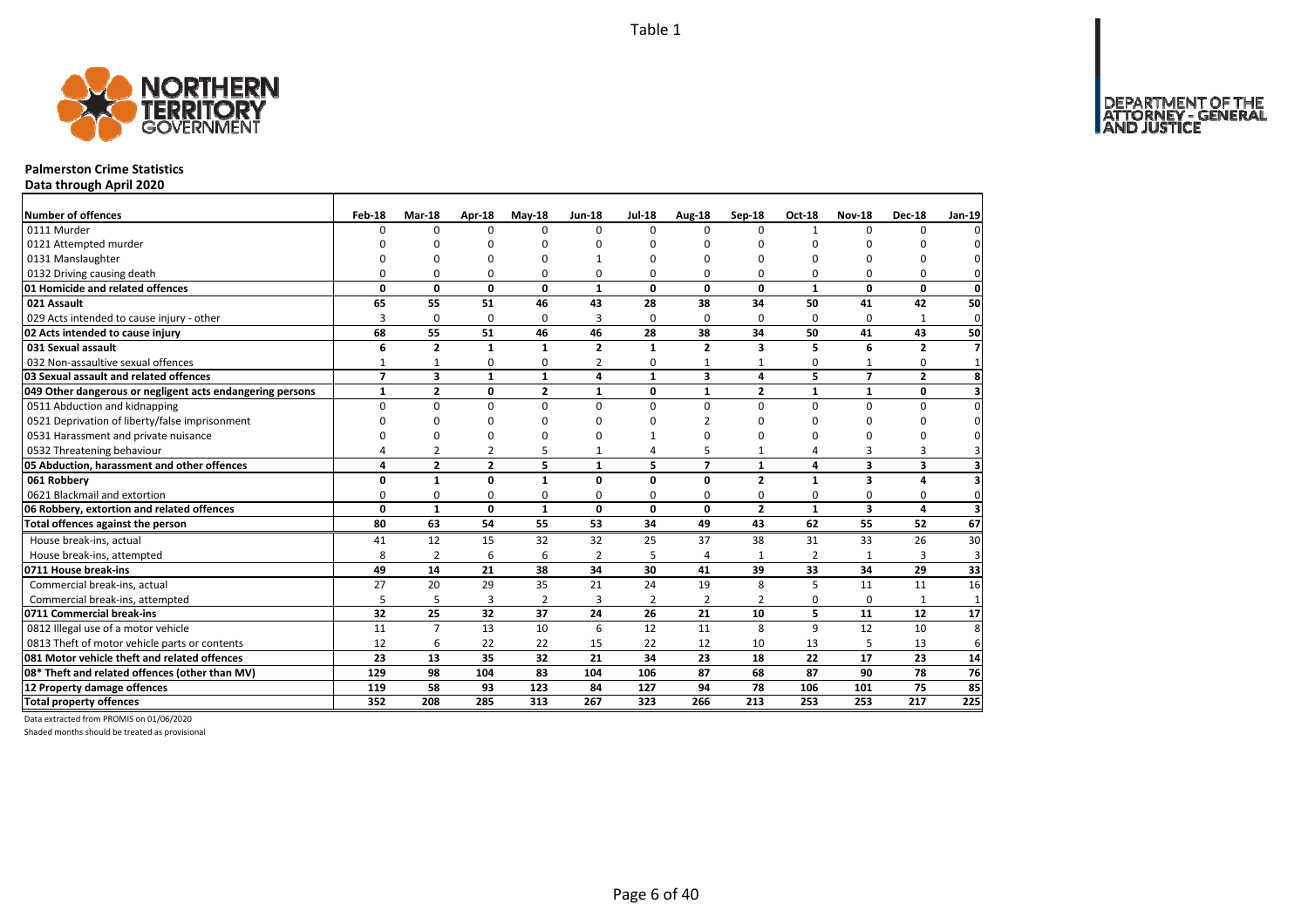

#### **Palmerston Crime Statistics**

**Data through April 2020**

| <b>Number of offences</b>                                 | Feb-19       | <b>Mar-19</b>  | Apr-19         | $May-19$       | Jun-19         | <b>Jul-19</b>  | <b>Aug-19</b>  | $Sep-19$       | Oct-19                  | <b>Nov-19</b>  | <b>Dec-19</b>  | <b>Jan-20</b>  | <b>Feb-20</b>           | Mar-20         | Apr-20         |
|-----------------------------------------------------------|--------------|----------------|----------------|----------------|----------------|----------------|----------------|----------------|-------------------------|----------------|----------------|----------------|-------------------------|----------------|----------------|
| 0111 Murder                                               |              | $\Omega$       | n              | $\Omega$       | $\Omega$       | $\Omega$       | $\Omega$       | $\Omega$       | $\Omega$                | $\Omega$       |                | $\Omega$       | $\Omega$                | $\Omega$       |                |
| 0121 Attempted murder                                     |              |                |                |                |                |                |                |                |                         |                |                |                |                         |                |                |
| 0131 Manslaughter                                         |              |                |                |                | O              |                |                |                |                         |                |                |                |                         |                |                |
| 0132 Driving causing death                                |              |                |                | O              | $\Omega$       |                |                |                | $\Omega$                | O              |                |                |                         |                |                |
| 01 Homicide and related offences                          |              | 0              | 0              | $\mathbf{0}$   | 0              | $\mathbf{0}$   | 0              | 0              | $\mathbf{0}$            | $\mathbf 0$    | $\mathbf{1}$   | $\Omega$       | $\Omega$                | $\Omega$       |                |
| 021 Assault                                               | 58           | 62             | 52             | 36             | 32             | 47             | 55             | 44             | 50                      | 37             | 39             | 42             | 40                      | 56             | 42             |
| 029 Acts intended to cause injury - other                 | $\Omega$     | $\Omega$       | $\Omega$       | $\Omega$       | $\mathbf 0$    | $\Omega$       | $\Omega$       | $\Omega$       | $\mathbf{1}$            | $\mathbf{1}$   | $\Omega$       |                | $\Omega$                | $\Omega$       | $\overline{2}$ |
| 02 Acts intended to cause injury                          | 58           | 62             | 52             | 36             | 32             | 47             | 55             | 44             | 51                      | 38             | 39             | 43             | 40                      | 56             | 44             |
| 031 Sexual assault                                        |              | 5              | $\Delta$       | $\overline{a}$ | 5              | $\Omega$       | $\overline{2}$ | 5              | $\overline{\mathbf{3}}$ | 5              | $\Delta$       | $\overline{ }$ | $\overline{2}$          | $\overline{2}$ |                |
| 032 Non-assaultive sexual offences                        |              | O              | $\Omega$       | 0              | 0              | $\Omega$       | 3              | $\Omega$       | $\Omega$                | 2              |                | 0              |                         |                |                |
| 03 Sexual assault and related offences                    | 5            | 5.             | 4              | 4              | 5              | $\Omega$       | 5              | 5              | $\overline{\mathbf{3}}$ | $\overline{7}$ | 5.             | $\overline{7}$ | $\overline{\mathbf{3}}$ |                |                |
| 049 Other dangerous or negligent acts endangering persons | $\mathbf{1}$ | $\overline{2}$ | 0              | $\mathbf{1}$   | $\mathbf{1}$   | $\mathbf{1}$   | O              | $\mathbf{1}$   | $\mathbf{1}$            | 0              | 0              | 1              | $\mathbf{1}$            | $\overline{2}$ |                |
| 0511 Abduction and kidnapping                             | $\Omega$     | $\Omega$       | $\Omega$       | $\Omega$       | $\Omega$       | $\Omega$       | $\Omega$       | $\Omega$       | $\Omega$                | $\Omega$       | $\Omega$       | $\Omega$       | $\Omega$                | $\Omega$       |                |
| 0521 Deprivation of liberty/false imprisonment            |              |                |                |                | n              |                |                |                |                         | U              |                |                |                         |                |                |
| 0531 Harassment and private nuisance                      |              |                |                |                | O              |                |                |                |                         |                |                |                |                         |                |                |
| 0532 Threatening behaviour                                |              |                |                | 3              | 6              |                |                |                | $\Omega$                | 6              |                |                |                         |                |                |
| 05 Abduction, harassment and other offences               | 1            | 5              | 6              | 4              | 6              | 8              | 3              | 6              | $\overline{2}$          | 6              | $\overline{2}$ | $\overline{2}$ | 6                       |                |                |
| 061 Robbery                                               |              | 0              | 3              | $\overline{2}$ | 0              | $\overline{2}$ | $\overline{2}$ | $\overline{2}$ | $\overline{2}$          | 4              | 5              | 4              | $\overline{\mathbf{3}}$ |                |                |
| 0621 Blackmail and extortion                              |              | 0              | $\Omega$       | 0              | 0              | 0              | 0              | $\Omega$       | 0                       | 0              | 0              |                | $\Omega$                |                |                |
| 06 Robbery, extortion and related offences                | $\mathbf{1}$ | 0              | 3              | $\overline{2}$ | 0              | $\overline{2}$ | $\overline{2}$ | $\overline{2}$ | $\overline{2}$          | 4              | 5              |                | $\overline{\mathbf{3}}$ |                |                |
| Total offences against the person                         | 67           | 74             | 65             | 47             | 44             | 58             | 65             | 58             | 59                      | 55             | 52             | 57             | 53                      | 71             | 59             |
| House break-ins, actual                                   | 30           | 24             | 24             | 14             | 12             | 23             | 21             | 24             | 30                      | 37             | 36             | 42             | 27                      | 49             | 23             |
| House break-ins, attempted                                | $\Omega$     | $\Omega$       | $\Omega$       | 1              | $\overline{2}$ |                | $\mathbf{1}$   |                | $\overline{2}$          | 3              | $\overline{2}$ |                | $\overline{2}$          | 11             | $\overline{4}$ |
| 0711 House break-ins                                      | 30           | 24             | 24             | 15             | 14             | 24             | 22             | 25             | 32                      | 40             | 38             | 49             | 29                      | 60             | 27             |
| Commercial break-ins, actual                              |              | 25             | 28             | 12             | $\overline{2}$ | q              | Δ              | 3              | 10                      | $\overline{4}$ | 11             | 13             | 15                      | 13             | 11             |
| Commercial break-ins, attempted                           |              |                | $\overline{2}$ | $\mathbf{1}$   | 0              |                | ი              | $\Omega$       | 1                       | 1              | $\Omega$       | 2              | $\mathbf{1}$            | $\overline{2}$ |                |
| 0711 Commercial break-ins                                 | 6            | 26             | 30             | 13             | $\overline{2}$ | 10             | 4              | 3              | 11                      | 5              | 11             | 15             | 16                      | 15             | 12             |
| 0812 Illegal use of a motor vehicle                       |              | 19             | 13             | 10             | 4              | 5              | 12             | 8              | 8                       | 14             | 9              | 8              | 11                      | 8              | 8              |
| 0813 Theft of motor vehicle parts or contents             |              | 10             | 8              | 11             | $\overline{7}$ | $\overline{2}$ | 10             | 10             | 17                      | 14             | 11             | 19             | 5                       | 27             | 11             |
| 081 Motor vehicle theft and related offences              | 11           | 29             | 21             | 21             | 11             | $\overline{ }$ | 22             | 18             | 25                      | 28             | 20             | 27             | 16                      | 35             | 19             |
| 08* Theft and related offences (other than MV)            | 54           | 76             | 68             | 52             | 48             | 55             | 74             | 64             | 86                      | 93             | 61             | 120            | 89                      | 105            | 61             |
| 12 Property damage offences                               | 50           | 84             | 87             | 80             | 70             | 67             | 67             | 73             | 82                      | 61             | 82             | 101            | 86                      | 142            | 74             |
| <b>Total property offences</b>                            | 151          | 239            | 230            | 181            | 145            | 163            | 189            | 183            | 236                     | 227            | 212            | 312            | 236                     | 357            | 193            |

Data extracted from PROMIS on 01/06/2020

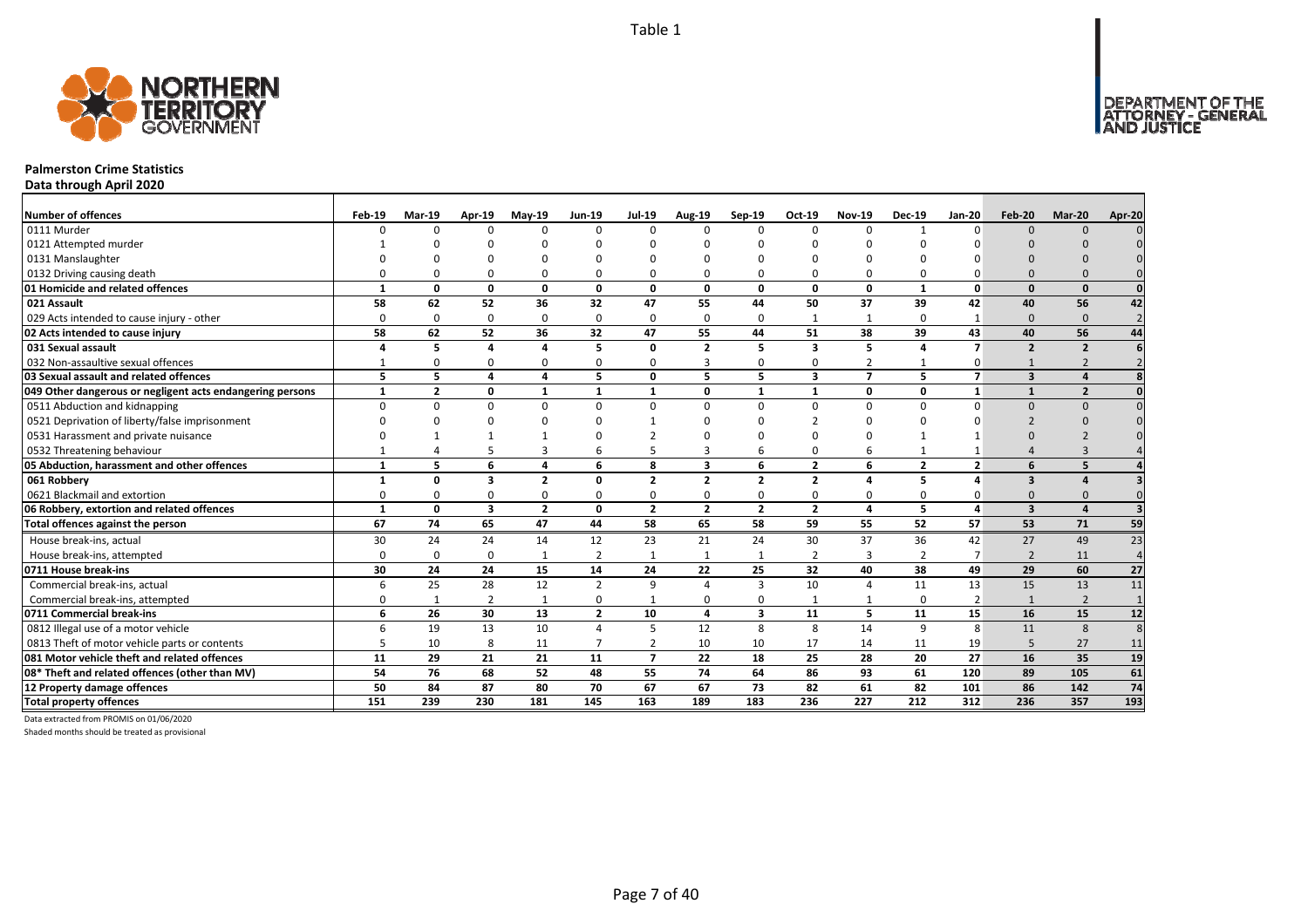DEPARTMENT OF THE<br>ATTORNEY - GENERAL<br>AND JUSTICE



### **Alice Springs Crime Statistics**

**Data through April 2020**

| Number of offences                                        | Feb-18         | Mar-18         | Apr-18         | $May-18$       | <b>Jun-18</b>           | <b>Jul-18</b>           | Aug-18       | Sep-18                  | Oct-18         | <b>Nov-18</b>  | <b>Dec-18</b> | Jan-19           |
|-----------------------------------------------------------|----------------|----------------|----------------|----------------|-------------------------|-------------------------|--------------|-------------------------|----------------|----------------|---------------|------------------|
| 0111 Murder                                               | $\Omega$       | $\Omega$       | 1              | $\mathbf{1}$   | $\Omega$                | $\Omega$                | <sup>0</sup> | $\Omega$                | $\Omega$       | $\Omega$       | O             |                  |
| 0121 Attempted murder                                     |                | O              | O              | $\Omega$       |                         | O                       | ŋ            | ŋ                       | O              |                | ŋ             |                  |
| 0131 Manslaughter                                         | $\Omega$       | O              | 0              | $\Omega$       |                         | O                       | 0            | 0                       | O              |                | 0             | $\Omega$         |
| 0132 Driving causing death                                | 0              | 0              | 0              | 0              | $\Omega$                |                         | 0            | 0                       | 1              | 0              | 0             | 0                |
| 01 Homicide and related offences                          | 0              | 0              | $\mathbf{1}$   | $\mathbf{1}$   | $\mathbf{0}$            | $\mathbf{1}$            | 0            | 0                       | $\mathbf{1}$   | 0              | 0             | $\mathbf{0}$     |
| 021 Assault                                               | 151            | 183            | 145            | 147            | 138                     | 139                     | 115          | 127                     | 107            | 120            | 150           | 109              |
| 029 Acts intended to cause injury - other                 | $\mathbf{1}$   | $\mathbf{1}$   | 0              | 0              | 2                       | 0                       | 0            | 0                       | 0              | $\mathbf{1}$   | 0             | 0                |
| 02 Acts intended to cause injury                          | 152            | 184            | 145            | 147            | 140                     | 139                     | 115          | 127                     | 107            | 121            | 150           | 109              |
| 031 Sexual assault                                        | 4              | 11             | 3              | $\overline{2}$ | $\overline{\mathbf{z}}$ | 13                      | 4            | 3                       | 6              | 6              | Δ             | $\overline{7}$   |
| 032 Non-assaultive sexual offences                        | 4              | $\overline{2}$ | $\mathbf{1}$   | $\Omega$       | $\Omega$                | 0                       | 0            | 0                       | $\Omega$       |                | 0             | $\mathbf{0}$     |
| 03 Sexual assault and related offences                    | 8              | 13             | 4              | $\overline{2}$ | $\overline{7}$          | 13                      | 4            | 3                       | 6              | $\overline{7}$ | 4             | $\overline{7}$   |
| 049 Other dangerous or negligent acts endangering persons | $\overline{ }$ | 3              | 6              | 3              | 3                       | 3                       | 3            | 6                       | $\mathbf 0$    | 4              | 1             |                  |
| 0511 Abduction and kidnapping                             | 0              | 0              | 0              | 0              | $\Omega$                | 0                       | $\Omega$     | $\Omega$                | 0              | $\Omega$       | 0             | 0                |
| 0521 Deprivation of liberty/false imprisonment            | $\Omega$       | 1              | 0              |                |                         |                         | ŋ            | ŋ                       | O              | O              | 1             |                  |
| 0531 Harassment and private nuisance                      | n              | 0              | 1              | $\Omega$       |                         | ŋ                       |              | 0                       | 0              | O              | $\Omega$      |                  |
| 0532 Threatening behaviour                                | 9              | 8              | 3              | 5              | 8                       | $\overline{7}$          | 8            | 5                       | 4              | $\overline{7}$ | 10            |                  |
| 05 Abduction, harassment and other offences               | 9              | 9              | 4              | 6              | 8                       | 8                       | 9            | 5                       | 4              | $\overline{ }$ | 11            | 8                |
| 061 Robbery                                               | 0              | 3              | $\overline{2}$ | $\overline{2}$ | $\overline{2}$          | $\overline{\mathbf{3}}$ | 3            | $\overline{\mathbf{3}}$ | $\mathbf{1}$   | $\overline{2}$ | 5             | $\overline{2}$   |
| 0621 Blackmail and extortion                              | $\Omega$       | 0              | 0              | $\mathbf 0$    | $\Omega$                | 0                       | 0            | 0                       | 0              | 0              | 0             | $\mathbf 0$      |
| 06 Robbery, extortion and related offences                | $\mathbf{0}$   | 3              | $\overline{2}$ | $\overline{2}$ | $\overline{2}$          | 3                       | 3            | $\overline{\mathbf{3}}$ | $\mathbf{1}$   | $\overline{2}$ | 5             | $\overline{2}$   |
| Total offences against the person                         | 176            | 212            | 162            | 161            | 160                     | 167                     | 134          | 144                     | 119            | 141            | 171           | $\overline{127}$ |
| House break-ins, actual                                   | 25             | 32             | 25             | 55             | 15                      | 35                      | 65           | 55                      | 43             | 81             | 58            | 53               |
| House break-ins, attempted                                | $\mathbf{1}$   | 5              | 6              | 5              |                         | $\Delta$                | 11           | 4                       | $\overline{3}$ | 11             | 6             | $\overline{7}$   |
| 0711 House break-ins                                      | 26             | 37             | 31             | 60             | 19                      | 39                      | 76           | 59                      | 46             | 92             | 64            | 60               |
| Commercial break-ins, actual                              | 8              | 22             | 23             | 41             | 18                      | 54                      | 32           | 37                      | 22             | 29             | 31            | 21               |
| Commercial break-ins, attempted                           | $\mathbf{1}$   | 4              | 3              | 5              | $\overline{4}$          | 6                       | 4            | 6                       | 0              | 13             | 6             | 5                |
| 0711 Commercial break-ins                                 | 9              | 26             | 26             | 46             | 22                      | 60                      | 36           | 43                      | 22             | 42             | 37            | 26               |
| 0812 Illegal use of a motor vehicle                       | 18             | 20             | 13             | 23             | 14                      | 17                      | 18           | 13                      | 21             | 34             | 24            | $\overline{15}$  |
| 0813 Theft of motor vehicle parts or contents             | 8              | 13             | 20             | 19             | 10                      | 37                      | 39           | 26                      | 25             | 23             | 16            | 10               |
| 081 Motor vehicle theft and related offences              | 26             | 33             | 33             | 42             | 24                      | 54                      | 57           | 39                      | 46             | 57             | 40            | 25               |
| 08* Theft and related offences (other than MV)            | 95             | 106            | 134            | 116            | 95                      | 149                     | 152          | 128                     | 120            | 155            | 152           | 106              |
| 12 Property damage offences                               | 97             | 117            | 152            | 137            | 91                      | 187                     | 205          | 188                     | 137            | 163            | 166           | 112              |
| <b>Total property offences</b>                            | 253            | 319            | 376            | 401            | 251                     | 489                     | 526          | 457                     | 371            | 509            | 459           | 329              |

Data extracted from PROMIS on 01/06/2020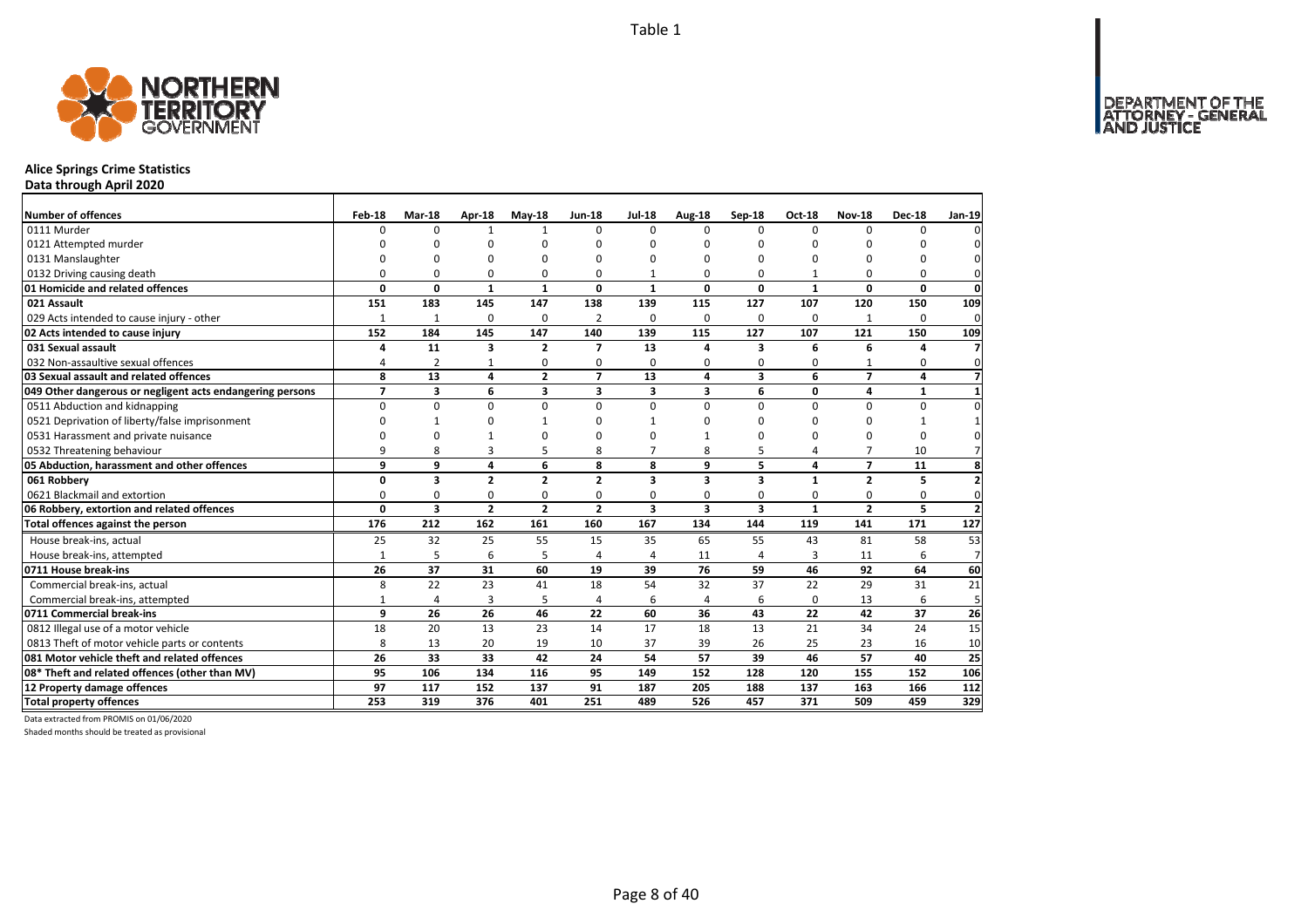

## **Alice Springs Crime Statistics**

**Data through April 2020**

| <b>Number of offences</b>                                 | Feb-19                  | <b>Mar-19</b>  | Apr-19                  | $May-19$       | <b>Jun-19</b>  | <b>Jul-19</b>           | <b>Aug-19</b>  | Sep-19                  | Oct-19                  | <b>Nov-19</b> | <b>Dec-19</b>            | <b>Jan-20</b>  | Feb-20                  | Mar-20         | Apr-20                  |
|-----------------------------------------------------------|-------------------------|----------------|-------------------------|----------------|----------------|-------------------------|----------------|-------------------------|-------------------------|---------------|--------------------------|----------------|-------------------------|----------------|-------------------------|
| 0111 Murder                                               | ŋ                       | $\Omega$       |                         | n              | $\Omega$       | $\Omega$                | U              | $\Omega$                | $\Omega$                | $\Omega$      |                          | $\Omega$       | $\Omega$                | $\Omega$       |                         |
| 0121 Attempted murder                                     |                         |                |                         |                |                |                         |                |                         |                         |               |                          |                |                         |                |                         |
| 0131 Manslaughter                                         |                         |                |                         |                | $\Omega$       |                         |                |                         |                         | O             |                          |                |                         |                |                         |
| 0132 Driving causing death                                |                         |                |                         | 0              | $\Omega$       |                         |                |                         | $\Omega$                | $\Omega$      |                          |                |                         |                |                         |
| 01 Homicide and related offences                          | $\Omega$                | 0              | $\Omega$                | $\mathbf{0}$   | 0              | $\mathbf{0}$            | 0              | 0                       | $\mathbf{0}$            | $\mathbf 0$   | 0                        | $\Omega$       | $\Omega$                | $\Omega$       |                         |
| 021 Assault                                               | 102                     | 127            | 100                     | 105            | 100            | 142                     | 105            | 121                     | 147                     | 150           | 160                      | 136            | 160                     | 149            | 102                     |
| 029 Acts intended to cause injury - other                 | $\Omega$                | $\overline{2}$ | $\Omega$                | 0              | 0              | 0                       | 0              | $\Omega$                | $\mathbf{1}$            | 0             | $\overline{2}$           | $\Omega$       | $\Omega$                | $\Omega$       |                         |
| 02 Acts intended to cause injury                          | 102                     | 129            | 100                     | 105            | 100            | 142                     | 105            | 121                     | 148                     | 150           | 162                      | 136            | 160                     | 149            | 103                     |
| 031 Sexual assault                                        | 3                       | Δ              | 6                       | 5              | 4              | $\mathbf{3}$            | 5              | 6                       | 6                       | 9             | 3                        | 11             | 5                       | $\overline{2}$ |                         |
| 032 Non-assaultive sexual offences                        |                         |                | O                       | Δ              | $\Omega$       | $\Omega$                |                |                         | $\overline{2}$          | 0             |                          |                | $\Omega$                | $\Omega$       |                         |
| 03 Sexual assault and related offences                    | 4                       | 5              | 6                       | 9              | 4              | $\overline{\mathbf{3}}$ | 9              | $\overline{7}$          | 8                       | 9             | 4                        | 12             | 5                       | $\overline{2}$ |                         |
| 049 Other dangerous or negligent acts endangering persons | 5                       | $\mathbf{1}$   | 5.                      | $\overline{2}$ | 5              | 5                       | 3              | $\overline{2}$          | $\overline{\mathbf{A}}$ | 3             | 4                        | $\overline{2}$ | $\overline{\mathbf{3}}$ | $\overline{2}$ |                         |
| 0511 Abduction and kidnapping                             | <sup>0</sup>            | $\Omega$       | n                       | $\Omega$       | $\Omega$       | $\Omega$                | U              | $\Omega$                | $\Omega$                | $\Omega$      | <sup>n</sup>             | n              | $\Omega$                | $\Omega$       |                         |
| 0521 Deprivation of liberty/false imprisonment            |                         |                |                         |                | <sup>n</sup>   |                         |                |                         |                         | ŋ             |                          |                |                         |                |                         |
| 0531 Harassment and private nuisance                      |                         |                |                         |                | n              |                         |                |                         |                         |               |                          |                |                         |                |                         |
| 0532 Threatening behaviour                                |                         |                |                         | q              | 8              | 6                       |                |                         |                         | 4             |                          |                | $\mathsf{R}$            | 14             |                         |
| 05 Abduction, harassment and other offences               | $\overline{\mathbf{3}}$ | $\overline{7}$ | $\Delta$                | 10             | 8              | 6                       | 6              | $\overline{7}$          | $\overline{7}$          | 4             | $\overline{\phantom{a}}$ | 6              | 11                      | 15             |                         |
| 061 Robbery                                               |                         | $\overline{2}$ | 3                       | Δ              | $\mathbf{2}$   | 3                       |                | 3                       | $\overline{\mathbf{3}}$ | 3             |                          | 6              | $\overline{\mathbf{3}}$ | 8              |                         |
| 0621 Blackmail and extortion                              |                         | n              |                         | 0              | $\Omega$       | $\Omega$                |                |                         | 0                       | 0             |                          |                | $\Omega$                |                |                         |
| 06 Robbery, extortion and related offences                | $\mathbf{1}$            | $\overline{2}$ | $\overline{\mathbf{3}}$ | $\overline{a}$ | $\overline{2}$ | $\overline{\mathbf{3}}$ | $\mathbf{1}$   | $\overline{\mathbf{3}}$ | $\overline{\mathbf{3}}$ | 3             | 6                        | 6              | $\overline{\mathbf{3}}$ | $\mathbf{8}$   | $\overline{\mathbf{z}}$ |
| Total offences against the person                         | 115                     | 144            | 118                     | 130            | 119            | 159                     | 124            | 140                     | 170                     | 169           | 183                      | 162            | 182                     | 176            | $\overline{115}$        |
| House break-ins, actual                                   | 39                      | 47             | 22                      | 27             | 35             | 26                      | 26             | 18                      | 61                      | 36            | 44                       | 66             | 59                      | 50             | $\overline{37}$         |
| House break-ins, attempted                                |                         | 8              | $\mathbf{1}$            | $\overline{7}$ | 5              |                         | 5              | 2                       | $\overline{7}$          | 3             | 8                        | 13             | 11                      | 11             | $\overline{4}$          |
| 0711 House break-ins                                      | 44                      | 55             | 23                      | 34             | 40             | 31                      | 31             | 20                      | 68                      | 39            | 52                       | 79             | 70                      | 61             | 41                      |
| Commercial break-ins, actual                              | 17                      | 19             | 19                      | 41             | 19             | 6                       | 10             | 23                      | 34                      | 38            | 26                       | 38             | 28                      | 27             | 16                      |
| Commercial break-ins, attempted                           | 8                       | 5              | $\overline{3}$          | $\overline{2}$ | $\mathbf 0$    |                         | -1             | $\overline{a}$          | $\overline{3}$          | 8             | 4                        | 14             | $\overline{3}$          | 5              | $\overline{3}$          |
| 0711 Commercial break-ins                                 | 25                      | 24             | 22                      | 43             | 19             | 10                      | 11             | 27                      | 37                      | 46            | 30                       | 52             | 31                      | 32             | 19                      |
| 0812 Illegal use of a motor vehicle                       | 14                      | 14             | 4                       | 13             | 12             | 6                       | $\overline{7}$ | 11                      | 23                      | 15            | 20                       | 25             | 15                      | $\overline{7}$ |                         |
| 0813 Theft of motor vehicle parts or contents             | 13                      | 19             | 26                      | 21             | 26             | 19                      | 24             | $\mathbf{q}$            | 21                      | 9             | 13                       | 21             | 20                      | 15             |                         |
| 081 Motor vehicle theft and related offences              | 27                      | 33             | 30                      | 34             | 38             | 25                      | 31             | 20                      | 44                      | 24            | 33                       | 46             | 35                      | 22             | 9                       |
| 08* Theft and related offences (other than MV)            | 123                     | 107            | 141                     | 146            | 101            | 122                     | 145            | 124                     | 167                     | 139           | 170                      | 158            | 156                     | 139            | 71                      |
| 12 Property damage offences                               | 91                      | 126            | 118                     | 181            | 167            | 116                     | 176            | 124                     | 196                     | 157           | 177                      | 216            | 215                     | 174            | 99                      |
| <b>Total property offences</b>                            | 310                     | 345            | 334                     | 438            | 365            | 304                     | 394            | 315                     | 512                     | 405           | 462                      | 551            | 507                     | 428            | 239                     |

Data extracted from PROMIS on 01/06/2020

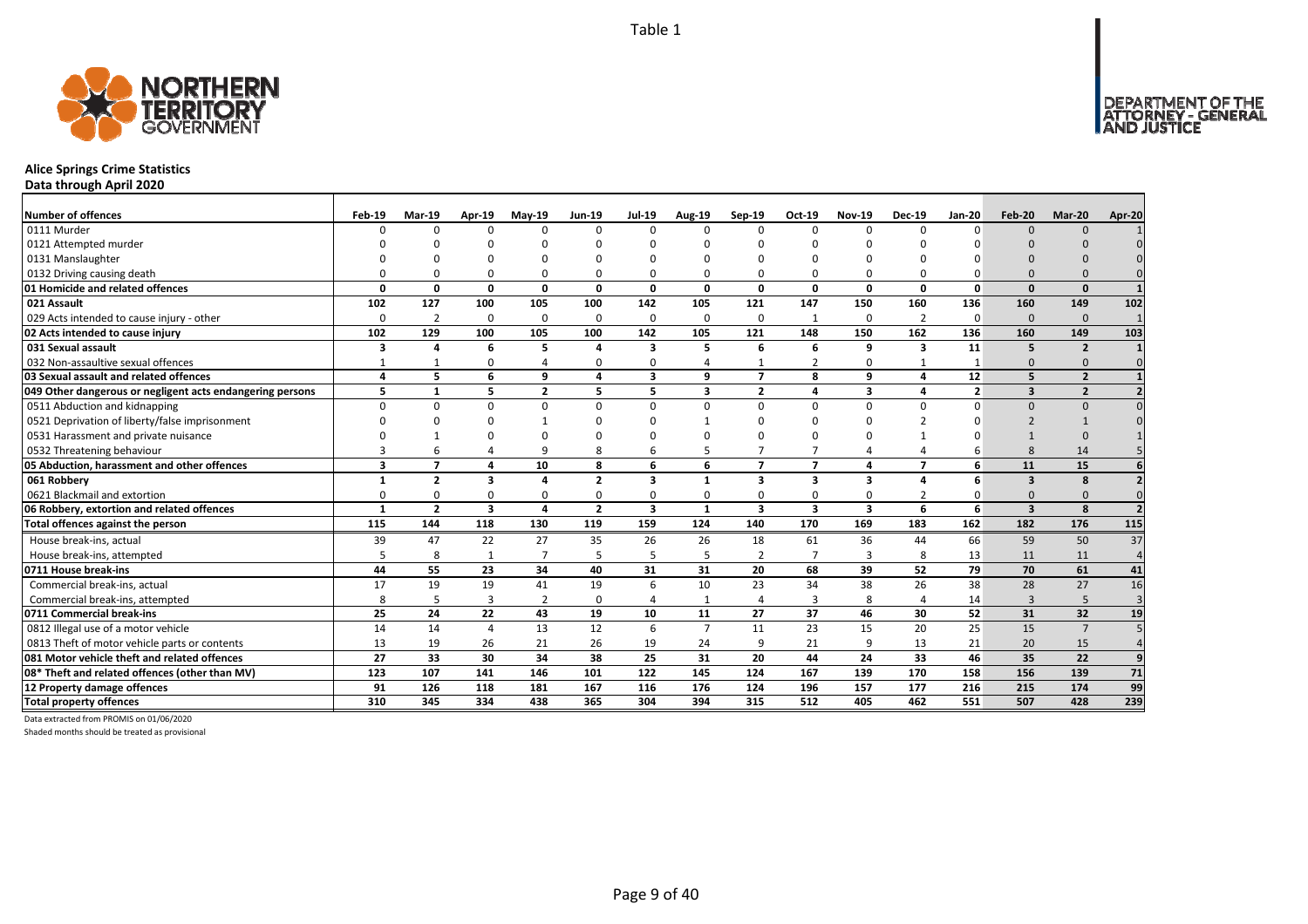

#### **Katherine Crime Statistics**

**Data through April 2020**

| <b>Number of offences</b>                                 | Feb-18         | Mar-18       | Apr-18                  | $Mav-18$       | <b>Jun-18</b>  | <b>Jul-18</b>           | Aug-18         | $Sep-18$                | <b>Oct-18</b>           | <b>Nov-18</b>  | <b>Dec-18</b>  | Jan-19         |
|-----------------------------------------------------------|----------------|--------------|-------------------------|----------------|----------------|-------------------------|----------------|-------------------------|-------------------------|----------------|----------------|----------------|
| 0111 Murder                                               | $\Omega$       | 0            | $\Omega$                | $\Omega$       | $\Omega$       | $\Omega$                | $\Omega$       | $\Omega$                | $\Omega$                | $\Omega$       | $\Omega$       |                |
| 0121 Attempted murder                                     |                | n            | n                       | n              |                | ŋ                       | n              | n                       | n                       |                | n              |                |
| 0131 Manslaughter                                         |                | <sup>0</sup> | O                       | $\Omega$       |                | ŋ                       | n              | ŋ                       | $\Omega$                |                | 0              |                |
| 0132 Driving causing death                                | $\Omega$       | 0            | $\Omega$                | 0              | 0              | $\Omega$                | 0              | ŋ                       | $\Omega$                | 0              | 0              | 0              |
| 01 Homicide and related offences                          | 0              | $\mathbf 0$  | $\mathbf{0}$            | $\mathbf 0$    | $\Omega$       | $\mathbf{0}$            | $\Omega$       | $\Omega$                | $\mathbf{0}$            | 0              | $\mathbf{0}$   | $\mathbf 0$    |
| 021 Assault                                               | 49             | 55           | 44                      | 44             | 50             | 57                      | 49             | 50                      | 65                      | 47             | 50             | 44             |
| 029 Acts intended to cause injury - other                 | $\Omega$       | 0            | 0                       | 0              | $\Omega$       | $\Omega$                | 0              | $\Omega$                | 1                       | 0              | 0              | $\mathbf{0}$   |
| 02 Acts intended to cause injury                          | 49             | 55           | 44                      | 44             | 50             | 57                      | 49             | 50                      | 66                      | 47             | 50             | 44             |
| 031 Sexual assault                                        | $\overline{7}$ | 5            | 3                       | $\mathbf{0}$   | <sup>0</sup>   | $\overline{2}$          | $\Omega$       | 3                       | 4                       | 3              | 0              | $\overline{2}$ |
| 032 Non-assaultive sexual offences                        | $\mathbf{1}$   | 0            | 0                       | 0              | $\Omega$       | 0                       | 0              | 0                       | 0                       |                | 0              | $\mathbf{1}$   |
| 03 Sexual assault and related offences                    | 8              | 5            | $\overline{\mathbf{3}}$ | $\mathbf 0$    | $\Omega$       | $\overline{2}$          | 0              | $\overline{\mathbf{3}}$ | 4                       | 4              | 0              | 3              |
| 049 Other dangerous or negligent acts endangering persons | $\mathbf{1}$   | $\mathbf{1}$ | $\mathbf{1}$            | $\mathbf{0}$   | 0              | 0                       | 0              | 0                       | 0                       | 0              | $\mathbf{0}$   | $\overline{2}$ |
| 0511 Abduction and kidnapping                             | $\Omega$       | 0            | $\Omega$                | $\Omega$       | $\Omega$       | $\Omega$                | 0              | $\Omega$                | $\Omega$                | $\Omega$       | $\Omega$       | $\Omega$       |
| 0521 Deprivation of liberty/false imprisonment            | $\Omega$       | 0            | $\Omega$                | $\Omega$       |                | ŋ                       | ŋ              | ŋ                       | $\Omega$                | n              | 1              |                |
| 0531 Harassment and private nuisance                      | $\Omega$       | 0            | $\Omega$                | $\Omega$       |                | $\Omega$                | O              | O                       | $\Omega$                | $\Omega$       | 0              |                |
| 0532 Threatening behaviour                                | $\overline{2}$ | 0            | 3                       | $\overline{2}$ | -1             | 0                       | $\overline{2}$ | 2                       | $\overline{2}$          | 1              | $\mathbf{1}$   |                |
| 05 Abduction, harassment and other offences               | $\overline{2}$ | 0            | 3                       | $\overline{2}$ | $\mathbf{1}$   | 0                       | $\overline{2}$ | $\overline{2}$          | $\overline{2}$          | $\mathbf{1}$   | $\mathbf{2}$   | 1              |
| 061 Robbery                                               | $\mathbf{1}$   | $\mathbf{1}$ | $\mathbf 0$             | $\mathbf{0}$   | $\Omega$       | 0                       | $\Omega$       | 0                       | $\mathbf 0$             | $\Omega$       | $\overline{2}$ | 0              |
| 0621 Blackmail and extortion                              | 0              | 0            | 0                       | 0              | 0              | 0                       | 0              | 0                       | 0                       | 0              | 0              | 0              |
| 06 Robbery, extortion and related offences                | 1              | $\mathbf{1}$ | $\mathbf{0}$            | $\mathbf 0$    | $\Omega$       | $\mathbf{0}$            | $\mathbf{0}$   | $\mathbf 0$             | $\mathbf 0$             | $\mathbf 0$    | $\mathbf{2}$   | $\mathbf 0$    |
| Total offences against the person                         | 61             | 62           | 51                      | 46             | 51             | 59                      | 51             | 55                      | 72                      | 52             | 54             | 50             |
| House break-ins, actual                                   | 15             | 15           | $\overline{4}$          | 6              | $\overline{7}$ | 5                       | 14             | 13                      | 12                      | 10             | 12             | 25             |
| House break-ins, attempted                                | $\overline{2}$ | $\mathbf 0$  | 1                       | $\overline{2}$ | $\mathbf{1}$   | 1                       | 0              | $\mathbf{1}$            | $\mathbf{1}$            | $\mathbf{1}$   | $\overline{2}$ | 3              |
| 0711 House break-ins                                      | 17             | 15           | 5                       | 8              | 8              | 6                       | 14             | 14                      | 13                      | 11             | 14             | 28             |
| Commercial break-ins, actual                              | 26             | 24           | 13                      | 27             | 11             | 5                       | 26             | 40                      | 33                      | 22             | 38             | 40             |
| Commercial break-ins, attempted                           | 8              | 2            | 1                       | 4              | 2              | $\mathbf{1}$            | 0              | 3                       | 2                       | 2              | 3              | $\overline{2}$ |
| 0711 Commercial break-ins                                 | 34             | 26           | 14                      | 31             | 13             | 6                       | 26             | 43                      | 35                      | 24             | 41             | 42             |
| 0812 Illegal use of a motor vehicle                       | 4              | 0            | $\Omega$                | 5              | $\overline{2}$ | $\overline{\mathbf{3}}$ | 3              | $\overline{5}$          | $\overline{2}$          | $\overline{3}$ | 5              | 13             |
| 0813 Theft of motor vehicle parts or contents             | 4              | 4            | 5                       | $\mathbf 0$    | 8              | $\overline{a}$          | 3              | 0                       | $\mathbf{1}$            | $\overline{7}$ | 3              | $\overline{4}$ |
| 081 Motor vehicle theft and related offences              | 8              | 4            | 5                       | 5              | 10             | $\overline{ }$          | 6              | 5                       | $\overline{\mathbf{3}}$ | 10             | 8              | 17             |
| 08* Theft and related offences (other than MV)            | 49             | 34           | 28                      | 34             | 37             | 28                      | 41             | 45                      | 45                      | 30             | 47             | 56             |
| 12 Property damage offences                               | 42             | 36           | 20                      | 20             | 30             | 26                      | 34             | 38                      | 35                      | 31             | 35             | 60             |
| <b>Total property offences</b>                            | 150            | 115          | $\overline{72}$         | 98             | 98             | 73                      | 121            | 145                     | 131                     | 106            | 145            | 203            |

Data extracted from PROMIS on 01/06/2020

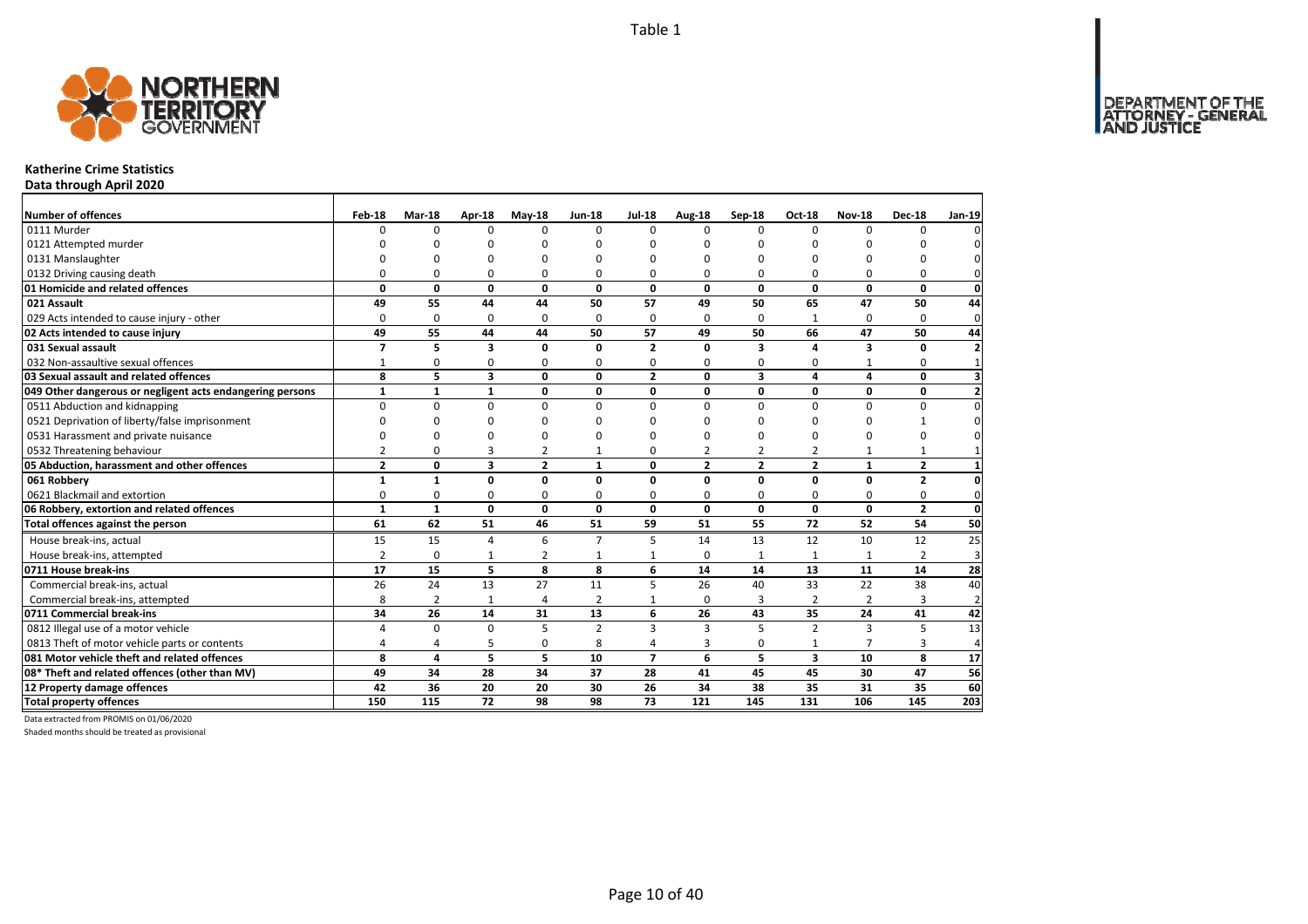

#### **Katherine Crime Statistics**

**Data through April 2020**

| Number of offences                                        | Feb-19         | Mar-19                   | Apr-19         | $May-19$     | <b>Jun-19</b>  | <b>Jul-19</b>  | <b>Aug-19</b> | Sep-19                  | Oct-19         | <b>Nov-19</b>  | <b>Dec-19</b>  | <b>Jan-20</b>           | Feb-20                   | Mar-20                   | Apr-20       |
|-----------------------------------------------------------|----------------|--------------------------|----------------|--------------|----------------|----------------|---------------|-------------------------|----------------|----------------|----------------|-------------------------|--------------------------|--------------------------|--------------|
| 0111 Murder                                               | $\Omega$       | $\Omega$                 | $\Omega$       | U            | -1             | $\Omega$       | $\Omega$      | n                       | $\Omega$       | $\Omega$       | $\Omega$       | <sup>n</sup>            | $\Omega$                 | $\cap$                   |              |
| 0121 Attempted murder                                     |                |                          |                |              |                |                |               |                         |                |                |                |                         |                          |                          |              |
| 0131 Manslaughter                                         |                |                          |                |              |                |                |               |                         |                |                |                |                         |                          |                          |              |
| 0132 Driving causing death                                |                |                          |                | 0            | 0              | 0              |               |                         | 0              | 0              |                |                         |                          |                          |              |
| 01 Homicide and related offences                          | 0              | 0                        | $\mathbf{0}$   | $\mathbf{0}$ | $\mathbf{1}$   | 0              | 0             | $\Omega$                | $\mathbf{0}$   | 0              | $\mathbf{0}$   | $\mathbf{0}$            | $\Omega$                 | $\mathbf{0}$             |              |
| 021 Assault                                               | 28             | 48                       | 37             | 35           | 39             | 35             | 32            | 32                      | 39             | 53             | 52             | 36                      | 57                       | 39                       | 35           |
| 029 Acts intended to cause injury - other                 | 0              | $\Omega$                 | $\Omega$       | $\Omega$     | 0              | $\Omega$       | $\Omega$      | $\Omega$                | 0              | 0              | 0              | $\Omega$                | $\Omega$                 | $\Omega$                 | $\mathbf{0}$ |
| 02 Acts intended to cause injury                          | 28             | 48                       | 37             | 35           | 39             | 35             | 32            | 32                      | 39             | 53             | 52             | 36                      | 57                       | 39                       | 35           |
| 031 Sexual assault                                        | 2              | 6                        | $\Omega$       | 0            | 3              | $\overline{2}$ | 0             | 3                       | $\overline{2}$ | $\mathbf{2}$   |                |                         |                          | $\overline{\phantom{a}}$ |              |
| 032 Non-assaultive sexual offences                        | $\Omega$       | <sup>n</sup>             | $\Omega$       | $\Omega$     | 2              | 3              | O             | n                       | $\Omega$       | $\Omega$       | $\Omega$       |                         | $\Omega$                 |                          |              |
| 03 Sexual assault and related offences                    | $\overline{2}$ | 6                        | $\Omega$       | $\Omega$     | 5              | 5.             | $\Omega$      | $\overline{\mathbf{3}}$ | $\overline{2}$ | $\overline{2}$ | 4              | $\mathbf{1}$            |                          | $\overline{\phantom{a}}$ |              |
| 049 Other dangerous or negligent acts endangering persons | 0              | $\overline{2}$           | $\Omega$       | 0            | 0              | 0              | 0             | $\overline{2}$          | $\overline{2}$ | $\mathbf{1}$   | $\Omega$       | $\mathbf{1}$            | $\Omega$                 | $\Omega$                 |              |
| 0511 Abduction and kidnapping                             | <sup>n</sup>   | $\Omega$                 | $\Omega$       | U            | $\Omega$       | 0              | $\Omega$      | n                       | $\Omega$       | $\Omega$       | $\Omega$       |                         | $\Omega$                 | n                        |              |
| 0521 Deprivation of liberty/false imprisonment            |                |                          |                |              |                | ŋ              |               |                         |                | ŋ              |                |                         |                          |                          |              |
| 0531 Harassment and private nuisance                      |                |                          |                |              |                |                |               |                         |                | $\Omega$       |                |                         |                          |                          |              |
| 0532 Threatening behaviour                                |                |                          |                |              | 0              |                |               |                         |                | $\mathbf{1}$   |                |                         | $\Omega$                 |                          |              |
| 05 Abduction, harassment and other offences               | 0              | $\overline{2}$           | $\mathbf{1}$   | $\mathbf{1}$ | 1              | 1              | 0             | $\mathbf{1}$            | $\mathbf{1}$   | $\mathbf{1}$   | $\overline{2}$ | $\mathbf{1}$            |                          | $\overline{\mathbf{1}}$  |              |
| 061 Robbery                                               |                | 3                        | $\Omega$       | $\Omega$     | $\mathbf{1}$   | $\mathbf{1}$   | 0             | $\mathbf{1}$            | $\Omega$       | 0              | $\Omega$       | $\Omega$                | $\Omega$                 | $\Omega$                 |              |
| 0621 Blackmail and extortion                              | O              | <sup>0</sup>             | $\Omega$       | O            | $\Omega$       | 0              | O             |                         | $\Omega$       | $\Omega$       | $\Omega$       |                         | $\Omega$                 |                          |              |
| 06 Robbery, extortion and related offences                | $\mathbf{1}$   | $\overline{\mathbf{3}}$  | $\mathbf{0}$   | $\mathbf{0}$ | $\mathbf{1}$   | 1              | $\mathbf{0}$  | $\mathbf{1}$            | $\mathbf{0}$   | $\mathbf{0}$   | $\mathbf{0}$   | $\mathbf{0}$            | $\Omega$                 | $\mathbf{0}$             | $\mathbf{0}$ |
| Total offences against the person                         | 31             | 61                       | 38             | 36           | 47             | 42             | 32            | 39                      | 44             | 57             | 58             | 39                      | 59                       | 42                       | 40           |
| House break-ins, actual                                   | 6              | 6                        | 3              | 7            | 3              | $\Omega$       | 5             | $\mathcal{L}$           | 10             | 18             | 14             | 17                      | 13                       | 13                       | 10           |
| House break-ins, attempted                                | 0              |                          |                | $\mathbf{1}$ | $\mathbf{1}$   | $\mathbf 0$    | <sup>0</sup>  | $\overline{2}$          | $\Omega$       | $\overline{2}$ |                | $\overline{2}$          | $\overline{2}$           | $\overline{2}$           | $\Omega$     |
| 0711 House break-ins                                      | 6              | $\overline{\phantom{a}}$ | 4              | 8            | 4              | 0              | 5             | q                       | 10             | 20             | 15             | 19                      | 15                       | 15                       | 10           |
| Commercial break-ins, actual                              | 27             | 35                       | 13             | 10           | $\overline{7}$ | 10             | 11            | 6                       | $\overline{7}$ | 11             | 8              | 19                      | 25                       | $\overline{7}$           |              |
| Commercial break-ins, attempted                           | $\Omega$       | 3                        | 3              | 4            | 0              | $\overline{2}$ | $\Omega$      |                         | 0              | $\overline{2}$ |                |                         | $\overline{\phantom{0}}$ | $\Omega$                 |              |
| 0711 Commercial break-ins                                 | 27             | 38                       | 16             | 14           | $\overline{7}$ | 12             | 11            | 8                       | $\overline{7}$ | 13             | 9              | 20                      | 27                       | $\overline{7}$           |              |
| 0812 Illegal use of a motor vehicle                       | 6              | $\mathcal{P}$            | $\overline{2}$ | 6            | $\overline{a}$ | $\mathbf{1}$   | $\mathbf{1}$  | $\mathbf{1}$            | $\overline{2}$ | 3              | 3              |                         | $\overline{3}$           | $\overline{z}$           |              |
| 0813 Theft of motor vehicle parts or contents             |                | 6                        | $\Omega$       | $\Omega$     | 2              | 0              | 0             |                         | $\overline{2}$ | 3              | $\overline{2}$ |                         | $\Lambda$                |                          |              |
| 081 Motor vehicle theft and related offences              | 8              | 8                        | $\overline{2}$ | 6            | 6              | $\mathbf{1}$   | $\mathbf{1}$  | $\mathbf{1}$            | $\overline{a}$ | 6              | 5              | $\overline{\mathbf{3}}$ | $\overline{7}$           | $\overline{a}$           |              |
| 08* Theft and related offences (other than MV)            | 27             | 37                       | 23             | 34           | 28             | 28             | 41            | 21                      | 30             | 49             | 27             | 49                      | 43                       | 45                       | 19           |
| 12 Property damage offences                               | 28             | 47                       | 28             | 28           | 24             | 22             | 16            | 34                      | 31             | 44             | 33             | 41                      | 34                       | 33                       | 13           |
| <b>Total property offences</b>                            | 96             | 137                      | 73             | 90           | 69             | 63             | 74            | 73                      | 82             | 132            | 89             | 132                     | 126                      | 104                      | 46           |

Data extracted from PROMIS on 01/06/2020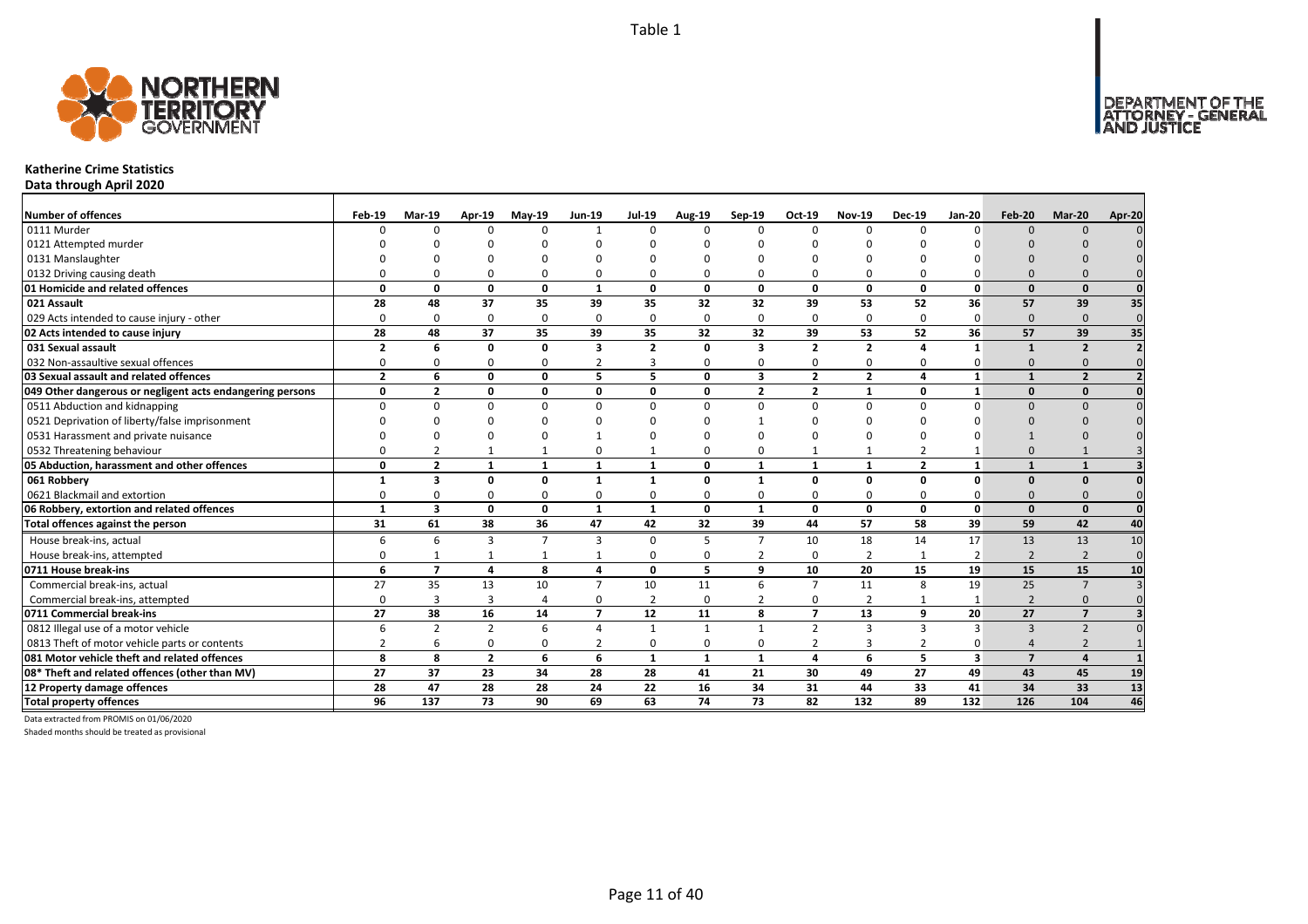DEPARTMENT OF THE<br>ATTORNEY - GENERAL



#### **Tennant Creek Crime Statistics**

**Data through April 2020**

| Number of offences                                        | Feb-18         | Mar-18       | Apr-18       | $Mav-18$       | <b>Jun-18</b>  | <b>Jul-18</b> | Aug-18         | $Sep-18$     | Oct-18         | <b>Nov-18</b>  | <b>Dec-18</b> | Jan-19                  |
|-----------------------------------------------------------|----------------|--------------|--------------|----------------|----------------|---------------|----------------|--------------|----------------|----------------|---------------|-------------------------|
| 0111 Murder                                               | $\Omega$       | $\Omega$     | $\Omega$     | $\Omega$       | $\Omega$       | $\Omega$      | $\Omega$       | $\Omega$     | $\Omega$       | $\Omega$       | 0             | $\Omega$                |
| 0121 Attempted murder                                     |                | ŋ            | n            | n              |                |               | O              | O            | $\Omega$       |                |               | $\Omega$                |
| 0131 Manslaughter                                         |                | O            | n            | O              |                |               | $\Omega$       | O            | $\Omega$       |                | 0             | $\Omega$                |
| 0132 Driving causing death                                | $\Omega$       | 0            | 0            | 0              | ŋ              | 0             | 0              | 0            | $\Omega$       | 0              | 0             | $\mathbf{0}$            |
| 01 Homicide and related offences                          | $\mathbf{1}$   | 0            | $\mathbf 0$  | $\mathbf 0$    | 0              | 0             | 0              | 0            | 0              | 0              | $\mathbf 0$   | $\mathbf{0}$            |
| 021 Assault                                               | 48             | 24           | 23           | 19             | 11             | 24            | 26             | 14           | 25             | 33             | 26            | 27                      |
| 029 Acts intended to cause injury - other                 | $\Omega$       | 0            | 0            | 0              | 1              | $\Omega$      | 0              | $\Omega$     | $\Omega$       |                | 0             | $\mathbf 0$             |
| 02 Acts intended to cause injury                          | 48             | 24           | 23           | 19             | 12             | 24            | 26             | 14           | 25             | 34             | 26            | 27                      |
| 031 Sexual assault                                        | $\overline{2}$ | $\mathbf{1}$ | 1            | $\overline{2}$ | O              | O             | 1              | 0            | 1              | $\overline{2}$ | $\Omega$      | $\mathbf{2}$            |
| 032 Non-assaultive sexual offences                        | 0              | 0            | 0            | $\Omega$       | 0              | $\Omega$      |                | 0            | 0              | $\Omega$       | 0             | $\mathbf 0$             |
| 03 Sexual assault and related offences                    | $\overline{2}$ | $\mathbf{1}$ | $\mathbf{1}$ | $\overline{2}$ | $\mathbf{0}$   | $\mathbf{0}$  | $\overline{2}$ | $\mathbf{0}$ | $\mathbf{1}$   | $\overline{2}$ | 0             | $\mathbf{2}$            |
| 049 Other dangerous or negligent acts endangering persons | 0              | 0            | 0            | 1              | 0              | 0             | 0              | 0            | $\mathbf{1}$   | 0              | 0             | $\mathbf{0}$            |
| 0511 Abduction and kidnapping                             | 0              | 0            | $\mathbf 0$  | $\mathbf 0$    | $\Omega$       | $\Omega$      | $\Omega$       | $\Omega$     | $\Omega$       | 0              | 0             | $\mathbf 0$             |
| 0521 Deprivation of liberty/false imprisonment            | $\Omega$       | $\Omega$     | 0            | $\Omega$       |                | n             | $\Omega$       | 0            | $\Omega$       | $\Omega$       | $\Omega$      | $\overline{0}$          |
| 0531 Harassment and private nuisance                      | $\Omega$       | O            | 0            | O              |                | n             | O              |              | O              | O              | 0             | $\mathbf 0$             |
| 0532 Threatening behaviour                                | 0              | 0            | $\mathbf{1}$ | 0              | $\Omega$       | $\Omega$      | 0              | 0            | 0              | 0              | $\mathbf{1}$  | $\mathbf 0$             |
| 05 Abduction, harassment and other offences               | 0              | 0            | $\mathbf{1}$ | $\mathbf{0}$   | $\mathbf{0}$   | $\Omega$      | 0              | $\mathbf{1}$ | 0              | 0              | $\mathbf{1}$  | $\mathbf{0}$            |
| 061 Robbery                                               | 0              | 0            | 0            | $\mathbf 0$    | 0              | 0             | $\mathbf{1}$   | 0            | 0              | $\mathbf{1}$   | 0             | $\mathbf{1}$            |
| 0621 Blackmail and extortion                              | 0              | 0            | 0            | $\Omega$       | 0              | $\Omega$      | 0              | 0            | $\Omega$       | 0              | 0             | $\mathbf{0}$            |
| 06 Robbery, extortion and related offences                | $\mathbf{0}$   | 0            | $\mathbf{0}$ | $\mathbf{0}$   | 0              | 0             | $\mathbf{1}$   | 0            | 0              | $\mathbf{1}$   | $\mathbf 0$   | $\mathbf{1}$            |
| Total offences against the person                         | 51             | 25           | 25           | 22             | 12             | 24            | 29             | 15           | 27             | 37             | 27            | 30                      |
| House break-ins, actual                                   | $\overline{7}$ | 5            | 15           | 11             | $\mathbf{1}$   | 8             | 14             | 14           | 21             | 13             | 5             | 12                      |
| House break-ins, attempted                                | 0              | $\mathbf{1}$ | 0            | $\Omega$       | 0              | $\Omega$      | 1              | 1            | $\mathbf{1}$   | $\overline{2}$ | 0             | $\overline{2}$          |
| 0711 House break-ins                                      | $\overline{7}$ | 6            | 15           | 11             | $\mathbf{1}$   | 8             | 15             | 15           | 22             | 15             | 5             | 14                      |
| Commercial break-ins, actual                              | 21             | 15           | 5            | $\overline{7}$ | $\Delta$       | 4             | 6              | 10           | $\overline{7}$ | $\overline{2}$ | 5             | 10                      |
| Commercial break-ins, attempted                           | $\overline{2}$ | $\mathbf{1}$ | 1            | 0              | 0              |               | 1              | $\Omega$     | 4              | 1              | 0             | $\overline{\mathbf{3}}$ |
| 0711 Commercial break-ins                                 | 23             | 16           | 6            | $\overline{7}$ | 4              | 5             | $\overline{ }$ | 10           | 11             | 3              | 5             | 13                      |
| 0812 Illegal use of a motor vehicle                       | 0              | $\Omega$     | 3            | $\overline{3}$ | $\overline{2}$ | 3             | $\overline{2}$ | $\mathbf{1}$ | $\overline{2}$ | $\Omega$       | 3             | $\overline{5}$          |
| 0813 Theft of motor vehicle parts or contents             | $\overline{2}$ | 0            | 2            | $\mathbf 0$    | $\mathbf 0$    | 3             | 4              | 8            | $\mathbf 0$    | 0              | $\mathbf{1}$  | $\overline{\mathbf{3}}$ |
| 081 Motor vehicle theft and related offences              | $\overline{2}$ | 0            | 5            | 3              | $\overline{2}$ | 6             | 6              | 9            | $\overline{2}$ | 0              | 4             | 8                       |
| 08* Theft and related offences (other than MV)            | 25             | 22           | 11           | 13             | 11             | 14            | 21             | 22           | 19             | 19             | 13            | 18                      |
| 12 Property damage offences                               | 50             | 21           | 20           | 12             | 10             | 14            | 33             | 28           | 20             | 23             | 27            | 26                      |
| <b>Total property offences</b>                            | 107            | 65           | 57           | 46             | 28             | 47            | 82             | 84           | 74             | 60             | 54            | 79                      |

Data extracted from PROMIS on 01/06/2020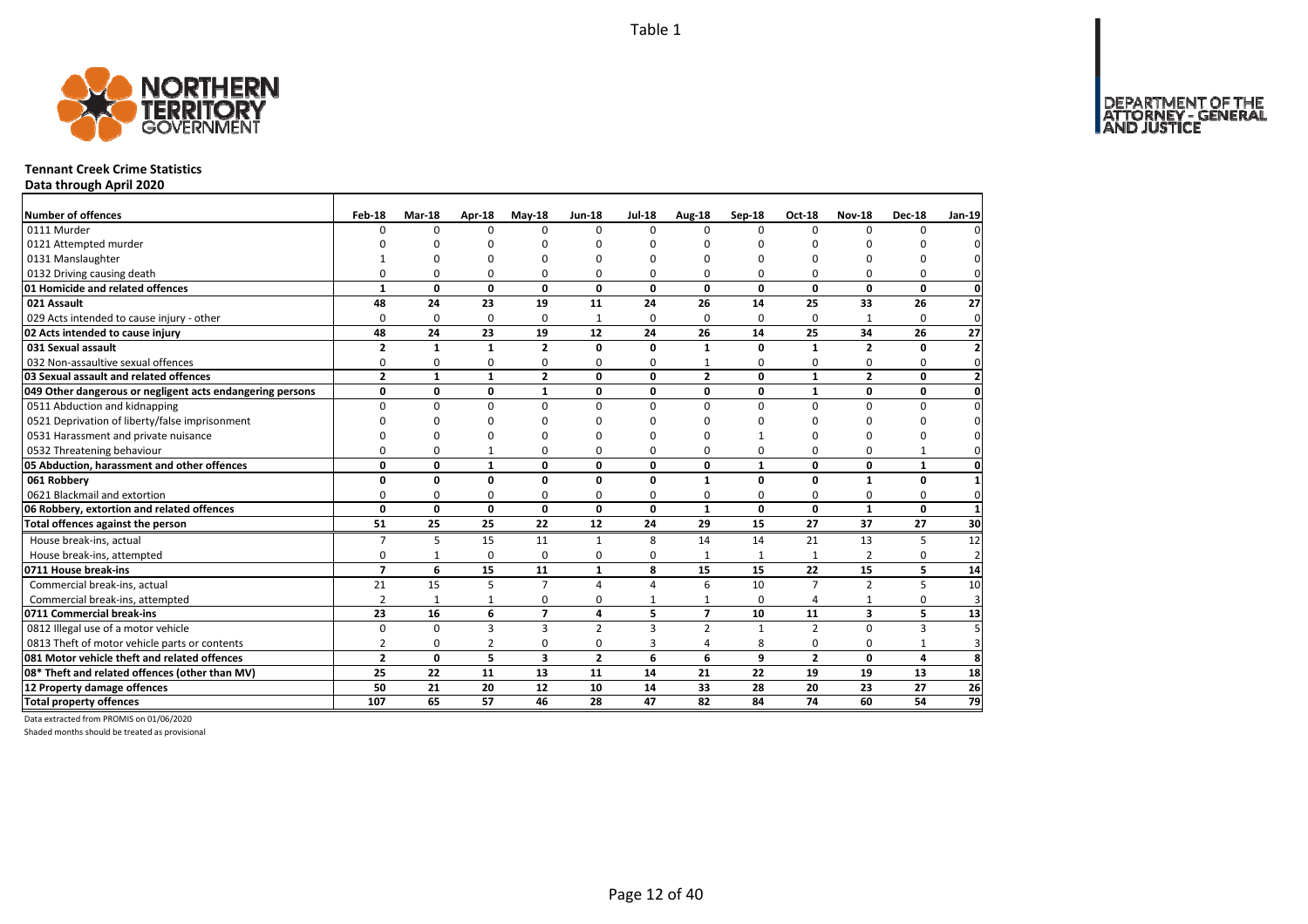

#### **Tennant Creek Crime Statistics**

**Data through April 2020**

| <b>Number of offences</b>                                 | Feb-19       | <b>Mar-19</b>  | Apr-19         | $May-19$                | <b>Jun-19</b>  | Jul-19         | <b>Aug-19</b> | $Sep-19$       | Oct-19         | <b>Nov-19</b>  | <b>Dec-19</b> | <b>Jan-20</b>           | Feb-20                  | Mar-20         | Apr-20          |
|-----------------------------------------------------------|--------------|----------------|----------------|-------------------------|----------------|----------------|---------------|----------------|----------------|----------------|---------------|-------------------------|-------------------------|----------------|-----------------|
| 0111 Murder                                               |              | $\Omega$       | $\Omega$       |                         | $\Omega$       | $\Omega$       | <sup>n</sup>  | $\Omega$       | $\Omega$       | $\Omega$       |               | $\Omega$                | $\Omega$                | $\Omega$       |                 |
| 0121 Attempted murder                                     |              |                |                |                         |                |                |               |                |                |                |               |                         |                         |                |                 |
| 0131 Manslaughter                                         |              |                |                |                         |                |                |               |                |                |                |               |                         |                         |                |                 |
| 0132 Driving causing death                                |              |                | ∩              |                         | $\Omega$       |                |               |                | $\Omega$       | $\Omega$       |               |                         |                         |                |                 |
| 01 Homicide and related offences                          | U            | 0              | $\Omega$       | $\mathbf{0}$            | $\mathbf{0}$   | 0              | 0             | $\Omega$       | $\mathbf{0}$   | 0              | $\mathbf 0$   | 0                       | $\Omega$                | $\mathbf{0}$   | $\Omega$        |
| 021 Assault                                               | 21           | 16             | 19             | 16                      | 18             | 19             | 28            | 37             | 26             | 27             | 22            | 17                      | 29                      | 28             | 21              |
| 029 Acts intended to cause injury - other                 | $\Omega$     | $\Omega$       | $\Omega$       | $\Omega$                | 0              | $\Omega$       | $\Omega$      | $\Omega$       | 0              | 0              | $\Omega$      | $\Omega$                | $\mathbf{1}$            | $\Omega$       | $\mathbf 0$     |
| 02 Acts intended to cause injury                          | 21           | 16             | 19             | 16                      | 18             | 19             | 28            | 37             | 26             | 27             | 22            | 17                      | 30                      | 28             | $\overline{21}$ |
| 031 Sexual assault                                        | O            | $\overline{2}$ | $\Omega$       | 0                       | 0              | 0              | 3             | $\Omega$       | $\overline{2}$ | 0              | 0             | O                       | $\Omega$                | $\mathbf{1}$   | $\Omega$        |
| 032 Non-assaultive sexual offences                        | 0            | $\Omega$       | $\Omega$       | $\Omega$                | 0              | $\Omega$       | $\Omega$      | $\Omega$       | $\Omega$       | 0              | $\Omega$      |                         | $\Omega$                | $\Omega$       |                 |
| 03 Sexual assault and related offences                    | O            | $\overline{2}$ | $\mathbf{0}$   | 0                       | 0              | 0              | 3             | $\Omega$       | $\overline{2}$ | 0              | $\Omega$      | O                       | $\Omega$                | $\mathbf{1}$   |                 |
| 049 Other dangerous or negligent acts endangering persons | 0            | $\mathbf{1}$   | $\Omega$       | $\overline{\mathbf{z}}$ | 0              | 0              | 0             | $\Omega$       | $\mathbf{1}$   | 0              | 0             | O                       | $\Omega$                | $\Omega$       |                 |
| 0511 Abduction and kidnapping                             | U            | $\Omega$       | $\Omega$       | <sup>0</sup>            | 0              | $\Omega$       | <sup>0</sup>  | n              | $\Omega$       | $\Omega$       | ŋ             |                         | $\Omega$                | $\Omega$       |                 |
| 0521 Deprivation of liberty/false imprisonment            |              |                |                |                         |                | n              |               |                |                | n              |               |                         | $\Omega$                |                |                 |
| 0531 Harassment and private nuisance                      |              |                |                |                         |                |                |               |                |                |                |               |                         |                         |                |                 |
| 0532 Threatening behaviour                                |              |                |                | 0                       | $\mathbf{1}$   |                |               |                | З              | 0              |               |                         |                         |                |                 |
| 05 Abduction, harassment and other offences               | $\mathbf{1}$ | $\mathbf{1}$   | $\Omega$       | 0                       | $\mathbf{1}$   | 1              | $\mathbf{1}$  | $\Omega$       | 4              | 0              | $\Omega$      | $\Omega$                |                         | $\Omega$       |                 |
| 061 Robbery                                               | U            | $\mathbf 1$    | $\Omega$       | O                       | 0              | O              | 0             |                | $\mathbf{1}$   | $\overline{2}$ | O             | ŋ                       | $\overline{2}$          | $\Omega$       |                 |
| 0621 Blackmail and extortion                              | ŋ            | O              | $\Omega$       | O                       | 0              | $\Omega$       | O             |                | $\Omega$       | 0              |               |                         | $\Omega$                |                |                 |
| 06 Robbery, extortion and related offences                | O            | $\mathbf{1}$   | $\mathbf{0}$   | $\mathbf{0}$            | $\mathbf{0}$   | 0              | $\mathbf{0}$  | 1              | $\mathbf{1}$   | $\overline{2}$ | $\mathbf 0$   | 0                       | $\overline{2}$          | $\Omega$       | $\Omega$        |
| Total offences against the person                         | 22           | 21             | 19             | 18                      | 19             | 20             | 32            | 38             | 34             | 29             | 22            | 17                      | 33                      | 29             | 22              |
| House break-ins, actual                                   | 13           | $\overline{a}$ | 8              | 10                      | 13             | 15             | 19            | 18             | 16             | 18             | 11            | 15                      | 21                      | 17             |                 |
| House break-ins, attempted                                | 0            |                | 1              | -1                      | 1              | 3              | $\mathbf{1}$  | $\Omega$       | $\overline{4}$ | $\overline{2}$ | $\mathbf{1}$  |                         | $\Omega$                | $\Omega$       | $\Omega$        |
| 0711 House break-ins                                      | 13           | 5              | $\mathbf{q}$   | 11                      | 14             | 18             | 20            | 18             | 20             | 20             | 12            | 16                      | 21                      | 17             |                 |
| Commercial break-ins, actual                              | 9            | 15             | 24             | $\overline{7}$          | 6              | 8              | 12            | 6              | 15             | 23             | 10            | 8                       | 10                      | 9              |                 |
| Commercial break-ins, attempted                           |              |                | $\mathbf{1}$   | $\mathbf{1}$            | 0              | $\Omega$       | 0             | $\overline{2}$ | 0              | 0              |               |                         |                         |                |                 |
| 0711 Commercial break-ins                                 | 10           | 16             | 25             | 8                       | 6              | 8              | 12            | 8              | 15             | 23             | 11            | 9                       | 11                      | 10             |                 |
| 0812 Illegal use of a motor vehicle                       | $\Omega$     | з              | $\overline{2}$ | $\overline{1}$          | 0              | $\mathbf 0$    | $\Omega$      | $\mathbf{1}$   | $\overline{2}$ | 3              | $\Omega$      | $\overline{\mathbf{a}}$ | $\mathbf{3}$            | $\overline{z}$ |                 |
| 0813 Theft of motor vehicle parts or contents             |              | 3              | $\overline{2}$ | $\Omega$                | $\overline{2}$ | $\overline{2}$ |               |                | $\overline{3}$ | $\mathbf{1}$   |               |                         | $\Omega$                |                |                 |
| 081 Motor vehicle theft and related offences              | $\mathbf{1}$ | 6              | $\overline{a}$ | $\mathbf{1}$            | $\overline{2}$ | $\overline{2}$ | $\mathbf{1}$  | $\overline{2}$ | 5              | 4              | $\mathbf{1}$  | $\overline{\mathbf{3}}$ | $\overline{\mathbf{3}}$ | $\Delta$       |                 |
| 08* Theft and related offences (other than MV)            | 15           | 17             | 23             | 24                      | 21             | 18             | 27            | 24             | 30             | 31             | 18            | 23                      | 52                      | 34             | 10              |
| 12 Property damage offences                               | 24           | 38             | 43             | 26                      | 17             | 34             | 29            | 35             | 44             | 51             | 39            | 31                      | 44                      | 47             | 26              |
| <b>Total property offences</b>                            | 63           | 82             | 104            | 70                      | 60             | 80             | 89            | 87             | 114            | 129            | 81            | 82                      | 131                     | 112            | 45              |

Data extracted from PROMIS on 01/06/2020

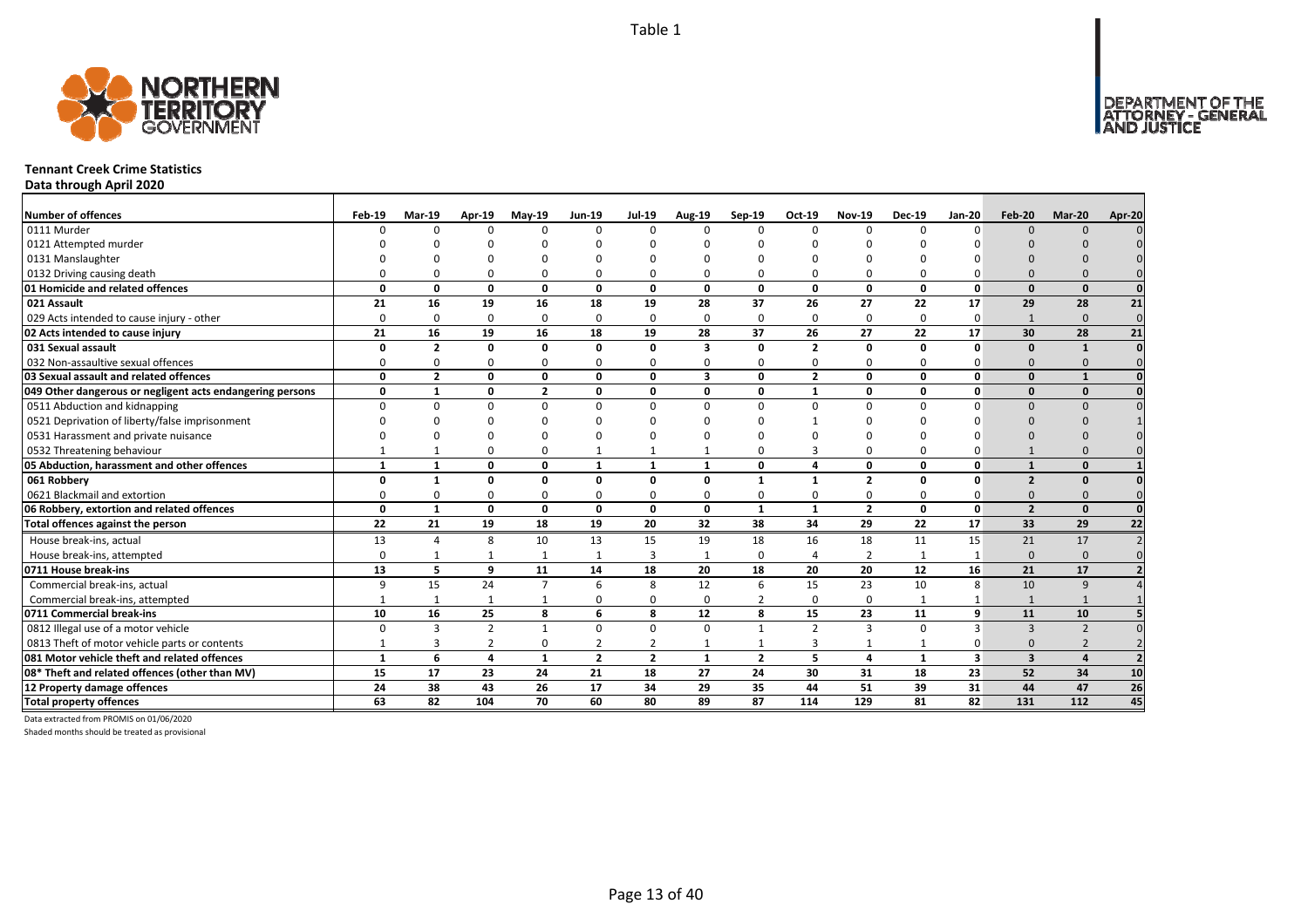

## **Nhulunbuy Crime Statistics**

**Data through April 2020**

| Number of offences                                        | Feb-18                  | <b>Mar-18</b>  | Apr-18         | $May-18$       | <b>Jun-18</b>           | <b>Jul-18</b> |                    | Sep-18         | <b>Oct-18</b> | <b>Nov-18</b>           | <b>Dec-18</b> | Jan-19                  |
|-----------------------------------------------------------|-------------------------|----------------|----------------|----------------|-------------------------|---------------|--------------------|----------------|---------------|-------------------------|---------------|-------------------------|
| 0111 Murder                                               | n                       | $\Omega$       | $\Omega$       | $\Omega$       | $\Omega$                | $\Omega$      | Aug-18<br>$\Omega$ | $\Omega$       | $\Omega$      | $\Omega$                | $\Omega$      | 0                       |
| 0121 Attempted murder                                     |                         |                |                | n              |                         |               | O                  | ŋ              |               |                         |               | 0                       |
| 0131 Manslaughter                                         |                         | U              |                | ŋ              |                         |               | ŋ                  | n              | n             | ŋ                       |               | $\mathbf 0$             |
| 0132 Driving causing death                                | $\Omega$                | 0              | 0              | $\Omega$       | ŋ                       | $\Omega$      | 0                  | O              | 0             | 0                       | $\Omega$      | $\mathbf{0}$            |
| 01 Homicide and related offences                          | 0                       | 0              | 0              | 0              | 0                       | 0             | 0                  | 0              | 0             | 0                       | 0             | $\mathbf{0}$            |
| 021 Assault                                               | 3                       | $\overline{7}$ | 12             | 6              | $\overline{\mathbf{3}}$ | 6             | 11                 | $\overline{ }$ | 10            | $\overline{7}$          | 4             | 3                       |
| 029 Acts intended to cause injury - other                 | 0                       | 0              | 0              | 0              | 0                       | $\Omega$      | 0                  | 0              | $\Omega$      | 0                       | 0             | $\mathbf 0$             |
| 02 Acts intended to cause injury                          | 3                       | $\overline{7}$ | 12             | 6              | $\overline{\mathbf{3}}$ | 6             | 11                 | $\overline{7}$ | 10            | $\overline{7}$          | 4             | $\overline{\mathbf{3}}$ |
| 031 Sexual assault                                        | 3                       | 0              | 0              | 1              | 3                       | 0             | 0                  | 0              | 0             | $\mathbf{2}$            | 0             | $\mathbf 0$             |
| 032 Non-assaultive sexual offences                        | 0                       | 0              | 0              | 0              | ŋ                       | 0             | 0                  | ŋ              | 0             | 0                       | 0             | $\mathbf 0$             |
| 03 Sexual assault and related offences                    | $\overline{\mathbf{3}}$ | 0              | $\mathbf 0$    | $\mathbf{1}$   | 3                       | 0             | 0                  | 0              | 0             | $\overline{2}$          | 0             | $\mathbf{0}$            |
| 049 Other dangerous or negligent acts endangering persons | 0                       | $\mathbf{1}$   | 0              | 0              | 0                       | 0             | 0                  | 0              | 0             | 0                       | 0             | $\mathbf 0$             |
| 0511 Abduction and kidnapping                             | $\Omega$                | $\Omega$       | $\Omega$       | $\Omega$       | $\Omega$                | $\Omega$      | $\Omega$           | $\Omega$       | $\Omega$      | $\mathbf 0$             | 0             | $\pmb{0}$               |
| 0521 Deprivation of liberty/false imprisonment            |                         | O              | 0              | n              |                         | n             | ŋ                  | ŋ              | C             | 0                       | $\Omega$      | $\mathsf{O}\xspace$     |
| 0531 Harassment and private nuisance                      | n                       | $\Omega$       | O              | $\Omega$       |                         | n             | ŋ                  | O              | C             | ŋ                       | $\Omega$      | 0                       |
| 0532 Threatening behaviour                                | 0                       | $\mathbf{1}$   | 0              | $\Omega$       | 0                       | 0             |                    | 0              | $\Omega$      | 0                       | $\mathbf{1}$  | $\mathbf{0}$            |
| 05 Abduction, harassment and other offences               | $\mathbf{1}$            | $\mathbf{1}$   | 0              | 0              | $\mathbf{1}$            | $\mathbf{0}$  | $\mathbf{1}$       | 0              | 0             | $\mathbf{0}$            | $\mathbf{1}$  | $\mathbf{0}$            |
| 061 Robbery                                               | 0                       | 0              | 0              | 0              | 0                       | $\mathbf{0}$  | 3                  | 0              | 0             | 0                       | 0             | $\pmb{0}$               |
| 0621 Blackmail and extortion                              | 0                       | 0              | 0              | 0              | 0                       | $\Omega$      | 0                  | 0              | 0             | 0                       | 0             | $\mathbf 0$             |
| 06 Robbery, extortion and related offences                | 0                       | 0              | $\mathbf{0}$   | 0              | 0                       | 0             | 3                  | 0              | $\Omega$      | 0                       | 0             | $\mathbf{0}$            |
| Total offences against the person                         | $\overline{7}$          | 9              | 12             | $\overline{7}$ | $\overline{7}$          | 6             | 15                 | $\overline{7}$ | 10            | 9                       | 5             | $\overline{\mathbf{3}}$ |
| House break-ins, actual                                   | 1                       | $\mathbf{1}$   | $\mathbf{1}$   | 3              | 2                       | $\mathbf{1}$  | $\mathbf{1}$       | $\mathbf{1}$   | 1             | 0                       | $\mathbf{1}$  | $\mathbf{1}$            |
| House break-ins, attempted                                |                         | 0              | 0              | 0              | 0                       | 0             | 0                  | 0              | 0             | 0                       | 0             | $\mathbf{1}$            |
| 0711 House break-ins                                      | $\overline{2}$          | $\mathbf{1}$   | $\mathbf{1}$   | 3              | $\overline{2}$          | $\mathbf{1}$  | $\mathbf{1}$       | $\mathbf{1}$   | 1             | 0                       | $\mathbf{1}$  | $\mathbf{2}$            |
| Commercial break-ins, actual                              | $\overline{2}$          | 6              | $\overline{7}$ | $\overline{2}$ | 3                       | 8             | $\mathbf{1}$       | $\mathbf{1}$   | $\Omega$      | 0                       | $\mathbf{1}$  | 6                       |
| Commercial break-ins, attempted                           | 0                       | 0              | 0              | $\overline{2}$ | 0                       | 0             | 0                  | 0              | 0             | 0                       | $\mathbf 0$   | $\mathbf 0$             |
| 0711 Commercial break-ins                                 | $\overline{2}$          | 6              | $\overline{7}$ | 4              | $\overline{\mathbf{3}}$ | 8             | $\mathbf{1}$       | $\mathbf{1}$   | 0             | 0                       | $\mathbf{1}$  | 6                       |
| 0812 Illegal use of a motor vehicle                       | $\mathbf{1}$            | $\mathbf{1}$   | $\mathbf 0$    | $\Omega$       | $\overline{2}$          | 5             | $\Omega$           | $\mathbf{1}$   | $\Omega$      | 3                       | $\mathbf{1}$  | $\overline{\mathbf{3}}$ |
| 0813 Theft of motor vehicle parts or contents             | 0                       | 0              | 0              |                |                         |               | 0                  | O              | $\Omega$      |                         | 0             | $\overline{3}$          |
| 081 Motor vehicle theft and related offences              | $\mathbf{1}$            | $\mathbf{1}$   | $\mathbf 0$    | $\mathbf{1}$   | $\overline{\mathbf{3}}$ | 6             | 0                  | $\mathbf{1}$   | $\mathbf 0$   | $\overline{\mathbf{4}}$ | $\mathbf{1}$  | 6                       |
| 08* Theft and related offences (other than MV)            | 5                       | 6              | $\overline{7}$ | 13             | 12                      | 13            | 9                  | 3              | $\mathbf{1}$  | 0                       | 5             | 12                      |
| 12 Property damage offences                               | 5                       | 5              | 6              | 9              | $\overline{ }$          | 10            | 6                  | 9              | 4             | $\overline{7}$          | 4             | 19                      |
| <b>Total property offences</b>                            | 15                      | 19             | 21             | 30             | 27                      | 38            | 17                 | 15             | 6             | 11                      | 12            | 45                      |

Data extracted from PROMIS on 01/06/2020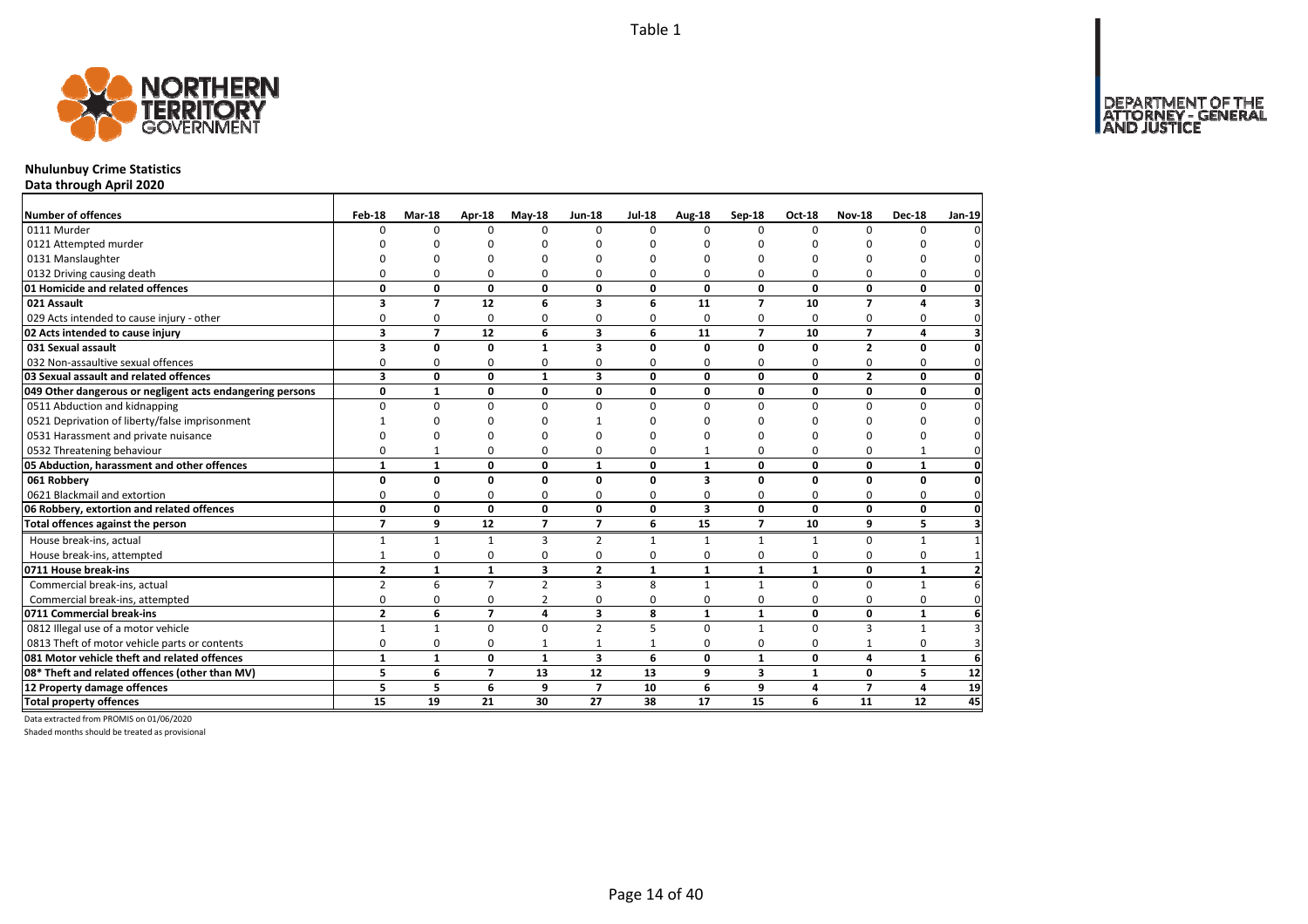

## **Nhulunbuy Crime Statistics**

**Data through April 2020**

| Number of offences                                        | Feb-19       | <b>Mar-19</b>  | Apr-19         | $May-19$       | <b>Jun-19</b>           | <b>Jul-19</b>  | <b>Aug-19</b>  | Sep-19                  | Oct-19                  | <b>Nov-19</b>  | <b>Dec-19</b>           | <b>Jan-20</b>            | <b>Feb-20</b>           | Mar-20         | Apr-20 |
|-----------------------------------------------------------|--------------|----------------|----------------|----------------|-------------------------|----------------|----------------|-------------------------|-------------------------|----------------|-------------------------|--------------------------|-------------------------|----------------|--------|
| 0111 Murder                                               |              | U              |                | $\Omega$       | $\Omega$                | $\Omega$       | $\Omega$       | $\Omega$                | $\Omega$                | $\Omega$       | $\Omega$                |                          | $\Omega$                | $\Omega$       |        |
| 0121 Attempted murder                                     |              |                |                |                |                         |                |                |                         |                         |                |                         |                          |                         |                |        |
| 0131 Manslaughter                                         |              |                |                |                |                         |                |                |                         |                         |                |                         |                          |                         |                |        |
| 0132 Driving causing death                                |              |                |                |                | $\Omega$                |                |                |                         | O                       | $\Omega$       |                         |                          |                         |                |        |
| 01 Homicide and related offences                          | O            | 0              | $\Omega$       | 0              | 0                       | $\Omega$       | 0              | $\Omega$                | $\mathbf{0}$            | 0              | 0                       | <sup>0</sup>             | $\Omega$                | $\Omega$       |        |
| 021 Assault                                               |              | 8              |                | 5              | 4                       |                | $\sqrt{2}$     | 5                       | 8                       | $\overline{7}$ |                         | $\overline{\phantom{a}}$ | $\mathbf{3}$            | 11             |        |
| 029 Acts intended to cause injury - other                 |              | O              |                | O              | $\Omega$                | O              |                |                         | $\Omega$                | 0              |                         |                          | $\Omega$                | $\Omega$       |        |
| 02 Acts intended to cause injury                          | 5            | 8              | $\Delta$       | 5              | $\overline{\mathbf{4}}$ | 5              | 4              | 5                       | 8                       | $\overline{7}$ | 4                       | $\overline{2}$           | $\overline{\mathbf{3}}$ | 11             |        |
| 031 Sexual assault                                        |              | 1              | $\Omega$       | Ω              | 1                       | $\Omega$       | 1              | n                       | $\Omega$                | 0              | $\mathbf{1}$            | U                        |                         |                |        |
| 032 Non-assaultive sexual offences                        | ŋ            | O              | ŋ              | $\Omega$       | 0                       | $\Omega$       | O              | n                       | $\Omega$                | 0              | $\Omega$                |                          | $\Omega$                |                |        |
| 03 Sexual assault and related offences                    | 0            | $\mathbf{1}$   | $\Omega$       | $\mathbf{0}$   | $\mathbf{1}$            | $\mathbf{0}$   | $\mathbf{1}$   | $\Omega$                | $\mathbf{0}$            | 0              | $\mathbf{1}$            | $\Omega$                 |                         | $\Omega$       |        |
| 049 Other dangerous or negligent acts endangering persons | 0            | 0              | $\Omega$       | 0              | 0                       | 0              | 0              | $\Omega$                | $\mathbf{0}$            | 0              | 0                       | $\Omega$                 | $\Omega$                | $\Omega$       |        |
| 0511 Abduction and kidnapping                             | n            | ŋ              |                | $\Omega$       | $\Omega$                | $\Omega$       | ŋ              | $\Omega$                | $\Omega$                | $\Omega$       | $\Omega$                |                          | $\Omega$                |                |        |
| 0521 Deprivation of liberty/false imprisonment            |              |                |                |                |                         |                |                |                         |                         | n              |                         |                          |                         |                |        |
| 0531 Harassment and private nuisance                      |              |                |                |                | n                       |                |                |                         |                         | ŋ              |                         |                          |                         |                |        |
| 0532 Threatening behaviour                                |              |                |                | $\Omega$       | $\mathbf 0$             | $\Omega$       |                |                         | $\Omega$                | $\mathbf 0$    | $\Omega$                |                          | $\Omega$                |                |        |
| 05 Abduction, harassment and other offences               | n            | $\Omega$       | $\Omega$       | 0              | 0                       | 0              | 0              | $\Omega$                | 0                       | 0              | $\mathbf{0}$            | $\Omega$                 | $\Omega$                | $\Omega$       |        |
| 061 Robbery                                               | O            | 0              | $\Omega$       | $\Omega$       | 0                       | 0              | $\mathbf{1}$   | $\Omega$                | $\mathbf{1}$            | 0              | $\mathbf{0}$            | $\mathbf{1}$             | $\Omega$                | $\Omega$       |        |
| 0621 Blackmail and extortion                              |              | <sup>0</sup>   | ŋ              | $\Omega$       | 0                       | $\Omega$       | O              | $\Omega$                | $\Omega$                | 0              | $\Omega$                |                          | $\Omega$                |                |        |
| 06 Robbery, extortion and related offences                | $\Omega$     | 0              | $\Omega$       | 0              | 0                       | $\mathbf{0}$   | $\mathbf{1}$   | $\Omega$                | $\mathbf{1}$            | 0              | $\mathbf{0}$            | $\mathbf{1}$             | $\Omega$                | $\Omega$       |        |
| Total offences against the person                         | 5            | 9              | 4              | 5              | 5                       | 5              | 6              | 5                       | 9                       | $\overline{7}$ | 5                       | $\overline{\mathbf{3}}$  | $\boldsymbol{\Lambda}$  | 11             |        |
| House break-ins, actual                                   | 1            | 1              | $\Omega$       | 6              | $\overline{2}$          | 1              | $\overline{2}$ |                         | $\Delta$                | $\mathbf{1}$   | 3                       | $\Omega$                 |                         | $\Omega$       |        |
| House break-ins, attempted                                | $\Omega$     | 0              |                | $\Omega$       | 0                       | $\Omega$       | <sup>0</sup>   | $\Omega$                | $\Omega$                | 0              | $\Omega$                |                          | $\Omega$                |                |        |
| 0711 House break-ins                                      | $\mathbf{1}$ | $\mathbf{1}$   | $\mathbf{1}$   | 6              | $\overline{2}$          | 1              | $\overline{2}$ | $\mathbf{1}$            | $\overline{a}$          | $\mathbf{1}$   | $\overline{\mathbf{3}}$ | $\mathbf{0}$             |                         | $\Omega$       |        |
| Commercial break-ins, actual                              |              | $\mathbf{1}$   | $\overline{z}$ | $\overline{3}$ | $\mathbf{1}$            | $\Omega$       | $\mathbf{1}$   | $\Omega$                | $\overline{\mathbf{1}}$ | $\mathbf{1}$   | 1                       | $\Omega$                 | $\mathbf{3}$            | $\mathbf{R}$   |        |
| Commercial break-ins, attempted                           |              | O              |                | $\Omega$       | 1                       | $\Omega$       |                |                         | $\Omega$                | 0              | $\Omega$                |                          | $\Omega$                |                |        |
| 0711 Commercial break-ins                                 | 4            | $\mathbf{1}$   | $\overline{2}$ | 3              | $\overline{2}$          | 0              | $\mathbf{1}$   | 0                       | $\mathbf{1}$            | 1              | 1                       | $\mathbf{0}$             | $\mathbf{3}$            | 3              |        |
| 0812 Illegal use of a motor vehicle                       | $\Omega$     | $\Omega$       | $\overline{2}$ | $\Omega$       | $\mathbf 0$             | $\mathbf{1}$   | $\Omega$       | $\Omega$                | $\overline{1}$          | $\mathbf{1}$   | $\Omega$                | U                        |                         |                |        |
| 0813 Theft of motor vehicle parts or contents             | $\Omega$     | U              | $\Omega$       | $\Omega$       | $\mathbf{1}$            | $\mathbf 0$    |                | 2                       | $\Omega$                | $\mathbf 0$    | $\Omega$                |                          | $\Omega$                |                |        |
| 081 Motor vehicle theft and related offences              | O            | 0              | $\overline{2}$ | 0              | $\mathbf{1}$            | $\mathbf{1}$   | $\mathbf{1}$   | $\overline{2}$          | 1                       | $\mathbf{1}$   | $\mathbf{0}$            | $\mathbf{0}$             | $\mathbf{1}$            | $\mathbf{1}$   |        |
| 08* Theft and related offences (other than MV)            | 10           | 6              | 11             | $\overline{7}$ | 3                       | 6              | 4              | $\overline{\mathbf{3}}$ | 6                       | 3              | $\overline{ }$          | 5                        | $\overline{7}$          | $\overline{2}$ |        |
| 12 Property damage offences                               | 5            | $\overline{ }$ | $\overline{7}$ | 9              | 4                       | $\overline{2}$ | 3              | 4                       | $\overline{7}$          | 3              | $\overline{ }$          | 4                        | 5                       | 6              |        |
| <b>Total property offences</b>                            | 20           | 15             | 23             | 25             | 12                      | 10             | 11             | 10                      | 19                      | 9              | 18                      | 9                        | 20                      | 12             |        |

Data extracted from PROMIS on 01/06/2020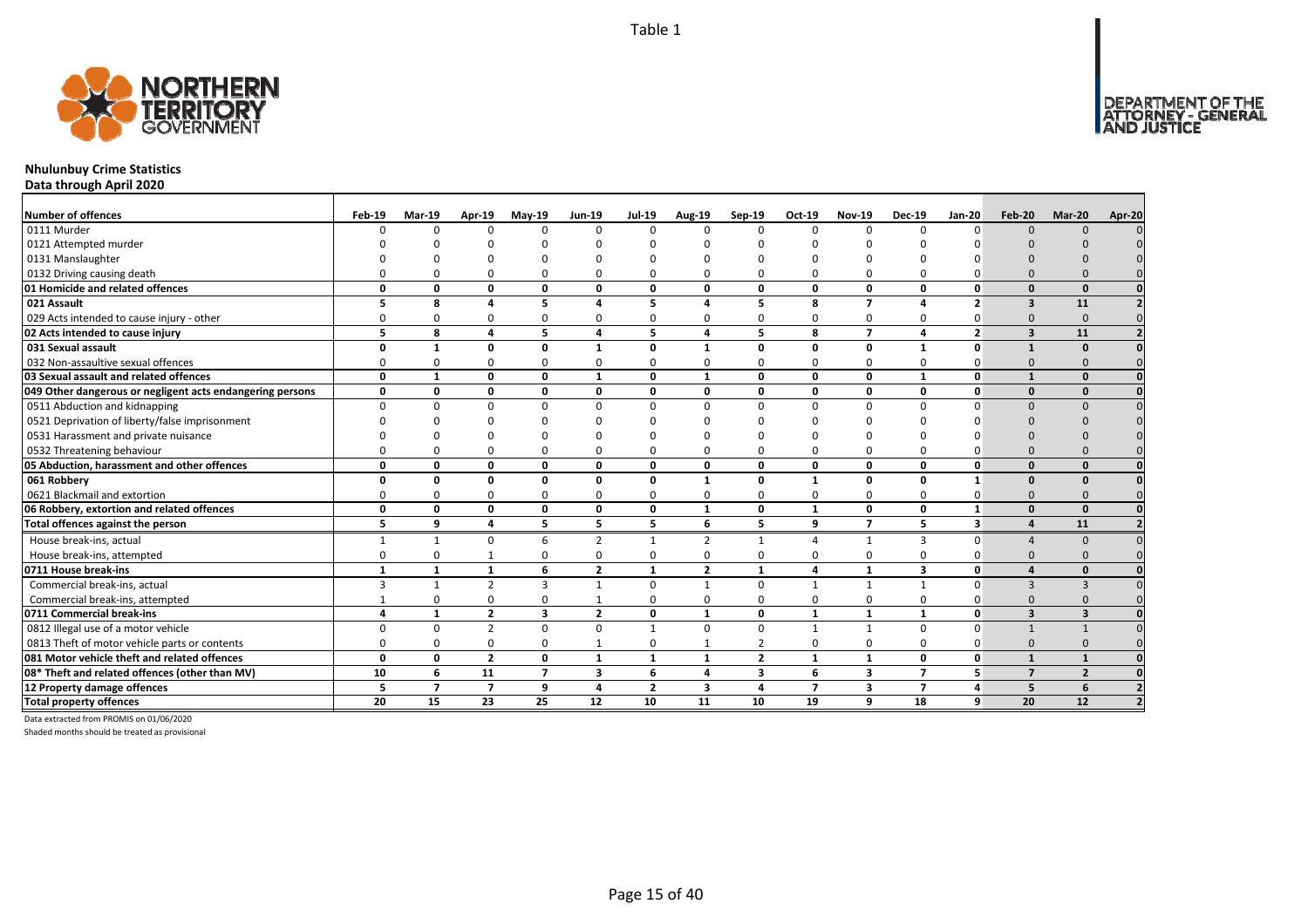

#### **NT Balance Crime Statistics**

**Data through April 2020**

| Number of offences<br>0111 Murder                         | Feb-18<br>$\Omega$ | Mar-18<br>$\Omega$ | Apr-18<br>$\Omega$ | $May-18$<br>$\Omega$ | <b>Jun-18</b><br>$\Omega$ | <b>Jul-18</b><br>$\Omega$ | Aug-18<br>$\Omega$ | Sep-18<br>$\Omega$  | Oct-18<br>$\Omega$ | <b>Nov-18</b><br>$\Omega$ | <b>Dec-18</b><br>1  | Jan-19                      |
|-----------------------------------------------------------|--------------------|--------------------|--------------------|----------------------|---------------------------|---------------------------|--------------------|---------------------|--------------------|---------------------------|---------------------|-----------------------------|
|                                                           |                    |                    |                    |                      |                           |                           |                    |                     |                    |                           |                     | 0                           |
| 0121 Attempted murder                                     |                    | O                  | U                  | O                    | ŋ                         |                           | O                  | O                   | ŋ                  |                           |                     | 0                           |
| 0131 Manslaughter                                         |                    | O                  | U                  | O                    | ŋ                         | n                         | O                  | 0<br>0              | 0                  | 0                         | 1                   | $\mathbf 0$<br>$\mathbf{0}$ |
| 0132 Driving causing death                                | 0<br>0             | 1<br>$\mathbf{1}$  | 0<br>$\mathbf{0}$  | 0<br>0               | 0<br>0                    |                           | 0<br>0             | 0                   | 0<br>0             | 0<br>$\mathbf{1}$         | 0<br>$\overline{2}$ | $\mathbf{0}$                |
| 01 Homicide and related offences<br>021 Assault           | 139                | 177                | 153                | 140                  | 140                       | $\mathbf{1}$<br>144       | 156                | 201                 | 181                | 178                       | 204                 | 145                         |
|                                                           |                    |                    |                    |                      |                           |                           |                    |                     |                    |                           |                     |                             |
| 029 Acts intended to cause injury - other                 | 0<br>139           | 0<br>177           | 0<br>153           | $\mathbf{1}$<br>141  | 0<br>140                  | $\mathbf{1}$<br>145       | 0<br>156           | $\mathbf{1}$<br>202 | 1<br>182           | $\mathbf{1}$<br>179       | 0<br>204            | $\mathbf 0$<br>145          |
| 02 Acts intended to cause injury                          |                    |                    |                    |                      |                           |                           |                    |                     |                    |                           |                     |                             |
| 031 Sexual assault                                        | 8                  | 11                 | 9                  | 6                    | 8                         | 10                        | 5                  | 8                   | 11                 | 4                         | 3                   | 9                           |
| 032 Non-assaultive sexual offences                        | 0                  | 1                  | 0                  | 3                    |                           | $\mathbf{1}$              | $\overline{2}$     | 0                   | $\Omega$           | 2                         | $\mathbf 0$         | $\overline{3}$              |
| 03 Sexual assault and related offences                    | 8                  | 12                 | 9                  | 9                    | 9                         | 11                        | $\overline{7}$     | 8                   | 11                 | 6                         | 3                   | 12                          |
| 049 Other dangerous or negligent acts endangering persons | $\mathbf{2}$       | $\mathbf{1}$       | $\overline{7}$     | 3                    | $\overline{\phantom{a}}$  | 5                         | 4                  | 4                   | $\overline{7}$     | 8                         | 6                   | 5                           |
| 0511 Abduction and kidnapping                             | 0                  | $\mathbf 0$        | 0                  | $\Omega$             | $\Omega$                  | $\Omega$                  | $\Omega$           | 0                   | 0                  | 0                         | 0                   | 0                           |
| 0521 Deprivation of liberty/false imprisonment            | $\overline{2}$     | 3                  | 3                  | O                    | ŋ                         | n                         | O                  | $\Omega$            | $\overline{2}$     | $\overline{2}$            | 3                   | $\overline{2}$              |
| 0531 Harassment and private nuisance                      | $\overline{2}$     | 0                  | 4                  |                      |                           | n                         |                    | 3                   | 6                  | $\Omega$                  | $\mathbf 0$         | $\overline{2}$              |
| 0532 Threatening behaviour                                | 12                 | 15                 | $\overline{7}$     | $\overline{7}$       | 8                         | 8                         | 10                 | 14                  | 12                 | 9                         | 12                  | $\overline{7}$              |
| 05 Abduction, harassment and other offences               | 16                 | 18                 | 14                 | 8                    | 10                        | 8                         | 12                 | 17                  | 20                 | 11                        | 15                  | 11                          |
| 061 Robbery                                               | $\mathbf{1}$       | 0                  | $\mathbf{1}$       | $\Omega$             | 0                         | $\Omega$                  | $\mathbf{1}$       | $\mathbf{1}$        | $\mathbf{1}$       | 0                         | 0                   | $\mathbf{0}$                |
| 0621 Blackmail and extortion                              | 0                  | $\mathbf 0$        | 0                  | $\mathbf 0$          | 0                         | 0                         | 0                  | 0                   | 0                  | 0                         | $\mathbf 0$         | $\mathbf{0}$                |
| 06 Robbery, extortion and related offences                | $\mathbf{1}$       | $\mathbf 0$        | $\mathbf{1}$       | 0                    | $\mathbf{0}$              | $\mathbf{0}$              | $\mathbf{1}$       | $\mathbf{1}$        | $\mathbf{1}$       | $\mathbf{0}$              | 0                   | $\mathbf{0}$                |
| Total offences against the person                         | 166                | 209                | 184                | 161                  | 166                       | 170                       | 180                | 232                 | 221                | 205                       | 230                 | 173                         |
| House break-ins, actual                                   | 24                 | 34                 | 37                 | 21                   | 23                        | 23                        | 26                 | 28                  | 24                 | 14                        | 48                  | 81                          |
| House break-ins, attempted                                | 3                  | 5                  | 6                  | 5                    | 5                         | 6                         | 3                  | 5                   | $\overline{7}$     | $\overline{2}$            | 9                   | 15                          |
| 0711 House break-ins                                      | 27                 | 39                 | 43                 | 26                   | 28                        | 29                        | 29                 | 33                  | 31                 | 16                        | 57                  | 96                          |
| Commercial break-ins, actual                              | 97                 | 80                 | 105                | 63                   | 68                        | 61                        | 39                 | 37                  | 54                 | 53                        | 75                  | 133                         |
| Commercial break-ins, attempted                           | 12                 | 9                  | 18                 | 5                    | 6                         | 6                         | 6                  | 8                   | 11                 | 10                        | 11                  | 17                          |
| 0711 Commercial break-ins                                 | 109                | 89                 | 123                | 68                   | 74                        | 67                        | 45                 | 45                  | 65                 | 63                        | 86                  | 150                         |
| 0812 Illegal use of a motor vehicle                       | 21                 | 22                 | 24                 | 14                   | 16                        | 13                        | 18                 | 12                  | 20                 | 11                        | 12                  | 25                          |
| 0813 Theft of motor vehicle parts or contents             | 3                  | 10                 | 4                  | 15                   | 11                        | 10                        | 10                 | 14                  | 12                 | 5                         | 3                   | $\overline{3}$              |
| 081 Motor vehicle theft and related offences              | 24                 | 32                 | 28                 | 29                   | 27                        | 23                        | 28                 | 26                  | 32                 | 16                        | 15                  | 28                          |
| 08* Theft and related offences (other than MV)            | 114                | 143                | 136                | 90                   | 114                       | 106                       | 70                 | 82                  | 107                | 80                        | 105                 | 153                         |
| 12 Property damage offences                               | 142                | 155                | 168                | 122                  | 132                       | 123                       | 131                | 155                 | 166                | 148                       | 162                 | 208                         |
| <b>Total property offences</b>                            | 416                | 458                | 498                | 335                  | 375                       | 348                       | 303                | 341                 | 401                | 323                       | 425                 | 635                         |

Data extracted from PROMIS on 01/06/2020

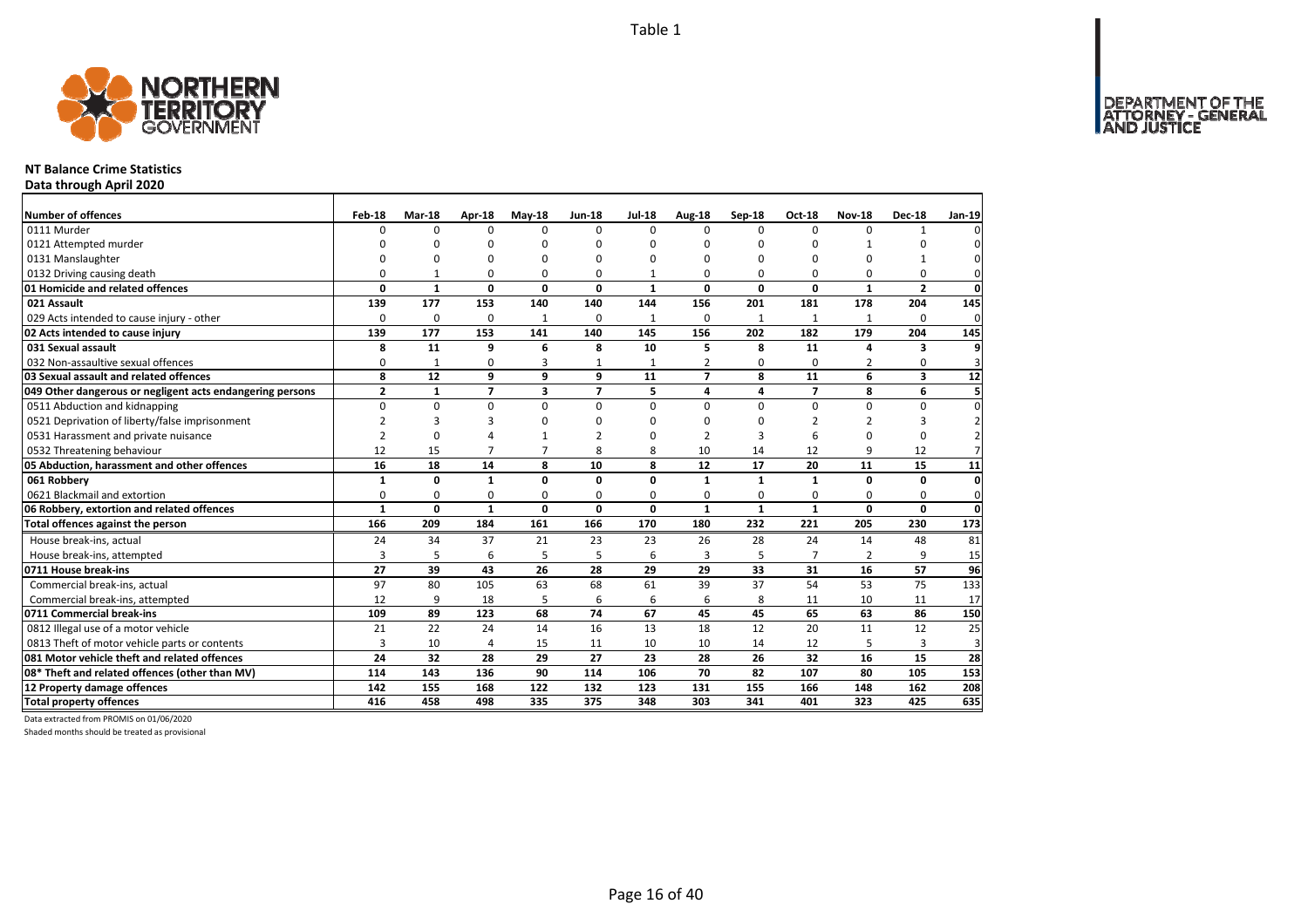

#### **NT Balance Crime Statistics**

**Data through April 2020**

| Number of offences                                        | Feb-19         | <b>Mar-19</b>           | Apr-19                   | $May-19$       | <b>Jun-19</b>  | <b>Jul-19</b>  | Aug-19         | Sep-19                  | Oct-19         | <b>Nov-19</b>  | <b>Dec-19</b>  | <b>Jan-20</b>  | Feb-20                  | Mar-20         | Apr-20          |
|-----------------------------------------------------------|----------------|-------------------------|--------------------------|----------------|----------------|----------------|----------------|-------------------------|----------------|----------------|----------------|----------------|-------------------------|----------------|-----------------|
| 0111 Murder                                               | U              | $\Omega$                | n                        | $\Omega$       | $\Omega$       | $\Omega$       | <sup>0</sup>   | $\Omega$                | $\Omega$       | $\mathbf{1}$   | n              | O              | $\Omega$                | $\Omega$       |                 |
| 0121 Attempted murder                                     |                |                         |                          |                |                |                |                |                         |                |                |                |                |                         |                |                 |
| 0131 Manslaughter                                         |                |                         |                          |                |                |                |                |                         |                |                |                |                |                         |                |                 |
| 0132 Driving causing death                                |                |                         |                          | O              | $\Omega$       |                |                |                         | $\Omega$       | 0              |                |                | $\Omega$                |                |                 |
| 01 Homicide and related offences                          | O              | $\Omega$                | $\Omega$                 | 0              | $\mathbf{0}$   | $\Omega$       | O              | $\Omega$                | $\mathbf{1}$   | $\mathbf{1}$   | $\Omega$       | $\overline{2}$ | $\Omega$                | $\Omega$       | $\mathbf{0}$    |
| 021 Assault                                               | 143            | 168                     | 143                      | 144            | 126            | 140            | 149            | 162                     | 156            | 180            | 193            | 170            | 187                     | 186            | 123             |
| 029 Acts intended to cause injury - other                 | $\Omega$       | $\Omega$                | $\Omega$                 | 0              | 0              | 0              | <sup>0</sup>   |                         | 1              | 0              | $\mathbf{1}$   | 0              |                         | $\Omega$       | $\Omega$        |
| 02 Acts intended to cause injury                          | 143            | 168                     | 143                      | 144            | 126            | 140            | 149            | 163                     | 157            | 180            | 194            | 170            | 188                     | 186            | 123             |
| 031 Sexual assault                                        |                | 8                       | 6                        | Δ              | 6              | 7              | 3              | 8                       | 11             | 8              | 6              | 6              | 5                       | 5              |                 |
| 032 Non-assaultive sexual offences                        |                | $\Omega$                |                          |                | $\Omega$       | 2              | 3              | $\Omega$                | $\mathbf{1}$   | $\mathbf{1}$   | 2              |                | $\Omega$                |                |                 |
| 03 Sexual assault and related offences                    | 5              | 8                       | $\overline{\phantom{a}}$ | 5              | 6              | $\mathbf{q}$   | 6              | 8                       | 12             | 9              | 8              | $\mathbf{g}$   | 5                       | 5              |                 |
| 049 Other dangerous or negligent acts endangering persons | $\mathbf{1}$   | $\overline{\mathbf{z}}$ | $\overline{\mathbf{3}}$  | 4              | 1              | 5              | 5              | $\overline{\mathbf{3}}$ | $\overline{4}$ | $\mathbf{1}$   | $\overline{2}$ | $\mathbf{1}$   | $\overline{\mathbf{3}}$ | $\overline{2}$ |                 |
| 0511 Abduction and kidnapping                             | $\Omega$       | $\Omega$                | $\Omega$                 | $\Omega$       | 0              | $\Omega$       | $\Omega$       | $\Omega$                | $\Omega$       | $\Omega$       | $\Omega$       | $\Omega$       | $\Omega$                | $\Omega$       |                 |
| 0521 Deprivation of liberty/false imprisonment            |                |                         |                          |                | $\Omega$       |                |                |                         |                |                |                |                |                         |                |                 |
| 0531 Harassment and private nuisance                      |                |                         |                          |                | $\Omega$       |                |                |                         | $\Omega$       | $\Omega$       |                |                |                         |                |                 |
| 0532 Threatening behaviour                                | 8              |                         | 13                       | 6              | 4              | $\mathbf{q}$   | 11             |                         | 11             | 13             | 8              | 11             | 17                      | 13             | 12              |
| 05 Abduction, harassment and other offences               | 10             | 8                       | 18                       | 10             | 4              | 11             | 13             | 5                       | 14             | 15             | 11             | 13             | 21                      | 15             | 18              |
| 061 Robbery                                               | $\mathbf{1}$   | 0                       | 0                        | $\mathbf{0}$   | 0              | 1              | $\overline{2}$ | $\mathbf{1}$            | $\mathbf{0}$   | $\mathbf{1}$   | $\overline{2}$ | 1              | $\mathbf{1}$            | $\mathbf{1}$   | $\mathbf 0$     |
| 0621 Blackmail and extortion                              | 0              | <sup>0</sup>            | O                        | $\Omega$       | 0              | $\Omega$       | 0              | $\Omega$                | $\mathbf 0$    | 1              | $\Omega$       | 0              | $\Omega$                | $\Omega$       | $\Omega$        |
| 06 Robbery, extortion and related offences                | $\mathbf{1}$   | 0                       | 0                        | $\mathbf{0}$   | 0              | 1              | $\overline{2}$ | 1                       | $\mathbf{0}$   | $\overline{2}$ | $\overline{2}$ | $\mathbf{1}$   | $\mathbf{1}$            | $\mathbf{1}$   | $\mathbf 0$     |
| Total offences against the person                         | 160            | 191                     | 171                      | 163            | 137            | 166            | 175            | 180                     | 188            | 208            | 217            | 195            | 218                     | 209            | 151             |
| House break-ins, actual                                   | 41             | 27                      | 46                       | 47             | 36             | 35             | 22             | 23                      | 30             | 31             | 54             | 78             | 42                      | 32             | 16              |
| House break-ins, attempted                                | $\overline{2}$ | Δ                       | $\overline{7}$           | $\overline{4}$ | $\overline{2}$ | $\overline{2}$ | 0              | 3                       | $\overline{3}$ | 10             | 4              | 13             | 6                       | 6              | 5               |
| 0711 House break-ins                                      | 43             | 31                      | 53                       | 51             | 38             | 37             | 22             | 26                      | 33             | 41             | 58             | 91             | 48                      | 38             | $\overline{21}$ |
| Commercial break-ins, actual                              | 98             | 103                     | 88                       | 82             | 50             | 60             | 56             | 54                      | 59             | 56             | 55             | 109            | 102                     | 113            | 39              |
| Commercial break-ins, attempted                           | 13             | 4                       | 8                        | 11             | 4              | 2              | 7              |                         | 6              | 11             | q              | 17             | 6                       | 12             | $\overline{3}$  |
| 0711 Commercial break-ins                                 | 111            | 107                     | 96                       | 93             | 54             | 62             | 63             | 59                      | 65             | 67             | 64             | 126            | 108                     | 125            | 42              |
| 0812 Illegal use of a motor vehicle                       | 12             | 13                      | 13                       | 15             | 17             | $\overline{7}$ | 10             | 14                      | 9              | 19             | 18             | 12             | 18                      | 22             | 13              |
| 0813 Theft of motor vehicle parts or contents             | 6              | 11                      | 10                       | $\overline{7}$ | 4              | 10             | 9              | $\overline{7}$          | 12             | 17             | $\overline{4}$ | 9              | 12                      | 17             | 11              |
| 081 Motor vehicle theft and related offences              | 18             | 24                      | 23                       | 22             | 21             | 17             | 19             | 21                      | 21             | 36             | 22             | 21             | 30                      | 39             | $\overline{24}$ |
| 08* Theft and related offences (other than MV)            | 97             | 118                     | 104                      | 118            | 96             | 96             | 100            | 107                     | 80             | 86             | 74             | 120            | 111                     | 120            | 53              |
| 12 Property damage offences                               | 137            | 148                     | 126                      | 152            | 104            | 98             | 116            | 119                     | 109            | 147            | 146            | 159            | 187                     | 177            | 102             |
| <b>Total property offences</b>                            | 406            | 428                     | 402                      | 436            | 313            | 310            | 320            | 332                     | 308            | 377            | 364            | 517            | 484                     | 499            | 242             |

Data extracted from PROMIS on 01/06/2020

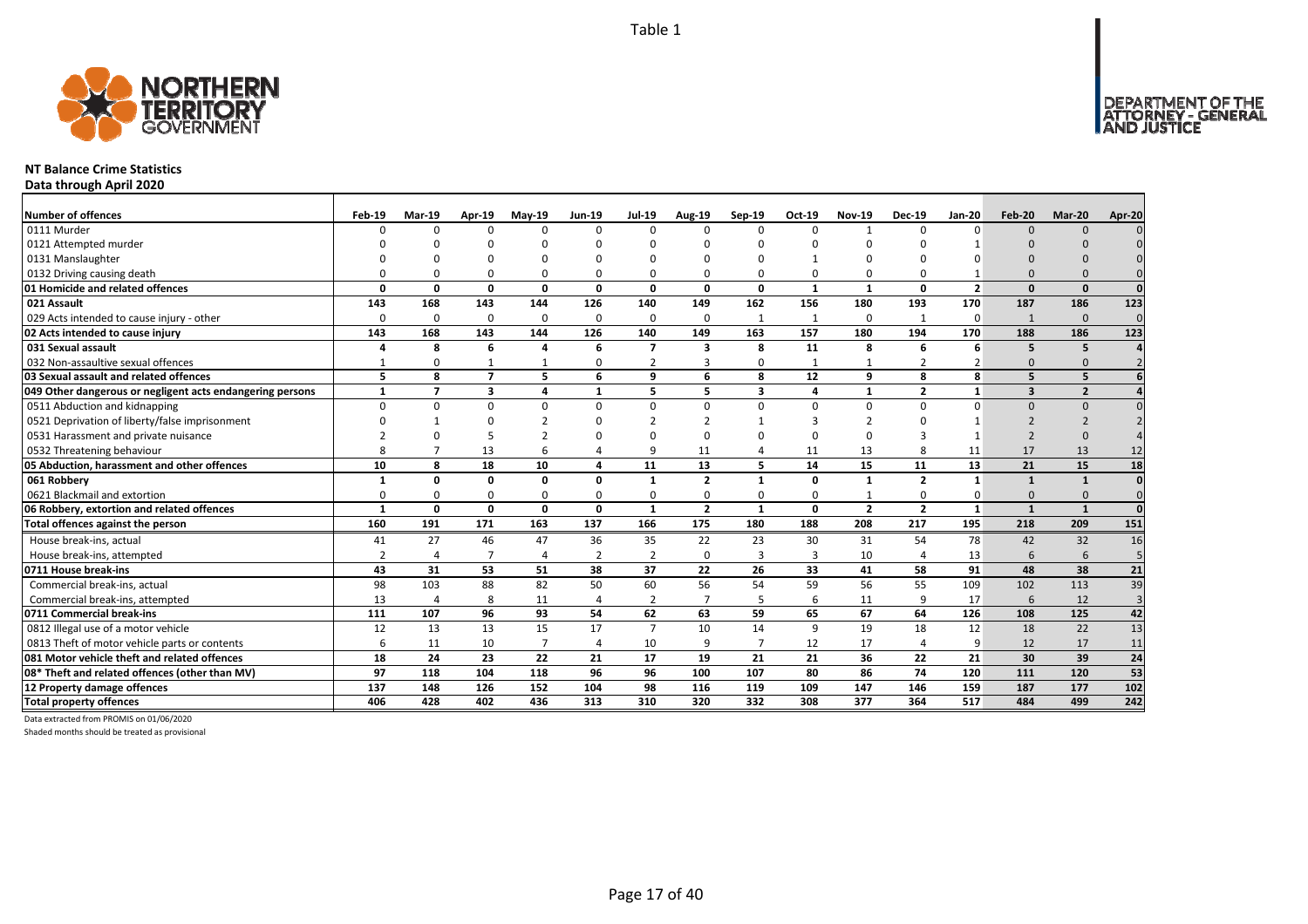

## **Northern Territory Assault Statistics Data through April 2020**

| Domestic violence                     | Alcohol involvement                              | Feb-18 | <b>Mar-18</b> | Apr-18 | $Mav-18$ | <b>Jun-18</b> | <b>Jul-18</b> | Aug-18 | $Sep-18$ | <b>Oct-18</b> | <b>Nov-18</b> | <b>Dec-18</b> | Jan-19 | <b>Feb-19</b> |
|---------------------------------------|--------------------------------------------------|--------|---------------|--------|----------|---------------|---------------|--------|----------|---------------|---------------|---------------|--------|---------------|
| DV involved                           | Alcohol involved                                 | 227    | 250           | 202    | 195      | 202           | 208           | 191    | 225      | 197           | 197           | 230           | 175    | 133           |
|                                       | No alcohol involved                              | 91     | 85            | 87     | 84       | 75            | 69            | 88     | 87       | 104           | 96            | 109           | 83     | 111           |
|                                       | Not known                                        | 40     | 36            | 46     | 40       | 36            | 53            | 36     | 49       | 59            | 65            | 64            | 45     | 40            |
| <b>DV</b> involved Total              |                                                  | 358    | 371           | 335    | 319      | 313           | 330           | 315    | 361      | 360           | 358           | 403           | 303    | 284           |
| DV not involved                       | Alcohol involved                                 | 121    | 148           | 125    | 108      | 89            | 109           | 98     | 89       | 94            | 76            | 108           | 85     | 80            |
|                                       | No alcohol involved                              | 66     | 79            | 69     | 68       | 62            | 64            | 60     | 59       | 78            | 68            | 63            | 72     | 58            |
|                                       | Not known                                        | 80     | 81            | 75     | 55       | 65            | 56            | 53     | 62       | 63            | 66            | 54            | 61     | 68            |
| DV not involved Total                 |                                                  | 267    | 308           | 269    | 231      | 216           | 229           | 211    | 210      | 235           | 210           | 225           | 218    | 206           |
| Total assaults                        |                                                  | 625    | 679           | 604    | 550      | 529           | 559           | 526    | 571      | 595           | 568           | 628           | 521    | 490           |
| Assaults with alcohol involved        |                                                  | 348    | 398           | 327    | 303      | 291           | 317           | 289    | 314      | 291           | 273           | 338           | 260    | 213           |
| Assaults with no alcohol involved     |                                                  | 157    | 164           | 156    | 152      | 137           | 133           | 148    | 146      | 182           | 164           | 172           | 155    | 169           |
|                                       | Assaults with alcohol involvement unknown        | 120    | 117           | 121    | 95       | 101           | 109           | 89     | 111      | 122           | 131           | 118           | 106    | 108           |
|                                       | l% of assaults associated with domestic violence | 57.3%  | 54.6%         | 55.5%  | 58.0%    | 59.2%         | 59.0%         | 59.9%  | 63.2%    | 60.5%         | 63.0%         | 64.2%         | 58.2%  | 58.0%         |
| % of assaults associated with alcohol |                                                  | 55.7%  | 58.6%         | 54.1%  | 55.1%    | 55.0%         | 56.7%         | 54.9%  | 55.0%    | 48.9%         | 48.1%         | 53.8%         | 49.9%  | 43.5%         |

Data extracted from PROMIS on 01/06/2020

Shaded months should be treated as provisional

#### **Darwin Assault Statistics Data through April 2020**

| Domestic violence                     | Alcohol involvement                              | Feb-18 | <b>Mar-18</b> | Apr-18 | $M$ ay-18 | <b>Jun-18</b> | <b>Jul-18</b> | Aug-18 | $Sep-18$ | Oct-18 | <b>Nov-18</b> | <b>Dec-18</b> | Jan-19 | <b>Feb-19</b>   |
|---------------------------------------|--------------------------------------------------|--------|---------------|--------|-----------|---------------|---------------|--------|----------|--------|---------------|---------------|--------|-----------------|
| DV involved                           | Alcohol involved                                 | 48     | 54            | 46     | 38        | 44            | 47            | 38     | 45       | 45     | 39            | 43            | 43     | 30              |
|                                       | No alcohol involved                              | 12     | 12            | 11     | 11        | 11            | 11            | 15     | 14       | 16     | 11            | 16            | 9      | 12              |
|                                       | Not known                                        | 10     | ь             | 9      |           | 4             | 14            | 9      |          | 12     | 14            | 12            |        |                 |
| DV involved Total                     |                                                  | 70     | 72            | 66     | 54        | 59            | 72            | 62     | 64       | 73     | 64            | 71            | 59     | 49              |
| DV not involved                       | Alcohol involved                                 | 45     | 45            | 61     | 46        | 38            | 48            | 37     | 31       | 34     | 34            | 51            | 34     | 36              |
|                                       | No alcohol involved                              | 13     | 23            | 22     | 21        | 20            | 16            | 16     | 25       | 24     | 22            | 13            | 20     | 18              |
|                                       | Not known                                        | 42     | 38            | 27     | 27        | 27            | 25            | 16     | 18       | 26     | 22            | 17            | 30     | 30              |
| DV not involved Total                 |                                                  | 100    | 106           | 110    | 94        | 85            | 89            | 69     | 74       | 84     | 78            | 81            | 84     | 84              |
| Total assaults                        |                                                  | 170    | 178           | 176    | 148       | 144           | 161           | 131    | 138      | 157    | 142           | 152           | 143    | 133             |
| Assaults with alcohol involved        |                                                  | 93     | 99            | 107    | 84        | 82            | 95            | 75     | 76       | 79     | 73            | 94            | 77     | 66              |
| Assaults with no alcohol involved     |                                                  | 25     | 35            | 33     | 32        | 31            | 27            | 31     | 39       | 40     | 33            | 29            | 29     | 30 <sub>l</sub> |
|                                       | Assaults with alcohol involvement unknown        | 52     | 44            | 36     | 32        | 31            | 39            | 25     | 23       | 38     | 36            | 29            | 37     | 37              |
|                                       | l% of assaults associated with domestic violence | 41.2%  | 40.4%         | 37.5%  | 36.5%     | 41.0%         | 44.7%         | 47.3%  | 46.4%    | 46.5%  | 45.1%         | 46.7%         | 41.3%  | 36.8%           |
| % of assaults associated with alcohol |                                                  | 54.7%  | 55.6%         | 60.8%  | 56.8%     | 56.9%         | 59.0%         | 57.3%  | 55.1%    | 50.3%  | 51.4%         | 61.8%         | 53.8%  | 49.6%           |

Data extracted from PROMIS on 01/06/2020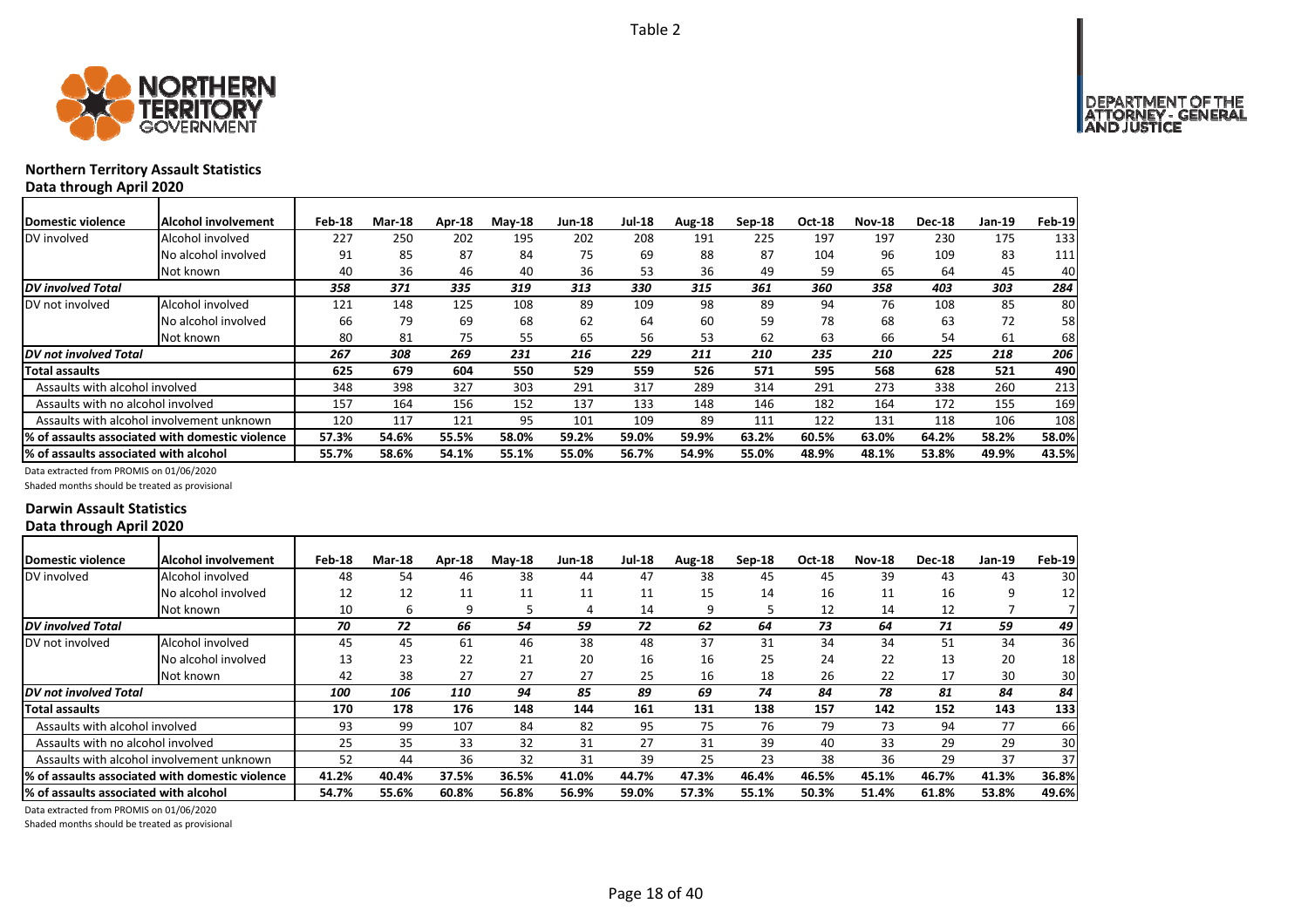



## **Northern Territory Assault Statistics Data through April 2020**

| <b>Domestic violence</b>                  | Alcohol involvement                             | Mar-19 | Apr-19 | $Mav-19$ | Jun-19 | Jul-19 | Aug-19 | $Sep-19$ | Oct-19 | <b>Nov-19</b> | <b>Dec-19</b> | <b>Jan-20</b> | Feb-20 | <b>Mar-20</b> | Apr-20 |
|-------------------------------------------|-------------------------------------------------|--------|--------|----------|--------|--------|--------|----------|--------|---------------|---------------|---------------|--------|---------------|--------|
| DV involved                               | Alcohol involved                                | 179    | 160    | 179      | 146    | 173    | 172    | 178      | 186    | 208           | 232           | 176           | 187    | 189           | 158    |
|                                           | No alcohol involved                             | 99     | 96     | 88       | 74     | 99     | 89     | 97       | 83     | 109           | 106           | 127           | 120    | 135           | 93     |
|                                           | Not known                                       | 51     | 45     | 40       | 38     | 44     | 50     | 43       | 60     | 49            | 60            | 54            | 63     | 52            | 37     |
| <b>DV</b> involved Total                  |                                                 | 329    | 301    | 307      | 258    | 316    | 311    | 318      | 329    | 366           | 398           | 357           | 370    | 376           | 288    |
| DV not involved                           | Alcohol involved                                | 97     | 89     | 75       | 59     | 76     | 78     | 67       | 104    | 96            | 99            | 86            | 86     | 89            | 63     |
|                                           | No alcohol involved                             | 92     | 64     | 67       | 71     | 55     | 79     | 71       | 83     | 71            | 62            | 66            | 79     | 85            | 62     |
|                                           | Not known                                       | 61     | 49     | 53       | 45     | 72     | 70     | 70       | 62     | 55            | 81            | 70            | 76     | 79            | 54     |
| DV not involved Total                     |                                                 | 250    | 202    | 195      | 175    | 203    | 227    | 208      | 249    | 222           | 242           | 222           | 241    | 253           | 179    |
| <b>Total assaults</b>                     |                                                 | 579    | 503    | 502      | 433    | 519    | 538    | 526      | 578    | 588           | 640           | 579           | 611    | 629           | 467    |
| Assaults with alcohol involved            |                                                 | 276    | 249    | 254      | 205    | 249    | 250    | 245      | 290    | 304           | 331           | 262           | 273    | 278           | 221    |
| Assaults with no alcohol involved         |                                                 | 191    | 160    | 155      | 145    | 154    | 168    | 168      | 166    | 180           | 168           | 193           | 199    | 220           | 155    |
| Assaults with alcohol involvement unknown |                                                 | 112    | 94     | 93       | 83     | 116    | 120    | 113      | 122    | 104           | 141           | 124           | 139    | 131           | 91     |
|                                           | % of assaults associated with domestic violence | 56.8%  | 59.8%  | 61.2%    | 59.6%  | 60.9%  | 57.8%  | 60.5%    | 56.9%  | 62.2%         | 62.2%         | 61.7%         | 60.6%  | 59.8%         | 61.7%  |
| % of assaults associated with alcohol     |                                                 | 47.7%  | 49.5%  | 50.6%    | 47.3%  | 48.0%  | 46.5%  | 46.6%    | 50.2%  | 51.7%         | 51.7%         | 45.3%         | 44.7%  | 44.2%         | 47.3%  |

Data extracted from PROMIS on 01/06/2020

Shaded months should be treated as provisional

#### **Darwin Assault Statistics Data through April 2020**

| Domestic violence                     | <b>Alcohol involvement</b>                      | <b>Mar-19</b> | <b>Apr-19</b> | $Mav-19$ | <b>Jun-19</b> | <b>Jul-19</b> | <b>Aug-19</b> | $Sep-19$ | Oct-19 | <b>Nov-19</b> | <b>Dec-19</b> | Jan-20          | Feb-20 | <b>Mar-20</b> | <b>Apr-20</b> |
|---------------------------------------|-------------------------------------------------|---------------|---------------|----------|---------------|---------------|---------------|----------|--------|---------------|---------------|-----------------|--------|---------------|---------------|
| DV involved                           | Alcohol involved                                | 46            | 37            | 50       | 32            | 51            | 56            | 39       | 44     | 46            | 59            | 58              | 37     | 36            | 47            |
|                                       | No alcohol involved                             |               | 12            | 17       |               |               | 13            | 13       | 10     | 8             | 12            | 18 <sub>1</sub> | 9      | 11            | 14            |
|                                       | Not known                                       |               | 13            |          |               | 8             | b             | 8        | 12     |               | 16            |                 | 13     | 15            | 6             |
| <b>DV</b> involved Total              |                                                 | 65            | 62            | 74       | 46            | 66            | 75            | 60       | 66     | 58            | 87            | 83              | 59     | 62            | 67            |
| DV not involved                       | Alcohol involved                                | 43            | 41            | 40       | 31            | 28            | 40            | 22       | 41     | 37            | 46            | 45              | 34     | 35            | 29            |
|                                       | No alcohol involved                             | 15            | 25            | 18       | 17            | q             | 20            | 18       | 23     | 17            | 10            | 23              | 12     | 21            | 17            |
|                                       | Not known                                       | 27            | 20            | 29       | 20            | 28            | 30            | 25       | 22     | 22            | 27            | 25 <sub>1</sub> | 30     | 42            | 29            |
| DV not involved Total                 |                                                 | 85            | 86            | 87       | 68            | 65            | 90            | 65       | 86     | 76            | 83            | 93              | 76     | 98            | 75            |
| <b>Total assaults</b>                 |                                                 | 150           | 148           | 161      | 114           | 131           | 165           | 125      | 152    | 134           | 170           | 176             | 135    | 160           | 142           |
| Assaults with alcohol involved        |                                                 | 89            | 78            | 90       | 63            | 79            | 96            | 61       | 85     | 83            | 105           | 103             | 71     | 71            | 76            |
| Assaults with no alcohol involved     |                                                 | 23            | 37            | 35       | 24            | 16            | 33            | 31       | 33     | 25            | 22            | 41              | 21     | 32            | 31            |
|                                       | Assaults with alcohol involvement unknown       | 38            | 33            | 36       | 27            | 36            | 36            | 33       | 34     | 26            | 43            | 32              | 43     | 57            | 35            |
|                                       | % of assaults associated with domestic violence | 43.3%         | 41.9%         | 46.0%    | 40.4%         | 50.4%         | 45.5%         | 48.0%    | 43.4%  | 43.3%         | 51.2%         | 47.2%           | 43.7%  | 38.8%         | 47.2%         |
| % of assaults associated with alcohol |                                                 | 59.3%         | 52.7%         | 55.9%    | 55.3%         | 60.3%         | 58.2%         | 48.8%    | 55.9%  | 61.9%         | 61.8%         | 58.5%           | 52.6%  | 44.4%         | 53.5%         |

Data extracted from PROMIS on 01/06/2020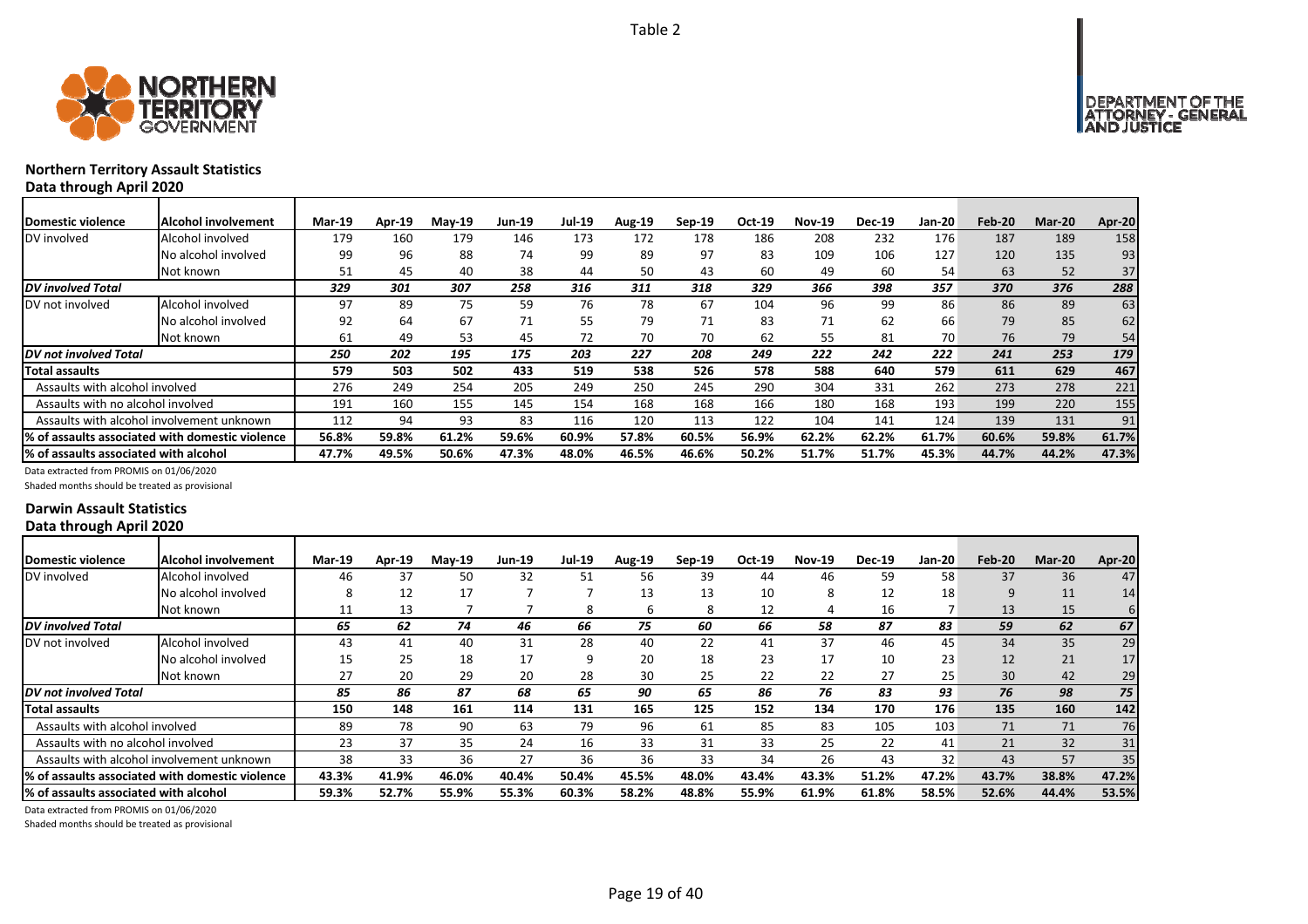



## **Palmerston Assault Statistics**

**Data through April 2020**

| Domestic violence                     | Alcohol involvement                              | Feb-18 | Mar-18 | Apr-18 | <b>May-18</b> | <b>Jun-18</b> | Jul-18 | Aug-18 | $Sep-18$ | Oct-18 | <b>Nov-18</b> | <b>Dec-18</b> | $Jan-19$ | Feb-19 |
|---------------------------------------|--------------------------------------------------|--------|--------|--------|---------------|---------------|--------|--------|----------|--------|---------------|---------------|----------|--------|
| DV involved                           | Alcohol involved                                 | 22     | 18     | 14     | 17            | 9             | 11     | 13     | 15       | 16     | 16            | 17            | 12       |        |
|                                       | No alcohol involved                              |        | 8      | 10     |               |               | 4      |        |          | h      |               |               |          |        |
|                                       | Not known                                        |        |        |        | 8             |               |        | 4      |          | b      |               |               |          |        |
| <b>DV</b> involved Total              |                                                  | 36     | 28     | 31     | 32            | 19            | 18     | 21     | 23       | 28     | 21            | 22            | 23       | 25     |
| DV not involved                       | Alcohol involved                                 | 9      | 16     |        |               | 11            | 4      | 6      |          |        | 10            |               | 12       | 12     |
|                                       | No alcohol involved                              | 13     |        |        |               |               | 4      | q      |          | 10     |               |               |          |        |
|                                       | Not known                                        |        | 8      | h      |               | 6             |        |        |          |        |               | 11            | b        | 14     |
| <b>DV</b> not involved Total          |                                                  | 29     | 27     | 20     | 14            | 24            | 10     | 17     | 11       | 22     | 20            | 20            | 27       | 33     |
| <b>Total assaults</b>                 |                                                  | 65     | 55     | 51     | 46            | 43            | 28     | 38     | 34       | 50     | 41            | 42            | 50       | 58     |
| Assaults with alcohol involved        |                                                  | 31     | 34     | 21     | 24            | 20            | 15     | 19     | 18       | 23     | 26            | 20            | 24       | 21     |
| Assaults with no alcohol involved     |                                                  | 22     | 11     | 17     | 11            | 14            | 8      | 13     | 8        | 16     | 8             | 10            | 17       | 16     |
|                                       | Assaults with alcohol involvement unknown        | 12     | 10     | 13     | 11            | 9             |        | h      | 8        | 11     |               | 12            | 9        | 21     |
|                                       | 1% of assaults associated with domestic violence | 55.4%  | 50.9%  | 60.8%  | 69.6%         | 44.2%         | 64.3%  | 55.3%  | 67.6%    | 56.0%  | 51.2%         | 52.4%         | 46.0%    | 43.1%  |
| % of assaults associated with alcohol |                                                  | 47.7%  | 61.8%  | 41.2%  | 52.2%         | 46.5%         | 53.6%  | 50.0%  | 52.9%    | 46.0%  | 63.4%         | 47.6%         | 48.0%    | 36.2%  |

Data extracted from PROMIS on 01/06/2020

Shaded months should be treated as provisional

### **Alice Springs Assault Statistics Data through April 2020**

| <b>IDomestic violence</b>             | <b>Alcohol involvement</b>                      | Feb-18 | <b>Mar-18</b> | Apr-18 | <b>May-18</b> | <b>Jun-18</b> | <b>Jul-18</b> | Aug-18 | $Sep-18$ | <b>Oct-18</b> | <b>Nov-18</b> | <b>Dec-18</b> | Jan-19 | Feb-19          |
|---------------------------------------|-------------------------------------------------|--------|---------------|--------|---------------|---------------|---------------|--------|----------|---------------|---------------|---------------|--------|-----------------|
| DV involved                           | Alcohol involved                                | 67     | 79            | 46     | 68            | 70            | 52            | 44     | 43       | 41            | 47            | 49            | 37     | 37              |
|                                       | No alcohol involved                             |        |               | 9      | 10            |               |               | 4      |          | 12            |               | 11            | 10     | 13 <sub>l</sub> |
|                                       | Not known                                       |        | 11            | 12     | q             | 14            | 15            | 6      | 14       |               | 15            | 20            | 11     | 12              |
| DV involved Total                     |                                                 | 79     | 99            | 67     | 87            | 91            | 74            | 54     | 62       | 58            | 71            | 80            | 58     | 62              |
| DV not involved                       | Alcohol involved                                | 44     | 50            | 34     | 30            | 18            | 32            | 23     | 34       | 16            | 18            | 29            | 15     | 15              |
|                                       | No alcohol involved                             | q      | 14            | 18     | 14            | 11            | 16            | 16     | 11       | 16            | 12            | 22            | 23     | 12              |
|                                       | Not known                                       | 19     | 20            | 26     | 16            | 18            | 17            | 22     | 20       | 17            | 19            | 19            | 13     | 13              |
| DV not involved Total                 |                                                 | 72     | 84            | 78     | 60            | 47            | 65            | 61     | 65       | 49            | 49            | 70            | 51     | 40              |
| Total assaults                        |                                                 | 151    | 183           | 145    | 147           | 138           | 139           | 115    | 127      | 107           | 120           | 150           | 109    | 102             |
| Assaults with alcohol involved        |                                                 | 111    | 129           | 80     | 98            | 88            | 84            | 67     | 77       | 57            | 65            | 78            | 52     | 52              |
| Assaults with no alcohol involved     |                                                 | 14     | 23            | 27     | 24            | 18            | 23            | 20     | 16       | 28            | 21            | 33            | 33     | 25              |
|                                       | Assaults with alcohol involvement unknown       | 26     | 31            | 38     | 25            | 32            | 32            | 28     | 34       | 22            | 34            | 39            | 24     | 25              |
|                                       | % of assaults associated with domestic violence | 52.3%  | 54.1%         | 46.2%  | 59.2%         | 65.9%         | 53.2%         | 47.0%  | 48.8%    | 54.2%         | 59.2%         | 53.3%         | 53.2%  | 60.8%           |
| % of assaults associated with alcohol |                                                 | 73.5%  | 70.5%         | 55.2%  | 66.7%         | 63.8%         | 60.4%         | 58.3%  | 60.6%    | 53.3%         | 54.2%         | 52.0%         | 47.7%  | 51.0%           |

Data extracted from PROMIS on 01/06/2020

Shaded months should be treated as provisional

Page 20 of 40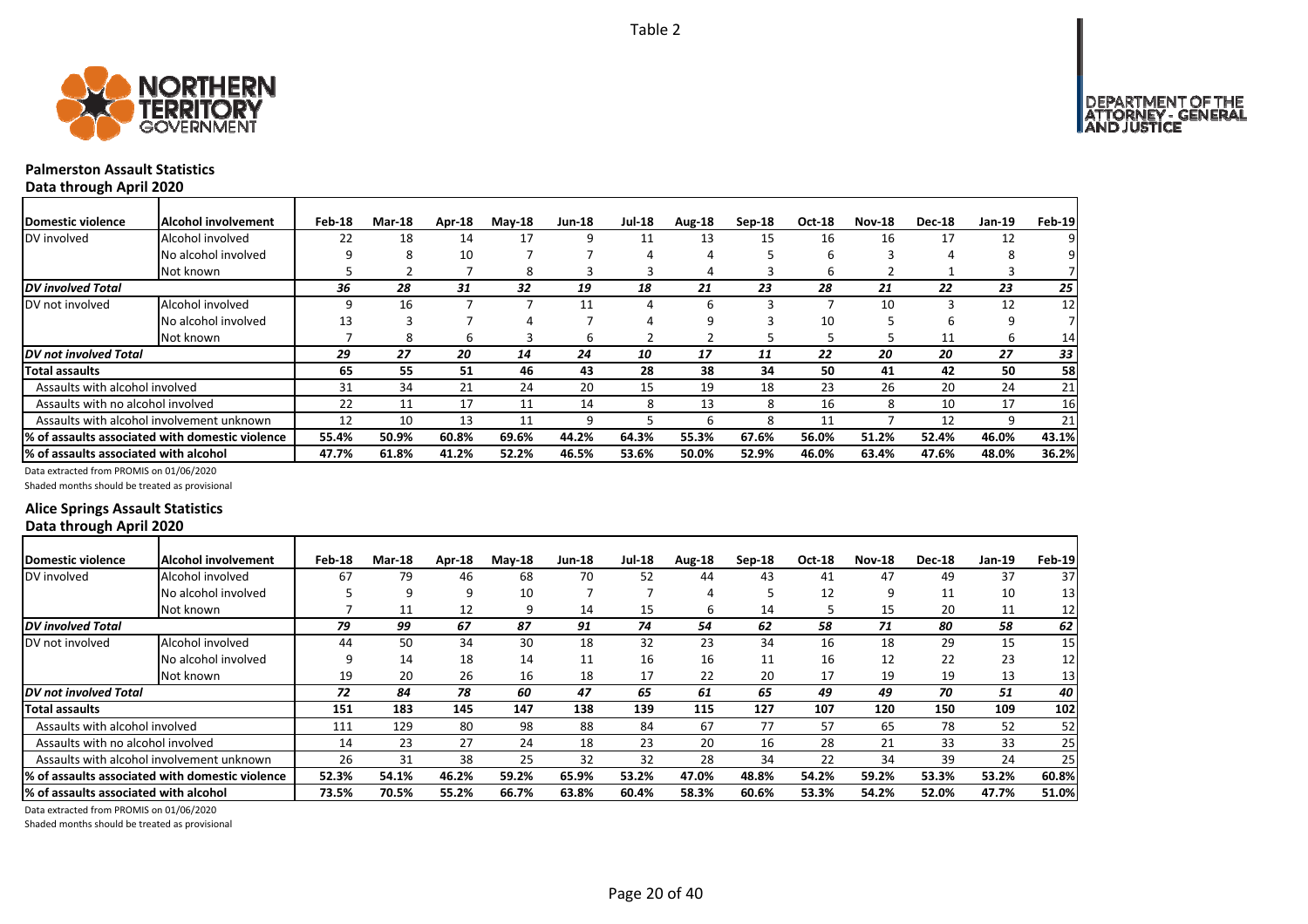



## **Palmerston Assault Statistics**

**Data through April 2020**

| Domestic violence                      | Alcohol involvement                              | <b>Mar-19</b> | Apr-19 | <b>May-19</b> | <b>Jun-19</b> | <b>Jul-19</b> | <b>Aug-19</b> | $Sep-19$ | Oct-19 | <b>Nov-19</b> | <b>Dec-19</b> | <b>Jan-20</b>   | Feb-20 | <b>Mar-20</b> | Apr-20          |
|----------------------------------------|--------------------------------------------------|---------------|--------|---------------|---------------|---------------|---------------|----------|--------|---------------|---------------|-----------------|--------|---------------|-----------------|
| DV involved                            | Alcohol involved                                 | 20            | 16     | 12            | 10            | 12            | 10            | 15       | 13     | 14            | 11            | 18 <sub>1</sub> | 10     | 16            | 22              |
|                                        | No alcohol involved                              | 11            | 12     | h             |               | 9             | 12            |          |        | b             | 8             |                 |        | 10            |                 |
|                                        | Not known                                        |               |        |               |               |               | ь             |          | b      |               |               |                 |        |               |                 |
| <b>DV</b> involved Total               |                                                  | 36            | 31     | 20            | 14            | 22            | 28            | 24       | 26     | 25            | 24            | 24              | 19     | 27            | 30 <sub>1</sub> |
| DV not involved                        | Alcohol involved                                 |               |        |               |               | 8             | 10            |          | h      | 8             |               | 8               | 6      | 10            |                 |
|                                        | No alcohol involved                              |               |        |               | 10            | 10            | 12            |          |        |               |               |                 | 8      | 10            |                 |
|                                        | Not known                                        |               |        |               |               |               |               | q        | 11     |               |               |                 |        | 9             |                 |
| <b>IDV</b> not involved Total          |                                                  | 26            | 21     | 16            | 18            | 25            | 27            | 20       | 24     | 12            | 15            | 18              | 21     | 29            | 12              |
| <b>Total assaults</b>                  |                                                  | 62            | 52     | 36            | 32            | 47            | 55            | 44       | 50     | 37            | 39            | 42              | 40     | 56            | 42              |
| Assaults with alcohol involved         |                                                  | 29            | 21     | 17            | 13            | 20            | 20            | 18       | 19     | 22            | 16            | 26              | 16     | 26            | 27              |
| Assaults with no alcohol involved      |                                                  | 23            | 21     | 15            | 11            | 19            | 24            | 14       | 14     | 8             | 13            | 10              | 13     | 20            | 10              |
|                                        | Assaults with alcohol involvement unknown        | 10            | 10     |               |               | 8             |               | 12       | 17     |               | 10            | 6               | 11     | 10            |                 |
|                                        | 1% of assaults associated with domestic violence | 58.1%         | 59.6%  | 55.6%         | 43.8%         | 46.8%         | 50.9%         | 54.5%    | 52.0%  | 67.6%         | 61.5%         | 57.1%           | 47.5%  | 48.2%         | 71.4%           |
| 1% of assaults associated with alcohol |                                                  | 46.8%         | 40.4%  | 47.2%         | 40.6%         | 42.6%         | 36.4%         | 40.9%    | 38.0%  | 59.5%         | 41.0%         | 61.9%           | 40.0%  | 46.4%         | 64.3%           |

Data extracted from PROMIS on 01/06/2020

Shaded months should be treated as provisional

### **Alice Springs Assault Statistics Data through April 2020**

| Domestic violence                     | Alcohol involvement                              | <b>Mar-19</b> | Apr-19 | $Mav-19$ | <b>Jun-19</b> | <b>Jul-19</b> | <b>Aug-19</b> | $Sep-19$ | Oct-19 | <b>Nov-19</b> | <b>Dec-19</b> | Jan-20 | Feb-20 | <b>Mar-20</b> | Apr-20 |
|---------------------------------------|--------------------------------------------------|---------------|--------|----------|---------------|---------------|---------------|----------|--------|---------------|---------------|--------|--------|---------------|--------|
| DV involved                           | Alcohol involved                                 | 44            | 38     | 42       | 41            | 52            | 35            | 52       | 49     | 63            | 51            | 45     | 60     | 60            | 44     |
|                                       | No alcohol involved                              | 11            | 10     |          | 10            | 19            | 10            | 8        | 14     | 11            | 18            | 16     | 17     | 28            | 14     |
|                                       | Not known                                        | 18            | 10     | 8        | 12            | 17            | 10            | 11       | 15     | 14            | 20            | 18     | 18     | 9             | 9      |
| <b>DV</b> involved Total              |                                                  | 73            | 58     | 57       | 63            | 88            | 55            | 71       | 78     | 88            | 89            | 79     | 95     | 97            | 67     |
| DV not involved                       | Alcohol involved                                 | 21            | 23     | 17       | 11            | 20            |               | 23       | 30     | 27            | 21            | 16     | 27     | 21            | 13     |
|                                       | No alcohol involved                              | 17            | h      | 16       | 17            | 14            | 20            | 11       | 17     | 24            | 15            | 18     | 22     | 18            | 9      |
|                                       | Not known                                        | 16            | 13     | 15       |               | 20            | 23            | 16       | 22     | 11            | 35            | 23     | 16     | 13            | 13     |
| <b>DV</b> not involved Total          |                                                  | 54            | 42     | 48       | 37            | 54            | 50            | 50       | 69     | 62            | 71            | 57     | 65     | 52            | 35     |
| <b>Total assaults</b>                 |                                                  | 127           | 100    | 105      | 100           | 142           | 105           | 121      | 147    | 150           | 160           | 136    | 160    | 149           | 102    |
| Assaults with alcohol involved        |                                                  | 65            | 61     | 59       | 52            | 72            | 42            | 75       | 79     | 90            | 72            | 61     | 87     | 81            | 57     |
| Assaults with no alcohol involved     |                                                  | 28            | 16     | 23       | 27            | 33            | 30            | 19       | 31     | 35            | 33            | 34     | 39     | 46            | 23     |
|                                       | Assaults with alcohol involvement unknown        | 34            | 23     | 23       | 21            | 37            | 33            | 27       | 37     | 25            | 55            | 41     | 34     | 22            | 22     |
|                                       | I% of assaults associated with domestic violence | 57.5%         | 58.0%  | 54.3%    | 63.0%         | 62.0%         | 52.4%         | 58.7%    | 53.1%  | 58.7%         | 55.6%         | 58.1%  | 59.4%  | 65.1%         | 65.7%  |
| % of assaults associated with alcohol |                                                  | 51.2%         | 61.0%  | 56.2%    | 52.0%         | 50.7%         | 40.0%         | 62.0%    | 53.7%  | 60.0%         | 45.0%         | 44.9%  | 54.4%  | 54.4%         | 55.9%  |

Data extracted from PROMIS on 01/06/2020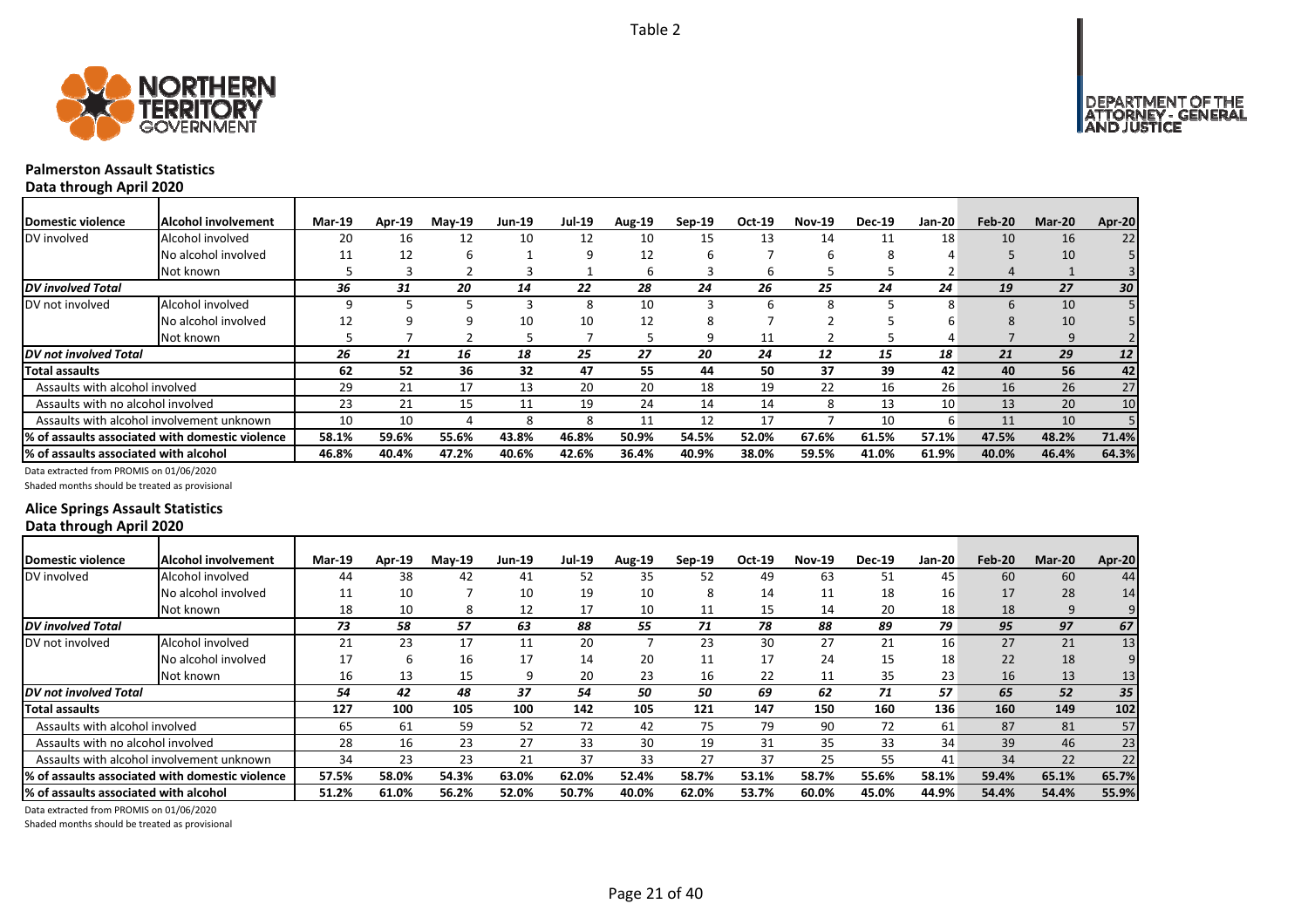



# **Katherine Assault Statistics**

**Data through April 2020**

| Domestic violence                     | Alcohol involvement                              | Feb-18 | <b>Mar-18</b> | Apr-18 | $M$ ay-18 | <b>Jun-18</b> | <b>Jul-18</b> | Aug-18 | $Sep-18$ | <b>Oct-18</b> | <b>Nov-18</b> | <b>Dec-18</b> | $Jan-19$ | Feb-19 |
|---------------------------------------|--------------------------------------------------|--------|---------------|--------|-----------|---------------|---------------|--------|----------|---------------|---------------|---------------|----------|--------|
| DV involved                           | Alcohol involved                                 | 24     | 28            | 27     | 19        | 26            | 33            | 28     | 34       | 31            | 29            | 32            | 28       | 15     |
|                                       | No alcohol involved                              |        |               |        |           |               | 4             |        |          |               |               |               |          |        |
|                                       | Not known                                        |        |               | 4      | 4         |               |               |        |          |               |               |               |          |        |
| <b>DV</b> involved Total              |                                                  | 33     | 35            | 34     | 26        | 34            | 40            | 35     | 40       | 44            | 35            | 40            | 33       | 22     |
| DV not involved                       | Alcohol involved                                 |        | 14            |        | 9         | 11            | 9             |        |          | 10            | 6             |               |          |        |
|                                       | No alcohol involved                              |        | 4             |        |           |               | 6             |        |          |               |               |               |          |        |
|                                       | Not known                                        | 4      |               | h      | h         |               |               |        |          |               |               |               |          | 0      |
| <b>IDV</b> not involved Total         |                                                  | 16     | 20            | 10     | 18        | 16            | 17            | 14     | 10       | 21            | 12            | 10            | 11       | 6      |
| Total assaults                        |                                                  | 49     | 55            | 44     | 44        | 50            | 57            | 49     | 50       | 65            | 47            | 50            | 44       | 28     |
| Assaults with alcohol involved        |                                                  | 29     | 42            | 30     | 28        | 37            | 42            | 35     | 38       | 41            | 35            | 36            | 34       | 19     |
| Assaults with no alcohol involved     |                                                  | 14     | 9             |        | ь         | 8             | 10            | 10     |          |               |               |               |          | 6      |
|                                       | Assaults with alcohol involvement unknown        | b      | 4             | 10     | 10        |               |               |        | h        | 15            |               |               |          |        |
|                                       | 1% of assaults associated with domestic violence | 67.3%  | 63.6%         | 77.3%  | 59.1%     | 68.0%         | 70.2%         | 71.4%  | 80.0%    | 67.7%         | 74.5%         | 80.0%         | 75.0%    | 78.6%  |
| % of assaults associated with alcohol |                                                  | 59.2%  | 76.4%         | 68.2%  | 63.6%     | 74.0%         | 73.7%         | 71.4%  | 76.0%    | 63.1%         | 74.5%         | 72.0%         | 77.3%    | 67.9%  |

Data extracted from PROMIS on 01/06/2020

Shaded months should be treated as provisional

#### **Tennant Creek Assault Statistics Data through April 2020**

| <b>IDomestic violence</b>             | Alcohol involvement                             | Feb-18 | <b>Mar-18</b> | Apr-18 | <b>May-18</b> | <b>Jun-18</b> | <b>Jul-18</b> | Aug-18 | $Sep-18$ | <b>Oct-18</b> | <b>Nov-18</b> | <b>Dec-18</b> | Jan-19 | <b>Feb-19</b> |
|---------------------------------------|-------------------------------------------------|--------|---------------|--------|---------------|---------------|---------------|--------|----------|---------------|---------------|---------------|--------|---------------|
| DV involved                           | Alcohol involved                                | 26     | 11            | 14     | 6             | 9             | 15            | 12     |          |               | 15            | 15            | 15     | 81            |
|                                       | No alcohol involved                             |        |               |        |               |               |               |        |          |               |               |               |        |               |
|                                       | Not known                                       |        |               |        |               |               |               |        |          | h             |               |               |        |               |
| DV involved Total                     |                                                 | 32     | 13            | 19     | 13            | 10            | 20            | 18     | 10       | 13            | 21            | 19            | 18     | 14            |
| DV not involved                       | Alcohol involved                                |        |               |        |               | 0             |               |        |          |               |               |               |        |               |
|                                       | No alcohol involved                             |        |               |        |               |               |               |        |          |               |               |               |        |               |
|                                       | Not known                                       |        |               |        |               | 0             |               |        |          |               |               |               |        |               |
| DV not involved Total                 |                                                 | 16     | 11            | 4      | 6             |               | 4             | 8      | Δ        | 12            | 12            |               | 9      |               |
| Total assaults                        |                                                 | 48     | 24            | 23     | 19            | 11            | 24            | 26     | 14       | 25            | 33            | 26            | 27     | 21            |
| Assaults with alcohol involved        |                                                 | 33     | 16            | 17     | q             | 9             | 18            | 15     |          | q             | 18            | 20            | 18     | 13            |
| Assaults with no alcohol involved     |                                                 |        |               |        | h             |               | $\sim$        | h      |          | 10            | b             |               |        |               |
|                                       | Assaults with alcohol involvement unknown       |        |               |        |               |               |               |        |          | h             |               |               |        |               |
|                                       | % of assaults associated with domestic violence | 66.7%  | 54.2%         | 82.6%  | 68.4%         | 90.9%         | 83.3%         | 69.2%  | 71.4%    | 52.0%         | 63.6%         | 73.1%         | 66.7%  | 66.7%         |
| % of assaults associated with alcohol |                                                 | 68.8%  | 66.7%         | 73.9%  | 47.4%         | 81.8%         | 75.0%         | 57.7%  | 57.1%    | 36.0%         | 54.5%         | 76.9%         | 66.7%  | 61.9%         |

Data extracted from PROMIS on 01/06/2020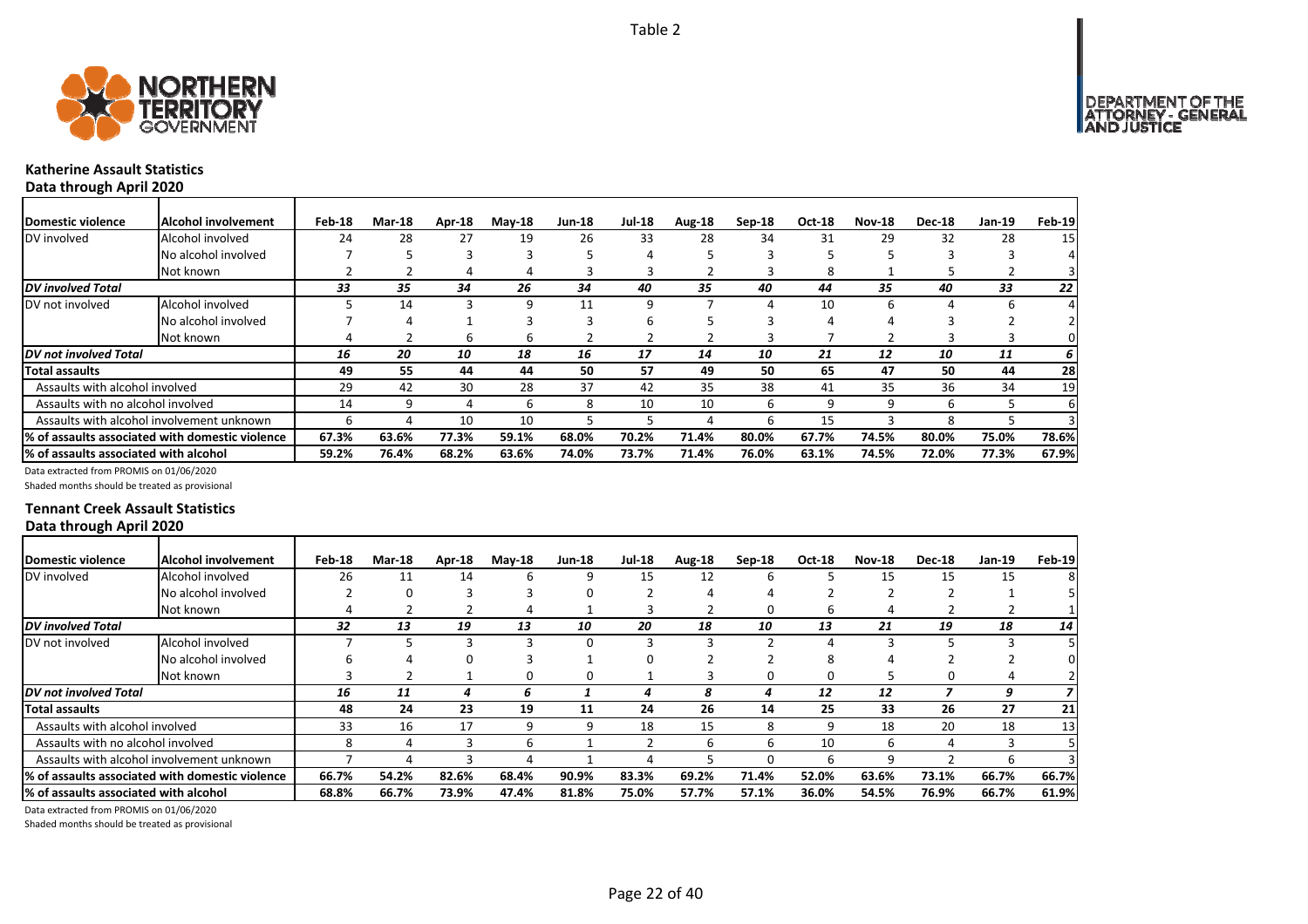



# **Katherine Assault Statistics**

**Data through April 2020**

| Domestic violence                     | Alcohol involvement                              | <b>Mar-19</b> | Apr-19 | <b>May-19</b> | <b>Jun-19</b> | <b>Jul-19</b> | <b>Aug-19</b> | $Sep-19$ | Oct-19 | <b>Nov-19</b> | <b>Dec-19</b> | Jan-20 | Feb-20 | Mar-20 | Apr-20 |
|---------------------------------------|--------------------------------------------------|---------------|--------|---------------|---------------|---------------|---------------|----------|--------|---------------|---------------|--------|--------|--------|--------|
| DV involved                           | Alcohol involved                                 | 22            | 18     | 21            | 18            | 15            | 17            | 17       | 15     | 25            | 32            | 18     | 23     | 16     | 16     |
|                                       | No alcohol involved                              |               |        |               |               | 9             |               |          |        |               |               |        | 8      |        |        |
|                                       | Not known                                        |               |        | h             |               |               |               |          |        |               |               |        |        |        | 0      |
| DV involved Total                     |                                                  | 32            | 27     | 30            | 28            | 25            | 25            | 19       | 22     | 34            | 42            | 27     | 35     | 27     | 21     |
| DV not involved                       | Alcohol involved                                 |               |        |               | h             |               |               |          | 10     | h             |               |        |        |        |        |
|                                       | No alcohol involved                              |               |        |               |               |               |               |          | ь      |               |               |        |        |        |        |
|                                       | Not known                                        |               |        |               |               | n             |               |          |        | 8             |               |        |        |        |        |
| <b>IDV</b> not involved Total         |                                                  | 16            | 10     |               | 11            | 10            |               | 13       | 17     | 19            | 10            | 9      | 22     | 12     | 14     |
| <b>Total assaults</b>                 |                                                  | 48            | 37     | 35            | 39            | 35            | 32            | 32       | 39     | 53            | 52            | 36     | 57     | 39     | 35     |
| Assaults with alcohol involved        |                                                  | 31            | 23     | 23            | 24            | 22            | 20            | 21       | 25     | 31            | 37            | 22     | 31     | 21     | 25     |
| Assaults with no alcohol involved     |                                                  | 12            | 10     |               | 10            | 12            |               | 10       | 11     | 11            | 9             | 6      | 15     | 13     |        |
|                                       | Assaults with alcohol involvement unknown        |               |        |               |               |               |               |          |        | 11            | n             | 8      | 11     |        |        |
|                                       | 1% of assaults associated with domestic violence | 66.7%         | 73.0%  | 85.7%         | 71.8%         | 71.4%         | 78.1%         | 59.4%    | 56.4%  | 64.2%         | 80.8%         | 75.0%  | 61.4%  | 69.2%  | 60.0%  |
| % of assaults associated with alcohol |                                                  | 64.6%         | 62.2%  | 65.7%         | 61.5%         | 62.9%         | 62.5%         | 65.6%    | 64.1%  | 58.5%         | 71.2%         | 61.1%  | 54.4%  | 53.8%  | 71.4%  |

Data extracted from PROMIS on 01/06/2020

Shaded months should be treated as provisional

#### **Tennant Creek Assault Statistics Data through April 2020**

| Domestic violence                     | Alcohol involvement                             | <b>Mar-19</b> | <b>Apr-19</b> | $May-19$ | <b>Jun-19</b> | <b>Jul-19</b> | Aug-19 | $Sep-19$ | Oct-19 | <b>Nov-19</b> | <b>Dec-19</b> | <b>Jan-20</b>   | Feb-20 | <b>Mar-20</b> | Apr-20 |
|---------------------------------------|-------------------------------------------------|---------------|---------------|----------|---------------|---------------|--------|----------|--------|---------------|---------------|-----------------|--------|---------------|--------|
| DV involved                           | Alcohol involved                                |               |               |          | 10            |               | 17     | 17       | 14     | 14            | 14            | 8               | 18     | 21            | 14     |
|                                       | No alcohol involved                             |               |               |          |               |               |        |          |        |               |               |                 |        |               |        |
|                                       | Not known                                       |               |               |          |               |               |        |          |        |               | o             |                 |        |               |        |
| <b>DV</b> involved Total              |                                                 | 10            | 13            | 13       | 15            | 13            | 22     | 26       | 21     | 21            | 14            | 13              | 24     | 26            | 15     |
| DV not involved                       | Alcohol involved                                |               |               |          |               |               |        |          |        |               |               |                 |        |               |        |
|                                       | No alcohol involved                             |               |               |          |               |               |        |          |        |               |               |                 |        |               |        |
|                                       | Not known                                       |               |               |          |               |               |        |          |        |               |               |                 |        |               |        |
| DV not involved Total                 |                                                 | 6             | h             |          |               | h             | h      | 11       |        |               |               | 4               |        |               |        |
| Total assaults                        |                                                 | 16            | 19            | 16       | 18            | 19            | 28     | 37       | 26     | 27            | 22            | 17 <sub>1</sub> | 29     | 28            | 21     |
| Assaults with alcohol involved        |                                                 | 11            | 13            | 11       | 10            | 10            | 21     | 20       | 15     | 18            | 20            | 10              | 21     | 23            | 17     |
| Assaults with no alcohol involved     |                                                 |               |               |          |               |               |        | 12       |        | h             | O             | 6               | 6      |               |        |
|                                       | Assaults with alcohol involvement unknown       |               |               |          |               | h             | h      |          |        |               |               |                 |        |               |        |
|                                       | % of assaults associated with domestic violence | 62.5%         | 68.4%         | 81.3%    | 83.3%         | 68.4%         | 78.6%  | 70.3%    | 80.8%  | 77.8%         | 63.6%         | 76.5%           | 82.8%  | 92.9%         | 71.4%  |
| % of assaults associated with alcohol |                                                 | 68.8%         | 68.4%         | 68.8%    | 55.6%         | 52.6%         | 75.0%  | 54.1%    | 57.7%  | 66.7%         | 90.9%         | 58.8%           | 72.4%  | 82.1%         | 81.0%  |

Data extracted from PROMIS on 01/06/2020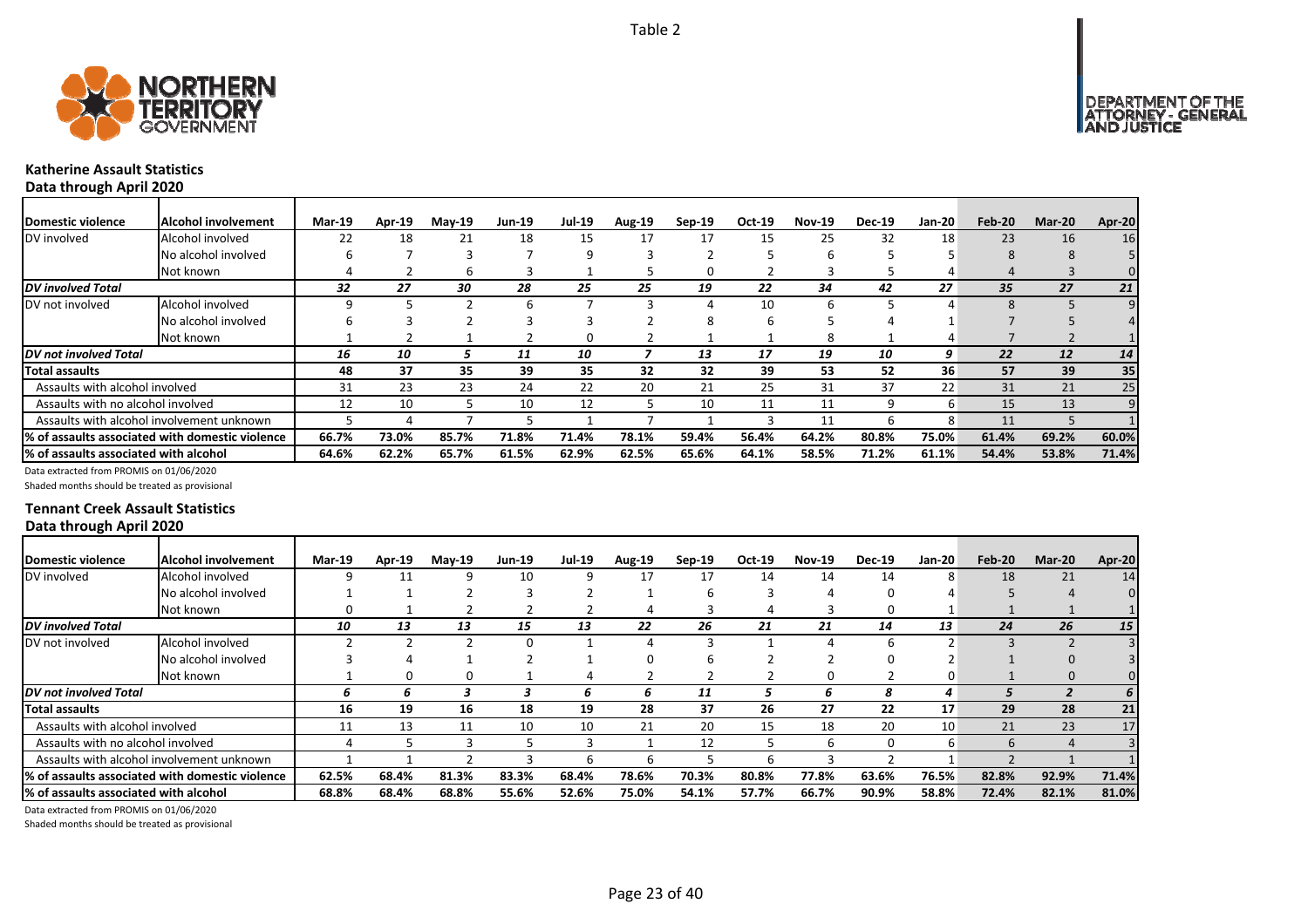

# **Nhulunbuy Assault Statistics**

**Data through April 2020**

| Domestic violence                     | Alcohol involvement                             | Feb-18 | <b>Mar-18</b> | Apr-18 | $M$ ay-18 | <b>Jun-18</b> | <b>Jul-18</b> | Aug-18 | $Sep-18$ | Oct-18 | <b>Nov-18</b> | <b>Dec-18</b> | <b>Jan-19</b> | Feb-19 |
|---------------------------------------|-------------------------------------------------|--------|---------------|--------|-----------|---------------|---------------|--------|----------|--------|---------------|---------------|---------------|--------|
| DV involved                           | Alcohol involved                                |        | 4             |        | b         | 0             | 3             | h      |          |        | h             |               |               |        |
|                                       | No alcohol involved                             |        | 0             |        | O         |               | O             |        |          |        |               |               |               |        |
|                                       | Not known                                       |        | 0             | 0      | 0         | 0             | 0             |        |          |        |               |               | 0             |        |
| <b>DV</b> involved Total              |                                                 |        |               |        | n         |               |               | 8      |          |        |               |               |               |        |
| DV not involved                       | Alcohol involved                                |        |               |        | O         |               |               |        |          |        |               |               |               |        |
|                                       | No alcohol involved                             |        | 0             | 0      | 0         | O             | O             |        |          |        |               |               |               |        |
|                                       | Not known                                       |        | 0             |        | 0         |               | 0             |        |          |        | n             |               | 0             |        |
| <b>DV</b> not involved Total          |                                                 |        |               | я      |           |               |               |        |          | 6      | 0             | 0             |               | 0      |
| <b>Total assaults</b>                 |                                                 |        |               | 12     | ь         |               | ь             | 11     |          | 10     |               | 4             |               |        |
| Assaults with alcohol involved        |                                                 |        |               | 10     | b         |               | 6             |        |          | q      | h             | 4             |               |        |
| Assaults with no alcohol involved     |                                                 |        | 0             |        | 0         |               | 0             |        |          |        |               |               |               |        |
|                                       | Assaults with alcohol involvement unknown       |        | O             |        | O         |               | ŋ             |        |          |        |               |               | 0             |        |
|                                       | % of assaults associated with domestic violence | 33.3%  | 57.1%         | 33.3%  | 100.0%    | 33.3%         | 50.0%         | 72.7%  | 14.3%    | 40.0%  | 100.0%        | 100.0%        | 33.3%         | 100.0% |
| % of assaults associated with alcohol |                                                 | 66.7%  | 100.0%        | 83.3%  | 100.0%    | 33.3%         | 100.0%        | 72.7%  | 57.1%    | 90.0%  | 85.7%         | 100.0%        | 66.7%         | 40.0%  |

Data extracted from PROMIS on 01/06/2020

Shaded months should be treated as provisional

#### **NT Balance Assault Statistics Data through April 2020**

| Domestic violence                     | IAlcohol involvement                             | Feb-18 | <b>Mar-18</b> | Apr-18 | <b>May-18</b> | <b>Jun-18</b> | <b>Jul-18</b> | Aug-18 | $Sep-18$ | <b>Oct-18</b> | <b>Nov-18</b> | <b>Dec-18</b> | Jan-19 | Feb-19 |
|---------------------------------------|--------------------------------------------------|--------|---------------|--------|---------------|---------------|---------------|--------|----------|---------------|---------------|---------------|--------|--------|
| DV involved                           | Alcohol involved                                 | 39     | 56            | 52     | 41            | 44            | 47            | 50     | 81       | 56            | 45            | 70            | 39     | 32     |
|                                       | No alcohol involved                              | 56     | 51            | 50     | 50            | 44            | 41            | 56     | 56       | 62            | 66            | 73            | 52     | 65     |
|                                       | Not known                                        | 12     | 13            | 12     | 10            | 11            | 15            | 11     | 24       | 22            | 28            | 24            | 20     | 10     |
| <b>DV</b> involved Total              |                                                  | 107    | 120           | 114    | 101           | 99            | 103           | 117    | 161      | 140           | 139           | 167           | 111    | 107    |
| DV not involved                       | Alcohol involved                                 | 10     | 15            | 10     | 13            | 10            | 10            | 20     | 12       | 17            |               | 16            | 14     | 8      |
|                                       | No alcohol involved                              | 18     | 31            | 21     | 23            | 20            | 22            | 11     | 14       | 16            | 21            | 17            | 15     | 19     |
|                                       | Not known                                        | 4      | 11            | 8      |               | 11            | 9             | 8      | 14       | 8             | 13            | 4             |        | 9      |
| DV not involved Total                 |                                                  | 32     | 57            | 39     | 39            | 41            | 41            | 39     | 40       | 41            | 39            | 37            | 34     | 36     |
| Total assaults                        |                                                  | 139    | 177           | 153    | 140           | 140           | 144           | 156    | 201      | 181           | 178           | 204           | 145    | 143    |
| Assaults with alcohol involved        |                                                  | 49     | 71            | 62     | 54            | 54            | 57            | 70     | 93       | 73            | 50            | 86            | 53     | 40     |
| Assaults with no alcohol involved     |                                                  | 74     | 82            | 71     | 73            | 64            | 63            | 67     | 70       | 78            | 87            | 90            | 67     | 84     |
|                                       | Assaults with alcohol involvement unknown        | 16     | 24            | 20     | 13            | 22            | 24            | 19     | 38       | 30            | 41            | 28            | 25     | 19     |
|                                       | I% of assaults associated with domestic violence | 77.0%  | 67.8%         | 74.5%  | 72.1%         | 70.7%         | 71.5%         | 75.0%  | 80.1%    | 77.3%         | 78.1%         | 81.9%         | 76.6%  | 74.8%  |
| % of assaults associated with alcohol |                                                  | 35.3%  | 40.1%         | 40.5%  | 38.6%         | 38.6%         | 39.6%         | 44.9%  | 46.3%    | 40.3%         | 28.1%         | 42.2%         | 36.6%  | 28.0%  |

Page 24 of 40

Data extracted from PROMIS on 01/06/2020

Shaded months should be treated as provisional

DEPARTMENT OF THE<br>ATTORNEY - GENERAL<br>AND JUSTICE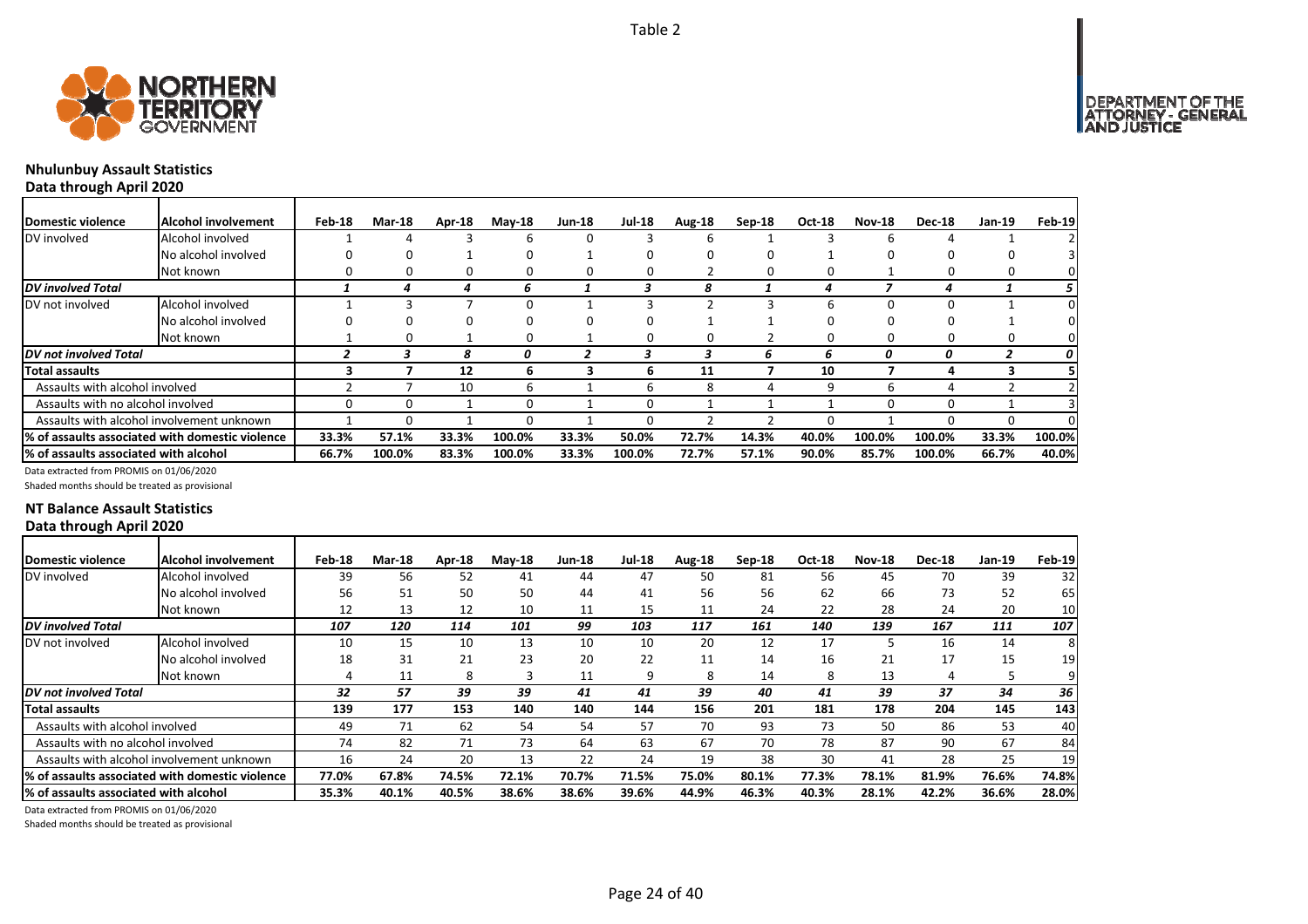



# **Nhulunbuy Assault Statistics**

**Data through April 2020**

| Domestic violence                     | lAlcohol involvement                             | <b>Mar-19</b> | Apr-19 | <b>May-19</b> | <b>Jun-19</b> | <b>Jul-19</b> | Aug-19 | Sep-19 | Oct-19 | <b>Nov-19</b> | <b>Dec-19</b> | Jan-20 | Feb-20       | <b>Mar-20</b> | Apr-20 |
|---------------------------------------|--------------------------------------------------|---------------|--------|---------------|---------------|---------------|--------|--------|--------|---------------|---------------|--------|--------------|---------------|--------|
| DV involved                           | Alcohol involved                                 |               |        |               |               |               |        |        |        | h             |               |        |              |               |        |
|                                       | No alcohol involved                              |               |        |               |               |               |        |        |        |               |               |        |              |               |        |
|                                       | Not known                                        |               |        |               |               |               |        |        | 0      | 0             | 0             |        |              | 0             |        |
| DV involved Total                     |                                                  |               |        |               |               |               |        |        |        | n             |               | 0      |              |               |        |
| DV not involved                       | Alcohol involved                                 |               |        |               |               |               |        |        |        |               |               |        | <sup>0</sup> |               |        |
|                                       | No alcohol involved                              |               |        |               |               |               |        |        |        |               |               |        |              |               |        |
|                                       | Not known                                        |               | 0      |               |               | O             |        |        |        | 0             | 0             |        | $\Omega$     |               |        |
| <b>IDV</b> not involved Total         |                                                  |               |        |               |               |               |        |        |        |               | Ω             |        |              |               |        |
| Total assaults                        |                                                  |               |        |               |               |               |        |        | 8      |               |               |        |              | 11            |        |
| Assaults with alcohol involved        |                                                  |               |        |               |               |               |        |        |        |               |               |        |              | 10            |        |
| Assaults with no alcohol involved     |                                                  |               |        |               |               | O             |        |        | 0      | 0             | 0             |        |              | $\Omega$      |        |
|                                       | Assaults with alcohol involvement unknown        |               |        |               |               |               |        |        |        | n             |               |        | <sup>0</sup> |               |        |
|                                       | 1% of assaults associated with domestic violence | 37.5%         | 50.0%  | 40.0%         | 25.0%         | 20.0%         | 25.0%  | 60.0%  | 37.5%  | 85.7%         | 100.0%        | 0.0%   | 100.0%       | 27.3%         | 50.0%  |
| % of assaults associated with alcohol |                                                  | 50.0%         | 75.0%  | 100.0%        | 50.0%         | 80.0%         | 75.0%  | 60.0%  | 87.5%  | 100.0%        | 100.0%        | 50.0%  | 66.7%        | 90.9%         | 50.0%  |

Data extracted from PROMIS on 01/06/2020

Shaded months should be treated as provisional

#### **NT Balance Assault Statistics Data through April 2020**

| Domestic violence                     | Alcohol involvement                              | <b>Mar-19</b> | Apr-19 | $Mav-19$ | <b>Jun-19</b> | <b>Jul-19</b> | Aug-19 | $Sep-19$ | Oct-19 | <b>Nov-19</b> | <b>Dec-19</b> | Jan-20          | Feb-20 | <b>Mar-20</b> | Apr-20 |
|---------------------------------------|--------------------------------------------------|---------------|--------|----------|---------------|---------------|--------|----------|--------|---------------|---------------|-----------------|--------|---------------|--------|
| DV involved                           | Alcohol involved                                 | 35            | 39     | 43       | 34            | 34            | 36     | 36       | 48     | 40            | 61            | 29              | 37     | 37            | 14     |
|                                       | No alcohol involved                              | 62            | 53     | 53       | 46            | 53            | 50     | 61       | 44     | 74            | 63            | 80              | 75     | 74            | 55     |
|                                       | Not known                                        | 13            | 16     | 15       | 11            | 14            | 19     | 18       | 21     | 20            | 14            | 22              | 23     | 23            | 18     |
| <b>DV</b> involved Total              |                                                  | 110           | 108    | 111      | 91            | 101           | 105    | 115      | 113    | 134           | 138           | 131             | 135    | 134           | 87     |
| DV not involved                       | Alcohol involved                                 | 12            | 11     |          |               |               | 12     | 11       | 12     | 13            | 16            | 10              | 8      | 9             |        |
|                                       | No alcohol involved                              | 36            | 17     | 21       | 21            | 18            | 24     | 19       | 28     | 21            | 28            | 16              | 29     | 31            | 24     |
|                                       | Not known                                        | 10            |        |          |               | 13            | 8      | 17       |        | 12            | 11            | 13 <sub>1</sub> | 15     | 12            |        |
| <b>DV</b> not involved Total          |                                                  | 58            | 35     | 33       | 35            | 39            | 44     | 47       | 43     | 46            | 55            | 39              | 52     | 52            | 36     |
| Total assaults                        |                                                  | 168           | 143    | 144      | 126           | 140           | 149    | 162      | 156    | 180           | 193           | 170             | 187    | 186           | 123    |
| Assaults with alcohol involved        |                                                  | 47            | 50     | 49       | 41            | 42            | 48     | 47       | 60     | 53            | 77            | 39              | 45     | 46            | 18     |
| Assaults with no alcohol involved     |                                                  | 98            | 70     | 74       | 67            | 71            | 74     | 80       | 72     | 95            | 91            | 96              | 104    | 105           | 79     |
|                                       | Assaults with alcohol involvement unknown        | 23            | 23     | 21       | 18            | 27            | 27     | 35       | 24     | 32            | 25            | 35              | 38     | 35            | 26     |
|                                       | 1% of assaults associated with domestic violence | 65.5%         | 75.5%  | 77.1%    | 72.2%         | 72.1%         | 70.5%  | 71.0%    | 72.4%  | 74.4%         | 71.5%         | 77.1%           | 72.2%  | 72.0%         | 70.7%  |
| % of assaults associated with alcohol |                                                  | 28.0%         | 35.0%  | 34.0%    | 32.5%         | 30.0%         | 32.2%  | 29.0%    | 38.5%  | 29.4%         | 39.9%         | 22.9%           | 24.1%  | 24.7%         | 14.6%  |

Data extracted from PROMIS on 01/06/2020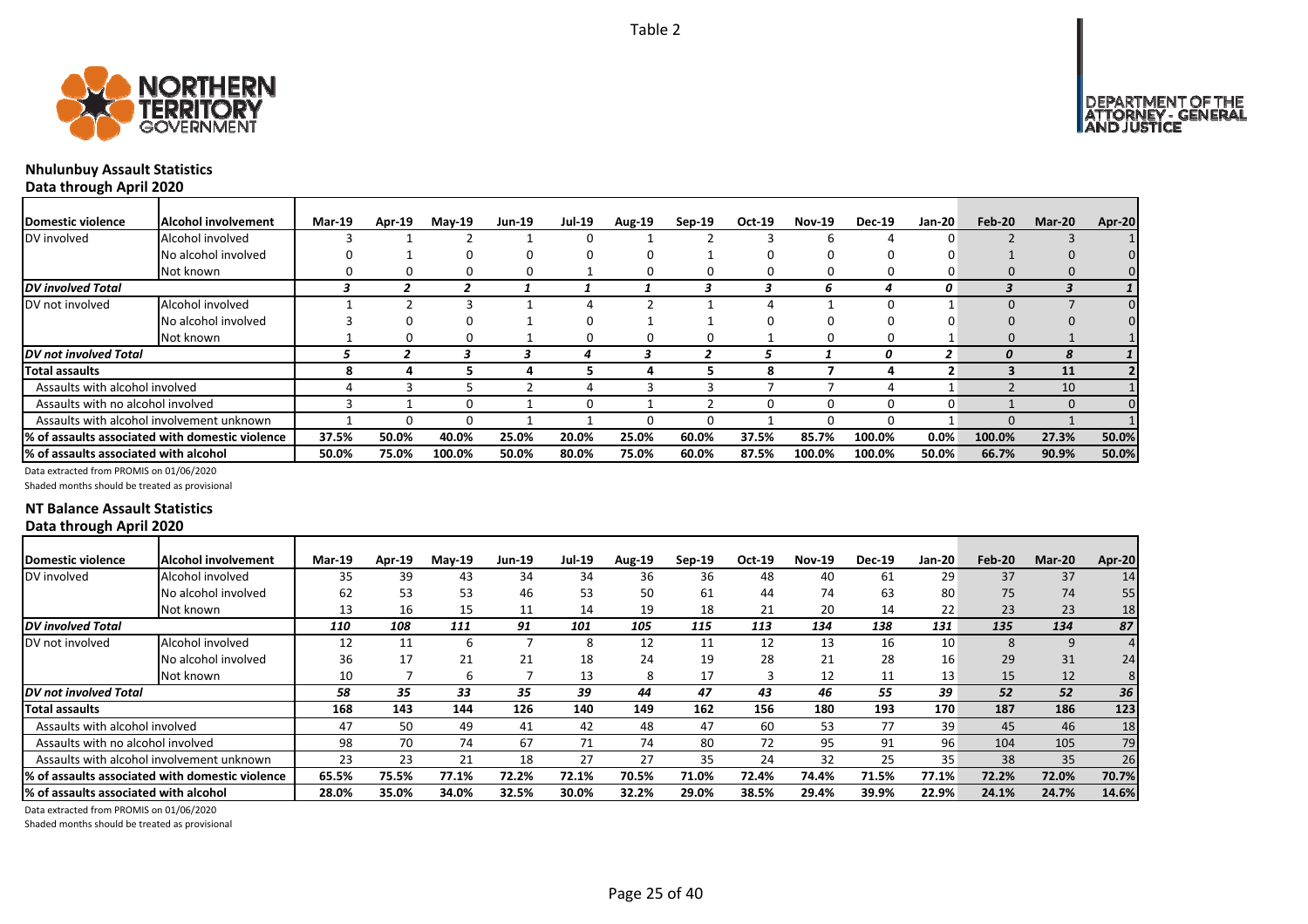

## **Northern Territory Yearly Crime Statistics**

## Data for the 12 months ending in April, 2015 to 2020 *Data for the 12 months ending in April, 2015 to 2020 Offence Rates (per 100,000 population)*

| <b>Number of offences</b>                                     | 2015        | 2016           | 2017            | 2018         | 2019            | 2020            | 2015               | 2016               | 2017               | 2018               | 2019    | 2020               |
|---------------------------------------------------------------|-------------|----------------|-----------------|--------------|-----------------|-----------------|--------------------|--------------------|--------------------|--------------------|---------|--------------------|
| 0111 Murder                                                   | 5           | $\overline{7}$ | 5               | Δ            | 3               |                 | 2.1                | 2.9                | 2.0                | 1.6                | 1.2     | 2.4                |
| 0121 Attempted murder                                         |             |                |                 |              | 3               |                 | 1.6                | 1.2                | 1.2                | 0.0                | 1.2     | 0.4                |
| 0131 Manslaughter                                             | 6           | 3              |                 | 3            | 2               |                 | 2.5                | 1.2                | 0.4                | 1.2                | 0.8     | 0.4                |
| 0132 Driving causing death                                    | Δ           | 5              | $\overline{2}$  | $\Delta$     |                 |                 | 1.6                | 2.0                | 0.8                | 1.6                | 1.6     | 0.4                |
| 01 Homicide and related offences                              | 19          | 18             | 11              | 11           | 12              |                 | 7.8                | 7.4                | 4.5                | 4.4                | 4.9     | 3.7                |
| 021 Assault                                                   | 7,031       | 6,891          | 6,647           | 7,645        | 6,619           | 6,610           | 2,891.0            | 2,817.6            | 2,696.3            | 3,088.1            | 2,680.3 | 2,691.8            |
| 029 Acts intended to cause injury - other                     | 25          | 17             | 31              | 28           | 22              | 20              | 10.3               | 7.0                | 12.6               | 11.3               | 8.9     | 8.1                |
| 02 Acts intended to cause injury                              | 7,056       | 6,908          | 6,678           | 7,673        | 6,641           | 6,630           | 2,901.3            | 2,824.5            | 2,708.9            | 3,099.4            | 2,689.2 | 2,699.9            |
| 031 Sexual assault                                            | 418         | 385            | 402             | 415          | 365             | 336             | 171.9              | 157.4              | 163.1              | 167.6              | 147.8   | 136.8              |
| 032 Non-assaultive sexual offences                            | 52          | 52             | 53              | 59           | 50              | 70              | 21.4               | 21.3               | 21.5               | 23.8               | 20.2    | 28.5               |
| 03 Sexual assault and related offences                        | 470         | 437            | 455             | 474          | 415             | 406             | 193.3              | 178.7              | 184.6              | 191.5              | 168.1   | 165.3              |
| 049 Other dangerous or negligent acts endangering persons     | 96          | 128            | 171             | 176          | 152             | 109             | 39.5               | 52.3               | 69.4               | 71.1               | 61.6    | 44.4               |
| 0511 Abduction and kidnapping                                 | $\mathbf 0$ | $\mathbf 0$    | $\mathbf{1}$    | $\Omega$     | $\mathbf 0$     | $\Omega$        | 0.0                | 0.0                | 0.4                | 0.0                | 0.0     | 0.0                |
| 0521 Deprivation of liberty/false imprisonment                | 50          | 32             | 37              | 34           | 24              | 46              | 20.6               | 13.1               | 15.0               | 13.7               | 9.7     | 18.7               |
| 0531 Harassment and private nuisance                          | 80          | 128            | 77              | 48           | 44              | 41              | 32.9               | 52.3               | 31.2               | 19.4               | 17.8    | 16.7               |
| 0532 Threatening behaviour                                    | 351         | 352            | 298             | 313          | 323             | 315             | 144.3              | 143.9              | 120.9              | 126.4              | 130.8   | 128.3              |
| 05 Abduction, harassment and other offences                   | 481         | 512            | 413             | 395          | 391             | 402             | 197.8              | 209.3              | 167.5              | 159.6              | 158.3   | 163.7              |
| 061 Robbery                                                   | 116         | 103            | 96              | 111          | 135             | 172             | 47.7               | 42.1               | 38.9               | 44.8               | 54.7    | 70.0               |
| 0621 Blackmail and extortion                                  | 5           | $\mathbf{1}$   | $\mathbf{1}$    | $\mathbf{1}$ | $\mathbf 0$     |                 | 2.1                | 0.4                | 0.4                | 0.4                | 0.0     | 2.0                |
| 06 Robbery, extortion and related offences                    | 121         | 104            | 97              | 112          | 135             | 177             | 49.8               | 42.5               | 39.3               | 45.2               | 54.7    | 72.1               |
| Total offences against the person                             | 8,243       | 8,107          | 7,825           | 8,841        | 7,746           | 7,733           | 3,389.4            | 3,314.8            | 3,174.2            | 3,571.2            | 3,136.7 | 3,149.1            |
| House break-ins, actual                                       | 1,750       | 1,451          | 1,884           | 1,785        | 2,206           | 2,313           | 719.6              | 593.3              | 764.2              | 721.0              | 893.3   | 941.9              |
| House break-ins, attempted                                    | 108         | 139            | 284             | 223          | 244             | 295             | 44.4               | 56.8               | 115.2              | 90.1               | 98.8    | 120.1              |
| 0711 House break-ins                                          | 1,858       | 1,590          | 2,168           | 2,008        | 2,450           | 2,608           | 764.0              | 650.1              | 879.4              | 811.1              | 992.1   | 1,062.1            |
| Commercial break-ins, actual                                  | 1,473       | 1,529          | 1,986           | 2,162        | 2,368           | 1,839           | 605.7              | 625.2              | 805.6              | 873.3              | 958.9   | 748.9              |
| Commercial break-ins, attempted                               | 149         | 138            | 228             | 264          | 249             | 202             | 61.3               | 56.4               | 92.5               | 106.6              | 100.8   | 82.3               |
| 0711 Commercial break-ins                                     | 1,622       | 1,667          | 2,214           | 2,426        | 2,617           | 2,041           | 666.9              | 681.6              | 898.1              | 979.9              | 1,059.7 | 831.2              |
| 0812 Illegal use of a motor vehicle                           | 1,158       | 961            | 987             | 886          | 906             | 720             | 476.1              | 392.9              | 400.4              | 357.9              | 366.9   | 293.2              |
| 0813 Theft of motor vehicle parts or contents                 | 1,317       | 1,117          | 1,061           | 858          | 968             | 987             | 541.5              | 456.7              | 430.4              | 346.6              | 392.0   | 401.9              |
| 081 Motor vehicle theft and related offences                  |             |                |                 | 1,744        | 1,874           | 1,707           | 1,017.7            | 849.7              | 830.8              | 704.5              | 758.9   | 695.1              |
|                                                               | 2,475       | 2,078          | 2,048           |              |                 |                 |                    |                    |                    |                    |         |                    |
| 08* Theft and related offences (other than MV)                | 7,404       | 7,175          | 7,753           | 7,685        | 7,688           | 7,612           | 3,044.4            | 2,933.7            | 3,145.0            | 3,104.2            | 3,113.2 | 3.099.8            |
| 12 Property damage offences<br><b>Total property offences</b> | 6,580       | 6,525          | 7,439<br>21,622 | 7,533        | 7,338<br>21,967 | 7,528<br>21,496 | 2,705.6<br>8,198.6 | 2,667.9<br>7,783.0 | 3,017.6<br>8,770.9 | 3,042.8<br>8,642.6 | 2,971.5 | 3,065.6<br>8,753.8 |

DEPARTMENT OF THE<br>ATTORNEY - GENERAL<br>AND JUSTICE

| 2015    | 2016    | 2017    | 2018    | 2019    | 2020    |
|---------|---------|---------|---------|---------|---------|
| 2.1     | 2.9     | 2.0     | 1.6     | 1.2     | 2.4     |
| 1.6     | 1.2     | 1.2     | 0.0     | 1.2     | 0.4     |
| 2.5     | 1.2     | 0.4     | 1.2     | 0.8     | 0.4     |
| 1.6     | 2.0     | 0.8     | 1.6     | 1.6     | 0.4     |
| 7.8     | 7.4     | 4.5     | 4.4     | 4.9     | 3.7     |
| 2,891.0 | 2,817.6 | 2,696.3 | 3,088.1 | 2,680.3 | 2,691.8 |
| 10.3    | 7.0     | 12.6    | 11.3    | 8.9     | 8.1     |
| 2,901.3 | 2,824.5 | 2,708.9 | 3,099.4 | 2,689.2 | 2,699.9 |
| 171.9   | 157.4   | 163.1   | 167.6   | 147.8   | 136.8   |
| 21.4    | 21.3    | 21.5    | 23.8    | 20.2    | 28.5    |
| 193.3   | 178.7   | 184.6   | 191.5   | 168.1   | 165.3   |
| 39.5    | 52.3    | 69.4    | 71.1    | 61.6    | 44.4    |
| 0.0     | 0.0     | 0.4     | 0.0     | 0.0     | 0.0     |
| 20.6    | 13.1    | 15.0    | 13.7    | 9.7     | 18.7    |
| 32.9    | 52.3    | 31.2    | 19.4    | 17.8    | 16.7    |
| 144.3   | 143.9   | 120.9   | 126.4   | 130.8   | 128.3   |
| 197.8   | 209.3   | 167.5   | 159.6   | 158.3   | 163.7   |
| 47.7    | 42.1    | 38.9    | 44.8    | 54.7    | 70.0    |
| 2.1     | 0.4     | 0.4     | 0.4     | 0.0     | 2.0     |
| 49.8    | 42.5    | 39.3    | 45.2    | 54.7    | 72.1    |
| 3,389.4 | 3,314.8 | 3,174.2 | 3,571.2 | 3,136.7 | 3,149.1 |
| 719.6   | 593.3   | 764.2   | 721.0   | 893.3   | 941.9   |
| 44.4    | 56.8    | 115.2   | 90.1    | 98.8    | 120.1   |
| 764.0   | 650.1   | 879.4   | 811.1   | 992.1   | 1,062.1 |
| 605.7   | 625.2   | 805.6   | 873.3   | 958.9   | 748.9   |
| 61.3    | 56.4    | 92.5    | 106.6   | 100.8   | 82.3    |
| 666.9   | 681.6   | 898.1   | 979.9   | 1,059.7 | 831.2   |
| 476.1   | 392.9   | 400.4   | 357.9   | 366.9   | 293.2   |
| 541.5   | 456.7   | 430.4   | 346.6   | 392.0   | 401.9   |
| 1,017.7 | 849.7   | 830.8   | 704.5   | 758.9   | 695.1   |
| 3,044.4 | 2,933.7 | 3,145.0 | 3,104.2 | 3,113.2 | 3,099.8 |
| 2,705.6 | 2,667.9 | 3,017.6 | 3,042.8 | 2,971.5 | 3,065.6 |
| 8,198.6 | 7,783.0 | 8,770.9 | 8,642.6 | 8,895.3 | 8,753.8 |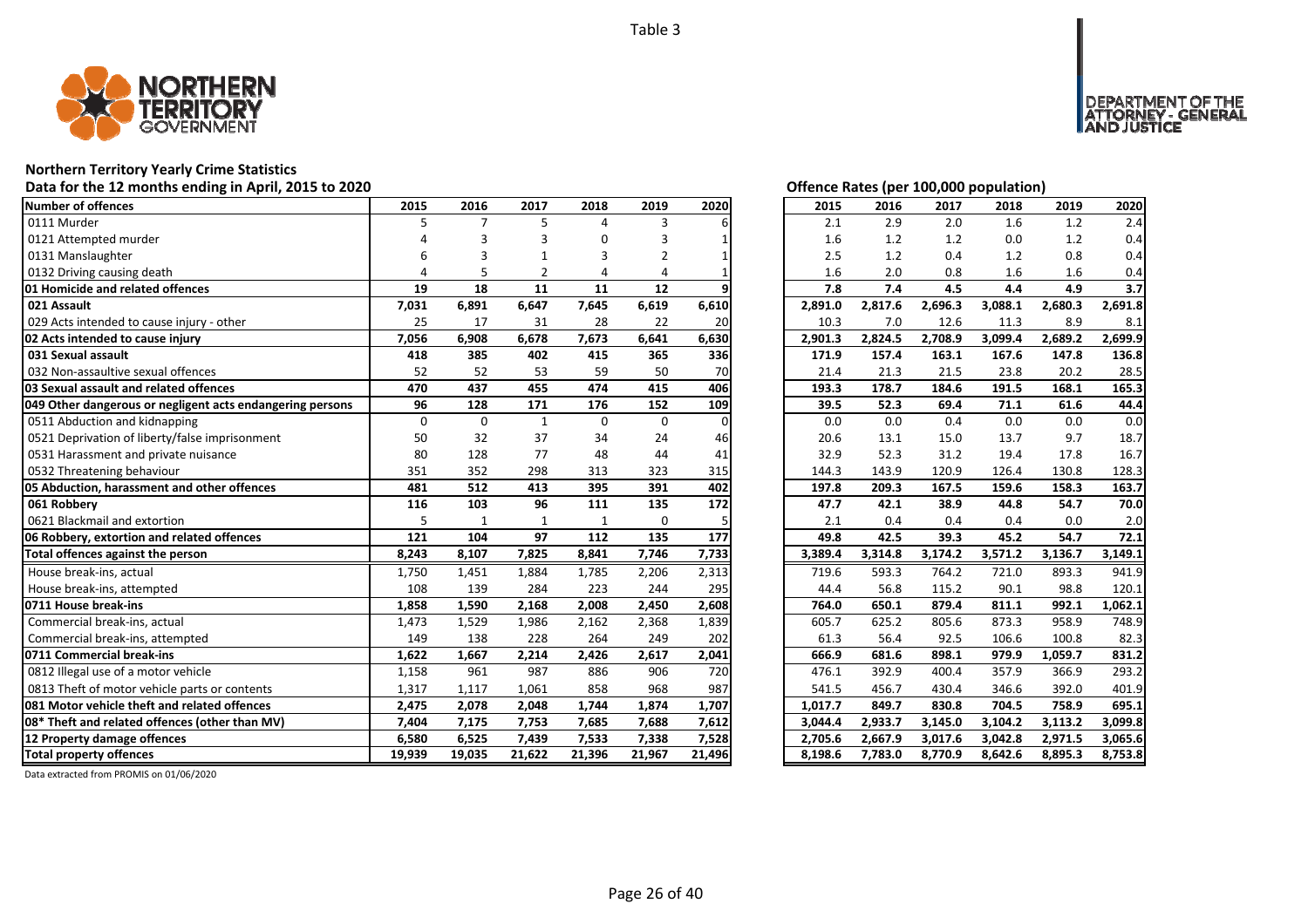

## **Darwin Yearly Crime Statistics**

## Data for the 12 months ending in April, 2015 to 2020 *Data for the 12 months ending in April, 2015 to 2020 Offence Rates (per 100,000 population)*

| Number of offences                                        | 2015           | 2016           | 2017                    | 2018         | 2019           | 2020      | 2015    | 2016    | 2017    | 2018    | 2019    | 2020    |
|-----------------------------------------------------------|----------------|----------------|-------------------------|--------------|----------------|-----------|---------|---------|---------|---------|---------|---------|
| 0111 Murder                                               | $\overline{2}$ | $\overline{2}$ | $\mathbf{1}$            | $\Omega$     | $\Omega$       |           | 2.4     | 2.3     | 1.2     | 0.0     | 0.0     | 2.4     |
| 0121 Attempted murder                                     |                | $\overline{2}$ |                         | U            |                | n         | 3.5     | 2.3     | 1.2     | 0.0     | 1.2     | 0.0     |
| 0131 Manslaughter                                         |                |                | $\Omega$                | $\Omega$     | $\Omega$       | ი         | 4.7     | 1.2     | 0.0     | 0.0     | 0.0     | 0.0     |
| 0132 Driving causing death                                |                |                |                         | $\Omega$     |                |           | 1.2     | 1.2     | 1.2     | 0.0     | 1.2     | 0.0     |
| 01 Homicide and related offences                          | 10             | 6              | $\overline{\mathbf{3}}$ | $\mathbf{0}$ | $\overline{2}$ |           | 11.8    | 7.0     | 3.5     | 0.0     | 2.3     | 2.4     |
| 021 Assault                                               | 1,960          | 1,737          | 1,728                   | 1,951        | 1,747          | 1,765     | 2,318.0 | 2,034.8 | 1,997.3 | 2,246.1 | 2,046.8 | 2,108.6 |
| 029 Acts intended to cause injury - other                 | 10             | 5              | 12                      | 11           | 5              | 6         | 11.8    | 5.9     | 13.9    | 12.7    | 5.9     | 7.2     |
| 02 Acts intended to cause injury                          | 1,970          | 1,742          | 1,740                   | 1,962        | 1,752          | 1,771     | 2,329.8 | 2,040.6 | 2,011.2 | 2,258.8 | 2,052.6 | 2,115.8 |
| 031 Sexual assault                                        | 140            | 125            | 128                     | 137          | 137            | 126       | 165.6   | 146.4   | 148.0   | 157.7   | 160.5   | 150.5   |
| 032 Non-assaultive sexual offences                        | 22             | 22             | 21                      | 23           | 23             | 27        | 26.0    | 25.8    | 24.3    | 26.5    | 26.9    | 32.3    |
| 03 Sexual assault and related offences                    | 162            | 147            | 149                     | 160          | 160            | 153       | 191.6   | 172.2   | 172.2   | 184.2   | 187.5   | 182.8   |
| 049 Other dangerous or negligent acts endangering persons | 27             | 36             | 36                      | 40           | 36             | 19        | 31.9    | 42.2    | 41.6    | 46.1    | 42.2    | 22.7    |
| 0511 Abduction and kidnapping                             | $\Omega$       | $\Omega$       | $\Omega$                | $\Omega$     | $\Omega$       | O         | 0.0     | 0.0     | 0.0     | 0.0     | 0.0     | 0.0     |
| 0521 Deprivation of liberty/false imprisonment            | 14             | 11             | 11                      | 8            | 6              | 12        | 16.6    | 12.9    | 12.7    | 9.2     | 7.0     | 14.3    |
| 0531 Harassment and private nuisance                      | 25             | 80             | 24                      | 8            | 15             | 17        | 29.6    | 93.7    | 27.7    | 9.2     | 17.6    | 20.3    |
| 0532 Threatening behaviour                                | 98             | 118            | 75                      | 70           | 75             | 53        | 115.9   | 138.2   | 86.7    | 80.6    | 87.9    | 63.3    |
| 05 Abduction, harassment and other offences               | 137            | 209            | 110                     | 86           | 96             | 82        | 162.0   | 244.8   | 127.1   | 99.0    | 112.5   | 98.0    |
| 061 Robbery                                               | 64             | 48             | 49                      | 60           | 71             | <b>75</b> | 75.7    | 56.2    | 56.6    | 69.1    | 83.2    | 89.6    |
| 0621 Blackmail and extortion                              | $\mathbf{1}$   | $\mathbf{1}$   | $\mathbf{1}$            | $\mathbf{1}$ | $\Omega$       |           | 1.2     | 1.2     | 1.2     | 1.2     | 0.0     | 2.4     |
| 06 Robbery, extortion and related offences                | 65             | 49             | 50                      | 61           | 71             | 77        | 76.9    | 57.4    | 57.8    | 70.2    | 83.2    | 92.0    |
| Total offences against the person                         | 2,371          | 2,189          | 2,088                   | 2,309        | 2,117          | 2,104     | 2,804.1 | 2,564.3 | 2,413.5 | 2,658.3 | 2,480.3 | 2,513.6 |
| House break-ins, actual                                   | 746            | 513            | 720                     | 533          | 618            | 728       | 882.3   | 600.9   | 832.2   | 613.6   | 724.0   | 869.7   |
| House break-ins, attempted                                | 27             | 25             | 111                     | 62           | 53             | 92        | 31.9    | 29.3    | 128.3   | 71.4    | 62.1    | 109.9   |
| 0711 House break-ins                                      | 773            | 538            | 831                     | 595          | 671            | 820       | 914.2   | 630.2   | 960.5   | 685.0   | 786.1   | 979.7   |
| Commercial break-ins, actual                              | 334            | 376            | 694                     | 540          | 499            | 335       | 395.0   | 440.5   | 802.2   | 621.7   | 584.6   | 400.2   |
| Commercial break-ins, attempted                           | 25             | 26             | 76                      | 51           | 22             | 25        | 29.6    | 30.5    | 87.8    | 58.7    | 25.8    | 29.9    |
| 0711 Commercial break-ins                                 | 359            | 402            | 770                     | 591          | 521            | 360       | 424.6   | 470.9   | 890.0   | 680.4   | 610.4   | 430.1   |
| 0812 Illegal use of a motor vehicle                       | 485            | 374            | 406                     | 344          | 298            | 233       | 573.6   | 438.1   | 469.3   | 396.0   | 349.1   | 278.4   |
| 0813 Theft of motor vehicle parts or contents             | 732            | 514            | 461                     | 329          | 384            | 487       | 865.7   | 602.1   | 532.9   | 378.8   | 449.9   | 581.8   |
| <b>1081 Motor vehicle theft and related offences</b>      | 1,217          | 888            | 867                     | 673          | 682            | 720       | 1,439.3 | 1,040.2 | 1,002.1 | 774.8   | 799.0   | 860.2   |
| 08* Theft and related offences (other than MV)            | 3,359          | 3,071          | 3,207                   | 2,995        | 3,191          | 3,126     | 3,972.5 | 3,597.5 | 3,706.9 | 3,448.1 | 3,738.5 | 3,734.6 |
| 12 Property damage offences                               | 2,484          | 2,346          | 2,686                   | 2,304        | 1,961          | 2,097     | 2,937.7 | 2,748.2 | 3,104.7 | 2,652.5 | 2,297.5 | 2,505.3 |
| <b>Total property offences</b>                            | 8,192          | 7,245          | 8,361                   | 7,158        | 7,026          | 7,123     | 9,688.3 | 8,487.0 | 9,664.2 | 8,240.8 | 8,231.6 | 8,509.9 |

DEPARTMENT OF THE<br>ATTORNEY - GENERAL ÜSTICE

| 2015    | 2016    | 2017    | 2018    | 2019    | 2020    |
|---------|---------|---------|---------|---------|---------|
| 2.4     | 2.3     | 1.2     | 0.0     | 0.0     | 2.4     |
| 3.5     | 2.3     | 1.2     | 0.0     | 1.2     | 0.0     |
| 4.7     | 1.2     | 0.0     | 0.0     | 0.0     | 0.0     |
| 1.2     | 1.2     | 1.2     | 0.0     | 1.2     | 0.0     |
| 11.8    | 7.0     | 3.5     | 0.0     | 2.3     | 2.4     |
| 2,318.0 | 2,034.8 | 1,997.3 | 2,246.1 | 2,046.8 | 2,108.6 |
| 11.8    | 5.9     | 13.9    | 12.7    | 5.9     | 7.2     |
| 2,329.8 | 2,040.6 | 2,011.2 | 2,258.8 | 2,052.6 | 2,115.8 |
| 165.6   | 146.4   | 148.0   | 157.7   | 160.5   | 150.5   |
| 26.0    | 25.8    | 24.3    | 26.5    | 26.9    | 32.3    |
| 191.6   | 172.2   | 172.2   | 184.2   | 187.5   | 182.8   |
| 31.9    | 42.2    | 41.6    | 46.1    | 42.2    | 22.7    |
| 0.0     | 0.0     | 0.0     | 0.0     | 0.0     | 0.0     |
| 16.6    | 12.9    | 12.7    | 9.2     | 7.0     | 14.3    |
| 29.6    | 93.7    | 27.7    | 9.2     | 17.6    | 20.3    |
| 115.9   | 138.2   | 86.7    | 80.6    | 87.9    | 63.3    |
| 162.0   | 244.8   | 127.1   | 99.0    | 112.5   | 98.0    |
| 75.7    | 56.2    | 56.6    | 69.1    | 83.2    | 89.6    |
| 1.2     | 1.2     | 1.2     | 1.2     | 0.0     | 2.4     |
| 76.9    | 57.4    | 57.8    | 70.2    | 83.2    | 92.0    |
| 2,804.1 | 2,564.3 | 2,413.5 | 2,658.3 | 2,480.3 | 2,513.6 |
| 882.3   | 600.9   | 832.2   | 613.6   | 724.0   | 869.7   |
| 31.9    | 29.3    | 128.3   | 71.4    | 62.1    | 109.9   |
| 914.2   | 630.2   | 960.5   | 685.0   | 786.1   | 979.7   |
| 395.0   | 440.5   | 802.2   | 621.7   | 584.6   | 400.2   |
| 29.6    | 30.5    | 87.8    | 58.7    | 25.8    | 29.9    |
| 424.6   | 470.9   | 890.0   | 680.4   | 610.4   | 430.1   |
| 573.6   | 438.1   | 469.3   | 396.0   | 349.1   | 278.4   |
| 865.7   | 602.1   | 532.9   | 378.8   | 449.9   | 581.8   |
| 1,439.3 | 1,040.2 | 1,002.1 | 774.8   | 799.0   | 860.2   |
| 3,972.5 | 3,597.5 | 3,706.9 | 3,448.1 | 3,738.5 | 3,734.6 |
| 2,937.7 | 2,748.2 | 3,104.7 | 2,652.5 | 2,297.5 | 2,505.3 |
| 9,688.3 | 8,487.0 | 9,664.2 | 8,240.8 | 8,231.6 | 8,509.9 |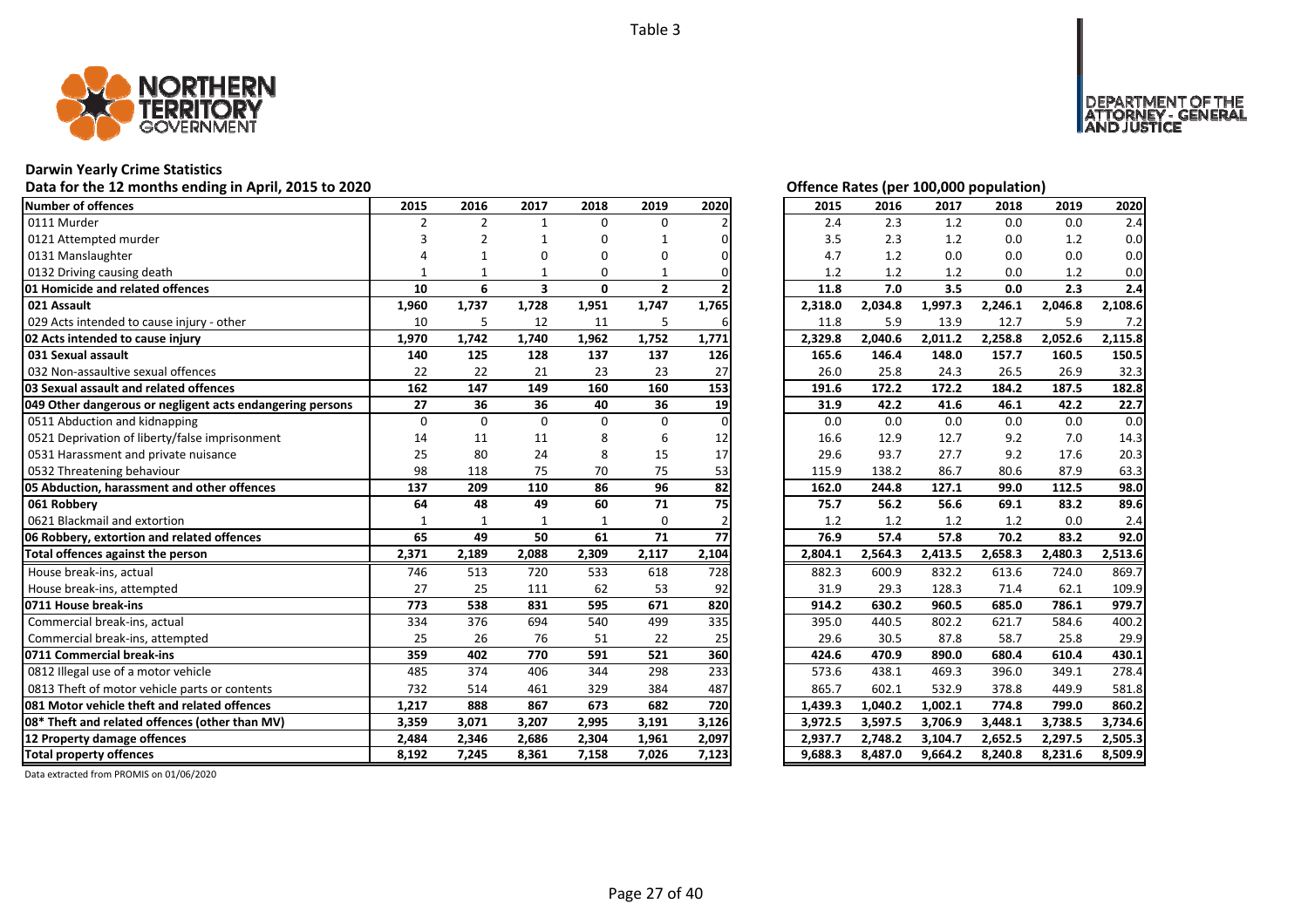

## **Palmerston Yearly Crime Statistics**

## Data for the 12 months ending in April, 2015 to 2020 *Data for the 12 months ending in April, 2015 to 2020 Offence Rates (per 100,000 population)*

| Number of offences                                        | 2015           | 2016           | 2017         | 2018         | 2019           | 2020  | 2015    | 2016    | 2017    | 2018    | 2019    | 2020    |
|-----------------------------------------------------------|----------------|----------------|--------------|--------------|----------------|-------|---------|---------|---------|---------|---------|---------|
| 0111 Murder                                               | $\Omega$       | $\Omega$       | $\Omega$     | 0            | $\mathbf{1}$   |       | 0.0     | 0.0     | 0.0     | 0.0     | 2.6     | 2.6     |
| 0121 Attempted murder                                     |                | n              | O            | 0            |                |       | 0.0     | 0.0     | 0.0     | 0.0     | 2.6     | 0.0     |
| 0131 Manslaughter                                         |                |                | O            | O            |                |       | 2.9     | 0.0     | 0.0     | 0.0     | 2.6     | 0.0     |
| 0132 Driving causing death                                |                |                | $\Omega$     | 0            | 0              |       | 2.9     | 5.7     | 0.0     | 0.0     | 0.0     | 0.0     |
| 01 Homicide and related offences                          | $\overline{2}$ | $\overline{2}$ | $\mathbf{0}$ | $\mathbf{0}$ | 3              |       | 5.9     | 5.7     | 0.0     | 0.0     | 7.9     | 2.6     |
| 021 Assault                                               | 501            | 427            | 526          | 640          | 544            | 520   | 1,475.3 | 1,216.4 | 1,461.0 | 1,734.8 | 1,439.8 | 1,361.3 |
| 029 Acts intended to cause injury - other                 | $\overline{4}$ | $\mathbf{1}$   | 11           | 5            | $\overline{4}$ | 5     | 11.8    | 2.8     | 30.6    | 13.6    | 10.6    | 13.1    |
| 02 Acts intended to cause injury                          | 505            | 428            | 537          | 645          | 548            | 525   | 1,487.1 | 1,219.2 | 1,491.5 | 1,748.4 | 1,450.3 | 1,374.4 |
| 031 Sexual assault                                        | 40             | 31             | 33           | 29           | 42             | 45    | 117.8   | 88.3    | 91.7    | 78.6    | 111.2   | 117.8   |
| 032 Non-assaultive sexual offences                        | $\overline{a}$ |                | 6            | 8            |                | 11    | 11.8    | 11.4    | 16.7    | 21.7    | 18.5    | 28.8    |
| 03 Sexual assault and related offences                    | 44             | 35             | 39           | 37           | 49             | 56    | 129.6   | 99.7    | 108.3   | 100.3   | 129.7   | 146.6   |
| 049 Other dangerous or negligent acts endangering persons | 6              | 11             | 21           | 13           | 14             | 9     | 17.7    | 31.3    | 58.3    | 35.2    | 37.1    | 23.6    |
| 0511 Abduction and kidnapping                             | $\Omega$       | $\Omega$       | $\Omega$     | $\Omega$     | $\Omega$       |       | 0.0     | 0.0     | 0.0     | 0.0     | 0.0     | 0.0     |
| 0521 Deprivation of liberty/false imprisonment            |                |                | 6            |              | 2              |       | 14.7    | 5.7     | 16.7    | 8.1     | 5.3     | 13.1    |
| 0531 Harassment and private nuisance                      |                | 5              |              |              | 3              |       | 8.8     | 14.2    | 19.4    | 10.8    | 7.9     | 18.3    |
| 0532 Threatening behaviour                                | 40             | 31             | 34           | 30           | 39             | 42    | 117.8   | 88.3    | 94.4    | 81.3    | 103.2   | 110.0   |
| 05 Abduction, harassment and other offences               | 48             | 38             | 47           | 37           | 44             | 54    | 141.3   | 108.2   | 130.5   | 100.3   | 116.5   | 141.4   |
| 061 Robbery                                               | 14             | 15             | 17           | 10           | 18             | 33    | 41.2    | 42.7    | 47.2    | 27.1    | 47.6    | 86.4    |
| 0621 Blackmail and extortion                              | $\mathbf{1}$   | $\Omega$       | 0            | $\Omega$     | $\Omega$       |       | 2.9     | 0.0     | 0.0     | 0.0     | 0.0     | 0.0     |
| 06 Robbery, extortion and related offences                | 15             | 15             | 17           | 10           | 18             | 33    | 44.2    | 42.7    | 47.2    | 27.1    | 47.6    | 86.4    |
| Total offences against the person                         | 620            | 529            | 661          | 742          | 676            | 678   | 1,825.7 | 1,506.9 | 1,836.0 | 2,011.3 | 1,789.1 | 1,775.0 |
| House break-ins, actual                                   | 278            | 211            | 308          | 315          | 362            | 338   | 818.6   | 601.1   | 855.5   | 853.9   | 958.1   | 884.9   |
| House break-ins, attempted                                | 17             | 31             | 62           | 47           | 27             | 37    | 50.1    | 88.3    | 172.2   | 127.4   | 71.5    | 96.9    |
| 0711 House break-ins                                      | 295            | 242            | 370          | 362          | 389            | 375   | 868.7   | 689.4   | 1,027.7 | 981.3   | 1,029.5 | 981.7   |
| Commercial break-ins, actual                              | 159            | 135            | 150          | 223          | 209            | 107   | 468.2   | 384.6   | 416.6   | 604.5   | 553.1   | 280.1   |
| Commercial break-ins, attempted                           | 11             | 6              | 22           | 24           | 16             | 10    | 32.4    | 17.1    | 61.1    | 65.1    | 42.3    | 26.2    |
| 0711 Commercial break-ins                                 | 170            | 141            | 172          | 247          | 225            | 117   | 500.6   | 401.7   | 477.7   | 669.5   | 595.5   | 306.3   |
| 0812 Illegal use of a motor vehicle                       | 261            | 175            | 187          | 117          | 124            | 105   | 768.6   | 498.5   | 519.4   | 317.2   | 328.2   | 274.9   |
| 0813 Theft of motor vehicle parts or contents             | 260            | 236            | 206          | 191          | 141            | 144   | 765.6   | 672.3   | 572.2   | 517.7   | 373.2   | 377.0   |
| <b>1081 Motor vehicle theft and related offences</b>      | 521            | 411            | 393          | 308          | 265            | 249   | 1,534.2 | 1,170.8 | 1,091.6 | 834.9   | 701.4   | 651.9   |
| 08* Theft and related offences (other than MV)            | 1,072          | 983            | 1,139        | 1,157        | 977            | 908   | 3,156.7 | 2,800.2 | 3,163.6 | 3,136.3 | 2,585.8 | 2,377.1 |
| 12 Property damage offences                               | 804            | 745            | 931          | 1,064        | 1,094          | 985   | 2,367.6 | 2,122.2 | 2,585.9 | 2,884.2 | 2,895.4 | 2,578.7 |
| <b>Total property offences</b>                            | 2,862          | 2,522          | 3,005        | 3,138        | 2,950          | 2,634 | 8,427.8 | 7,184.2 | 8,346.5 | 8,506.1 | 7,807.5 | 6,895.6 |

DEPARTMENT OF THE<br>ATTORNEY - GENERAL<br>AND JUSTICE

| 2015    | 2016    | 2017    | 2018    | 2019    | 2020    |
|---------|---------|---------|---------|---------|---------|
| 0.0     | 0.0     | 0.0     | 0.0     | 2.6     | 2.6     |
| 0.0     | 0.0     | 0.0     | 0.0     | 2.6     | 0.0     |
| 2.9     | 0.0     | 0.0     | 0.0     | 2.6     | 0.0     |
| 2.9     | 5.7     | 0.0     | 0.0     | 0.0     | 0.0     |
| 5.9     | 5.7     | 0.0     | 0.0     | 7.9     | 2.6     |
| 1,475.3 | 1,216.4 | 1,461.0 | 1,734.8 | 1,439.8 | 1,361.3 |
| 11.8    | 2.8     | 30.6    | 13.6    | 10.6    | 13.1    |
| 1,487.1 | 1,219.2 | 1,491.5 | 1,748.4 | 1,450.3 | 1,374.4 |
| 117.8   | 88.3    | 91.7    | 78.6    | 111.2   | 117.8   |
| 11.8    | 11.4    | 16.7    | 21.7    | 18.5    | 28.8    |
| 129.6   | 99.7    | 108.3   | 100.3   | 129.7   | 146.6   |
| 17.7    | 31.3    | 58.3    | 35.2    | 37.1    | 23.6    |
| 0.0     | 0.0     | 0.0     | 0.0     | 0.0     | 0.0     |
| 14.7    | 5.7     | 16.7    | 8.1     | 5.3     | 13.1    |
| 8.8     | 14.2    | 19.4    | 10.8    | 7.9     | 18.3    |
| 117.8   | 88.3    | 94.4    | 81.3    | 103.2   | 110.0   |
| 141.3   | 108.2   | 130.5   | 100.3   | 116.5   | 141.4   |
| 41.2    | 42.7    | 47.2    | 27.1    | 47.6    | 86.4    |
| 2.9     | 0.0     | 0.0     | 0.0     | 0.0     | 0.0     |
| 44.2    | 42.7    | 47.2    | 27.1    | 47.6    | 86.4    |
| 1,825.7 | 1,506.9 | 1,836.0 | 2,011.3 | 1,789.1 | 1,775.0 |
| 818.6   | 601.1   | 855.5   | 853.9   | 958.1   | 884.9   |
| 50.1    | 88.3    | 172.2   | 127.4   | 71.5    | 96.9    |
| 868.7   | 689.4   | 1,027.7 | 981.3   | 1,029.5 | 981.7   |
| 468.2   | 384.6   | 416.6   | 604.5   | 553.1   | 280.1   |
| 32.4    | 17.1    | 61.1    | 65.1    | 42.3    | 26.2    |
| 500.6   | 401.7   | 477.7   | 669.5   | 595.5   | 306.3   |
| 768.6   | 498.5   | 519.4   | 317.2   | 328.2   | 274.9   |
| 765.6   | 672.3   | 572.2   | 517.7   | 373.2   | 377.0   |
| 1,534.2 | 1,170.8 | 1,091.6 | 834.9   | 701.4   | 651.9   |
| 3,156.7 | 2,800.2 | 3,163.6 | 3,136.3 | 2,585.8 | 2,377.1 |
| 2,367.6 | 2,122.2 | 2,585.9 | 2,884.2 | 2,895.4 | 2,578.7 |
| 8,427.8 | 7,184.2 | 8,346.5 | 8,506.1 | 7,807.5 | 6,895.6 |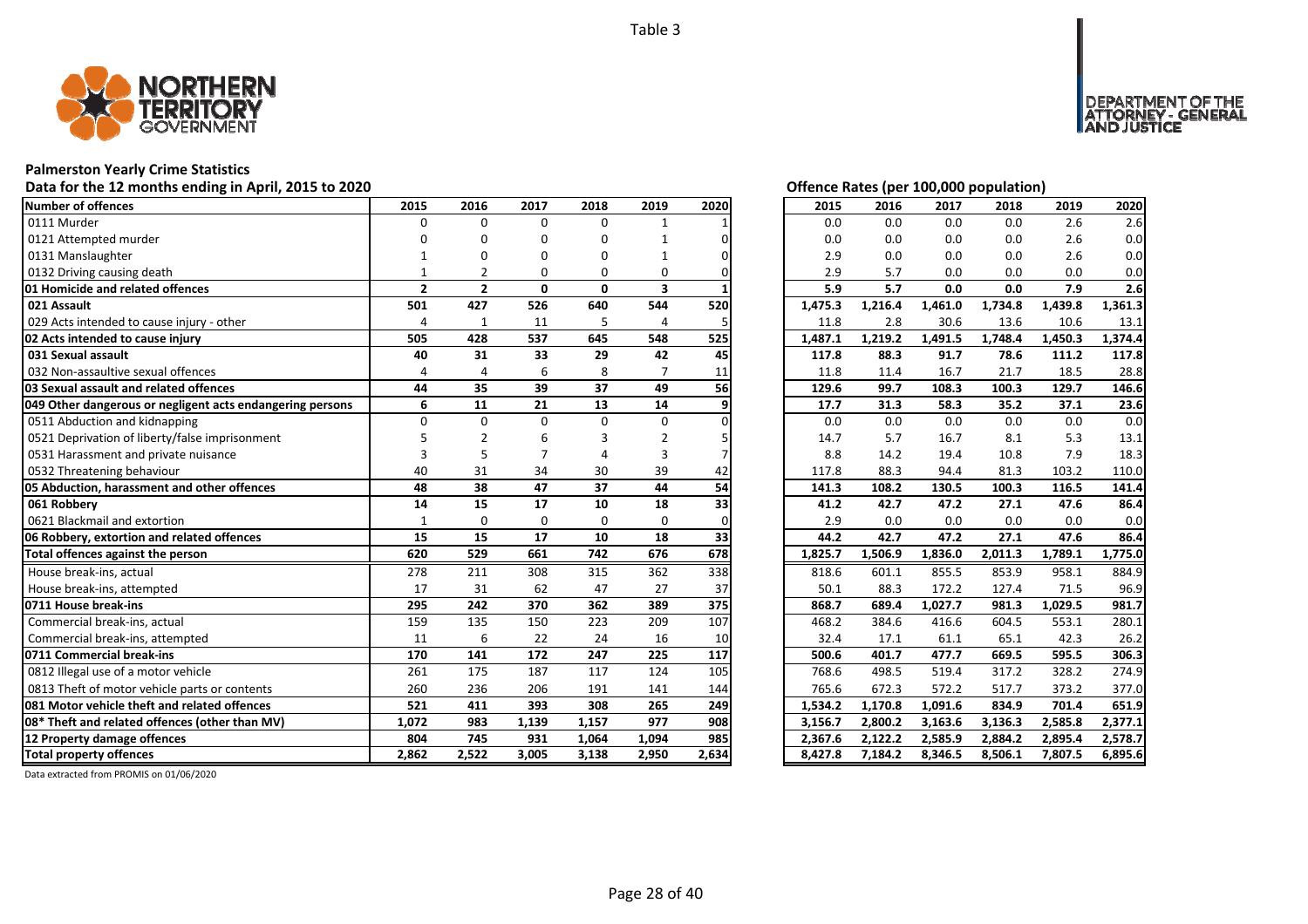

#### **Alice Springs Yearly Crime Statistics**

#### **Data for the 12 months ending in April, 2015 to 2020 Offence Rates (per 100,000 population)**

| Number of offences                                        | 2015                    | 2016           | 2017           | 2018         | 2019                    | 2020            | 2015     | 2016     | 2017     | 2018     | 2019     | 2020     |
|-----------------------------------------------------------|-------------------------|----------------|----------------|--------------|-------------------------|-----------------|----------|----------|----------|----------|----------|----------|
| 0111 Murder                                               |                         | $\Omega$       | $\Omega$       | $\mathbf{1}$ | 1                       |                 | 3.6      | 0.0      | 0.0      | 3.8      | 3.8      | 3.8      |
| 0121 Attempted murder                                     |                         |                |                | O            | U                       |                 | 0.0      | 0.0      | 3.8      | 0.0      | 0.0      | 0.0      |
| 0131 Manslaughter                                         |                         |                | ŋ              | ŋ            | n                       |                 | 3.6      | 3.7      | 0.0      | 0.0      | 0.0      | 0.0      |
| 0132 Driving causing death                                |                         |                | O              |              |                         |                 | 3.6      | 3.7      | 0.0      | 11.3     | 7.6      | 0.0      |
| 01 Homicide and related offences                          | $\overline{\mathbf{3}}$ | $\overline{2}$ | $\mathbf{1}$   | 4            | $\overline{\mathbf{3}}$ |                 | 10.9     | 7.5      | 3.8      | 15.1     | 11.3     | 3.8      |
| 021 Assault                                               | 1,481                   | 1,745          | 1,524          | 1,959        | 1,481                   | 1,577           | 5,381.3  | 6,503.9  | 5,727.4  | 7,376.0  | 5,590.8  | 5,984.6  |
| 029 Acts intended to cause injury - other                 | 3                       | 4              | 3              | 4            | 5                       |                 | 10.9     | 14.9     | 11.3     | 15.1     | 18.9     | 15.2     |
| 02 Acts intended to cause injury                          | 1,484                   | 1,749          | 1,527          | 1,963        | 1,486                   | 1,581           | 5,392.2  | 6,518.8  | 5,738.7  | 7,391.1  | 5,609.7  | 5,999.8  |
| 031 Sexual assault                                        | 56                      | 89             | 72             | 77           | 65                      | 60              | 203.5    | 331.7    | 270.6    | 289.9    | 245.4    | 227.7    |
| 032 Non-assaultive sexual offences                        | 10                      |                | 11             | 12           | 3                       | 13              | 36.3     | 26.1     | 41.3     | 45.2     | 11.3     | 49.3     |
| 03 Sexual assault and related offences                    | 66                      | 96             | 83             | 89           | 68                      | $\overline{73}$ | 239.8    | 357.8    | 311.9    | 335.1    | 256.7    | 277.0    |
| 049 Other dangerous or negligent acts endangering persons | 25                      | 34             | 42             | 52           | 35                      | 37              | 90.8     | 126.7    | 157.8    | 195.8    | 132.1    | 140.4    |
| 0511 Abduction and kidnapping                             | $\Omega$                | $\Omega$       | $\mathbf{1}$   | $\Omega$     | $\Omega$                |                 | 0.0      | 0.0      | 3.8      | 0.0      | 0.0      | 0.0      |
| 0521 Deprivation of liberty/false imprisonment            | $\overline{2}$          |                |                |              |                         |                 | 7.3      | 29.8     | 15.0     | 11.3     | 15.1     | 26.6     |
| 0531 Harassment and private nuisance                      | q                       |                | $\overline{2}$ | 10           | 2                       |                 | 32.7     | 18.6     | 7.5      | 37.7     | 7.6      | 11.4     |
| 0532 Threatening behaviour                                | 70                      | 62             | 59             | 82           | 74                      | 83              | 254.4    | 231.1    | 221.7    | 308.7    | 279.4    | 315.0    |
| 05 Abduction, harassment and other offences               | 81                      | 75             | 66             | 95           | 80                      | 93              | 294.3    | 279.5    | 248.0    | 357.7    | 302.0    | 352.9    |
| 061 Robbery                                               | 19                      | 27             | 16             | 28           | 29                      | 42              | 69.0     | 100.6    | 60.1     | 105.4    | 109.5    | 159.4    |
| 0621 Blackmail and extortion                              | $\mathbf{1}$            | $\Omega$       | $\Omega$       | $\Omega$     | $\Omega$                |                 | 3.6      | 0.0      | 0.0      | 0.0      | 0.0      | 7.6      |
| 06 Robbery, extortion and related offences                | 20                      | 27             | 16             | 28           | 29                      | 44              | 72.7     | 100.6    | 60.1     | 105.4    | 109.5    | 167.0    |
| Total offences against the person                         | 1,679                   | 1,983          | 1,735          | 2,231        | 1,701                   | 1,829           | 6,100.8  | 7,391.0  | 6,520.4  | 8,400.2  | 6,421.3  | 6,940.9  |
| House break-ins, actual                                   | 351                     | 337            | 325            | 299          | 568                     | 485             | 1,275.4  | 1,256.1  | 1,221.4  | 1,125.8  | 2,144.2  | 1,840.5  |
| House break-ins, attempted                                | 24                      | 37             | 34             | 33           | 69                      | 81              | 87.2     | 137.9    | 127.8    | 124.3    | 260.5    | 307.4    |
| 0711 House break-ins                                      | 375                     | 374            | 359            | 332          | 637                     | 566             | 1,362.6  | 1,394.0  | 1,349.2  | 1,250.0  | 2,404.7  | 2,147.9  |
| Commercial break-ins, actual                              | 268                     | 312            | 312            | 296          | 340                     | 306             | 973.8    | 1,162.9  | 1,172.5  | 1,114.5  | 1,283.5  | 1,161.2  |
| Commercial break-ins, attempted                           | 36                      | 32             | 35             | 35           | 65                      | 51              | 130.8    | 119.3    | 131.5    | 131.8    | 245.4    | 193.5    |
| 0711 Commercial break-ins                                 | 304                     | 344            | 347            | 331          | 405                     | 357             | 1,104.6  | 1,282.1  | 1,304.1  | 1,246.3  | 1,528.9  | 1,354.8  |
| 0812 Illegal use of a motor vehicle                       | 144                     | 128            | 131            | 170          | 211                     | 159             | 523.2    | 477.1    | 492.3    | 640.1    | 796.5    | 603.4    |
| 0813 Theft of motor vehicle parts or contents             | 140                     | 219            | 247            | 197          | 263                     | 202             | 508.7    | 816.3    | 928.3    | 741.7    | 992.8    | 766.6    |
| 081 Motor vehicle theft and related offences              | 284                     | 347            | 378            | 367          | 474                     | 361             | 1,031.9  | 1,293.3  | 1,420.6  | 1,381.8  | 1,789.4  | 1,370.0  |
| 08* Theft and related offences (other than MV)            | 1,299                   | 1,411          | 1,546          | 1,506        | 1,544                   | 1,638           | 4,720.0  | 5,259.0  | 5,810.1  | 5,670.4  | 5,828.6  | 6,216.1  |
| 12 Property damage offences                               | 1,469                   | 1,601          | 1,804          | 1,731        | 1,721                   | 1,998           | 5,337.7  | 5,967.2  | 6,779.7  | 6,517.6  | 6,496.8  | 7,582.3  |
| <b>Total property offences</b>                            | 3,731                   | 4,077          | 4,434          | 4,267        | 4,781                   | 4,920           | 13,556.9 | 15,195.7 | 16,663.5 | 16,066.1 | 18,048.3 | 18,671.0 |

DEPARTMENT OF THE<br>ATTORNEY - GENERAL<br>AND JUSTICE

| 2015     | 2016     | 2017     | 2018     | 2019     | 2020     |
|----------|----------|----------|----------|----------|----------|
| 3.6      | 0.0      | 0.0      | 3.8      | 3.8      | 3.8      |
| 0.0      | 0.0      | 3.8      | 0.0      | 0.0      | 0.0      |
| 3.6      | 3.7      | 0.0      | 0.0      | 0.0      | 0.0      |
| 3.6      | 3.7      | 0.0      | 11.3     | 7.6      | 0.0      |
| 10.9     | 7.5      | 3.8      | 15.1     | 11.3     | 3.8      |
| 5,381.3  | 6,503.9  | 5,727.4  | 7,376.0  | 5,590.8  | 5,984.6  |
| 10.9     | 14.9     | 11.3     | 15.1     | 18.9     | 15.2     |
| 5,392.2  | 6,518.8  | 5,738.7  | 7,391.1  | 5,609.7  | 5,999.8  |
| 203.5    | 331.7    | 270.6    | 289.9    | 245.4    | 227.7    |
| 36.3     | 26.1     | 41.3     | 45.2     | 11.3     | 49.3     |
| 239.8    | 357.8    | 311.9    | 335.1    | 256.7    | 277.0    |
| 90.8     | 126.7    | 157.8    | 195.8    | 132.1    | 140.4    |
| 0.0      | 0.0      | 3.8      | 0.0      | 0.0      | 0.0      |
| 7.3      | 29.8     | 15.0     | 11.3     | 15.1     | 26.6     |
| 32.7     | 18.6     | 7.5      | 37.7     | 7.6      | 11.4     |
| 254.4    | 231.1    | 221.7    | 308.7    | 279.4    | 315.0    |
| 294.3    | 279.5    | 248.0    | 357.7    | 302.0    | 352.9    |
| 69.0     | 100.6    | 60.1     | 105.4    | 109.5    | 159.4    |
| 3.6      | 0.0      | 0.0      | 0.0      | 0.0      | 7.6      |
| 72.7     | 100.6    | 60.1     | 105.4    | 109.5    | 167.0    |
| 6,100.8  | 7,391.0  | 6,520.4  | 8,400.2  | 6,421.3  | 6,940.9  |
| 1,275.4  | 1,256.1  | 1,221.4  | 1,125.8  | 2,144.2  | 1,840.5  |
| 87.2     | 137.9    | 127.8    | 124.3    | 260.5    | 307.4    |
| 1,362.6  | 1,394.0  | 1,349.2  | 1,250.0  | 2,404.7  | 2,147.9  |
| 973.8    | 1,162.9  | 1,172.5  | 1,114.5  | 1,283.5  | 1,161.2  |
| 130.8    | 119.3    | 131.5    | 131.8    | 245.4    | 193.5    |
| 1,104.6  | 1,282.1  | 1,304.1  | 1,246.3  | 1,528.9  | 1,354.8  |
| 523.2    | 477.1    | 492.3    | 640.1    | 796.5    | 603.4    |
| 508.7    | 816.3    | 928.3    | 741.7    | 992.8    | 766.6    |
| 1,031.9  | 1,293.3  | 1,420.6  | 1,381.8  | 1,789.4  | 1,370.0  |
| 4,720.0  | 5,259.0  | 5,810.1  | 5,670.4  | 5,828.6  | 6,216.1  |
| 5,337.7  | 5,967.2  | 6,779.7  | 6,517.6  | 6,496.8  | 7,582.3  |
| 13,556.9 | 15,195.7 | 16,663.5 | 16,066.1 | 18,048.3 | 18,671.0 |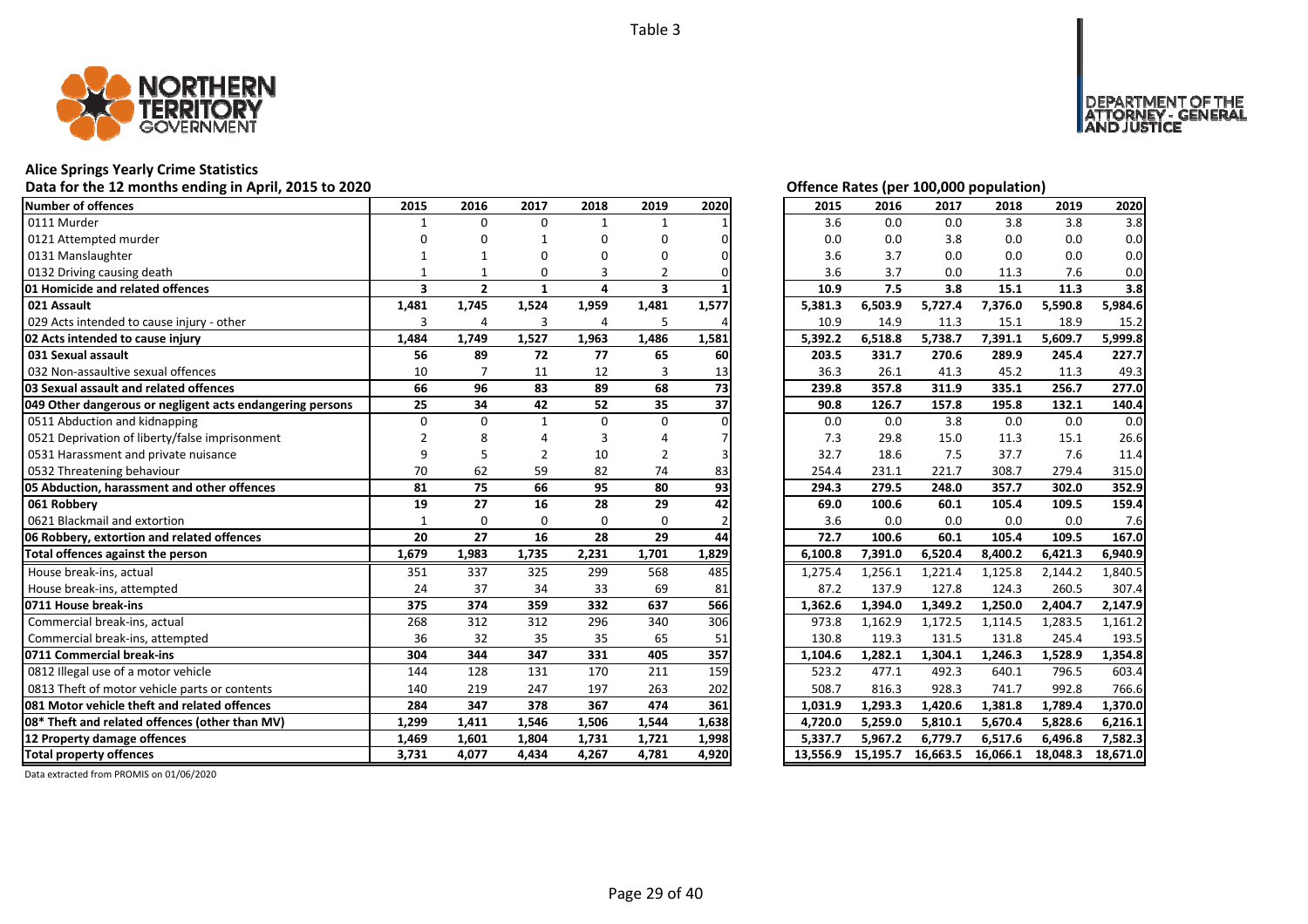

## **Katherine Yearly Crime Statistics**

## Data for the 12 months ending in April, 2015 to 2020 *Data for the 12 months ending in April, 2015 to 2020 Offence Rates (per 100,000 population)*

| Number of offences                                        | 2015           | 2016           | 2017                    | 2018         | 2019           | 2020  | 2015    | 2016    | 2017    | 2018    | 2019             | 2020     |
|-----------------------------------------------------------|----------------|----------------|-------------------------|--------------|----------------|-------|---------|---------|---------|---------|------------------|----------|
| 0111 Murder                                               | $\Omega$       | 1              | $\overline{2}$          | $\mathbf{1}$ | $\Omega$       |       | 0.0     | 9.3     | 18.8    | 9.4     | 0.0              | 9.3      |
| 0121 Attempted Murder                                     |                | n              | O                       | O            | U              |       | 0.0     | 0.0     | 0.0     | 0.0     | 0.0              | 0.0      |
| 0131 Manslaughter                                         |                |                |                         |              | U              |       | 0.0     | 0.0     | 9.4     | 9.4     | 0.0              | 0.0      |
| 0132 Driving causing death                                |                | ŋ              | $\Omega$                | 0            | 0              |       | 0.0     | 0.0     | 0.0     | 0.0     | 0.0              | 0.0      |
| 01 Homicide and related offences                          | $\Omega$       | 1              | $\overline{\mathbf{3}}$ | $\mathbf{2}$ | 0              |       | 0.0     | 9.3     | 28.2    | 18.8    | 0.0              | 9.3      |
| 021 Assault                                               | 536            | 446            | 481                     | 565          | 569            | 484   | 4,957.0 | 4,158.1 | 4,520.3 | 5,299.2 | 5,316.8          | 4,522.9  |
| 029 Acts intended to cause injury - other                 | 3              | $\overline{2}$ | 1                       | 3            | $\mathbf{1}$   | 0     | 27.7    | 18.6    | 9.4     | 28.1    | 9.3              | 0.0      |
| 02 Acts intended to cause injury                          | 539            | 448            | 482                     | 568          | 570            | 484   | 4,984.7 | 4,176.8 | 4,529.6 | 5,327.3 | 5,326.1          | 4,522.9  |
| 031 Sexual assault                                        | 32             | 22             | 38                      | 42           | 22             | 22    | 295.9   | 205.1   | 357.1   | 393.9   | 205.6            | 205.6    |
| 032 Non-assaultive sexual offences                        | 4              | $\Omega$       | 2                       | 5            | $\overline{2}$ |       | 37.0    | 0.0     | 18.8    | 46.9    | 18.7             | 46.7     |
| 03 Sexual assault and related offences                    | 36             | 22             | 40                      | 47           | 24             | 27    | 332.9   | 205.1   | 375.9   | 440.8   | 224.3            | 252.3    |
| 049 Other dangerous or negligent acts endangering persons | $\overline{7}$ | $\mathbf{1}$   | $\overline{7}$          | 12           | 4              |       | 64.7    | 9.3     | 65.8    | 112.5   | 37.4             | 56.1     |
| 0511 Abduction and kidnapping                             | $\Omega$       | $\Omega$       | $\Omega$                | $\Omega$     | $\Omega$       |       | 0.0     | 0.0     | 0.0     | 0.0     | 0.0              | 0.0      |
| 0521 Deprivation of liberty/false imprisonment            |                |                |                         |              |                |       | 37.0    | 9.3     | 37.6    | 9.4     | 9.3              | 9.3      |
| 0531 Harassment and private nuisance                      |                |                |                         |              | 0              |       | 9.2     | 9.3     | 47.0    | 9.4     | 0.0              | 18.7     |
| 0532 Threatening behaviour                                | 22             | 16             | 16                      | 19           | 15             | 11    | 203.5   | 149.2   | 150.4   | 178.2   | 140.2            | 102.8    |
| 05 Abduction, harassment and other offences               | 27             | 18             | 25                      | 21           | 16             | 14    | 249.7   | 167.8   | 234.9   | 197.0   | 149.5            | 130.8    |
| 061 Robbery                                               | 6              | 6              | $\Delta$                | $\Delta$     | 6              |       | 55.5    | 55.9    | 37.6    | 37.5    | 56.1             | 28.0     |
| 0621 Blackmail and extortion                              | $\overline{2}$ | $\Omega$       | 0                       | 0            | 0              |       | 18.5    | 0.0     | 0.0     | 0.0     | 0.0              | 0.0      |
| 06 Robbery, extortion and related offences                | 8              | 6              | 4                       | 4            | 6              |       | 74.0    | 55.9    | 37.6    | 37.5    | 56.1             | 28.0     |
| Total offences against the person                         | 617            | 496            | 561                     | 654          | 620            | 535   | 5,706.1 | 4,624.3 | 5,272.1 | 6,133.9 | 5,793.3          | 4,999.5  |
| House break-ins, actual                                   | 72             | 69             | 115                     | 100          | 119            | 117   | 665.9   | 643.3   | 1,080.7 | 937.9   | 1,111.9          | 1,093.4  |
| House break-ins, attempted                                | 3              | 6              | 21                      | 13           | 14             | 13    | 27.7    | 55.9    | 197.3   | 121.9   | 130.8            | 121.5    |
| 0711 House break-ins                                      | 75             | 75             | 136                     | 113          | 133            | 130   | 693.6   | 699.2   | 1,278.1 | 1,059.8 | 1,242.8          | 1,214.8  |
| Commercial break-ins, actual                              | 103            | 91             | 76                      | 145          | 317            | 124   | 952.6   | 848.4   | 714.2   | 1,360.0 | 2,962.1          | 1,158.8  |
| Commercial break-ins, attempted                           | 6              | 12             | 11                      | 17           | 25             | 14    | 55.5    | 111.9   | 103.4   | 159.4   | 233.6            | 130.8    |
| 0711 Commercial break-ins                                 | 109            | 103            | 87                      | 162          | 342            | 138   | 1,008.0 | 960.3   | 817.6   | 1,519.4 | 3,195.7          | 1,289.6  |
| 0812 Illegal use of a motor vehicle                       | 58             | 64             | 74                      | 26           | 51             | 29    | 536.4   | 596.7   | 695.4   | 243.9   | 476.5            | 271.0    |
| 0813 Theft of motor vehicle parts or contents             | 53             | 25             | 23                      | 38           | 38             | 16    | 490.2   | 233.1   | 216.1   | 356.4   | 355.1            | 149.5    |
| <b>1081 Motor vehicle theft and related offences</b>      | 111            | 89             | 97                      | 64           | 89             | 45    | 1,026.5 | 829.8   | 911.6   | 600.3   | 831.6            | 420.5    |
| 08* Theft and related offences (other than MV)            | 345            | 321            | 371                     | 379          | 450            | 414   | 3,190.6 | 2,992.7 | 3,486.5 | 3,554.7 | 4,204.8          | 3,868.8  |
| 12 Property damage offences                               | 347            | 248            | 308                     | 321          | 412            | 353   | 3,209.1 | 2,312.1 | 2,894.5 | 3,010.7 | 3,849.7          | 3,298.8  |
| <b>Total property offences</b>                            | 987            | 836            | 999                     | 1,039        | 1,426          | 1,080 | 9,127.9 | 7,794.1 | 9,388.2 |         | 9,744.9 13,324.6 | 10,092.5 |

DEPARTMENT OF THE<br>ATTORNEY - GENERAL ÜŠTICE

| 2015    | 2016    | 2017    | 2018    | 2019    | 2020    |
|---------|---------|---------|---------|---------|---------|
| 0.0     | 9.3     | 18.8    | 9.4     | 0.0     | 9.3     |
| 0.0     | 0.0     | 0.0     | 0.0     | 0.0     | 0.0     |
| 0.0     | 0.0     | 9.4     | 9.4     | 0.0     | 0.0     |
| 0.0     | 0.0     | 0.0     | 0.0     | 0.0     | 0.0     |
| 0.0     | 9.3     | 28.2    | 18.8    | 0.0     | 9.3     |
| 4,957.0 | 4,158.1 | 4,520.3 | 5,299.2 | 5,316.8 | 4,522.9 |
| 27.7    | 18.6    | 9.4     | 28.1    | 9.3     | 0.0     |
| 4,984.7 | 4,176.8 | 4,529.6 | 5,327.3 | 5,326.1 | 4,522.9 |
| 295.9   | 205.1   | 357.1   | 393.9   | 205.6   | 205.6   |
| 37.0    | 0.0     | 18.8    | 46.9    | 18.7    | 46.7    |
| 332.9   | 205.1   | 375.9   | 440.8   | 224.3   | 252.3   |
| 64.7    | 9.3     | 65.8    | 112.5   | 37.4    | 56.1    |
| 0.0     | 0.0     | 0.0     | 0.0     | 0.0     | 0.0     |
| 37.0    | 9.3     | 37.6    | 9.4     | 9.3     | 9.3     |
| 9.2     | 9.3     | 47.0    | 9.4     | 0.0     | 18.7    |
| 203.5   | 149.2   | 150.4   | 178.2   | 140.2   | 102.8   |
|         |         |         |         |         |         |
| 249.7   | 167.8   | 234.9   | 197.0   | 149.5   | 130.8   |
| 55.5    | 55.9    | 37.6    | 37.5    | 56.1    | 28.0    |
| 18.5    | 0.0     | 0.0     | 0.0     | 0.0     | 0.0     |
| 74.0    | 55.9    | 37.6    | 37.5    | 56.1    | 28.0    |
| 5,706.1 | 4,624.3 | 5,272.1 | 6,133.9 | 5,793.3 | 4,999.5 |
| 665.9   | 643.3   | 1,080.7 | 937.9   | 1,111.9 | 1,093.4 |
| 27.7    | 55.9    | 197.3   | 121.9   | 130.8   | 121.5   |
| 693.6   | 699.2   | 1,278.1 | 1,059.8 | 1,242.8 | 1,214.8 |
| 952.6   | 848.4   | 714.2   | 1,360.0 | 2,962.1 | 1,158.8 |
| 55.5    | 111.9   | 103.4   | 159.4   | 233.6   | 130.8   |
| 1,008.0 | 960.3   | 817.6   | 1,519.4 | 3,195.7 | 1,289.6 |
| 536.4   | 596.7   | 695.4   | 243.9   | 476.5   | 271.0   |
| 490.2   | 233.1   | 216.1   | 356.4   | 355.1   | 149.5   |
| 1,026.5 | 829.8   | 911.6   | 600.3   | 831.6   | 420.5   |
| 3,190.6 | 2,992.7 | 3,486.5 | 3,554.7 | 4,204.8 | 3,868.8 |
| 3,209.1 | 2,312.1 | 2,894.5 | 3,010.7 | 3,849.7 | 3,298.8 |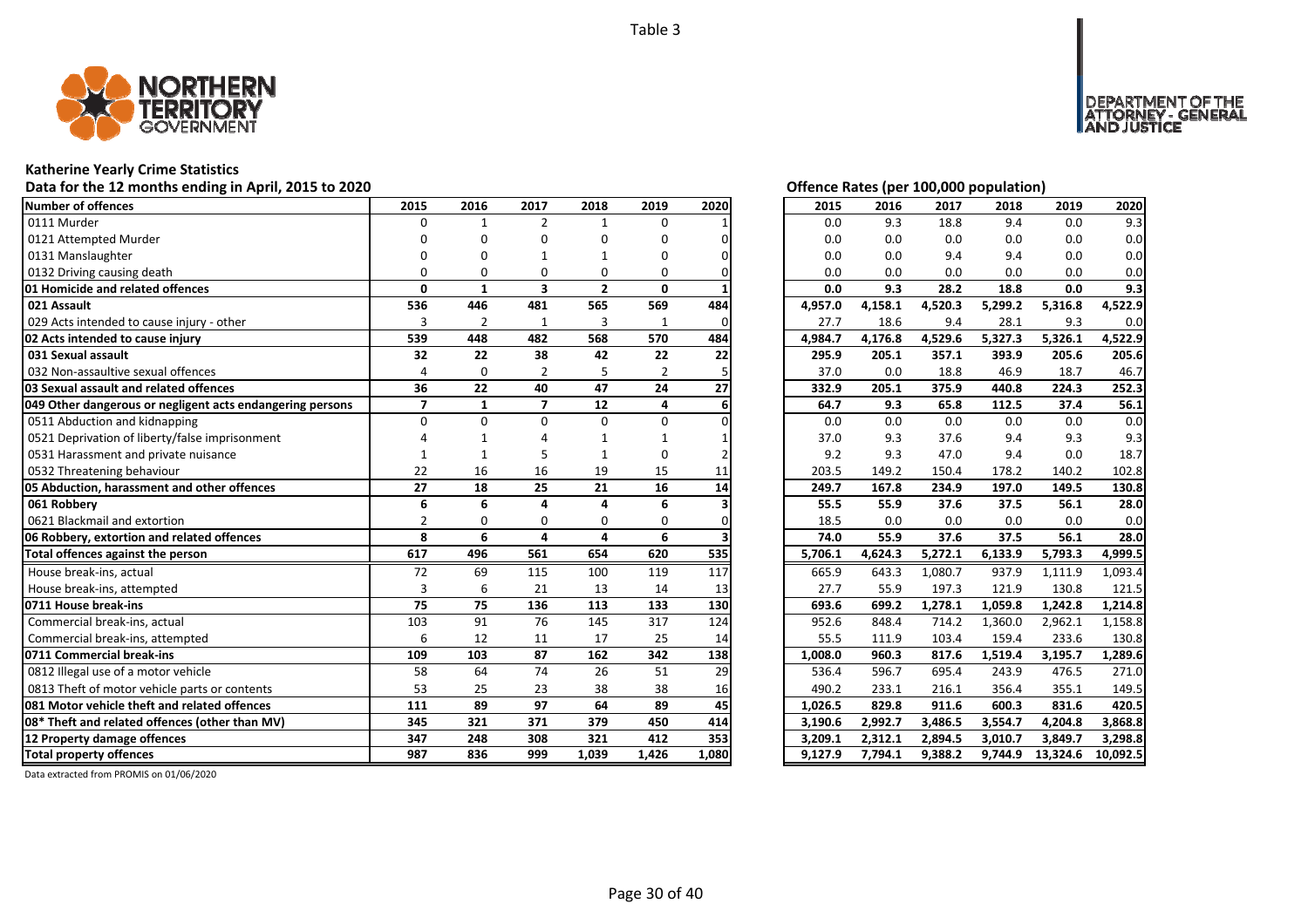

## **Tennant Creek Yearly Crime Statistics**

## Data for the 12 months ending in April, 2015 to 2020 *Data for the 12 months ending in April, 2015 to 2020 Offence Rates (per 100,000 population)*

| <b>Number of offences</b>                                 | 2015                     | 2016           | 2017                    | 2018           | 2019                    | 2020  | 2015    | 2016    | 2017              | 2018     | 2019     | 2020     |
|-----------------------------------------------------------|--------------------------|----------------|-------------------------|----------------|-------------------------|-------|---------|---------|-------------------|----------|----------|----------|
| 0111 Murder                                               |                          | $\mathbf{1}$   | $\mathbf{1}$            | $\mathbf{1}$   | $\Omega$                |       | 29.3    | 29.9    | 30.2              | 30.6     | 0.0      | 0.0      |
| 0121 Attempted murder                                     | n                        | ŋ              |                         | ŋ              | O                       |       | 0.0     | 0.0     | 30.2              | 0.0      | 0.0      | 0.0      |
| 0131 Manslaughter                                         |                          | ŋ              | n                       |                | O                       |       | 0.0     | 0.0     | 0.0               | 30.6     | 0.0      | 0.0      |
| 0132 Driving causing death                                |                          | $\Omega$       | $\Omega$                | $\Omega$       | 0                       |       | 29.3    | 0.0     | 0.0               | 0.0      | 0.0      | 0.0      |
| 01 Homicide and related offences                          | $\overline{2}$           | $\mathbf{1}$   | $\overline{2}$          | $\overline{2}$ | 0                       |       | 58.7    | 29.9    | 60.5              | 61.1     | 0.0      | 0.0      |
| 021 Assault                                               | 258                      | 262            | 314                     | 328            | 261                     | 288   | 7,566.0 | 7,844.3 | 9,495.0           | 10,021.4 | 8,038.2  | 8,867.0  |
| 029 Acts intended to cause injury - other                 | $\Omega$                 | $\overline{2}$ | $\mathbf{1}$            | $\overline{2}$ | $\overline{2}$          |       | 0.0     | 59.9    | 30.2              | 61.1     | 61.6     | 30.8     |
| 02 Acts intended to cause injury                          | 258                      | 264            | 315                     | 330            | 263                     | 289   | 7,566.0 | 7,904.2 | 9,525.2           | 10,082.5 | 8,099.8  | 8,897.8  |
| 031 Sexual assault                                        | 13                       | 5              | 21                      | 11             | 10                      |       | 381.2   | 149.7   | 635.0             | 336.1    | 308.0    | 184.7    |
| 032 Non-assaultive sexual offences                        |                          | 1              | $\mathbf{1}$            | 1              |                         |       | 29.3    | 29.9    | 30.2              | 30.6     | 30.8     | 0.0      |
| 03 Sexual assault and related offences                    | 14                       | 6              | 22                      | 12             | 11                      |       | 410.6   | 179.6   | 665.3             | 366.6    | 338.8    | 184.7    |
| 049 Other dangerous or negligent acts endangering persons | 0                        | $\overline{ }$ | $\overline{\mathbf{3}}$ | $\overline{2}$ | $\overline{\mathbf{3}}$ |       | 0.0     | 209.6   | 90.7              | 61.1     | 92.4     | 92.4     |
| 0511 Abduction and kidnapping                             | $\Omega$                 | O              | $\Omega$                | $\Omega$       | 0                       |       | 0.0     | 0.0     | 0.0               | 0.0      | 0.0      | 0.0      |
| 0521 Deprivation of liberty/false imprisonment            |                          |                |                         |                | n                       |       | 29.3    | 29.9    | 60.5              | 61.1     | 0.0      | 61.6     |
| 0531 Harassment and private nuisance                      |                          |                | $\overline{2}$          |                |                         |       | 29.3    | 29.9    | 60.5              | 0.0      | 30.8     | 0.0      |
| 0532 Threatening behaviour                                |                          | 10             | 10                      |                | 3                       |       | 146.6   | 299.4   | 302.4             | 122.2    | 92.4     | 215.5    |
| 05 Abduction, harassment and other offences               | $\overline{\phantom{a}}$ | 12             | 14                      | 6              | 4                       |       | 205.3   | 359.3   | 423.3             | 183.3    | 123.2    | 277.1    |
| 061 Robberv                                               | $\Omega$                 | $\Omega$       | $\Delta$                | 1              | 4                       |       | 0.0     | 0.0     | 121.0             | 30.6     | 123.2    | 184.7    |
| 0621 Blackmail and extortion                              | $\Omega$                 | $\Omega$       | $\Omega$                | 0              | 0                       |       | 0.0     | 0.0     | 0.0               | 0.0      | 0.0      | 0.0      |
| 06 Robbery, extortion and related offences                | $\mathbf{0}$             | $\Omega$       | 4                       | $\mathbf{1}$   | 4                       |       | 0.0     | 0.0     | 121.0             | 30.6     | 123.2    | 184.7    |
| Total offences against the person                         | 281                      | 290            | 360                     | 353            | 285                     | 313   | 8,240.5 | 8,682.6 | 10,886.0          | 10,785.2 | 8,777.3  | 9,636.7  |
| House break-ins, actual                                   | 21                       | 53             | 54                      | 100            | 124                     | 175   | 615.8   | 1,586.8 | 1,632.9           | 3,055.3  | 3,818.9  | 5,387.9  |
| House break-ins, attempted                                | $\mathbf{1}$             | 5              | 6                       | $\overline{3}$ | 9                       | 14    | 29.3    | 149.7   | 181.4             | 91.7     | 277.2    | 431.0    |
| 0711 House break-ins                                      | 22                       | 58             | 60                      | 103            | 133                     | 189   | 645.2   | 1,736.5 | 1,814.3           | 3,147.0  | 4,096.1  | 5,819.0  |
| Commercial break-ins, actual                              | 48                       | 90             | 70                      | 125            | 103                     | 118   | 1,407.6 | 2,694.6 | 2,116.7           | 3,819.1  | 3,172.2  | 3,633.0  |
| Commercial break-ins, attempted                           | $\overline{2}$           | 5              | 9                       | 9              | 13                      | 8     | 58.7    | 149.7   | 272.1             | 275.0    | 400.4    | 246.3    |
| 0711 Commercial break-ins                                 | 50                       | 95             | 79                      | 134            | 116                     | 126   | 1,466.3 | 2,844.3 | 2.388.9           | 4.094.1  | 3.572.5  | 3.879.3  |
| 0812 Illegal use of a motor vehicle                       | 11                       | 12             | 14                      | 13             | 26                      | 15    | 322.6   | 359.3   | 423.3             | 397.2    | 800.7    | 461.8    |
| 0813 Theft of motor vehicle parts or contents             | 8                        | 6              | 18                      | 13             | 25                      | 15    | 234.6   | 179.6   | 544.3             | 397.2    | 769.9    | 461.8    |
| 081 Motor vehicle theft and related offences              | 19                       | 18             | 32                      | 26             | 51                      | 30    | 557.2   | 538.9   | 967.6             | 794.4    | 1,570.7  | 923.6    |
| 08* Theft and related offences (other than MV)            | 119                      | 154            | 192                     | 220            | 205                     | 312   | 3,489.7 | 4.610.8 | 5,805.9           | 6,721.7  | 6,313.5  | 9.605.9  |
| 12 Property damage offences                               | 110                      | 184            | 214                     | 296            | 298                     | 423   | 3.225.8 | 5,509.0 | 6,471.1           | 9,043.7  | 9,177.7  | 13,023.4 |
| <b>Total property offences</b>                            | 320                      | 509            | 577                     | 779            | 803                     | 1,080 | 9.384.2 |         | 15,239.5 17,447.8 | 23,800.8 | 24,730.5 | 33,251.2 |

DEPARTMENT OF THE<br>ATTORNEY - GENERAL<br>AND JUSTICE

| 2015    | 2016     | 2017     | 2018     | 2019     | 2020     |
|---------|----------|----------|----------|----------|----------|
| 29.3    | 29.9     | 30.2     | 30.6     | 0.0      | 0.0      |
| 0.0     | 0.0      | 30.2     | 0.0      | 0.0      | 0.0      |
| 0.0     | 0.0      | 0.0      | 30.6     | 0.0      | 0.0      |
| 29.3    | 0.0      | 0.0      | 0.0      | 0.0      | 0.0      |
| 58.7    | 29.9     | 60.5     | 61.1     | 0.0      | 0.0      |
| 7,566.0 | 7,844.3  | 9,495.0  | 10,021.4 | 8,038.2  | 8,867.0  |
| 0.0     | 59.9     | 30.2     | 61.1     | 61.6     | 30.8     |
| 7,566.0 | 7,904.2  | 9,525.2  | 10,082.5 | 8,099.8  | 8,897.8  |
| 381.2   | 149.7    | 635.0    | 336.1    | 308.0    | 184.7    |
| 29.3    | 29.9     | 30.2     | 30.6     | 30.8     | 0.0      |
| 410.6   | 179.6    | 665.3    | 366.6    | 338.8    | 184.7    |
| 0.0     | 209.6    | 90.7     | 61.1     | 92.4     | 92.4     |
| 0.0     | 0.0      | 0.0      | 0.0      | 0.0      | 0.0      |
| 29.3    | 29.9     | 60.5     | 61.1     | 0.0      | 61.6     |
| 29.3    | 29.9     | 60.5     | 0.0      | 30.8     | 0.0      |
| 146.6   | 299.4    | 302.4    | 122.2    | 92.4     | 215.5    |
| 205.3   | 359.3    | 423.3    | 183.3    | 123.2    | 277.1    |
| 0.0     | 0.0      | 121.0    | 30.6     | 123.2    | 184.7    |
| 0.0     | 0.0      | 0.0      | 0.0      | 0.0      | 0.0      |
| 0.0     | 0.0      | 121.0    | 30.6     | 123.2    | 184.7    |
| 8,240.5 | 8,682.6  | 10,886.0 | 10,785.2 | 8,777.3  | 9,636.7  |
| 615.8   | 1,586.8  | 1,632.9  | 3,055.3  | 3,818.9  | 5,387.9  |
| 29.3    | 149.7    | 181.4    | 91.7     | 277.2    | 431.0    |
| 645.2   | 1,736.5  | 1,814.3  | 3,147.0  | 4,096.1  | 5,819.0  |
| 1,407.6 | 2,694.6  | 2,116.7  | 3,819.1  | 3,172.2  | 3,633.0  |
| 58.7    | 149.7    | 272.1    | 275.0    | 400.4    | 246.3    |
| 1,466.3 | 2,844.3  | 2,388.9  | 4,094.1  | 3,572.5  | 3,879.3  |
| 322.6   | 359.3    | 423.3    | 397.2    | 800.7    | 461.8    |
| 234.6   | 179.6    | 544.3    | 397.2    | 769.9    | 461.8    |
| 557.2   | 538.9    | 967.6    | 794.4    | 1,570.7  | 923.6    |
| 3,489.7 | 4,610.8  | 5,805.9  | 6,721.7  | 6,313.5  | 9,605.9  |
| 3,225.8 | 5,509.0  | 6,471.1  | 9,043.7  | 9,177.7  | 13,023.4 |
| 9,384.2 | 15,239.5 | 17,447.8 | 23,800.8 | 24,730.5 | 33,251.2 |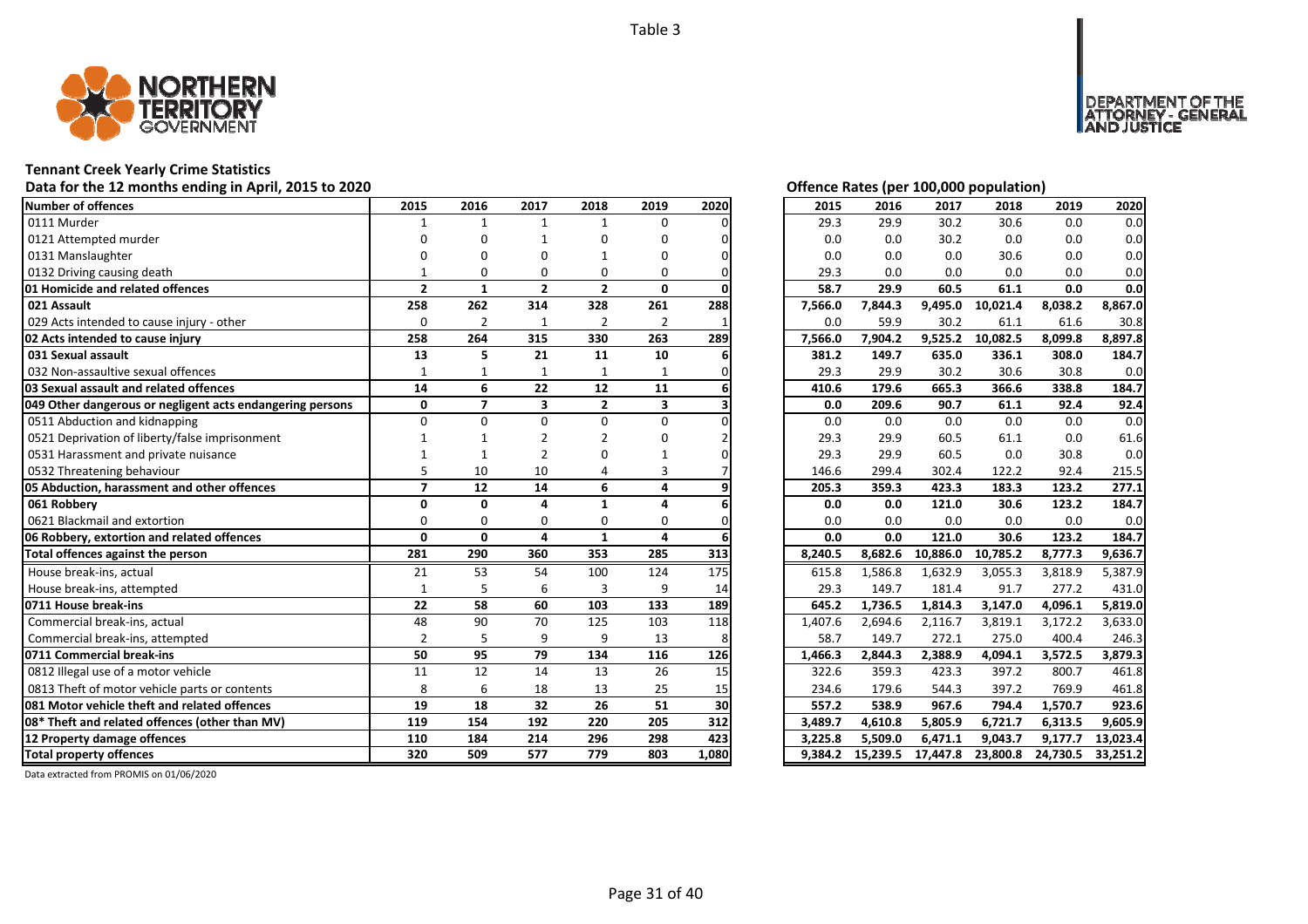

#### **Nhulunbuy Yearly Crime Statistics**

#### **Data for the 12 months ending in April, 2015 to 2020 Offence Rates (per 100,000 population)**

| Number of offences                                        | 2015           | 2016                    | 2017                     | 2018           | 2019                    | 2020 | 2015    | 2016    | 2017    | 2018     | 2019    | 2020    |
|-----------------------------------------------------------|----------------|-------------------------|--------------------------|----------------|-------------------------|------|---------|---------|---------|----------|---------|---------|
| 0111 Murder                                               | $\Omega$       | $\Omega$                | $\Omega$                 | 0              | $\Omega$                |      | 0.0     | 0.0     | 0.0     | 0.0      | 0.0     | 0.0     |
| 0121 Attempted murder                                     |                |                         | n                        | O              | n                       |      | 23.4    | 0.0     | 0.0     | 0.0      | 0.0     | 0.0     |
| 0131 Manslaughter                                         |                |                         |                          |                | n                       |      | 0.0     | 0.0     | 0.0     | 0.0      | 0.0     | 0.0     |
| 0132 Driving causing death                                |                |                         | O                        | $\Omega$       | O                       |      | 0.0     | 0.0     | 0.0     | 0.0      | 0.0     | 0.0     |
| 01 Homicide and related offences                          | 1              | $\mathbf{0}$            | $\mathbf{0}$             | 0              | 0                       |      | 23.4    | 0.0     | 0.0     | 0.0      | 0.0     | 0.0     |
| 021 Assault                                               | 140            | 130                     | 77                       | 101            | 74                      | 60   | 3,281.0 | 3,864.4 | 2,324.2 | 3,082.1  | 2,263.0 | 1,835.4 |
| 029 Acts intended to cause injury - other                 | $\Omega$       | $\Omega$                | $\mathbf 0$              | 0              | $\Omega$                | ი    | 0.0     | 0.0     | 0.0     | 0.0      | 0.0     | 0.0     |
| 02 Acts intended to cause injury                          | 140            | 130                     | 77                       | 101            | 74                      | 60   | 3,281.0 | 3,864.4 | 2,324.2 | 3,082.1  | 2,263.0 | 1,835.4 |
| 031 Sexual assault                                        |                | 6                       | $\overline{\phantom{a}}$ | 7              | $\overline{ }$          |      | 93.7    | 178.4   | 211.3   | 213.6    | 214.1   | 122.4   |
| 032 Non-assaultive sexual offences                        | $\Omega$       | O                       |                          |                | 0                       |      | 0.0     | 0.0     | 60.4    | 30.5     | 0.0     | 0.0     |
| 03 Sexual assault and related offences                    | 4              | 6                       | 9                        | 8              | $\overline{7}$          |      | 93.7    | 178.4   | 271.7   | 244.1    | 214.1   | 122.4   |
| 049 Other dangerous or negligent acts endangering persons | $\mathbf{1}$   | $\mathbf{1}$            | 0                        | $\overline{2}$ | 0                       |      | 23.4    | 29.7    | 0.0     | 61.0     | 0.0     | 0.0     |
| 0511 Abduction and kidnapping                             | $\Omega$       | $\Omega$                | U                        | $\Omega$       | $\Omega$                |      | 0.0     | 0.0     | 0.0     | 0.0      | 0.0     | 0.0     |
| 0521 Deprivation of liberty/false imprisonment            |                |                         |                          |                |                         |      | 0.0     | 29.7    | 0.0     | 30.5     | 30.6    | 0.0     |
| 0531 Harassment and private nuisance                      |                |                         |                          |                |                         |      | 23.4    | 29.7    | 0.0     | 30.5     | 0.0     | 0.0     |
| 0532 Threatening behaviour                                |                |                         | O                        | 2              | 2                       |      | 70.3    | 29.7    | 0.0     | 61.0     | 61.2    | 0.0     |
| 05 Abduction, harassment and other offences               | 4              | $\overline{\mathbf{3}}$ | $\mathbf{0}$             | 4              | 3                       |      | 93.7    | 89.2    | 0.0     | 122.1    | 91.7    | 0.0     |
| 061 Robberv                                               | 1              | $\overline{2}$          | $\Omega$                 | $\mathbf{1}$   | 3                       |      | 23.4    | 59.5    | 0.0     | 30.5     | 91.7    | 91.8    |
| 0621 Blackmail and extortion                              | $\Omega$       | $\Omega$                | $\Omega$                 | $\Omega$       | $\Omega$                |      | 0.0     | 0.0     | 0.0     | 0.0      | 0.0     | 0.0     |
| 06 Robbery, extortion and related offences                | $\mathbf{1}$   | $\overline{2}$          | $\mathbf{0}$             | $\mathbf{1}$   | $\overline{\mathbf{3}}$ |      | 23.4    | 59.5    | 0.0     | 30.5     | 91.7    | 91.8    |
| Total offences against the person                         | 151            | 142                     | 86                       | 116            | 87                      | 67   | 3,538.8 | 4,221.2 | 2,595.8 | 3,539.8  | 2,660.6 | 2,049.6 |
| House break-ins, actual                                   | 16             | 23                      | 13                       | 29             | 13                      | 24   | 375.0   | 683.7   | 392.4   | 885.0    | 397.6   | 734.2   |
| House break-ins, attempted                                | $\overline{2}$ |                         | $\Omega$                 | $\Delta$       | $\overline{2}$          |      | 46.9    | 118.9   | 0.0     | 122.1    | 61.2    | 0.0     |
| 0711 House break-ins                                      | 18             | 27                      | 13                       | 33             | 15                      | 24   | 421.8   | 802.6   | 392.4   | 1,007.0  | 458.7   | 734.2   |
| Commercial break-ins, actual                              | 21             | 22                      | 29                       | 62             | 28                      | 14   | 492.1   | 654.0   | 875.3   | 1,892.0  | 856.3   | 428.3   |
| Commercial break-ins, attempted                           | $\mathbf{1}$   | 3                       | 2                        | $\overline{7}$ | 3                       |      | 23.4    | 89.2    | 60.4    | 213.6    | 91.7    | 30.6    |
| 0711 Commercial break-ins                                 | 22             | 25                      | 31                       | 69             | 31                      | 15   | 515.6   | 743.2   | 935.7   | 2,105.6  | 948.0   | 458.9   |
| 0812 Illegal use of a motor vehicle                       | 8              | q                       | $\mathbf{q}$             | 12             | 17                      |      | 187.5   | 267.5   | 271.7   | 366.2    | 519.9   | 153.0   |
| 0813 Theft of motor vehicle parts or contents             | $\Delta$       | 6                       | 3                        | 5              |                         |      | 93.7    | 178.4   | 90.6    | 152.6    | 214.1   | 122.4   |
| 081 Motor vehicle theft and related offences              | 12             | 15                      | 12                       | 17             | 24                      |      | 281.2   | 445.9   | 362.2   | 518.8    | 733.9   | 275.3   |
| 08* Theft and related offences (other than MV)            | 81             | 80                      | 65                       | 107            | 95                      | 53   | 1.898.3 | 2,378.1 | 1,962.0 | 3,265.2  | 2,905.2 | 1,621.3 |
| 12 Property damage offences                               | 64             | 91                      | 58                       | 104            | 94                      | 56   | 1,499.9 | 2,705.1 | 1,750.7 | 3,173.6  | 2,874.6 | 1,713.1 |
| <b>Total property offences</b>                            | 197            | 238                     | 179                      | 330            | 259                     | 157  | 4,616.8 | 7,074.9 | 5,403.0 | 10,070.2 | 7,920.5 | 4,802.7 |

DEPARTMENT OF THE<br>ATTORNEY - GENERAL<br>AND JUSTICE

| 2015    | 2016    | 2017    | 2018     | 2019    | 2020    |
|---------|---------|---------|----------|---------|---------|
| 0.0     | 0.0     | 0.0     | 0.0      | 0.0     | 0.0     |
| 23.4    | 0.0     | 0.0     | 0.0      | 0.0     | 0.0     |
| 0.0     | 0.0     | 0.0     | 0.0      | 0.0     | 0.0     |
| 0.0     | 0.0     | 0.0     | 0.0      | 0.0     | 0.0     |
| 23.4    | 0.0     | 0.0     | 0.0      | 0.0     | 0.0     |
| 3,281.0 | 3,864.4 | 2,324.2 | 3,082.1  | 2,263.0 | 1,835.4 |
| 0.0     | 0.0     | 0.0     | 0.0      | 0.0     | 0.0     |
| 3,281.0 | 3,864.4 | 2,324.2 | 3,082.1  | 2,263.0 | 1,835.4 |
| 93.7    | 178.4   | 211.3   | 213.6    | 214.1   | 122.4   |
| 0.0     | 0.0     | 60.4    | 30.5     | 0.0     | 0.0     |
| 93.7    | 178.4   | 271.7   | 244.1    | 214.1   | 122.4   |
| 23.4    | 29.7    | 0.0     | 61.0     | 0.0     | 0.0     |
| 0.0     | 0.0     | 0.0     | 0.0      | 0.0     | 0.0     |
| 0.0     | 29.7    | 0.0     | 30.5     | 30.6    | 0.0     |
| 23.4    | 29.7    | 0.0     | 30.5     | 0.0     | 0.0     |
| 70.3    | 29.7    | 0.0     | 61.0     | 61.2    | 0.0     |
| 93.7    | 89.2    | 0.0     | 122.1    | 91.7    | 0.0     |
| 23.4    | 59.5    | 0.0     | 30.5     | 91.7    | 91.8    |
| 0.0     | 0.0     | 0.0     | 0.0      | 0.0     | 0.0     |
| 23.4    | 59.5    | 0.0     | 30.5     | 91.7    | 91.8    |
| 3,538.8 | 4,221.2 | 2,595.8 | 3,539.8  | 2,660.6 | 2,049.6 |
| 375.0   | 683.7   | 392.4   | 885.0    | 397.6   | 734.2   |
| 46.9    | 118.9   | 0.0     | 122.1    | 61.2    | 0.0     |
| 421.8   | 802.6   | 392.4   | 1,007.0  | 458.7   | 734.2   |
| 492.1   | 654.0   | 875.3   | 1,892.0  | 856.3   | 428.3   |
| 23.4    | 89.2    | 60.4    | 213.6    | 91.7    | 30.6    |
| 515.6   | 743.2   | 935.7   | 2,105.6  | 948.0   | 458.9   |
| 187.5   | 267.5   | 271.7   | 366.2    | 519.9   | 153.0   |
| 93.7    | 178.4   | 90.6    | 152.6    | 214.1   | 122.4   |
| 281.2   | 445.9   | 362.2   | 518.8    | 733.9   | 275.3   |
| 1,898.3 | 2,378.1 | 1,962.0 | 3,265.2  | 2,905.2 | 1,621.3 |
| 1,499.9 | 2,705.1 | 1,750.7 | 3,173.6  | 2,874.6 | 1,713.1 |
| 4,616.8 | 7,074.9 | 5,403.0 | 10,070.2 | 7,920.5 | 4,802.7 |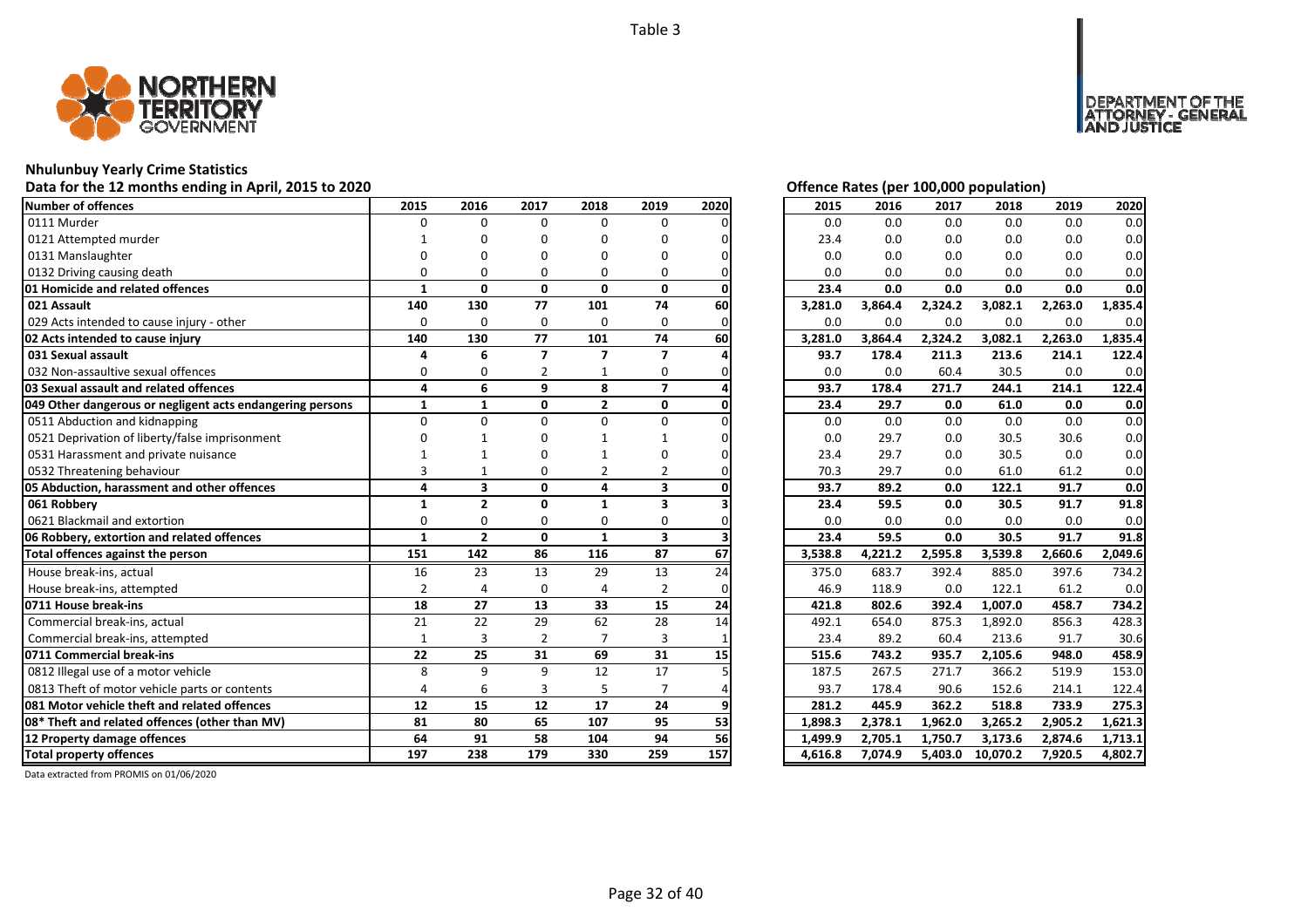

## **NT Balance Yearly Crime Statistics**

## Data for the 12 months ending in April, 2015 to 2020 *Data for the 12 months ending in April, 2015 to 2020 Offence Rates (per 100,000 population)*

| Number of offences                                        | 2015     | 2016     | 2017         | 2018                    | 2019         | 2020     | 2015    | 2016    | 2017    | 2018    | 2019    | 2020    |
|-----------------------------------------------------------|----------|----------|--------------|-------------------------|--------------|----------|---------|---------|---------|---------|---------|---------|
| 0111 Murder                                               |          | 3        | $\mathbf{1}$ | $\mathbf{1}$            | $\mathbf{1}$ |          | 1.3     | 3.8     | 1.2     | 1.2     | 1.2     | 1.2     |
| 0121 Attempted murder                                     | n        |          | n            | U                       |              |          | 0.0     | 1.3     | 0.0     | 0.0     | 1.2     | 1.2     |
| 0131 Manslaughter                                         |          |          | n            |                         |              |          | 0.0     | 1.3     | 0.0     | 1.2     | $1.2\,$ | 1.2     |
| 0132 Driving causing death                                | 0        |          |              |                         |              |          | 0.0     | 1.3     | 1.2     | 1.2     | 1.2     | 1.2     |
| 01 Homicide and related offences                          | 1        | 6        | $\mathbf{2}$ | $\overline{\mathbf{3}}$ | 4            |          | 1.3     | 7.5     | 2.5     | 3.7     | 5.0     | 5.0     |
| 021 Assault                                               | 2,155    | 2,144    | 1,997        | 2,101                   | 1,943        | 1,916    | 2,739.1 | 2,685.4 | 2,492.1 | 2,624.8 | 2,425.6 | 2,392.2 |
| 029 Acts intended to cause injury - other                 | 5        | 3        | 3            | 3                       | 5            |          | 6.4     | 3.8     | 3.7     | 3.7     | 6.2     | 5.0     |
| 02 Acts intended to cause injury                          | 2,160    | 2,147    | 2,000        | 2,104                   | 1,948        | 1,920    | 2,745.5 | 2,689.2 | 2,495.9 | 2,628.6 | 2,431.9 | 2,397.2 |
| 031 Sexual assault                                        | 133      | 107      | 103          | 112                     | 82           | 73       | 169.0   | 134.0   | 128.5   | 139.9   | 102.4   | 91.1    |
| 032 Non-assaultive sexual offences                        | 11       | 18       | 10           | 9                       | 14           | 14       | 14.0    | 22.5    | 12.5    | 11.2    | 17.5    | 17.5    |
| 03 Sexual assault and related offences                    | 144      | 125      | 113          | 121                     | 96           | 87       | 183.0   | 156.6   | 141.0   | 151.2   | 119.8   | 108.6   |
| 049 Other dangerous or negligent acts endangering persons | 30       | 38       | 62           | 55                      | 60           | 35       | 38.1    | 47.6    | 77.4    | 68.7    | 74.9    | 43.7    |
| 0511 Abduction and kidnapping                             | $\Omega$ | $\Omega$ | $\Omega$     | $\Omega$                | $\mathbf{0}$ | $\Omega$ | 0.0     | 0.0     | 0.0     | 0.0     | 0.0     | 0.0     |
| 0521 Deprivation of liberty/false imprisonment            | 24       | 8        | 10           | 16                      | 10           | 19       | 30.5    | 10.0    | 12.5    | 20.0    | 12.5    | 23.7    |
| 0531 Harassment and private nuisance                      | 40       | 35       | 37           | 24                      | 23           | 12       | 50.8    | 43.8    | 46.2    | 30.0    | 28.7    | 15.0    |
| 0532 Threatening behaviour                                | 113      | 114      | 104          | 106                     | 115          | 119      | 143.6   | 142.8   | 129.8   | 132.4   | 143.6   | 148.6   |
| 05 Abduction, harassment and other offences               | 177      | 157      | 151          | 146                     | 148          | 150      | 225.0   | 196.6   | 188.4   | 182.4   | 184.8   | 187.3   |
| 061 Robberv                                               | 12       | 5        | 6            | $\overline{\mathbf{z}}$ | 4            | 10       | 15.3    | 6.3     | 7.5     | 8.7     | 5.0     | 12.5    |
| 0621 Blackmail and extortion                              | $\Omega$ | $\Omega$ | $\Omega$     | $\Omega$                | $\Omega$     |          | 0.0     | 0.0     | 0.0     | 0.0     | 0.0     | 1.2     |
| 06 Robbery, extortion and related offences                | 12       | 5        | 6            | $\overline{ }$          | 4            | 11       | 15.3    | 6.3     | 7.5     | 8.7     | 5.0     | 13.7    |
| Total offences against the person                         | 2,524    | 2,478    | 2,334        | 2,436                   | 2,260        | 2,207    | 3,208.1 | 3,103.8 | 2,912.7 | 3,043.3 | 2,821.4 | 2,755.6 |
| House break-ins, actual                                   | 266      | 245      | 349          | 409                     | 402          | 446      | 338.1   | 306.9   | 435.5   | 511.0   | 501.9   | 556.9   |
| House break-ins, attempted                                | 34       | 31       | 50           | 61                      | 70           | 58       | 43.2    | 38.8    | 62.4    | 76.2    | 87.4    | 72.4    |
| 0711 House break-ins                                      | 300      | 276      | 399          | 470                     | 472          | 504      | 381.3   | 345.7   | 497.9   | 587.2   | 589.2   | 629.3   |
| Commercial break-ins, actual                              | 540      | 503      | 655          | 771                     | 872          | 835      | 686.4   | 630.0   | 817.4   | 963.2   | 1,088.6 | 1,042.6 |
| Commercial break-ins, attempted                           | 68       | 54       | 73           | 121                     | 105          | 93       | 86.4    | 67.6    | 91.1    | 151.2   | 131.1   | 116.1   |
| 0711 Commercial break-ins                                 |          |          |              |                         |              |          |         |         |         |         | 1,219.7 | 1,158.7 |
|                                                           | 608      | 557      | 728          | 892                     | 977          | 928      | 772.8   | 697.7   | 908.5   | 1,114.4 |         |         |
| 0812 Illegal use of a motor vehicle                       | 191      | 199      | 166          | 204                     | 179          | 174      | 242.8   | 249.3   | 207.2   | 254.9   | 223.5   | 217.3   |
| 0813 Theft of motor vehicle parts or contents             | 120      | 111      | 103          | 85                      | 110          | 119      | 152.5   | 139.0   | 128.5   | 106.2   | 137.3   | 148.6   |
| 081 Motor vehicle theft and related offences              | 311      | 310      | 269          | 289                     | 289          | 293      | 395.3   | 388.3   | 335.7   | 361.1   | 360.8   | 365.8   |
| 08* Theft and related offences (other than MV)            | 1.129    | 1,155    | 1,233        | 1,321                   | 1,226        | 1,161    | 1,435.0 | 1,446.7 | 1,538.7 | 1,650.3 | 1,530.5 | 1,449.6 |
| 12 Property damage offences                               | 1,302    | 1,310    | 1,438        | 1,713                   | 1,758        | 1,616    | 1,654.9 | 1,640.8 | 1,794.5 | 2,140.1 | 2,194.7 | 2,017.7 |

DEPARTMENT OF THE<br>ATTORNEY - GENERAL<br>AND JUSTICE

| 2015    | 2016    | 2017    | 2018    | 2019    | 2020    |
|---------|---------|---------|---------|---------|---------|
| 1.3     | 3.8     | 1.2     | 1.2     | 1.2     | 1.2     |
| 0.0     | 1.3     | 0.0     | 0.0     | 1.2     | 1.2     |
| 0.0     | 1.3     | 0.0     | 1.2     | 1.2     | 1.2     |
| 0.0     | 1.3     | 1.2     | 1.2     | 1.2     | 1.2     |
| 1.3     | 7.5     | 2.5     | 3.7     | 5.0     | 5.0     |
| 2,739.1 | 2,685.4 | 2,492.1 | 2,624.8 | 2,425.6 | 2,392.2 |
| 6.4     | 3.8     | 3.7     | 3.7     | 6.2     | 5.0     |
| 2,745.5 | 2,689.2 | 2,495.9 | 2,628.6 | 2,431.9 | 2,397.2 |
| 169.0   | 134.0   | 128.5   | 139.9   | 102.4   | 91.1    |
| 14.0    | 22.5    | 12.5    | 11.2    | 17.5    | 17.5    |
| 183.0   | 156.6   | 141.0   | 151.2   | 119.8   | 108.6   |
| 38.1    | 47.6    | 77.4    | 68.7    | 74.9    | 43.7    |
| 0.0     | 0.0     | 0.0     | 0.0     | 0.0     | 0.0     |
| 30.5    | 10.0    | 12.5    | 20.0    | 12.5    | 23.7    |
| 50.8    | 43.8    | 46.2    | 30.0    | 28.7    | 15.0    |
| 143.6   | 142.8   | 129.8   | 132.4   | 143.6   | 148.6   |
|         |         |         |         |         |         |
| 225.0   | 196.6   | 188.4   | 182.4   | 184.8   | 187.3   |
| 15.3    | 6.3     | 7.5     | 8.7     | 5.0     | 12.5    |
| 0.0     | 0.0     | 0.0     | 0.0     | 0.0     | 1.2     |
| 15.3    | 6.3     | 7.5     | 8.7     | 5.0     | 13.7    |
| 3,208.1 | 3,103.8 | 2,912.7 | 3,043.3 | 2,821.4 | 2,755.6 |
| 338.1   | 306.9   | 435.5   | 511.0   | 501.9   | 556.9   |
| 43.2    | 38.8    | 62.4    | 76.2    | 87.4    | 72.4    |
| 381.3   | 345.7   | 497.9   | 587.2   | 589.2   | 629.3   |
| 686.4   | 630.0   | 817.4   | 963.2   | 1,088.6 | 1,042.6 |
| 86.4    | 67.6    | 91.1    | 151.2   | 131.1   | 116.1   |
| 772.8   | 697.7   | 908.5   | 1,114.4 | 1,219.7 | 1,158.7 |
| 242.8   | 249.3   | 207.2   | 254.9   | 223.5   | 217.3   |
| 152.5   | 139.0   | 128.5   | 106.2   | 137.3   | 148.6   |
| 395.3   | 388.3   | 335.7   | 361.1   | 360.8   | 365.8   |
| 1,435.0 | 1,446.7 | 1,538.7 | 1,650.3 | 1,530.5 | 1,449.6 |
| 1,654.9 | 1,640.8 | 1,794.5 | 2,140.1 | 2,194.7 | 2,017.7 |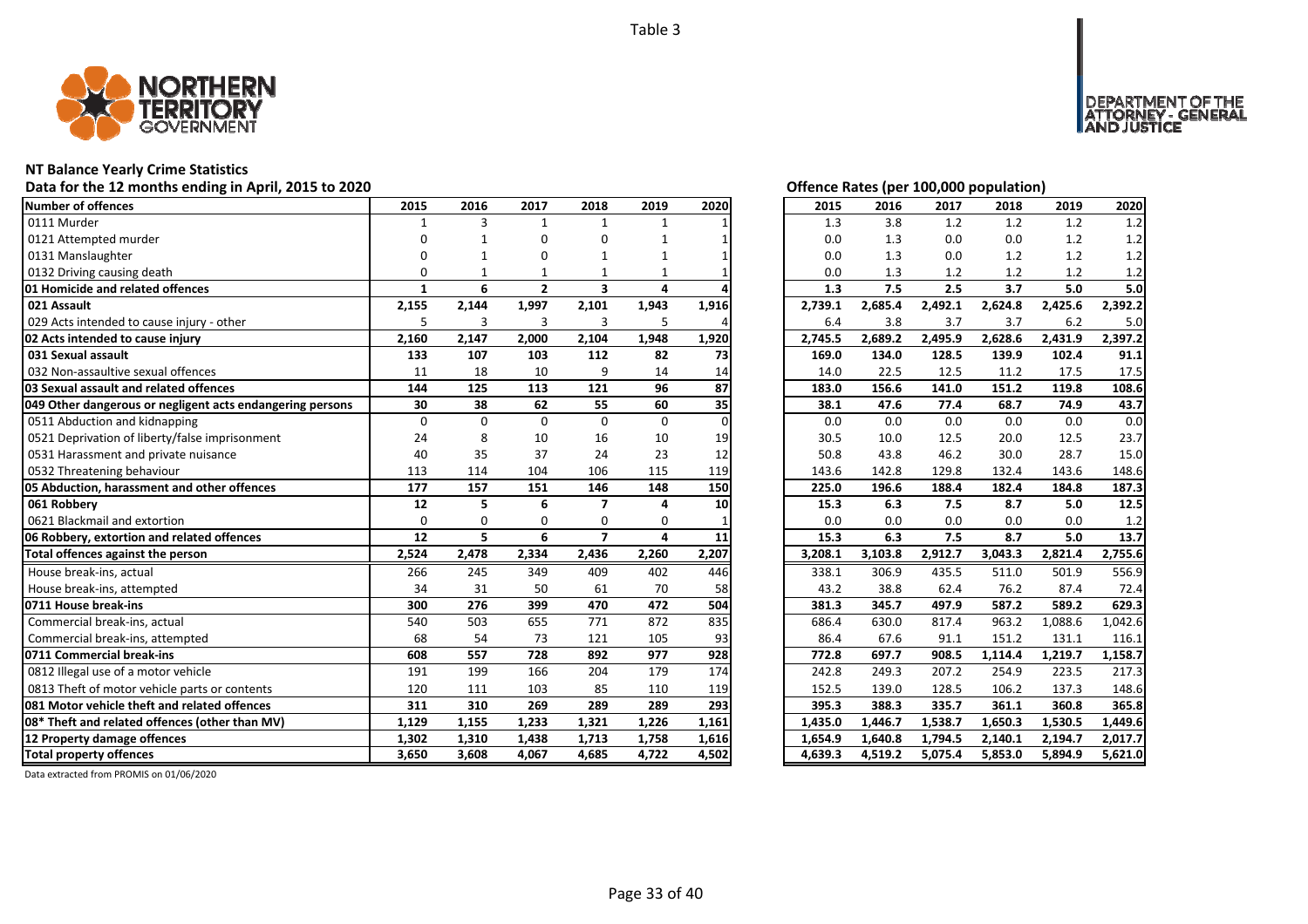

# **Northern Territory Yearly Assault Statistics**

| Data for the 12 months ending in April, 2015 to 2020 |
|------------------------------------------------------|
|------------------------------------------------------|

| Domestic violence                         | Alcohol involvement                              | 2015  | 2016  | 2017  | 2018  | 2019  | 2020  | 2015    | 2016    | 2017    | 2018    | 2019    | 2020    |
|-------------------------------------------|--------------------------------------------------|-------|-------|-------|-------|-------|-------|---------|---------|---------|---------|---------|---------|
| DV involved                               | Alcohol involved                                 | 2,484 | 2,336 | 2,198 | 2,667 | 2,292 | 2,184 | 1,021.4 | 955.1   | 891.6   | 1,077.3 | 928.1   | 889.4   |
|                                           | No alcohol involved                              | 1,226 | 1,224 | 1,218 | 1,178 | 1,101 | 1,220 | 504.1   | 500.5   | 494.1   | 475.8   | 445.8   | 496.8   |
|                                           | Not known                                        | 453   | 471   | 475   | 547   | 583   | 590   | 186.3   | 192.6   | 192.7   | 221.0   | 236.1   | 240.3   |
| <b>DV</b> involved Total                  |                                                  | 4,163 | 4,031 | 3,891 | 4,392 | 3,976 | 3,994 | 1,711.8 | 1,648.2 | 1,578.4 | 1,774.1 | 1,610.0 | 1,626.5 |
| DV not involved                           | Alcohol involved                                 | 1,392 | 1,303 | 1,294 | 1,580 | 1,122 | 978   | 572.4   | 532.8   | 524.9   | 638.2   | 454.3   | 398.3   |
|                                           | No alcohol involved                              | 776   | 823   | 779   | 857   | 808   | 851   | 319.1   | 336.5   | 316.0   | 346.2   | 327.2   | 346.6   |
|                                           | Not known                                        | 700   | 734   | 683   | 816   | 713   | 787   | 287.8   | 300.1   | 277.1   | 329.6   | 288.7   | 320.5   |
| DV not involved Total                     |                                                  | 2,868 | 2,860 | 2,756 | 3,253 | 2,643 | 2,616 | 1.179.3 | 1.169.4 | 1.118.0 | 1.314.0 | 1.070.3 | 1,065.3 |
| <b>Total assaults</b>                     |                                                  | 7,031 | 6,891 | 6,647 | 7,645 | 6,619 | 6,610 | 2,891.0 | 2,817.6 | 2,696.3 | 3,088.1 | 2,680.3 | 2,691.8 |
| Assaults with alcohol involved            |                                                  | 3,876 | 3,639 | 3,492 | 4.247 | 3,414 | 3,162 | 1,593.7 | 1,487.9 | 1,416.5 | 1,715.5 | 1,382.5 | 1,287.7 |
| Assaults with no alcohol involved         |                                                  | 2,002 | 2,047 | 1,997 | 2,035 | 1,909 | 2,071 | 823.2   | 837.0   | 810.1   | 822.0   | 773.0   | 843.4   |
| Assaults with alcohol involvement unknown |                                                  | 1,153 | 1,205 | 1,158 | 1,363 | 1,296 | 1,377 | 474.1   | 492.7   | 469.7   | 550.6   | 524.8   | 560.8   |
|                                           | 1% of assaults associated with domestic violence | 59.2% | 58.5% | 58.5% | 57.4% | 60.1% | 60.4% |         |         |         |         |         |         |
| % of assaults associated with alcohol     |                                                  | 55.1% | 52.8% | 52.5% | 55.6% | 51.6% | 47.8% |         |         |         |         |         |         |

| Offence Rates (per 100,000 population) |         |         |         |         |         |  |  |  |  |  |  |  |  |
|----------------------------------------|---------|---------|---------|---------|---------|--|--|--|--|--|--|--|--|
| 2015                                   | 2016    | 2017    | 2018    | 2019    | 2020    |  |  |  |  |  |  |  |  |
| 1,021.4                                | 955.1   | 891.6   | 1.077.3 | 928.1   | 889.4   |  |  |  |  |  |  |  |  |
| 504.1                                  | 500.5   | 494.1   | 475.8   | 445.8   | 496.8   |  |  |  |  |  |  |  |  |
| 186.3                                  | 192.6   | 192.7   | 221.0   | 236.1   | 240.3   |  |  |  |  |  |  |  |  |
| 1,711.8                                | 1.648.2 | 1,578.4 | 1,774.1 | 1,610.0 | 1,626.5 |  |  |  |  |  |  |  |  |
| 572.4                                  | 532.8   | 524.9   | 638.2   | 454.3   | 398.3   |  |  |  |  |  |  |  |  |
| 319.1                                  | 336.5   | 316.0   | 346.2   | 327.2   | 346.6   |  |  |  |  |  |  |  |  |
| 287.8                                  | 300.1   | 277.1   | 329.6   | 288.7   | 320.5   |  |  |  |  |  |  |  |  |
| 1,179.3                                | 1,169.4 | 1,118.0 | 1,314.0 | 1,070.3 | 1,065.3 |  |  |  |  |  |  |  |  |
| 2,891.0                                | 2.817.6 | 2,696.3 | 3,088.1 | 2,680.3 | 2,691.8 |  |  |  |  |  |  |  |  |
| 1,593.7                                | 1,487.9 | 1,416.5 | 1,715.5 | 1,382.5 | 1,287.7 |  |  |  |  |  |  |  |  |
| 823.2                                  | 837.0   | 810.1   | 822.0   | 773.0   | 843.4   |  |  |  |  |  |  |  |  |
| 474.1                                  | 492.7   | 469.7   | 550.6   | 524.8   | 560.8   |  |  |  |  |  |  |  |  |

Data extracted from PROMIS on 01/06/2020

### **Darwin Yearly Assault Statistics**

## Data for the 12 months ending in April, 2015 to 2020<br>**Data for the 12 months ending in April, 2015 to 2020 Contract to a set of the Contract of Contract of Contract of Contract of Contract of Contract of Contract of Cont**

| Domestic violence                         | Alcohol involvement                              | 2015  | 2016  | 2017  | 2018  | 2019  | 2020  | 2015    | 2016    | 2017    | 2018    | 2019    | 2020    |
|-------------------------------------------|--------------------------------------------------|-------|-------|-------|-------|-------|-------|---------|---------|---------|---------|---------|---------|
| DV involved                               | Alcohol involved                                 | 475   | 455   | 438   | 535   | 495   | 555   | 561.8   | 533.0   | 506.3   | 615.9   | 579.9   | 663.1   |
|                                           | No alcohol involved                              | 145   | 104   | 136   | 135   | 146   | 139   | 171.5   | 121.8   | 157.2   | 155.4   | 171.1   | 166.1   |
|                                           | Not known                                        | 116   | 119   | 108   | 119   | 113   | 109   | 137.2   | 139.4   | 124.8   | 137.0   | 132.4   | 130.2   |
| DV involved Total                         |                                                  | 736   | 678   | 682   | 789   | 754   | 803   | 870.4   | 794.2   | 788.3   | 908.4   | 883.4   | 959.3   |
| DV not involved                           | Alcohol involved                                 | 651   | 579   | 502   | 587   | 473   | 428   | 769.9   | 678.3   | 580.2   | 675.8   | 554.2   | 511.3   |
|                                           | No alcohol involved                              | 229   | 200   | 230   | 231   | 235   | 205   | 270.8   | 234.3   | 265.8   | 265.9   | 275.3   | 244.9   |
|                                           | Not known                                        | 344   | 280   | 314   | 344   | 285   | 329   | 406.8   | 328.0   | 362.9   | 396.0   | 333.9   | 393.1   |
| DV not involved Total                     |                                                  | 1,224 | 1,059 | 1,046 | 1,162 | 993   | 962   | 1,447.6 | 1.240.5 | 1,209.0 | 1,337.8 | 1,163.4 | 1,149.3 |
| <b>Total assaults</b>                     |                                                  | 1,960 | 1,737 | 1.728 | 1,951 | 1,747 | 1,765 | 2.318.0 | 2.034.8 | 1,997.3 | 2,246.1 | 2.046.8 | 2,108.6 |
| Assaults with alcohol involved            |                                                  | 1,126 | 1,034 | 940   | 1,122 | 968   | 983   | 1,331.7 | 1,211.3 | 1,086.5 | 1,291.7 | 1,134.1 | 1.174.4 |
| Assaults with no alcohol involved         |                                                  | 374   | 304   | 366   | 366   | 381   | 344   | 442.3   | 356.1   | 423.0   | 421.4   | 446.4   | 411.0   |
| Assaults with alcohol involvement unknown |                                                  | 460   | 399   | 422   | 463   | 398   | 438   | 544.0   | 467.4   | 487.8   | 533.0   | 466.3   | 523.3   |
|                                           | 1% of assaults associated with domestic violence | 37.6% | 39.0% | 39.5% | 40.4% | 43.2% | 45.5% |         |         |         |         |         |         |
| % of assaults associated with alcohol     |                                                  | 57.4% | 59.5% | 54.4% | 57.5% | 55.4% | 55.7% |         |         |         |         |         |         |
|                                           |                                                  |       |       |       |       |       |       |         |         |         |         |         |         |

| .5             | 2016  | 2017  | 2018  | 2019  | 2020  | 2015    | 2016    | 2017    | 2018    | 2019    | 2020    |
|----------------|-------|-------|-------|-------|-------|---------|---------|---------|---------|---------|---------|
| '5             | 455   | 438   | 535   | 495   | 555   | 561.8   | 533.0   | 506.3   | 615.9   | 579.9   | 663.1   |
| ١5             | 104   | 136   | 135   | 146   | 139   | 171.5   | 121.8   | 157.2   | 155.4   | 171.1   | 166.1   |
| .6             | 119   | 108   | 119   | 113   | 109   | 137.2   | 139.4   | 124.8   | 137.0   | 132.4   | 130.2   |
| 6              | 678   | 682   | 789   | 754   | 803   | 870.4   | 794.2   | 788.3   | 908.4   | 883.4   | 959.3   |
| $\overline{1}$ | 579   | 502   | 587   | 473   | 428   | 769.9   | 678.3   | 580.2   | 675.8   | 554.2   | 511.3   |
| و.             | 200   | 230   | 231   | 235   | 205   | 270.8   | 234.3   | 265.8   | 265.9   | 275.3   | 244.9   |
| 14             | 280   | 314   | 344   | 285   | 329   | 406.8   | 328.0   | 362.9   | 396.0   | 333.9   | 393.1   |
| 4              | 1,059 | 1.046 | 1,162 | 993   | 962   | 1.447.6 | 1.240.5 | 1,209.0 | 1,337.8 | 1,163.4 | 1,149.3 |
| ١O             | 1.737 | 1.728 | 1.951 | 1.747 | 1.765 | 2.318.0 | 2.034.8 | 1.997.3 | 2.246.1 | 2.046.8 | 2,108.6 |
| :6             | 1.034 | 940   | 1,122 | 968   | 983   | 1.331.7 | 1.211.3 | 1.086.5 | 1.291.7 | 1.134.1 | 1.174.4 |
| 14             | 304   | 366   | 366   | 381   | 344   | 442.3   | 356.1   | 423.0   | 421.4   | 446.4   | 411.0   |
| δŌ             | 399   | 422   | 463   | 398   | 438   | 544.0   | 467.4   | 487.8   | 533.0   | 466.3   | 523.3   |
|                |       |       |       |       |       |         |         |         |         |         |         |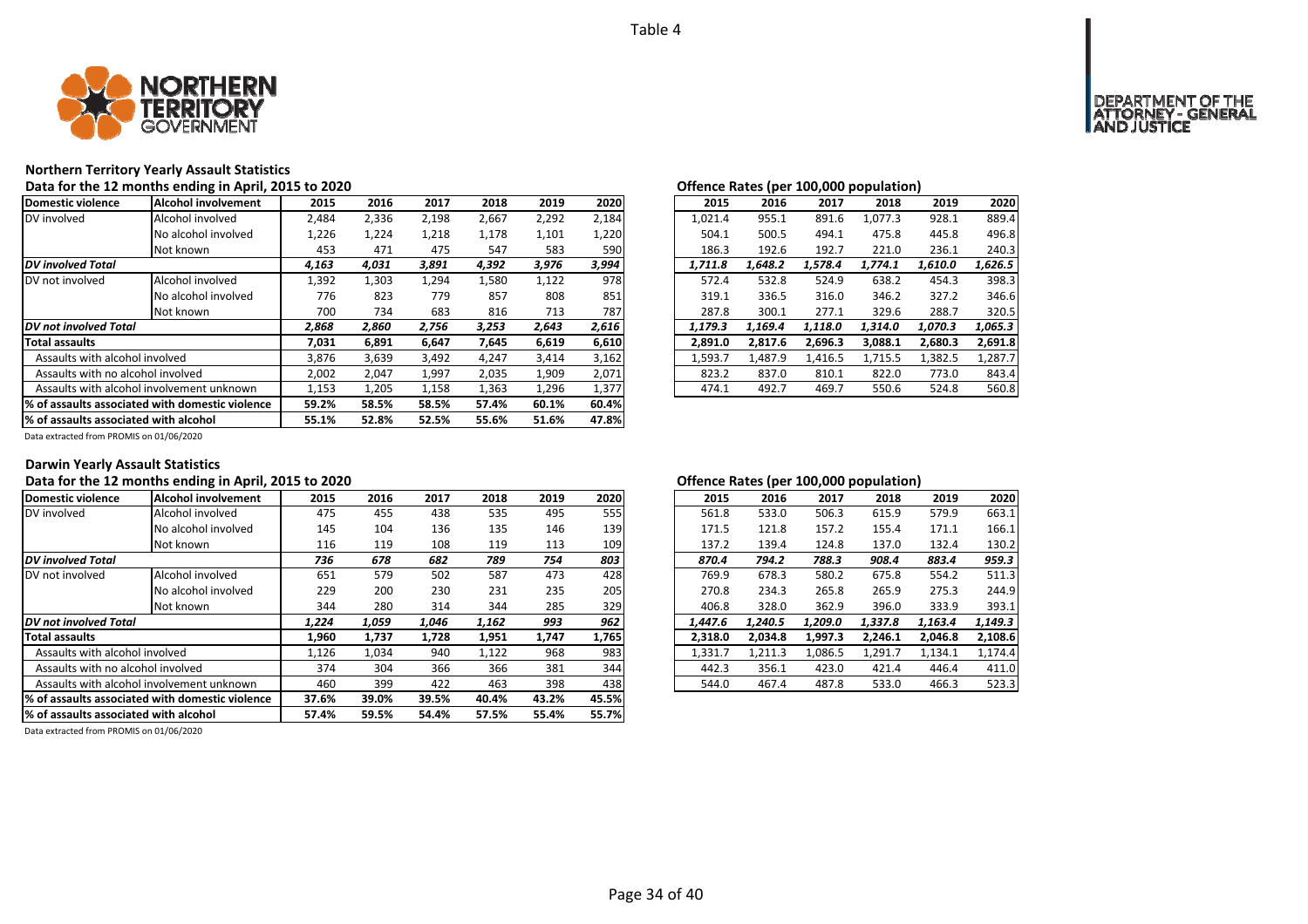

### **Palmerston Yearly Assault Statistics**

### Data for the 12 months ending in April, 2015 to 2020 *Data for the 12 months ending in April, 2015 to 2020 Degree Rates (per 100,000 population)*

| Domestic violence                     | Alcohol involvement                              | 2015  | 2016  | 2017  | 2018  | 2019  | 2020  | 2015    | 2016    | 2017    | 2018    | 2019    | 2020    |
|---------------------------------------|--------------------------------------------------|-------|-------|-------|-------|-------|-------|---------|---------|---------|---------|---------|---------|
| DV involved                           | Alcohol involved                                 | 138   | 122   | 155   | 192   | 171   | 163   | 406.4   | 347.5   | 430.5   | 520.5   | 452.6   | 426.7   |
|                                       | No alcohol involved                              | 77    | 63    | 77    | 93    | 80    | 79    | 226.7   | 179.5   | 213.9   | 252.1   | 211.7   | 206.8   |
|                                       | Not known                                        | 41    | 29    | 41    | 56    | 48    | 41    | 120.7   | 82.6    | 113.9   | 151.8   | 127.0   | 107.3   |
| <b>DV</b> involved Total              |                                                  | 256   | 214   | 273   | 341   | 299   | 283   | 753.9   | 609.6   | 758.3   | 924.3   | 791.3   | 740.9   |
| DV not involved                       | Alcohol involved                                 | 91    | 59    | 93    | 133   | 89    | 77    | 268.0   | 168.1   | 258.3   | 360.5   | 235.5   | 201.6   |
|                                       | No alcohol involved                              | 76    | 93    | 87    | 86    | 85    | 92    | 223.8   | 264.9   | 241.6   | 233.1   | 225.0   | 240.9   |
|                                       | Not known                                        | 78    | 61    | 73    | 80    | 71    | 68    | 229.7   | 173.8   | 202.8   | 216.9   | 187.9   | 178.0   |
| <b>DV</b> not involved Total          |                                                  | 245   | 213   | 253   | 299   | 245   | 237   | 721.5   | 606.8   | 702.7   | 810.5   | 648.4   | 620.5   |
| <b>Total assaults</b>                 |                                                  | 501   | 427   | 526   | 640   | 544   | 520   | 1.475.3 | 1.216.4 | 1.461.0 | 1.734.8 | 1.439.8 | 1,361.3 |
| Assaults with alcohol involved        |                                                  | 229   | 181   | 248   | 325   | 260   | 240   | 674.3   | 515.6   | 688.8   | 881.0   | 688.1   | 628.3   |
| Assaults with no alcohol involved     |                                                  | 153   | 156   | 164   | 179   | 165   | 171   | 450.5   | 444.4   | 455.5   | 485.2   | 436.7   | 447.7   |
|                                       | Assaults with alcohol involvement unknown        |       | 90    | 114   | 136   | 119   | 109   | 350.4   | 256.4   | 316.6   | 368.7   | 314.9   | 285.4   |
|                                       | 1% of assaults associated with domestic violence | 51.1% | 50.1% | 51.9% | 53.3% | 55.0% | 54.4% |         |         |         |         |         |         |
| % of assaults associated with alcohol |                                                  | 45.7% | 42.4% | 47.1% | 50.8% | 47.8% | 46.2% |         |         |         |         |         |         |

|    |      |      |      |      |      |         |         |         | . .     |         |         |
|----|------|------|------|------|------|---------|---------|---------|---------|---------|---------|
| .5 | 2016 | 2017 | 2018 | 2019 | 2020 | 2015    | 2016    | 2017    | 2018    | 2019    | 2020    |
| 18 | 122  | 155  | 192  | 171  | 163  | 406.4   | 347.5   | 430.5   | 520.5   | 452.6   | 426.7   |
| 7  | 63   | 77   | 93   | 80   | 79   | 226.7   | 179.5   | 213.9   | 252.1   | 211.7   | 206.8   |
| ۱1 | 29   | 41   | 56   | 48   | 41   | 120.7   | 82.6    | 113.9   | 151.8   | 127.0   | 107.3   |
| 6  | 214  | 273  | 341  | 299  | 283  | 753.9   | 609.6   | 758.3   | 924.3   | 791.3   | 740.9   |
| 1  | 59   | 93   | 133  | 89   | 77   | 268.0   | 168.1   | 258.3   | 360.5   | 235.5   | 201.6   |
| 76 | 93   | 87   | 86   | 85   | 92   | 223.8   | 264.9   | 241.6   | 233.1   | 225.0   | 240.9   |
| '8 | 61   | 73   | 80   | 71   | 68   | 229.7   | 173.8   | 202.8   | 216.9   | 187.9   | 178.0   |
| 5  | 213  | 253  | 299  | 245  | 237  | 721.5   | 606.8   | 702.7   | 810.5   | 648.4   | 620.5   |
| ۱1 | 427  | 526  | 640  | 544  | 520  | 1.475.3 | 1.216.4 | 1.461.0 | 1.734.8 | 1.439.8 | 1,361.3 |
| و. | 181  | 248  | 325  | 260  | 240  | 674.3   | 515.6   | 688.8   | 881.0   | 688.1   | 628.3   |
| 53 | 156  | 164  | 179  | 165  | 171  | 450.5   | 444.4   | 455.5   | 485.2   | 436.7   | 447.7   |
| .9 | 90   | 114  | 136  | 119  | 109  | 350.4   | 256.4   | 316.6   | 368.7   | 314.9   | 285.4   |

Data extracted from PROMIS on 01/06/2020

### **Alice Springs Yearly Assault Statistics**

## Data for the 12 months ending in April, 2015 to 2020<br>**Data for the 12 months ending in April, 2015 to 2020**

| Domestic violence                         | Alcohol involvement                              | 2015  | 2016  | 2017  | 2018  | 2019  | 2020  | 2015    | 2016    | 2017    | 2018    | 2019    | 2020    |
|-------------------------------------------|--------------------------------------------------|-------|-------|-------|-------|-------|-------|---------|---------|---------|---------|---------|---------|
| DV involved                               | Alcohol involved                                 | 688   | 725   | 621   | 777   | 570   | 594   | 2,499.9 | 2,702.2 | 2,333.8 | 2,925.6 | 2,151.8 | 2,254.2 |
|                                           | No alcohol involved                              | 118   | 173   | 130   | 125   | 109   | 172   | 428.8   | 644.8   | 488.6   | 470.7   | 411.5   | 652.7   |
|                                           | Not known                                        | 90    | 127   | 100   | 133   | 149   | 161   | 327.0   | 473.4   | 375.8   | 500.8   | 562.5   | 611.0   |
| <b>DV</b> involved Total                  |                                                  | 896   | 1.025 | 851   | 1,035 | 828   | 927   | 3.255.7 | 3.820.4 | 3.198.2 | 3,897.0 | 3.125.7 | 3,517.9 |
| DV not involved                           | Alcohol involved                                 | 300   | 354   | 349   | 494   | 274   | 233   | 1,090.1 | 1,319.4 | 1,311.6 | 1,860.0 | 1,034.4 | 884.2   |
|                                           | No alcohol involved                              | 158   | 173   | 166   | 207   | 176   | 201   | 574.1   | 644.8   | 623.8   | 779.4   | 664.4   | 762.8   |
|                                           | Not known                                        | 127   | 193   | 158   | 223   | 203   | 216   | 461.5   | 719.3   | 593.8   | 839.6   | 766.3   | 819.7   |
| DV not involved Total                     |                                                  | 585   | 720   | 673   | 924   | 653   | 650   | 2.125.6 | 2.683.6 | 2.529.2 | 3.479.0 | 2,465.1 | 2.466.7 |
| <b>Total assaults</b>                     |                                                  | 1,481 | 1,745 | 1,524 | 1,959 | 1,481 | 1,577 | 5,381.3 | 6.503.9 | 5.727.4 | 7,376.0 | 5,590.8 | 5,984.6 |
| Assaults with alcohol involved            |                                                  | 988   | 1,079 | 970   | 1,271 | 844   | 827   | 3,590.0 | 4,021.6 | 3,645.4 | 4,785.6 | 3,186.1 | 3,138.4 |
| Assaults with no alcohol involved         |                                                  | 276   | 346   | 296   | 332   | 285   | 373   | 1,002.9 | 1,289.6 | 1,112.4 | 1,250.0 | 1,075.9 | 1,415.5 |
| Assaults with alcohol involvement unknown |                                                  | 217   | 320   | 258   | 356   | 352   | 377   | 788.5   | 1,192.7 | 969.6   | 1,340.4 | 1,328.8 | 1,430.7 |
|                                           | 1% of assaults associated with domestic violence | 60.5% | 58.7% | 55.8% | 52.8% | 55.9% | 58.8% |         |         |         |         |         |         |
| % of assaults associated with alcohol     |                                                  | 66.7% | 61.8% | 63.6% | 64.9% | 57.0% | 52.4% |         |         |         |         |         |         |

| 5  | 2016  | 2017  | 2018  | 2019  | 2020  | 2015    | 2016    | 2017    | 2018    | 2019    | 2020    |
|----|-------|-------|-------|-------|-------|---------|---------|---------|---------|---------|---------|
| 88 | 725   | 621   | 777   | 570   | 594   | 2.499.9 | 2.702.2 | 2,333.8 | 2,925.6 | 2,151.8 | 2,254.2 |
| .8 | 173   | 130   | 125   | 109   | 172   | 428.8   | 644.8   | 488.6   | 470.7   | 411.5   | 652.7   |
| Ю  | 127   | 100   | 133   | 149   | 161   | 327.0   | 473.4   | 375.8   | 500.8   | 562.5   | 611.0   |
| 6  | 1,025 | 851   | 1,035 | 828   | 927   | 3.255.7 | 3.820.4 | 3,198.2 | 3.897.0 | 3,125.7 | 3,517.9 |
| )0 | 354   | 349   | 494   | 274   | 233   | 1.090.1 | 1.319.4 | 1,311.6 | 1,860.0 | 1,034.4 | 884.2   |
| 58 | 173   | 166   | 207   | 176   | 201   | 574.1   | 644.8   | 623.8   | 779.4   | 664.4   | 762.8   |
| :7 | 193   | 158   | 223   | 203   | 216   | 461.5   | 719.3   | 593.8   | 839.6   | 766.3   | 819.7   |
| 5  | 720   | 673   | 924   | 653   | 650   | 2.125.6 | 2.683.6 | 2.529.2 | 3.479.0 | 2.465.1 | 2.466.7 |
| 11 | 1.745 | 1.524 | 1,959 | 1,481 | 1,577 | 5.381.3 | 6.503.9 | 5,727.4 | 7.376.0 | 5,590.8 | 5,984.6 |
| 88 | 1.079 | 970   | 1.271 | 844   | 827   | 3.590.0 | 4.021.6 | 3.645.4 | 4.785.6 | 3.186.1 | 3,138.4 |
| 6' | 346   | 296   | 332   | 285   | 373   | 1.002.9 | 1.289.6 | 1.112.4 | 1.250.0 | 1.075.9 | 1,415.5 |
|    | 320   | 258   | 356   | 352   | 377   | 788.5   | 1,192.7 | 969.6   | 1,340.4 | 1,328.8 | 1,430.7 |
|    |       |       |       |       |       |         |         |         |         |         |         |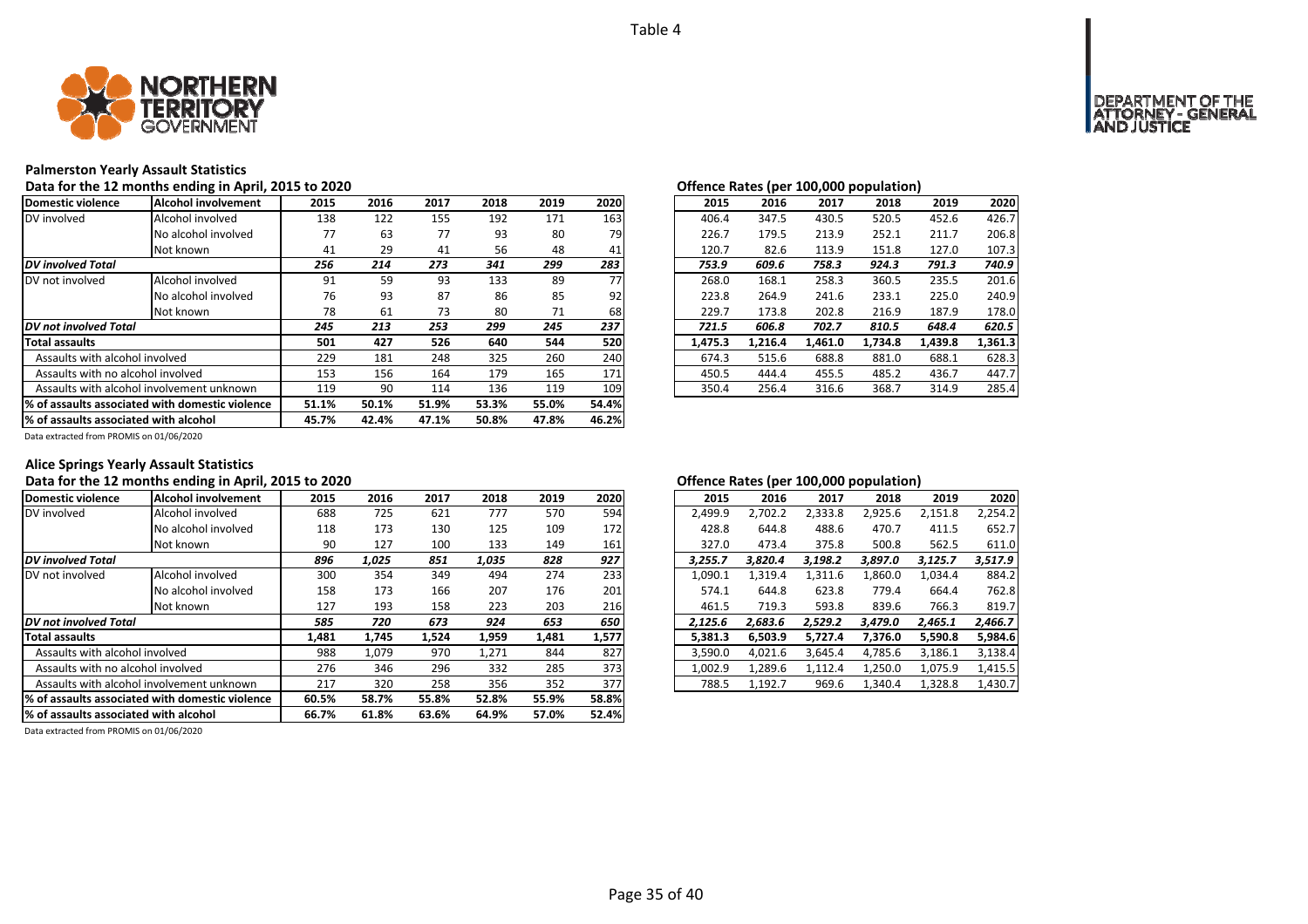

### **Katherine Yearly Assault Statistics**

#### **Data for the 12 months ending in April, 2015 to 2020 Offence Rates (per 100,000 population)**

| Domestic violence                         | <b>Alcohol involvement</b>                       | 2015  | 2016  | 2017  | 2018  | 2019  | 2020  | 2015    | 2016    | 2017    | 2018    | 2019    | 2020    |
|-------------------------------------------|--------------------------------------------------|-------|-------|-------|-------|-------|-------|---------|---------|---------|---------|---------|---------|
| DV involved                               | Alcohol involved                                 | 290   | 267   | 228   | 279   | 315   | 233   | 2,682.0 | 2.489.3 | 2.142.7 | 2,616.8 | 2,943.4 | 2.177.4 |
|                                           | No alcohol involved                              | 53    | 26    | 62    | 64    | 53    | 66    | 490.2   | 242.4   | 582.7   | 600.3   | 495.2   | 616.8   |
|                                           | Not known                                        | 32    | 30    | 25    | 38    | 40    | 36    | 295.9   | 279.7   | 234.9   | 356.4   | 373.8   | 336.4   |
| <b>DV</b> involved Total                  |                                                  | 375   | 323   | 315   | 381   | 408   | 335   | 3.468.0 | 3.011.4 | 2.960.2 | 3.573.4 | 3.812.4 | 3,130.5 |
| DV not involved                           | Alcohol involved                                 | 106   | 65    | 101   | 99    | 84    | 69    | 980.3   | 606.0   | 949.2   | 928.5   | 784.9   | 644.8   |
|                                           | No alcohol involved                              | 23    | 16    | 27    | 40    | 44    | 50    | 212.7   | 149.2   | 253.7   | 375.2   | 411.1   | 467.2   |
|                                           | Not known                                        | 32    | 42    | 38    | 45    | 33    | 30    | 295.9   | 391.6   | 357.1   | 422.1   | 308.4   | 280.3   |
| DV not involved Total                     |                                                  | 161   | 123   | 166   | 184   | 161   | 149   | 1.488.9 | 1.146.7 | 1.560.0 | 1.725.8 | 1,504.4 | 1,392.4 |
| Total assaults                            |                                                  | 536   | 446   | 481   | 565   | 569   | 484   | 4.957.0 | 4.158.1 | 4.520.3 | 5,299.2 | 5.316.8 | 4,522.9 |
| Assaults with alcohol involved            |                                                  | 396   | 332   | 329   | 378   | 399   | 302   | 3,662.3 | 3,095.3 | 3,091.8 | 3,545.3 | 3,728.3 | 2,822.2 |
| Assaults with no alcohol involved         |                                                  | 76    | 42    | 89    | 104   | 97    | 116   | 702.9   | 391.6   | 836.4   | 975.4   | 906.4   | 1,084.0 |
| Assaults with alcohol involvement unknown |                                                  | 64    | 72    | 63    | 83    | 73    | 66    | 591.9   | 671.3   | 592.0   | 778.5   | 682.1   | 616.8   |
|                                           | 1% of assaults associated with domestic violence | 70.0% | 72.4% | 65.5% | 67.4% | 71.7% | 69.2% |         |         |         |         |         |         |
| % of assaults associated with alcohol     |                                                  | 73.9% | 74.4% | 68.4% | 66.9% | 70.1% | 62.4% |         |         |         |         |         |         |

Data extracted from PROMIS on 01/06/2020

## **Tennant Creek Yearly Assault Statistics**

#### **Data for the 12 months ending in April, 2015 to 2020 Offence Rates (per 100,000 population)**

| Domestic violence                         | Alcohol involvement                              | 2015  | 2016  | 2017  | 2018  | 2019  | 2020  | 2015    | 2016    | 2017    | 2018     | 2019    | 2020    |
|-------------------------------------------|--------------------------------------------------|-------|-------|-------|-------|-------|-------|---------|---------|---------|----------|---------|---------|
| DV involved                               | Alcohol involved                                 | 167   | 131   | 185   | 211   | 126   | 165   | 4,897.4 | 3,922.2 | 5,594.2 | 6,446.7  | 3,880.5 | 5,080.0 |
|                                           | No alcohol involved                              | 24    | 23    | 31    | 24    | 27    | 34    | 703.8   | 688.6   | 937.4   | 733.3    | 831.5   | 1.046.8 |
|                                           | Not known                                        | 13    | 11    | 21    | 26    | 26    | 24    | 381.2   | 329.3   | 635.0   | 794.4    | 800.7   | 738.9   |
| <b>DV</b> involved Total                  |                                                  | 204   | 165   | 237   | 261   | 179   | 223   | 5,982.4 | 4.940.1 | 7,166.6 | 7,974.3  | 5,512.8 | 6,865.8 |
| DV not involved                           | Alcohol involved                                 | 39    | 67    | 57    | 39    | 35    | 31    | 1,143.7 | 2,006.0 | 1,723.6 | 1,191.6  | 1,077.9 | 954.4   |
|                                           | No alcohol involved                              | 9     | 18    | 14    | 15    | 31    | 20    | 263.9   | 538.9   | 423.3   | 458.3    | 954.7   | 615.8   |
|                                           | Not known                                        | ь     | 12    | ь     | 13    | 16    | 14    | 176.0   | 359.3   | 181.4   | 397.2    | 492.8   | 431.0   |
| DV not involved Total                     |                                                  | 54    | 97    | 77    | 67    | 82    | 65    | 1,583.6 | 2.904.2 | 2.328.4 | 2,047.1  | 2,525.4 | 2,001.2 |
| <b>Total assaults</b>                     |                                                  | 258   | 262   | 314   | 328   | 261   | 288   | 7,566.0 | 7,844.3 | 9,495.0 | 10,021.4 | 8,038.2 | 8,867.0 |
| Assaults with alcohol involved            |                                                  | 206   | 198   | 242   | 250   | 161   | 196   | 6,041.1 | 5,928.1 | 7,317.8 | 7,638.3  | 4,958.4 | 6,034.5 |
| Assaults with no alcohol involved         |                                                  | 33    | 41    | 45    | 39    | 58    | 54    | 967.7   | 1,227.5 | 1,360.7 | 1,191.6  | 1,786.3 | 1,662.6 |
| Assaults with alcohol involvement unknown |                                                  | 19    | 23    | 27    | 39    | 42    | 38    | 557.2   | 688.6   | 816.4   | 1,191.6  | 1,293.5 | 1,170.0 |
|                                           | 1% of assaults associated with domestic violence | 79.1% | 63.0% | 75.5% | 79.6% | 68.6% | 77.4% |         |         |         |          |         |         |
| % of assaults associated with alcohol     |                                                  | 79.8% | 75.6% | 77.1% | 76.2% | 61.7% | 68.1% |         |         |         |          |         |         |

| 2015    | 2016    | 2017    | 2018     | 2019    | 2020    |
|---------|---------|---------|----------|---------|---------|
| 4,897.4 | 3,922.2 | 5,594.2 | 6,446.7  | 3,880.5 | 5,080.0 |
| 703.8   | 688.6   | 937.4   | 733.3    | 831.5   | 1,046.8 |
| 381.2   | 329.3   | 635.0   | 794.4    | 800.7   | 738.9   |
| 5,982.4 | 4.940.1 | 7,166.6 | 7.974.3  | 5,512.8 | 6,865.8 |
| 1,143.7 | 2,006.0 | 1,723.6 | 1,191.6  | 1,077.9 | 954.4   |
| 263.9   | 538.9   | 423.3   | 458.3    | 954.7   | 615.8   |
| 176.0   | 359.3   | 181.4   | 397.2    | 492.8   | 431.0   |
| 1,583.6 | 2,904.2 | 2,328.4 | 2,047.1  | 2,525.4 | 2,001.2 |
| 7,566.0 | 7.844.3 | 9.495.0 | 10.021.4 | 8,038.2 | 8,867.0 |
| 6,041.1 | 5,928.1 | 7,317.8 | 7,638.3  | 4,958.4 | 6,034.5 |
| 967.7   | 1,227.5 | 1,360.7 | 1,191.6  | 1,786.3 | 1,662.6 |
| 557.2   | 688.6   | 816.4   | 1,191.6  | 1,293.5 | 1,170.0 |
|         |         |         |          |         |         |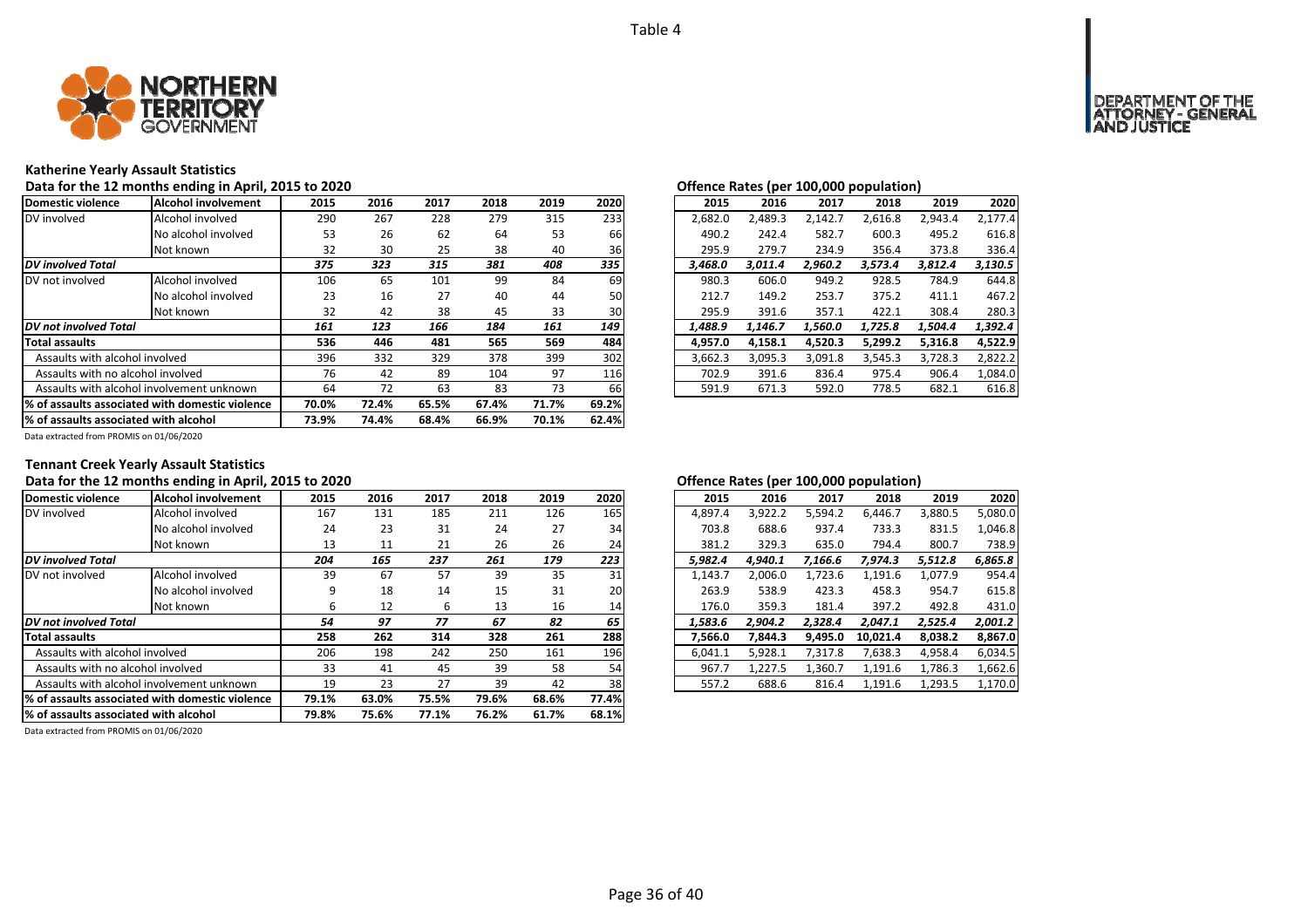

## **Nhulunbuy Yearly Assault Statistics**

### Data for the 12 months ending in April, 2015 to 2020<br> **Data for the 12 months ending in April, 2015 to 2020**

| Domestic violence                                | Alcohol involvement                       | 2015  | 2016  | 2017  | 2018  | 2019  | 2020  | 2015    | 2016    | 2017    | 2018    | 2019    | 2020    |
|--------------------------------------------------|-------------------------------------------|-------|-------|-------|-------|-------|-------|---------|---------|---------|---------|---------|---------|
| DV involved                                      | Alcohol involved                          | 63    | 59    | 30    | 38    | 36    | 25    | 1,476.4 | 1,753.9 | 905.5   | 1,159.6 | 1,100.9 | 764.8   |
|                                                  | No alcohol involved                       | 21    | 16    | 10    |       | 6     |       | 492.1   | 475.6   | 301.8   | 213.6   | 183.5   | 61.2    |
|                                                  | Not known                                 |       |       | 3     | Ы     | 3     |       | 93.7    | 208.1   | 90.6    | 152.6   | 91.7    | 30.6    |
| <b>DV</b> involved Total                         |                                           | 88    | 82    | 43    | 50    | 45    | 28    | 2.062.3 | 2.437.6 | 1.297.9 | 1.525.8 | 1,376.1 | 856.5   |
| DV not involved                                  | Alcohol involved                          | 35    | 38    | 22    | 33    | 19    | 24    | 820.2   | 1,129.6 | 664.1   | 1,007.0 | 581.0   | 734.2   |
|                                                  | No alcohol involved                       | 12    |       | 8     | 8     | 6     |       | 281.2   | 148.6   | 241.5   | 244.1   | 183.5   | 91.8    |
|                                                  | Not known                                 |       |       | 4     | 10    | 4     |       | 117.2   | 148.6   | 120.7   | 305.2   | 122.3   | 153.0   |
| <b>DV</b> not involved Total                     |                                           | 52    | 48    | 34    | 51    | 29    | 32    | 1.218.7 | 1.426.9 | 1,026.3 | 1,556.3 | 886.9   | 978.9   |
| Total assaults                                   |                                           | 140   | 130   | 77    | 101   | 74    | 60    | 3.281.0 | 3,864.4 | 2,324.2 | 3,082.1 | 2,263.0 | 1,835.4 |
| Assaults with alcohol involved                   |                                           | 98    | 97    | 52    | 71    | 55    | 49    | 2,296.7 | 2,883.5 | 1,569.6 | 2,166.6 | 1,682.0 | 1,498.9 |
| Assaults with no alcohol involved                |                                           | 33    | 21    | 18    | 15    | 12    |       | 773.4   | 624.3   | 543.3   | 457.7   | 367.0   | 153.0   |
|                                                  | Assaults with alcohol involvement unknown |       | 12    |       | 15    |       |       | 210.9   | 356.7   | 211.3   | 457.7   | 214.1   | 183.5   |
| 1% of assaults associated with domestic violence | 62.9%                                     | 63.1% | 55.8% | 49.5% | 60.8% | 46.7% |       |         |         |         |         |         |         |
| % of assaults associated with alcohol            |                                           | 70.0% | 74.6% | 67.5% | 70.3% | 74.3% | 81.7% |         |         |         |         |         |         |

| .5 | 2016 | 2017 | 2018 | 2019 | 2020 | 2015    | 2016    | 2017    | 2018    | 2019    | 2020    |
|----|------|------|------|------|------|---------|---------|---------|---------|---------|---------|
| jЗ | 59   | 30   | 38   | 36   | 25   | 1.476.4 | 1,753.9 | 905.5   | 1,159.6 | 1.100.9 | 764.8   |
| '1 | 16   | 10   |      | 6    |      | 492.1   | 475.6   | 301.8   | 213.6   | 183.5   | 61.2    |
| 4  |      | 3    | 5    | 3    |      | 93.7    | 208.1   | 90.6    | 152.6   | 91.7    | 30.6    |
| 8  | 82   | 43   | 50   | 45   | 28   | 2.062.3 | 2.437.6 | 1.297.9 | 1.525.8 | 1.376.1 | 856.5   |
| 15 | 38   | 22   | 33   | 19   | 24   | 820.2   | 1,129.6 | 664.1   | 1,007.0 | 581.0   | 734.2   |
| .2 | 5    | 8    | 8    | 6    |      | 281.2   | 148.6   | 241.5   | 244.1   | 183.5   | 91.8    |
| 5  | 5    | 4    | 10   | 4    |      | 117.2   | 148.6   | 120.7   | 305.2   | 122.3   | 153.0   |
| 2  | 48   | 34   | 51   | 29   | 32   | 1.218.7 | 1.426.9 | 1.026.3 | 1,556.3 | 886.9   | 978.9   |
| 10 | 130  | 77   | 101  | 74   | 60   | 3.281.0 | 3.864.4 | 2,324.2 | 3,082.1 | 2,263.0 | 1,835.4 |
| 18 | 97   | 52   | 71   | 55   | 49   | 2.296.7 | 2.883.5 | 1.569.6 | 2.166.6 | 1.682.0 | 1,498.9 |
| ١З | 21   | 18   | 15   | 12   |      | 773.4   | 624.3   | 543.3   | 457.7   | 367.0   | 153.0   |
| 9  | 12   |      | 15   |      | 6    | 210.9   | 356.7   | 211.3   | 457.7   | 214.1   | 183.5   |
|    |      |      |      |      |      |         |         |         |         |         |         |

Data extracted from PROMIS on 01/06/2020

### **NT Balance Yearly Assault Statistics**

## Data for the 12 months ending in April, 2015 to 2020<br> **Data for the 12 months ending in April, 2015 to 2020**

| Domestic violence                     | Alcohol involvement                             | 2015                                                                                | 2016  | 2017    | 2018    | 2019    | 2020  | 2015    | 2016    | 2017    | 2018    | 2019    | 2020    |
|---------------------------------------|-------------------------------------------------|-------------------------------------------------------------------------------------|-------|---------|---------|---------|-------|---------|---------|---------|---------|---------|---------|
| DV involved                           | Alcohol involved                                | 663                                                                                 | 577   | 541     | 635     | 579     | 449   | 842.7   | 722.7   | 675.1   | 793.3   | 722.8   | 560.6   |
|                                       | No alcohol involved                             | 788                                                                                 | 819   | 772     | 730     | 680     | 728   | 1,001.6 | 1.025.8 | 963.4   | 912.0   | 848.9   | 909.0   |
|                                       | Not known                                       | 157                                                                                 | 148   | 177     | 170     | 204     | 218   | 199.6   | 185.4   | 220.9   | 212.4   | 254.7   | 272.2   |
| <b>DV</b> involved Total              |                                                 | 1.463<br>1,535<br>1,395<br>2,043.9<br>1.933.9<br>1.859.4<br>1.608<br>1,544<br>1.490 |       | 1.917.7 | 1.826.4 | 1.741.7 |       |         |         |         |         |         |         |
| DV not involved                       | Alcohol involved                                | 170                                                                                 | 141   | 170     | 195     | 148     | 116   | 216.1   | 176.6   | 212.1   | 243.6   | 184.8   | 144.8   |
|                                       | No alcohol involved                             | 269                                                                                 | 318   | 247     | 270     | 231     | 280   | 341.9   | 398.3   | 308.2   | 337.3   | 288.4   | 349.6   |
|                                       | Not known                                       | 108                                                                                 | 141   | 90      | 101     | 101     | 125   | 137.3   | 176.6   | 112.3   | 126.2   | 126.1   | 156.1   |
| DV not involved Total                 |                                                 |                                                                                     | 600   | 507     | 566     | 480     | 521   | 695.3   | 751.5   | 632.7   | 707.1   | 599.2   | 650.5   |
| <b>Total assaults</b>                 |                                                 | 2,155                                                                               | 2,144 | 1,997   | 2,101   | 1,943   | 1,916 | 2.739.1 | 2,685.4 | 2.492.1 | 2,624.8 | 2.425.6 | 2,392.2 |
| Assaults with alcohol involved        |                                                 | 833                                                                                 | 718   | 711     | 830     | 727     | 565   | 1,058.8 | 899.3   | 887.3   | 1,036.9 | 907.6   | 705.4   |
| Assaults with no alcohol involved     |                                                 | 1,057                                                                               | 1,137 | 1,019   | 1,000   | 911     | 1,008 | 1,343.5 | 1,424.1 | 1,271.7 | 1,249.3 | 1,137.3 | 1,258.6 |
|                                       | Assaults with alcohol involvement unknown       | 265                                                                                 | 289   | 267     | 271     | 305     | 343   | 336.8   | 362.0   | 333.2   | 338.6   | 380.8   | 428.3   |
|                                       | % of assaults associated with domestic violence |                                                                                     |       | 74.6%   | 73.1%   | 75.3%   | 72.8% |         |         |         |         |         |         |
| % of assaults associated with alcohol |                                                 | 38.7%                                                                               | 33.5% | 35.6%   | 39.5%   | 37.4%   | 29.5% |         |         |         |         |         |         |

|    |       |       |       |       |       |         |         |         | . .     |         |         |
|----|-------|-------|-------|-------|-------|---------|---------|---------|---------|---------|---------|
| .5 | 2016  | 2017  | 2018  | 2019  | 2020  | 2015    | 2016    | 2017    | 2018    | 2019    | 2020    |
| jЗ | 577   | 541   | 635   | 579   | 449   | 842.7   | 722.7   | 675.1   | 793.3   | 722.8   | 560.6   |
| 38 | 819   | 772   | 730   | 680   | 728   | 1.001.6 | 1.025.8 | 963.4   | 912.0   | 848.9   | 909.0   |
|    | 148   | 177   | 170   | 204   | 218   | 199.6   | 185.4   | 220.9   | 212.4   | 254.7   | 272.2   |
| 8  | 1.544 | 1,490 | 1,535 | 1,463 | 1,395 | 2.043.9 | 1,933.9 | 1.859.4 | 1.917.7 | 1,826.4 | 1.741.7 |
| O' | 141   | 170   | 195   | 148   | 116   | 216.1   | 176.6   | 212.1   | 243.6   | 184.8   | 144.8   |
| 59 | 318   | 247   | 270   | 231   | 280   | 341.9   | 398.3   | 308.2   | 337.3   | 288.4   | 349.6   |
| 18 | 141   | 90    | 101   | 101   | 125   | 137.3   | 176.6   | 112.3   | 126.2   | 126.1   | 156.1   |
| 7  | 600   | 507   | 566   | 480   | 521   | 695.3   | 751.5   | 632.7   | 707.1   | 599.2   | 650.5   |
| 5  | 2,144 | 1,997 | 2,101 | 1,943 | 1,916 | 2.739.1 | 2.685.4 | 2.492.1 | 2.624.8 | 2,425.6 | 2,392.2 |
| 13 | 718   | 711   | 830   | 727   | 565   | 1.058.8 | 899.3   | 887.3   | 1.036.9 | 907.6   | 705.4   |
| 57 | 1,137 | 1,019 | 1,000 | 911   | 1,008 | 1,343.5 | 1.424.1 | 1,271.7 | 1,249.3 | 1,137.3 | 1,258.6 |
| j5 | 289   | 267   | 271   | 305   | 343   | 336.8   | 362.0   | 333.2   | 338.6   | 380.8   | 428.3   |
|    |       |       |       |       |       |         |         |         |         |         |         |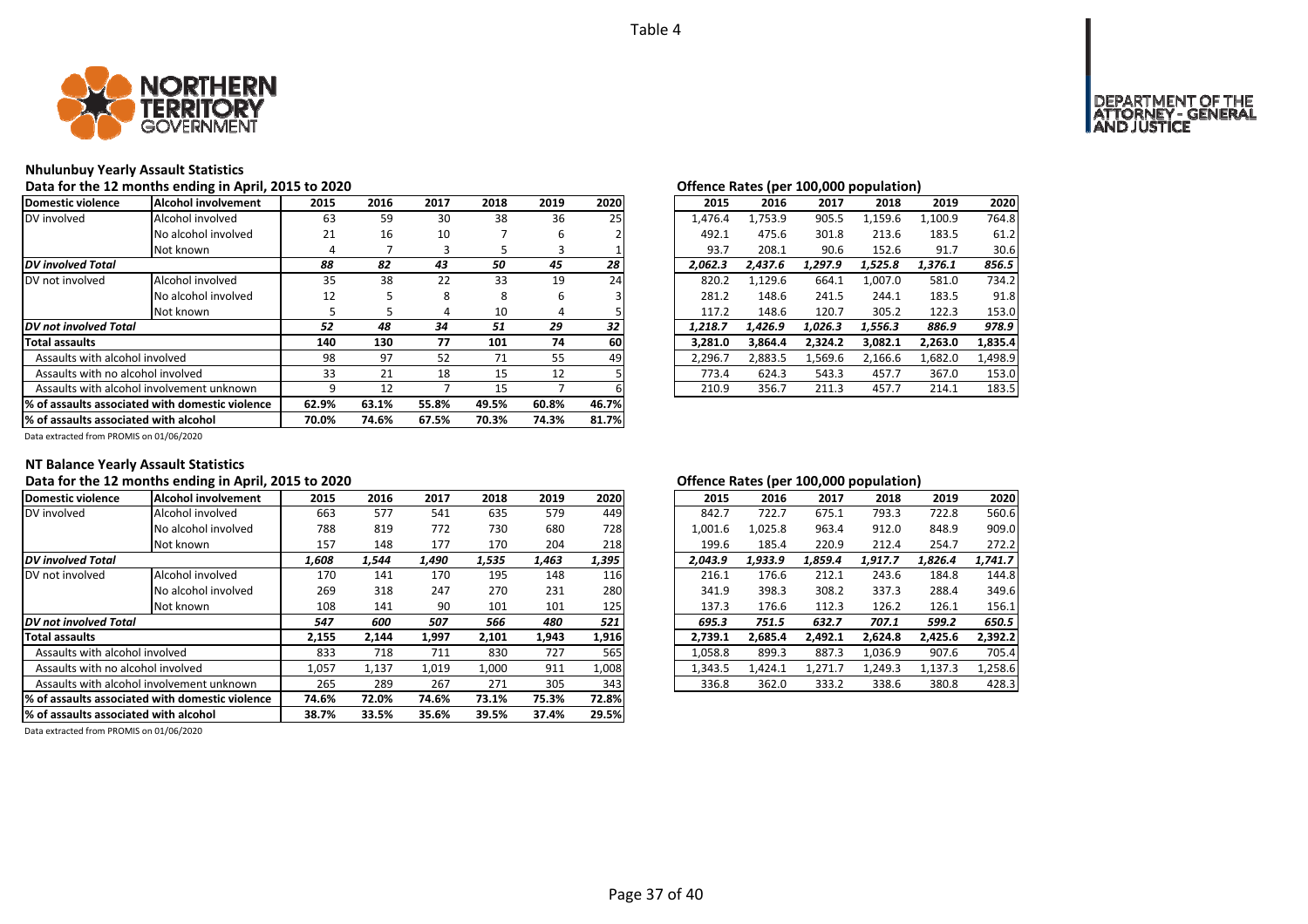Glossary



**Northern Territory Crime Statistics Data through April 2020**

| Assault                                            | The direct (and immediate/confrontational) infliction of force, injury or violence upon a person or the threat of such force,<br>injury or violence where there is an apprehension that the threat could be enacted, excluding offences of a sexual nature.                                                                                |
|----------------------------------------------------|--------------------------------------------------------------------------------------------------------------------------------------------------------------------------------------------------------------------------------------------------------------------------------------------------------------------------------------------|
| <b>Actual Break-in</b>                             | Gaining unlawful entry, either forced or unforced, to a dwelling or other premises.                                                                                                                                                                                                                                                        |
| Attempted Break-in                                 | Attempting but failing to gain unlawful entry to a dwelling or other premises.                                                                                                                                                                                                                                                             |
| <b>Attempted Murder</b>                            | Attempted, unlawful intentional killing of another person, where death did not actually result.                                                                                                                                                                                                                                            |
| Break-in                                           | Unlawful entry with intent of dwellings and other premises (excludes trespassing). Includes actual and attempted break-<br>lins.                                                                                                                                                                                                           |
| Commercial Break-in                                | A break-in at a property that is not a residential dwelling. Includes commercial and other non-residential premises.                                                                                                                                                                                                                       |
| Domestic Violence                                  | Domestic violence includes any of the following conduct committed by a person against someone with whom the person<br>is in a domestic relationship: conduct causing harm (such as sexual or other assault), damaging property, intimidation or<br>stalking, economic abuse or attempting or threatening to commit these types of actions. |
| <b>Driving Causing Death</b>                       | In the Northern Territory, this offence group is used for hit and run offences resulting in death. Other traffic-related<br>deaths are categorised as dangerous or negligent acts endangering persons.                                                                                                                                     |
| <b>Homicide and Related</b><br><b>Offences</b>     | The actual or attempted unlawful killing of a person, including murder, manslaughter, attempted murder and driving<br>causing death.                                                                                                                                                                                                       |
| House Break-in                                     | A break-in at a property that is a residential dwelling.                                                                                                                                                                                                                                                                                   |
| Illegal Use of Motor Vehicle                       | The taking of a vehicle illegally and without permission, with the intent of temporarily depriving the owner or possessor of<br>lits use.                                                                                                                                                                                                  |
| Manslaughter                                       | Unlawful killing of another person without the intent to kill or with impaired capacity of one's mind.                                                                                                                                                                                                                                     |
| Motor Vehicle Theft and<br><b>Related Offences</b> | Includes illegal use of motor vehicle, theft of a motor vehicle and theft of motor vehicle parts or contents.                                                                                                                                                                                                                              |
| Murder                                             | Unlawful intentional killing of another person.                                                                                                                                                                                                                                                                                            |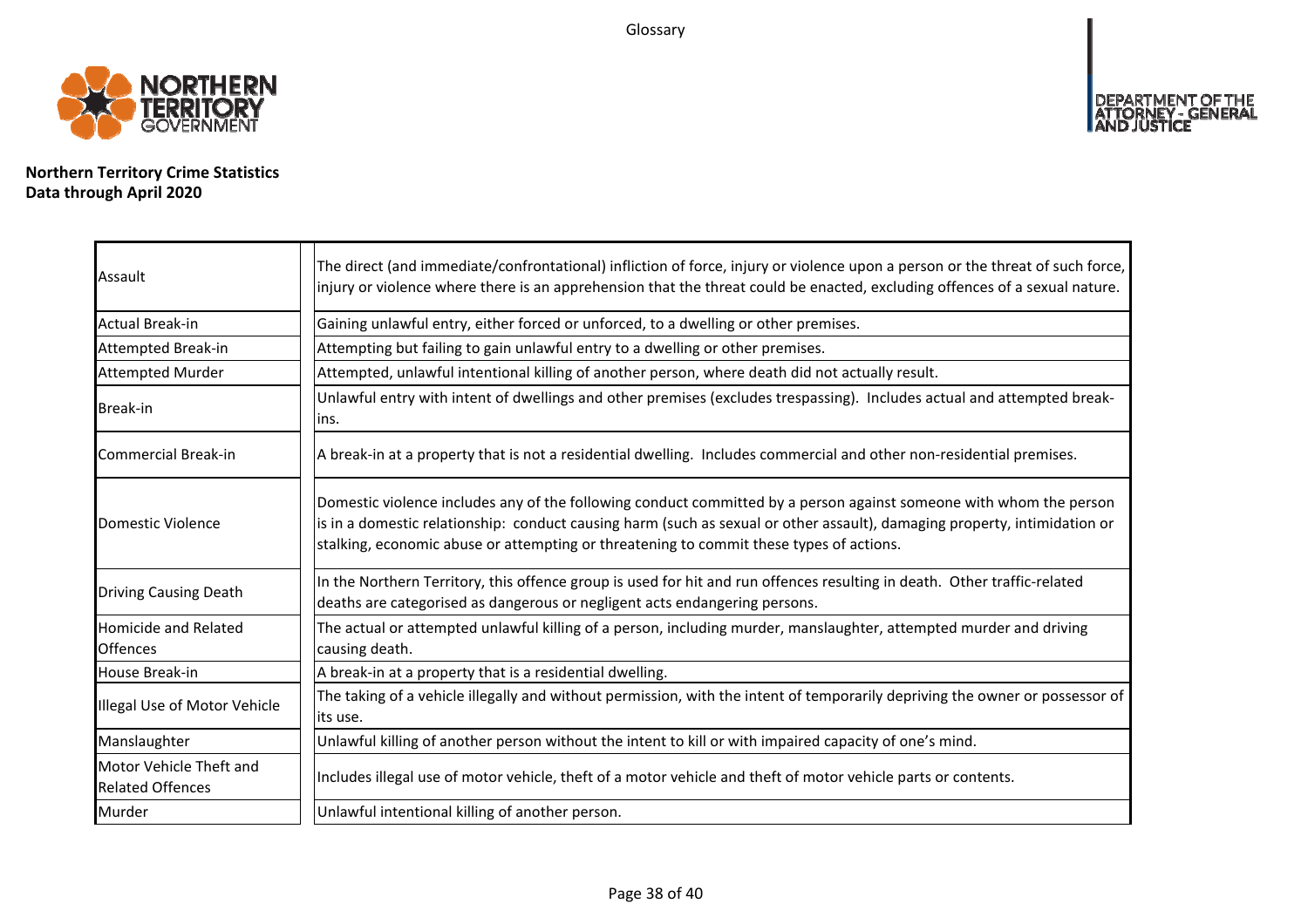Glossary



## **Northern Territory Crime Statistics Data through April 2020**

| Non-Assaultive Sexual<br><b>Offences</b>    | Offences of a sexual nature that do not involve physical contact or intended contact, and where the victim does not give<br>consent, gives consent as a result of intimidation or deception, or consent is proscribed. Includes child pornography,<br>voyeurism and wilful exposure. |
|---------------------------------------------|--------------------------------------------------------------------------------------------------------------------------------------------------------------------------------------------------------------------------------------------------------------------------------------|
| Northern Territory Balance                  | The Northern Territory Balance is the area of the Northern Territory that lies outside of the six urban centres of Darwin,<br>Palmerston, Alice Springs, Katherine, Tennant Creek and Nhulunbuy.                                                                                     |
| Offence                                     | An action that contravenes an act of law in force in the Northern Territory or the Commonwealth.                                                                                                                                                                                     |
| Theft and Related Offences                  | A broad category involving the unlawful taking or obtaining of money, goods or services without the use of force, or the<br>receipt or handling of stolen money or goods. Includes offences such as stealing and shoplifting.                                                        |
| <b>Property Damage</b>                      | The unlawful destruction, damage, or defacement of property, including vandalism, graffiti and interfering with a motor<br>vehicle causing damage.                                                                                                                                   |
| Robbery                                     | A broad category involving theft of property with the use or threat of immediate force.                                                                                                                                                                                              |
| Sexual Assault                              | Physical contact or intended contact of a sexual nature where the victim does not give consent, gives consent as a result of<br>intimidation or deception, or consent is proscribed. Includes rape (actual, intended and attempted) and incest.                                      |
| Theft of Motor Vehicle Parts<br>or Contents | The taking of parts or contents from a motor vehicle illegally and without permission.                                                                                                                                                                                               |

Definitions are based on the Australian and New Zealand Standard Offence Classification system of 2011, published by the Australian Bureau of Statistics.